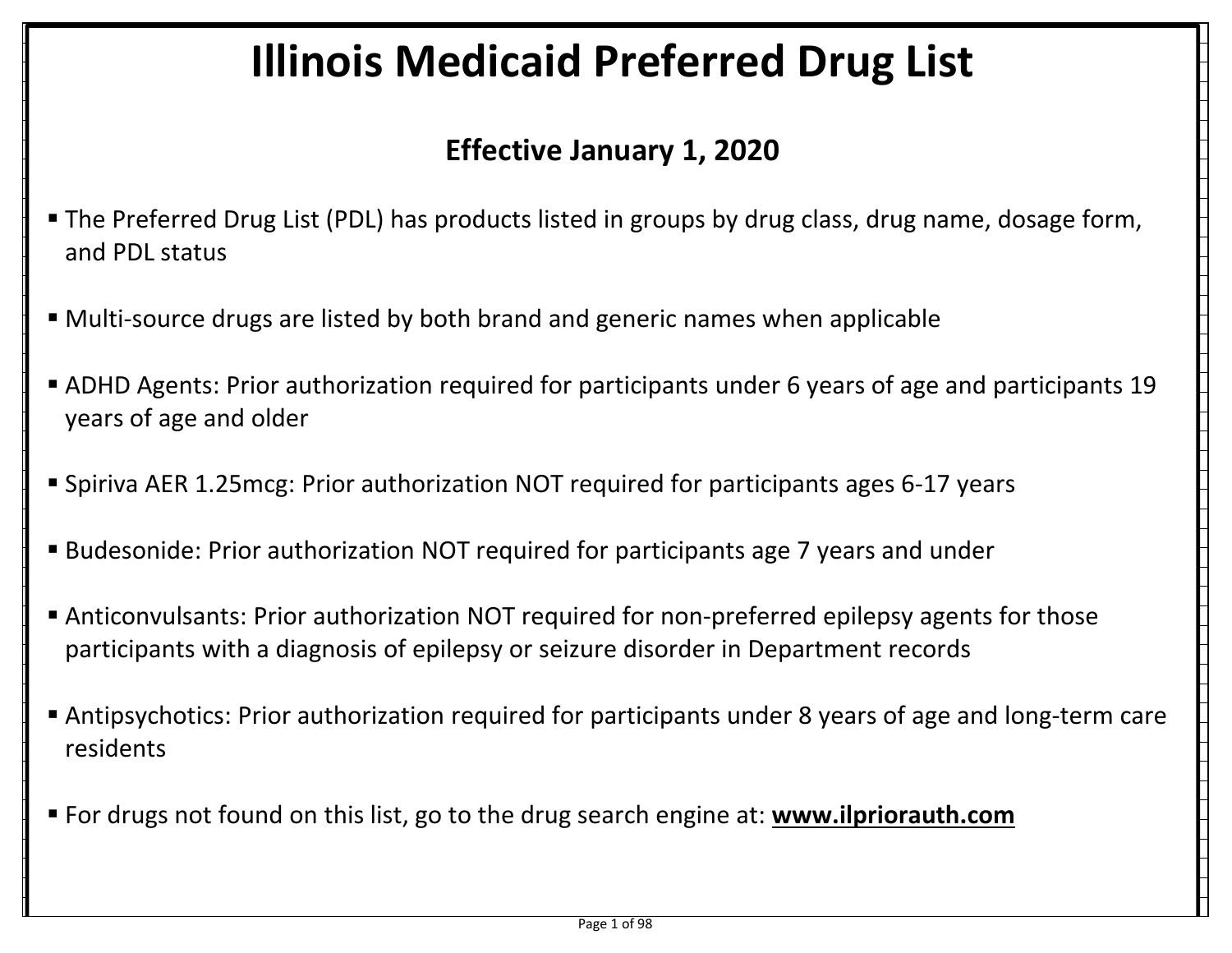| <b>DRUG CLASS</b>                            | <b>DRUG NAME</b>                 | <b>DOSAGE FORM</b> |           | <b>PDL STATUS</b>    |
|----------------------------------------------|----------------------------------|--------------------|-----------|----------------------|
| ADHD / ANTI-NARCOLEPSY AGENTS : AMPHETAMINES | ADZENYS ER                       | <b>SUER</b>        |           | NON_PREFERRED        |
|                                              | DYANAVEL XR                      | <b>SUER</b>        |           | NON_PREFERRED        |
|                                              | ADZENYS XR-ODT                   | <b>TBED</b>        |           | NON_PREFERRED        |
|                                              | AMPHETAMINE SULFATE              | <b>TABS</b>        |           | NON PREFERRED        |
|                                              | <b>EVEKEO</b>                    | <b>TABS</b>        |           | NON_PREFERRED        |
|                                              | <b>EVEKEO ODT</b>                | <b>TBDP</b>        |           | NON_PREFERRED        |
|                                              | DEXEDRINE                        | CP24               |           | NON_PREFERRED        |
|                                              | DEXTROAMPHETAMINE SULFATE        | CP <sub>24</sub>   |           | NON_PREFERRED        |
|                                              | DEXTROAMPHETAMINE SULFATE        | SOLN               |           | NON_PREFERRED        |
|                                              | <b>PROCENTRA</b>                 | SOLN               |           | NON_PREFERRED        |
|                                              | DEXTROAMPHETAMINE SULFATE        | <b>TABS</b>        |           | NON_PREFERRED        |
|                                              | ZENZEDI                          | TABS               |           | NON_PREFERRED        |
|                                              | <b>VYVANSE</b>                   | CAPS               | PREFERRED |                      |
|                                              | VYVANSE                          | <b>CHEW</b>        | PREFERRED |                      |
|                                              | <b>DESOXYN</b>                   | <b>TABS</b>        |           | NON_PREFERRED        |
|                                              | METHAMPHETAMINE HCL              | <b>TABS</b>        |           | NON_PREFERRED        |
|                                              | ADDERALL XR                      | CP24               |           | NON_PREFERRED        |
|                                              | AMPHETAMINE/DEXTROAMPHETA        | CP <sub>24</sub>   | PREFERRED |                      |
|                                              | <b>MYDAYIS</b>                   | CP24               |           | NON_PREFERRED        |
|                                              | ADDERALL                         | <b>TABS</b>        |           | NON_PREFERRED        |
|                                              | AMPHETAMINE/DEXTROAMPHETA        | <b>TABS</b>        | PREFERRED |                      |
| ADHD / ANTI-NARCOLEPSY AGENTS : MISC         | <b>CLONIDINE HCL ER</b>          | <b>TB12</b>        | PREFERRED |                      |
|                                              | CLONIDINE HYDROCHLORIDE          | <b>TB12</b>        | PREFERRED |                      |
|                                              | <b>CLONIDINE HYDROCHLORIDE E</b> | <b>TB12</b>        | PREFERRED |                      |
|                                              | <b>GUANFACINE ER</b>             | <b>TB24</b>        | PREFERRED |                      |
|                                              | <b>GUANFACINE HYDROCHLORIDE</b>  | <b>TB24</b>        | PREFERRED |                      |
|                                              | <b>INTUNIV</b>                   | <b>TB24</b>        |           | NON_PREFERRED        |
|                                              | <b>ATOMOXETINE</b>               | CAPS               |           | NON_PREFERRED        |
|                                              | ATOMOXETINE HYDROCHLORIDE        | CAPS               |           | NON_PREFERRED        |
|                                              | STRATTERA                        | CAPS               |           | NON_PREFERRED        |
|                                              | <b>SUNOSI</b>                    | <b>TABS</b>        |           | NON_PREFERRED        |
| ADHD / ANTI-NARCOLEPSY AGENTS : STIMULANTS   | ARMODAFINIL                      | <b>TABS</b>        |           | NON_PREFERRED        |
|                                              | <b>NUVIGIL</b>                   | <b>TABS</b>        |           | NON_PREFERRED        |
|                                              | DEXMETHYLPHENIDATE HCL ER        | CP <sub>24</sub>   |           | NON PREFERRED        |
|                                              | DEXMETHYLPHENIDATE HYDROC        | CP24               |           | NON PREFERRED        |
|                                              | <b>FOCALIN XR</b>                | CP24               | PREFERRED |                      |
|                                              | DEXMETHYLPHENIDATE HCL           | TABS               | PREFERRED |                      |
|                                              | DEXMETHYLPHENIDATE HYDROC        | <b>TABS</b>        | PREFERRED |                      |
|                                              | <b>FOCALIN</b>                   | TABS               |           | NON_PREFERRED        |
|                                              | <b>DAYTRANA</b>                  | <b>PTCH</b>        |           | NON PREFERRED        |
|                                              | <b>COTEMPLA XR-ODT</b>           | <b>TBED</b>        |           | <b>NON PREFERRED</b> |
|                                              | <b>QUILLICHEW ER</b>             | <b>CHER</b>        |           | NON PREFERRED        |
|                                              | METHYLPHENIDATE HYDROCHLO        | <b>CHEW</b>        |           | NON_PREFERRED        |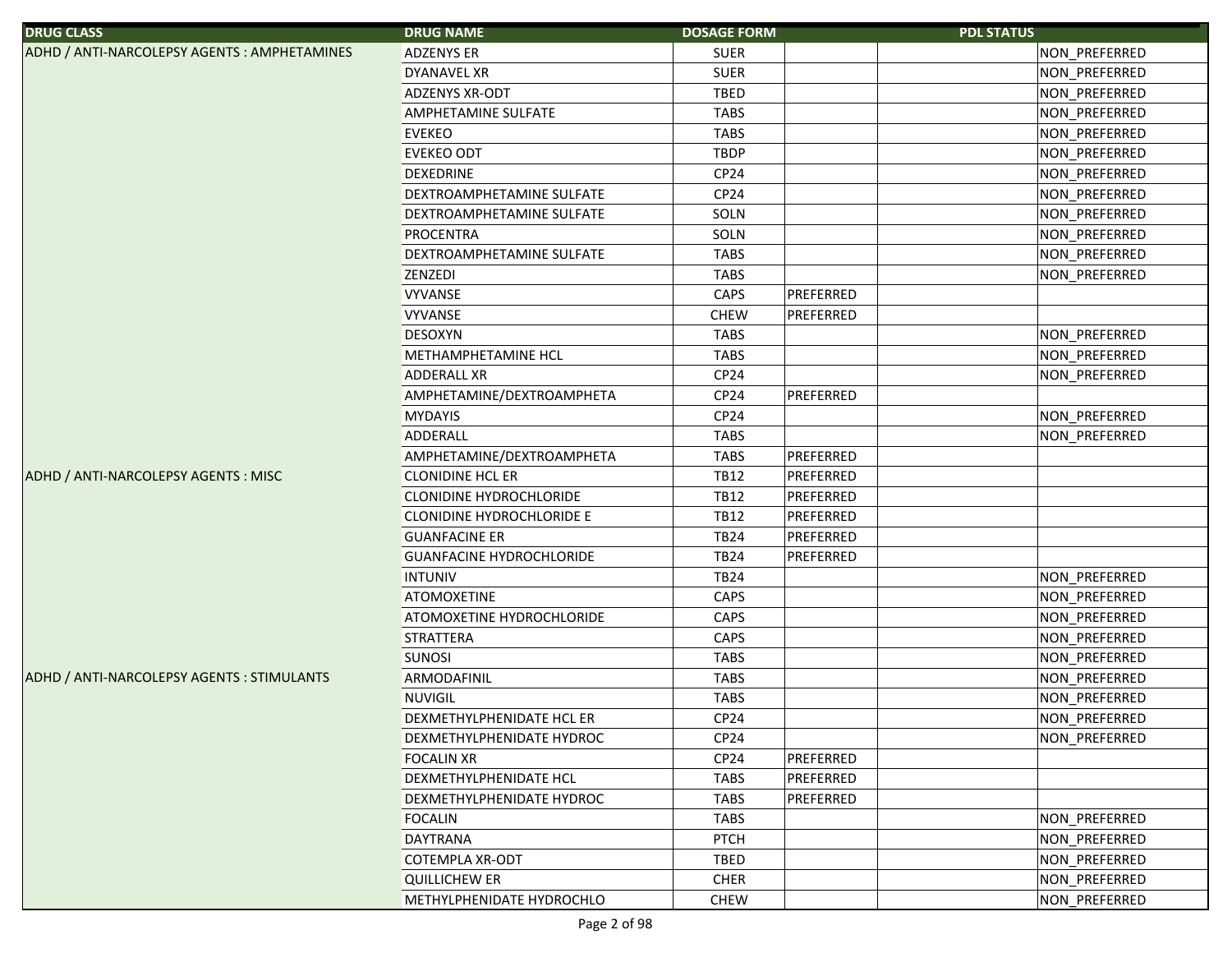| <b>DRUG CLASS</b>                                   | <b>DRUG NAME</b>            | <b>DOSAGE FORM</b> | <b>PDL STATUS</b> |               |
|-----------------------------------------------------|-----------------------------|--------------------|-------------------|---------------|
|                                                     | <b>APTENSIO XR</b>          | CP24               |                   | NON_PREFERRED |
|                                                     | <b>JORNAY PM</b>            | CP24               |                   | NON_PREFERRED |
|                                                     | METHYLPHENIDATE HYDROCHLO   | CP24               |                   | NON_PREFERRED |
|                                                     | <b>RITALIN LA</b>           | CP24               |                   | NON_PREFERRED |
|                                                     | METHYLPHENIDATE HYDROCHLO   | <b>CPCR</b>        |                   | NON_PREFERRED |
|                                                     | <b>METHYLIN</b>             | SOLN               |                   | NON_PREFERRED |
|                                                     | METHYLPHENIDATE HYDROCHLO   | SOLN               |                   | NON_PREFERRED |
|                                                     | <b>QUILLIVANT XR</b>        | <b>SUSR</b>        |                   | NON_PREFERRED |
|                                                     | METHYLPHENIDATE HYDROCHLO   | <b>TABS</b>        | PREFERRED         |               |
|                                                     | RITALIN                     | <b>TABS</b>        |                   | NON PREFERRED |
|                                                     | METHYLPHENIDATE HYDROCHLO   | <b>TB24</b>        |                   | NON_PREFERRED |
|                                                     | <b>METADATE ER</b>          | <b>TBCR</b>        | PREFERRED         |               |
|                                                     | METHYLPHENID TAB 10MG ER    | <b>TBCR</b>        | PREFERRED         |               |
|                                                     | METHYLPHENID TAB 20MG ER    | <b>TBCR</b>        | PREFERRED         |               |
|                                                     | <b>CONCERTA</b>             | <b>TBCR</b>        | PREFERRED         |               |
|                                                     | METHYLPHENID TAB 18MG ER    | <b>TBCR</b>        |                   | NON_PREFERRED |
|                                                     | METHYLPHENID TAB 27MG ER    | <b>TBCR</b>        |                   | NON_PREFERRED |
|                                                     | METHYLPHENID TAB 36MG ER    | <b>TBCR</b>        |                   | NON_PREFERRED |
|                                                     | METHYLPHENID TAB 54MG ER    | <b>TBCR</b>        |                   | NON_PREFERRED |
|                                                     | METHYLPHENID TAB 72MG ER    | <b>TBCR</b>        |                   | NON_PREFERRED |
|                                                     | RELEXXII                    | <b>TBCR</b>        |                   | NON_PREFERRED |
|                                                     | <b>MODAFINIL</b>            | <b>TABS</b>        |                   | NON_PREFERRED |
|                                                     | <b>PROVIGIL</b>             | <b>TABS</b>        |                   | NON_PREFERRED |
| ANALGESICS - ANTI-INFLAMMATORY: MISC                | <b>RIDAURA</b>              | CAPS               | PREFERRED         |               |
|                                                     | <b>OTREXUP</b>              | SOAJ               |                   | NON_PREFERRED |
|                                                     | RASUVO                      | SOAJ               |                   | NON_PREFERRED |
|                                                     | <b>METHOTREXATE</b>         | <b>TABS</b>        | PREFERRED         |               |
|                                                     | ARAVA                       | <b>TABS</b>        |                   | NON_PREFERRED |
|                                                     | <b>LEFLUNOMIDE</b>          | <b>TABS</b>        | PREFERRED         |               |
| ANALGESICS - ANTI-INFLAMMATORY : NONSTEROIDAL ANTI- |                             |                    |                   |               |
| <b>INFLAMMATORY AGENTS (NSAIDs)</b>                 | <b>ZORVOLEX</b>             | CAPS               |                   | NON_PREFERRED |
|                                                     | <b>ZIPSOR</b>               | CAPS               |                   | NON_PREFERRED |
|                                                     | <b>DICLOFENAC POTASSIUM</b> | <b>TABS</b>        | PREFERRED         |               |
|                                                     | <b>DICLOFENAC SODIUM ER</b> | <b>TB24</b>        | PREFERRED         |               |
|                                                     | <b>DICLOFENAC SODIUM DR</b> | <b>TBEC</b>        | PREFERRED         |               |
|                                                     | <b>ETODOLAC</b>             | CAPS               | PREFERRED         |               |
|                                                     | <b>ETODOLAC</b>             | <b>TABS</b>        | PREFERRED         |               |
|                                                     | <b>ETODOLAC ER</b>          | <b>TB24</b>        | PREFERRED         |               |
|                                                     | <b>FENOPROFEN CALCIUM</b>   | CAPS               |                   | NON_PREFERRED |
|                                                     | <b>NALFON</b>               | CAPS               |                   | NON_PREFERRED |
|                                                     | FENOPROFEN CALCIUM          | <b>TABS</b>        |                   | NON_PREFERRED |
|                                                     | <b>NALFON</b>               | <b>TABS</b>        |                   | NON PREFERRED |
|                                                     |                             |                    |                   |               |
|                                                     | <b>FLURBIPROFEN</b>         | <b>TABS</b>        | PREFERRED         |               |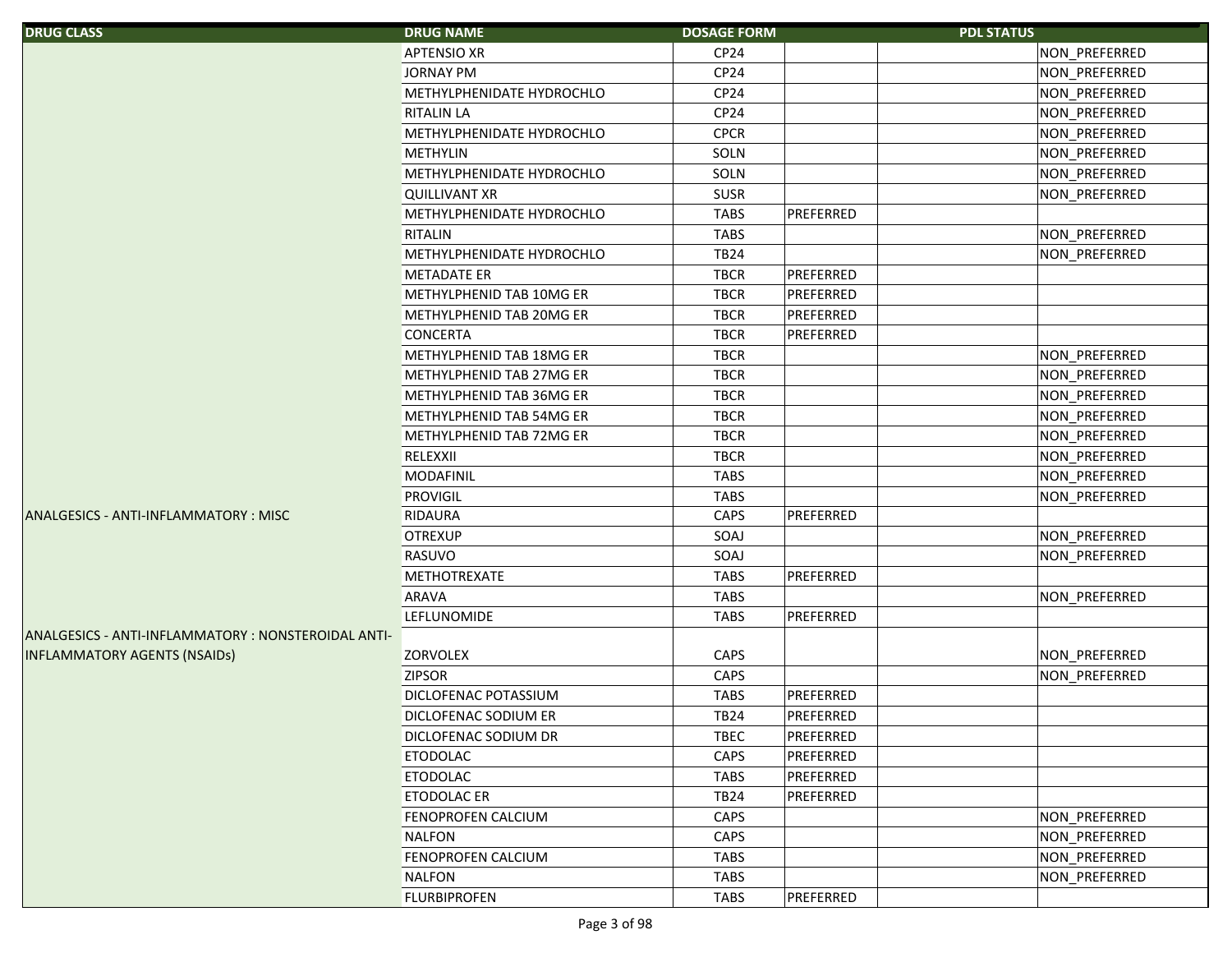|  |  |  | <b>DRUG CLASS</b> |  |
|--|--|--|-------------------|--|
|  |  |  |                   |  |
|  |  |  |                   |  |
|  |  |  |                   |  |

| S. | <b>DRUG NAME</b>          | <b>DOSAGE FORM</b> |           | <b>PDL STATUS</b> |
|----|---------------------------|--------------------|-----------|-------------------|
|    | <b>IBUPROFEN</b>          | <b>SUSP</b>        |           | NON_PREFERRED     |
|    | <b>IBU</b>                | <b>TABS</b>        | PREFERRED |                   |
|    | <b>IBUPROFEN</b>          | <b>TABS</b>        | PREFERRED |                   |
|    | <b>INDOMETHACIN</b>       | CAPS               | PREFERRED |                   |
|    | <b>TIVORBEX</b>           | <b>CAPS</b>        |           | NON_PREFERRED     |
|    | <b>INDOMETHACIN ER</b>    | <b>CPCR</b>        | PREFERRED |                   |
|    | <b>INDOCIN</b>            | <b>SUPP</b>        |           | NON_PREFERRED     |
|    | <b>INDOCIN</b>            | <b>SUSP</b>        |           | NON_PREFERRED     |
|    | <b>KETOPROFEN ER</b>      | CP24               |           | NON_PREFERRED     |
|    | <b>SPRIX</b>              | SOLN               |           | NON_PREFERRED     |
|    | KETOROLAC TROMETHAMINE    | <b>TABS</b>        | PREFERRED |                   |
|    | MECLOFENAMATE SODIUM      | CAPS               |           | NON_PREFERRED     |
|    | MEFENAMIC ACID            | CAPS               |           | NON_PREFERRED     |
|    | <b>VIVLODEX</b>           | CAPS               |           | NON_PREFERRED     |
|    | MELOXICAM                 | <b>TABS</b>        | PREFERRED |                   |
|    | <b>MOBIC</b>              | <b>TABS</b>        |           | NON_PREFERRED     |
|    | QMIIZ ODT                 | <b>TBDP</b>        |           | NON_PREFERRED     |
|    | NABUMETONE                | <b>TABS</b>        | PREFERRED |                   |
|    | <b>RELAFEN DS</b>         | <b>TABS</b>        |           | NON_PREFERRED     |
|    | <b>NAPROXEN</b>           | <b>SUSP</b>        | PREFERRED |                   |
|    | <b>NAPROXEN</b>           | <b>TABS</b>        | PREFERRED |                   |
|    | <b>EC-NAPROXEN</b>        | <b>TBEC</b>        |           | NON_PREFERRED     |
|    | <b>NAPROXEN DR</b>        | <b>TBEC</b>        | PREFERRED |                   |
|    | NAPROXEN SODIUM           | <b>TABS</b>        | PREFERRED |                   |
|    | <b>NAPRELAN</b>           | <b>TB24</b>        |           | NON_PREFERRED     |
|    | NAPROXEN SODIUM           | <b>TB24</b>        |           | NON_PREFERRED     |
|    | NAPROXEN SODIUM CR        | <b>TB24</b>        |           | NON_PREFERRED     |
|    | NAPROXEN SODIUM ER        | <b>TB24</b>        |           | NON_PREFERRED     |
|    | <b>DAYPRO</b>             | <b>TABS</b>        |           | NON_PREFERRED     |
|    | <b>OXAPROZIN</b>          | <b>TABS</b>        |           | NON_PREFERRED     |
|    | <b>FELDENE</b>            | CAPS               |           | NON_PREFERRED     |
|    | PIROXICAM                 | CAPS               |           | NON_PREFERRED     |
|    | SULINDAC                  | <b>TABS</b>        | PREFERRED |                   |
|    | <b>TOLMETIN SODIUM</b>    | CAPS               |           | NON_PREFERRED     |
|    | <b>TOLMETIN SODIUM</b>    | <b>TABS</b>        |           | NON_PREFERRED     |
|    | <b>CELEBREX</b>           | CAPS               |           | NON_PREFERRED     |
|    | <b>CELECOXIB</b>          | CAPS               | PREFERRED |                   |
|    | <b>INFLAMMACIN</b>        | <b>THPK</b>        |           | NON_PREFERRED     |
|    | ARTHROTEC 50              | <b>TBEC</b>        |           | NON_PREFERRED     |
|    | <b>ARTHROTEC 75</b>       | <b>TBEC</b>        |           | NON PREFERRED     |
|    | DICLOFENAC SODIUM/MISOPRO | <b>TBEC</b>        |           | NON_PREFERRED     |
|    | <b>DUEXIS</b>             | <b>TABS</b>        |           | NON_PREFERRED     |
|    | VIMOVO                    | TBEC               |           | NON PREFERRED     |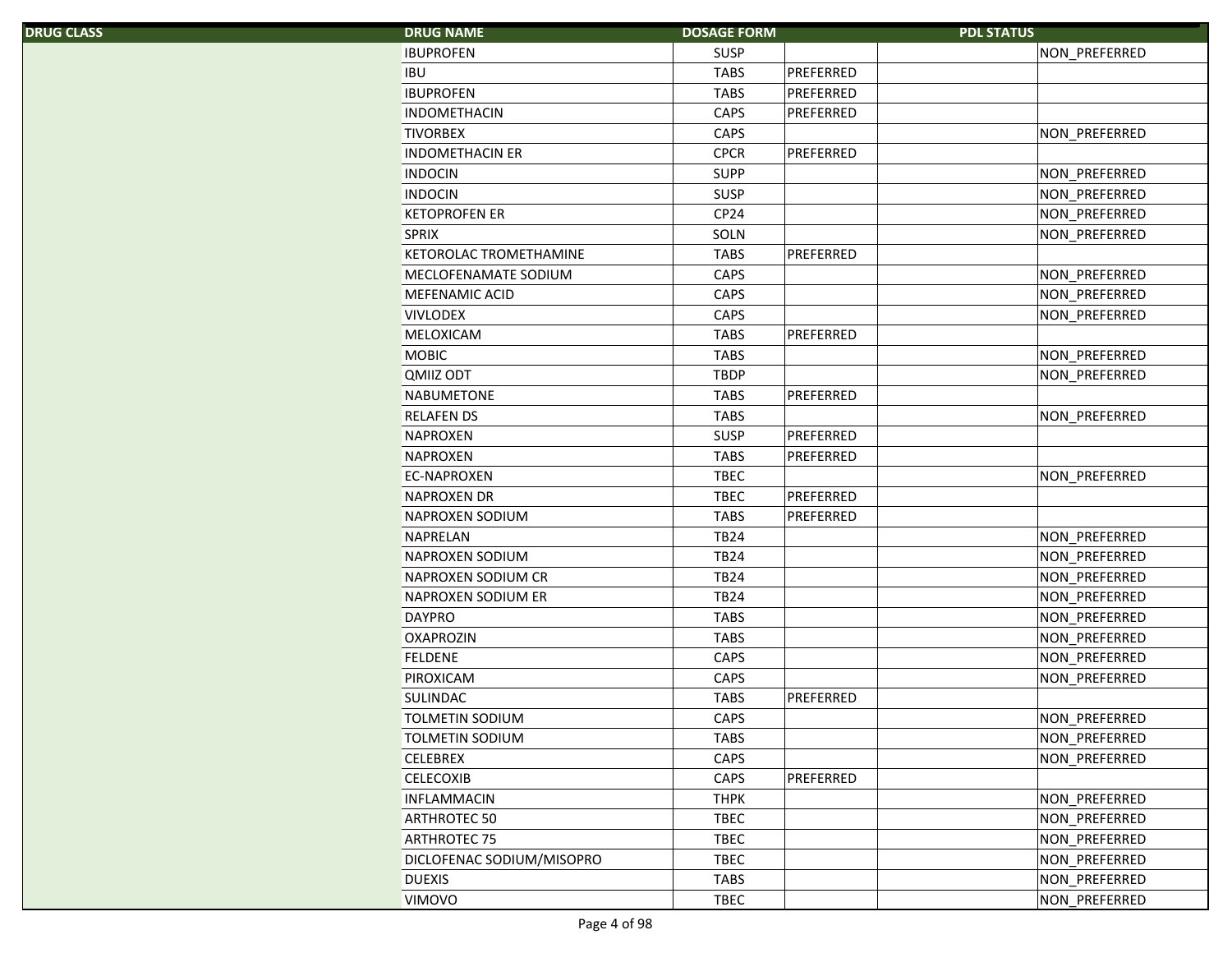| <b>DRUG CLASS</b>               | <b>DRUG NAME</b>          | <b>DOSAGE FORM</b> | <b>PDL STATUS</b> |               |
|---------------------------------|---------------------------|--------------------|-------------------|---------------|
| <b>ANALGESICS - NONNARCOTIC</b> | <b>DIFLUNISAL</b>         | <b>TABS</b>        | PREFERRED         |               |
|                                 | SALSALATE                 | <b>TABS</b>        | PREFERRED         |               |
|                                 | BUTALBITAL/ACETAMINOPHEN  | CAPS               |                   | NON_PREFERRED |
|                                 | <b>ALLZITAL</b>           | <b>TABS</b>        |                   | NON_PREFERRED |
|                                 | <b>BUPAP</b>              | <b>TABS</b>        |                   | NON PREFERRED |
|                                 | BUTALBITAL/ACETAMINOPHEN  | <b>TABS</b>        | PREFERRED         |               |
|                                 | BUT/APAP/CAF CAP          | CAPS               | PREFERRED         |               |
|                                 | <b>ESGIC</b>              | CAPS               | PREFERRED         |               |
|                                 | <b>FIORICET</b>           | CAPS               |                   | NON_PREFERRED |
|                                 | <b>ZEBUTAL</b>            | CAPS               | PREFERRED         |               |
|                                 | <b>VANATOL LQ</b>         | SOLN               |                   | NON_PREFERRED |
|                                 | <b>VANATOL S</b>          | SOLN               |                   | NON_PREFERRED |
|                                 | BUTALBITAL/ACETAMINOPHEN/ | <b>TABS</b>        | PREFERRED         |               |
|                                 | <b>ESGIC</b>              | <b>TABS</b>        |                   | NON_PREFERRED |
|                                 | BUTALBITAL/ASPIRIN/CAFFEI | CAPS               | PREFERRED         |               |
|                                 | <b>FIORINAL</b>           | CAPS               |                   | NON PREFERRED |
|                                 | BUTALBITAL/ASPIRIN/CAFFEI | <b>TABS</b>        | PREFERRED         |               |
| <b>ANALGESICS: OPIOID</b>       | <b>CODEINE SULFATE</b>    | <b>TABS</b>        | PREFERRED         |               |
|                                 | <b>SUBSYS</b>             | LIQD               |                   | NON_PREFERRED |
|                                 | <b>DURAGESIC</b>          | PT72               |                   | NON_PREFERRED |
|                                 | <b>FENTANYL</b>           | PT72               |                   | NON_PREFERRED |
|                                 | <b>ACTIQ</b>              | <b>LPOP</b>        |                   | NON_PREFERRED |
|                                 | FENTANYL CITRATE ORAL TRA | <b>LPOP</b>        |                   | NON_PREFERRED |
|                                 | LAZANDA                   | SOLN               |                   | NON_PREFERRED |
|                                 | ABSTRAL                   | <b>SUBL</b>        |                   | NON_PREFERRED |
|                                 | <b>FENTANYL CITRATE</b>   | <b>TABS</b>        |                   | NON_PREFERRED |
|                                 | <b>FENTORA</b>            | <b>TABS</b>        |                   | NON_PREFERRED |
|                                 | <b>ZOHYDRO ER</b>         | C12A               |                   | NON_PREFERRED |
|                                 | <b>HYSINGLA ER</b>        | <b>T24A</b>        |                   | NON_PREFERRED |
|                                 | <b>DILAUDID</b>           | LIQD               |                   | NON PREFERRED |
|                                 | <b>HYDROMORPHONE HCL</b>  | LIQD               | PREFERRED         |               |
|                                 | HYDROMORPHONE HCL         | <b>SUPP</b>        | PREFERRED         |               |
|                                 | HYDROMORPHONE HCL ER      | <b>T24A</b>        |                   | NON_PREFERRED |
|                                 | HYDROMORPHONE HYDROCHLORI | <b>T24A</b>        |                   | NON_PREFERRED |
|                                 | <b>DILAUDID</b>           | <b>TABS</b>        |                   | NON PREFERRED |
|                                 | <b>HYDROMORPHONE HCL</b>  | <b>TABS</b>        | PREFERRED         |               |
|                                 | LEVORPHANOL TARTRATE      | <b>TABS</b>        |                   | NON_PREFERRED |
|                                 | <b>MEPERIDINE HCL</b>     | SOLN               |                   | NON PREFERRED |
|                                 | <b>MEPERIDINE HCL</b>     | <b>TABS</b>        |                   | NON PREFERRED |
|                                 | <b>METHADONE HCL</b>      | CONC               |                   | NON PREFERRED |
|                                 | METHADONE HCL INTENSOL    | CONC               |                   | NON_PREFERRED |
|                                 | <b>METHADOSE</b>          | CONC               |                   | NON PREFERRED |
|                                 | METHADOSE SUGAR-FREE      | CONC               |                   | NON_PREFERRED |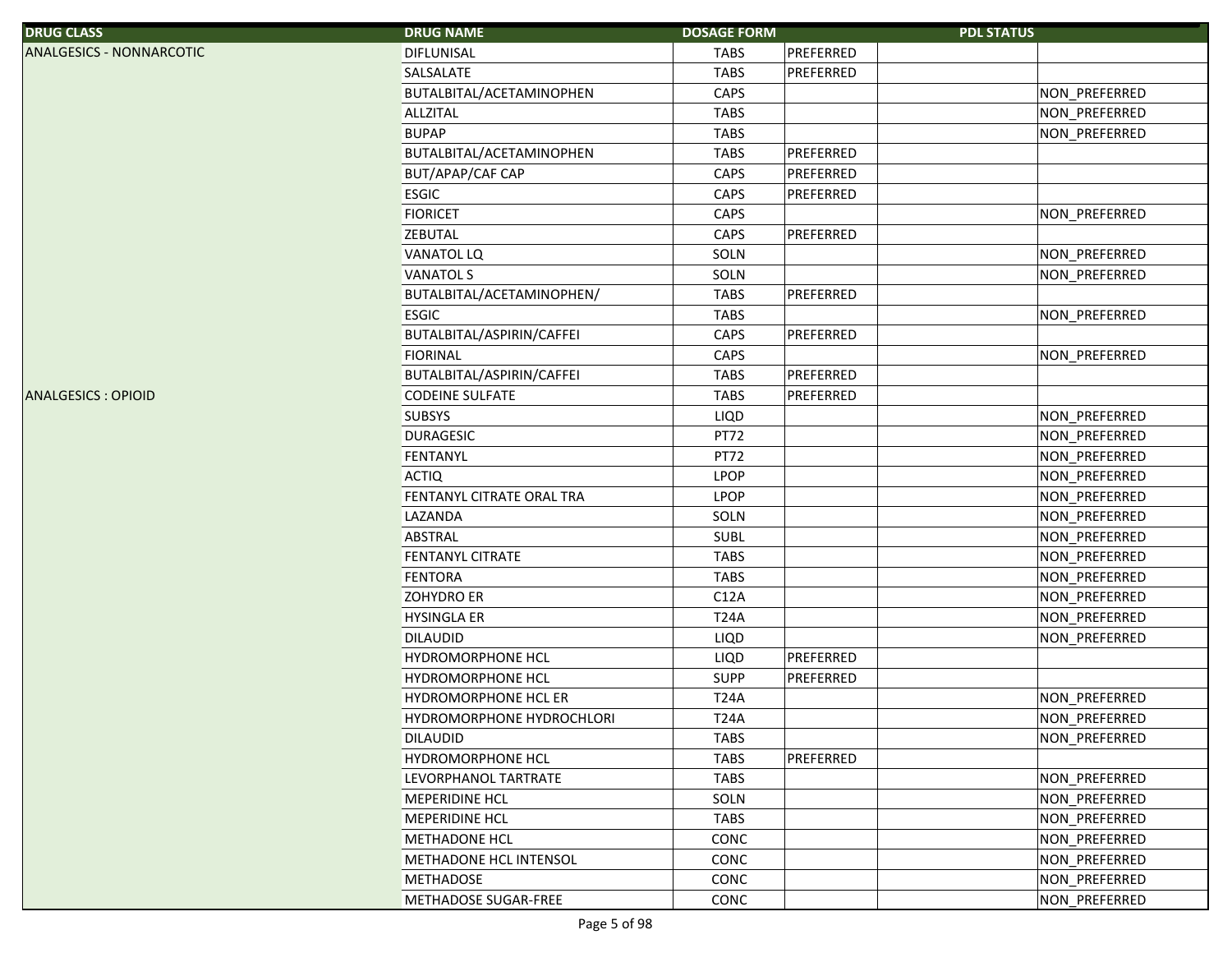| <b>DRUG CLASS</b> |  |  |  |
|-------------------|--|--|--|
|-------------------|--|--|--|

| S. | <b>DRUG NAME</b>           | <b>DOSAGE FORM</b> |           | <b>PDL STATUS</b> |               |
|----|----------------------------|--------------------|-----------|-------------------|---------------|
|    | <b>METHADONE HCL</b>       | SOLN               |           |                   | NON_PREFERRED |
|    | <b>DOLOPHINE</b>           | <b>TABS</b>        |           |                   | NON_PREFERRED |
|    | <b>METHADONE HCL</b>       | <b>TABS</b>        |           |                   | NON_PREFERRED |
|    | METHADONE HYDROCHLORIDE    | <b>TABS</b>        |           |                   | NON_PREFERRED |
|    | <b>METHADONE HCL</b>       | <b>TBSO</b>        |           |                   | NON_PREFERRED |
|    | <b>METHADOSE</b>           | <b>TBSO</b>        |           |                   | NON_PREFERRED |
|    | <b>KADIAN</b>              | CP <sub>24</sub>   |           |                   | NON_PREFERRED |
|    | <b>MORPHINE SULFATE ER</b> | CP24               |           |                   | NON_PREFERRED |
|    | MORPHINE SULFATE           | SOLN               | PREFERRED |                   |               |
|    | <b>MORPHINE SULFATE</b>    | <b>SUPP</b>        | PREFERRED |                   |               |
|    | <b>MORPHABOND ER</b>       | <b>T12A</b>        |           |                   | NON_PREFERRED |
|    | MORPHINE SULFATE           | <b>TABS</b>        | PREFERRED |                   |               |
|    | MORPHINE SULFATE ER        | <b>TBCR</b>        |           | PREFERRED_WITH_PA |               |
|    | <b>MS CONTIN</b>           | <b>TBCR</b>        |           |                   | NON_PREFERRED |
|    | ARYMO ER                   | <b>TBEA</b>        |           |                   | NON_PREFERRED |
|    | <b>MORPHINE SULFATE ER</b> | CP <sub>24</sub>   |           |                   | NON_PREFERRED |
|    | EMBEDA                     | <b>CPCR</b>        |           | PREFERRED_WITH_PA |               |
|    | <b>XTAMPZA ER</b>          | C12A               |           |                   | NON_PREFERRED |
|    | <b>OXYCODONE HCL</b>       | CAPS               | PREFERRED |                   |               |
|    | OXYCODONE HYDROCHLORIDE    | CAPS               | PREFERRED |                   |               |
|    | <b>OXYCODONE HCL</b>       | CONC               | PREFERRED |                   |               |
|    | OXYCODONE HYDROCHLORIDE    | CONC               | PREFERRED |                   |               |
|    | OXYCODONE HCL              | SOLN               | PREFERRED |                   |               |
|    | OXYCODONE HYDROCHLORIDE    | SOLN               | PREFERRED |                   |               |
|    | OXYCODONE HCL ER           | <b>T12A</b>        |           |                   | NON_PREFERRED |
|    | OXYCODONE HYDROCHLORIDE E  | <b>T12A</b>        |           |                   | NON_PREFERRED |
|    | <b>OXYCONTIN</b>           | <b>T12A</b>        |           |                   | NON_PREFERRED |
|    | OXAYDO                     | <b>TABA</b>        |           |                   | NON_PREFERRED |
|    | <b>ROXYBOND</b>            | <b>TABA</b>        |           |                   | NON_PREFERRED |
|    | <b>OXYCODONE HCL</b>       | <b>TABS</b>        | PREFERRED |                   |               |
|    | OXYCODONE HYDROCHLORIDE    | <b>TABS</b>        | PREFERRED |                   |               |
|    | ROXICODONE                 | <b>TABS</b>        |           |                   | NON_PREFERRED |
|    | <b>OPANA</b>               | <b>TABS</b>        |           |                   | NON_PREFERRED |
|    | OXYMORPHONE HYDROCHLORIDE  | <b>TABS</b>        |           |                   | NON_PREFERRED |
|    | OXYMORPHONE HYDROCHLORIDE  | TB12               |           |                   | NON PREFERRED |
|    | <b>NUCYNTA</b>             | <b>TABS</b>        |           |                   | NON_PREFERRED |
|    | <b>NUCYNTA ER</b>          | <b>TB12</b>        |           |                   | NON_PREFERRED |
|    | <b>CONZIP</b>              | CP <sub>24</sub>   |           |                   | NON_PREFERRED |
|    | <b>TRAMADOL HCL ER</b>     | CP <sub>24</sub>   |           |                   | NON_PREFERRED |
|    | <b>TRAMADOL HCL</b>        | <b>TABS</b>        | PREFERRED |                   |               |
|    | <b>ULTRAM</b>              | <b>TABS</b>        |           |                   | NON_PREFERRED |
|    | <b>TRAMADOL HCL ER</b>     | <b>TB24</b>        |           |                   | NON_PREFERRED |
|    | BUPRENORPHINE              | <b>PTWK</b>        |           |                   | NON PREFERRED |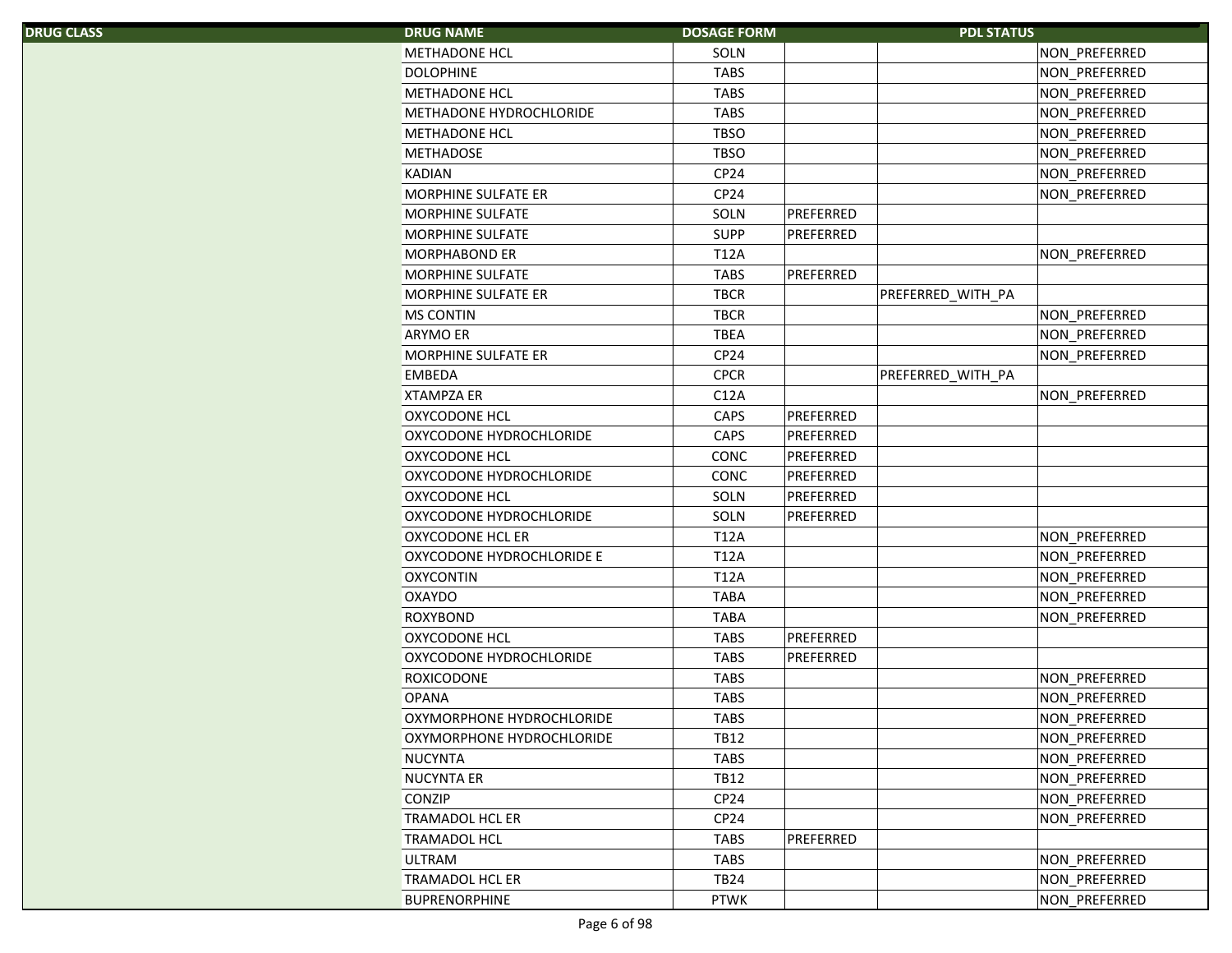| <b>DRUG CLASS</b>                 | <b>DRUG NAME</b>            | <b>DOSAGE FORM</b> |           | <b>PDL STATUS</b> |
|-----------------------------------|-----------------------------|--------------------|-----------|-------------------|
|                                   | <b>BUTRANS</b>              | <b>PTWK</b>        |           | NON_PREFERRED     |
|                                   | <b>BELBUCA</b>              | <b>FILM</b>        |           | NON_PREFERRED     |
|                                   | <b>BUTORPHANOL TARTRATE</b> | SOLN               |           | NON_PREFERRED     |
|                                   | PENTAZOCINE/NALOXONE HCL    | <b>TABS</b>        |           | NON_PREFERRED     |
| ANALGESICS : OPIOID COMBINATIONS  | APADAZ                      | <b>TABS</b>        |           | NON PREFERRED     |
|                                   | BENZHYDROCODONE/ACETAMINO   | TABS               |           | NON_PREFERRED     |
|                                   | <b>ENDOCET</b>              | <b>TABS</b>        | PREFERRED |                   |
|                                   | <b>NALOCET</b>              | <b>TABS</b>        |           | NON PREFERRED     |
|                                   | OXYCODONE/ACETAMINOPHEN     | <b>TABS</b>        | PREFERRED |                   |
|                                   | <b>PERCOCET</b>             | <b>TABS</b>        |           | NON_PREFERRED     |
|                                   | PRIMLEV                     | <b>TABS</b>        |           | NON_PREFERRED     |
|                                   | OXYCODONE/ASPIRIN           | <b>TABS</b>        |           | NON_PREFERRED     |
|                                   | OXYCODONE/IBUPROFEN         | <b>TABS</b>        |           | NON_PREFERRED     |
|                                   | ACETAMINOPHEN/CODEINE       | SOLN               | PREFERRED |                   |
|                                   | ACETAMINOPHEN/CODEINE       | <b>TABS</b>        | PREFERRED |                   |
|                                   | ACETAMINOPHEN/CODEINE PHO   | <b>TABS</b>        | PREFERRED |                   |
|                                   | TYLENOL/CODEINE #3          | <b>TABS</b>        |           | NON PREFERRED     |
|                                   | <b>TYLENOL/CODEINE #4</b>   | <b>TABS</b>        |           | NON_PREFERRED     |
|                                   | BUTALBITAL/ACETAMINOPHEN/   | CAPS               |           | NON_PREFERRED     |
|                                   | ASCOMP/CODEINE              | CAPS               | PREFERRED |                   |
|                                   | BUTALBITAL/ASPIRIN/CAFFEI   | CAPS               | PREFERRED |                   |
|                                   | FIORINAL/CODEINE #3         | CAPS               |           | NON_PREFERRED     |
|                                   | ACETAMINOPHEN/CAFFEINE/DI   | CAPS               |           | NON_PREFERRED     |
|                                   | <b>DVORAH</b>               | <b>TABS</b>        |           | NON_PREFERRED     |
|                                   | <b>LORTAB</b>               | <b>ELIX</b>        |           | NON_PREFERRED     |
|                                   | HYDROCODONE BITARTRATE/AC   | SOLN               | PREFERRED |                   |
|                                   | HYDROCODONE BITARTRATE/AC   | <b>TABS</b>        | PREFERRED |                   |
|                                   | HYDROCODONE/ACETAMINOPHEN   | TABS               | PREFERRED |                   |
|                                   | <b>LORCET</b>               | <b>TABS</b>        | PREFERRED |                   |
|                                   | <b>LORCET HD</b>            | <b>TABS</b>        | PREFERRED |                   |
|                                   | <b>LORCET PLUS</b>          | <b>TABS</b>        | PREFERRED |                   |
|                                   | <b>NORCO</b>                | <b>TABS</b>        |           | NON_PREFERRED     |
|                                   | <b>VICODIN ES</b>           | <b>TABS</b>        | PREFERRED |                   |
|                                   | VICODIN HP                  | TABS               | PREFERRED |                   |
|                                   | HYDROCODONE/IBUPROFEN       | <b>TABS</b>        | PREFERRED |                   |
|                                   | TRAMADOL HYDROCHLORIDE/AC   | <b>TABS</b>        |           | NON PREFERRED     |
|                                   | <b>ULTRACET</b>             | <b>TABS</b>        |           | NON_PREFERRED     |
| <b>ANAPHYLAXIS THERAPY AGENTS</b> | <b>EPINEPHRINE</b>          | SOAJ               | PREFERRED |                   |
|                                   | <b>EPIPEN 2-PAK</b>         | SOAJ               |           | NON_PREFERRED     |
|                                   | EPIPEN-JR 2-PAK             | SOAJ               |           | NON_PREFERRED     |
|                                   | ADRENALIN                   | SOLN               | PREFERRED |                   |
|                                   | <b>SYMJEPI</b>              | SOSY               |           | NON_PREFERRED     |
| <b>ANDROGENS - ANABOLIC</b>       | DANAZOL                     | CAPS               | PREFERRED |                   |
|                                   |                             |                    |           |                   |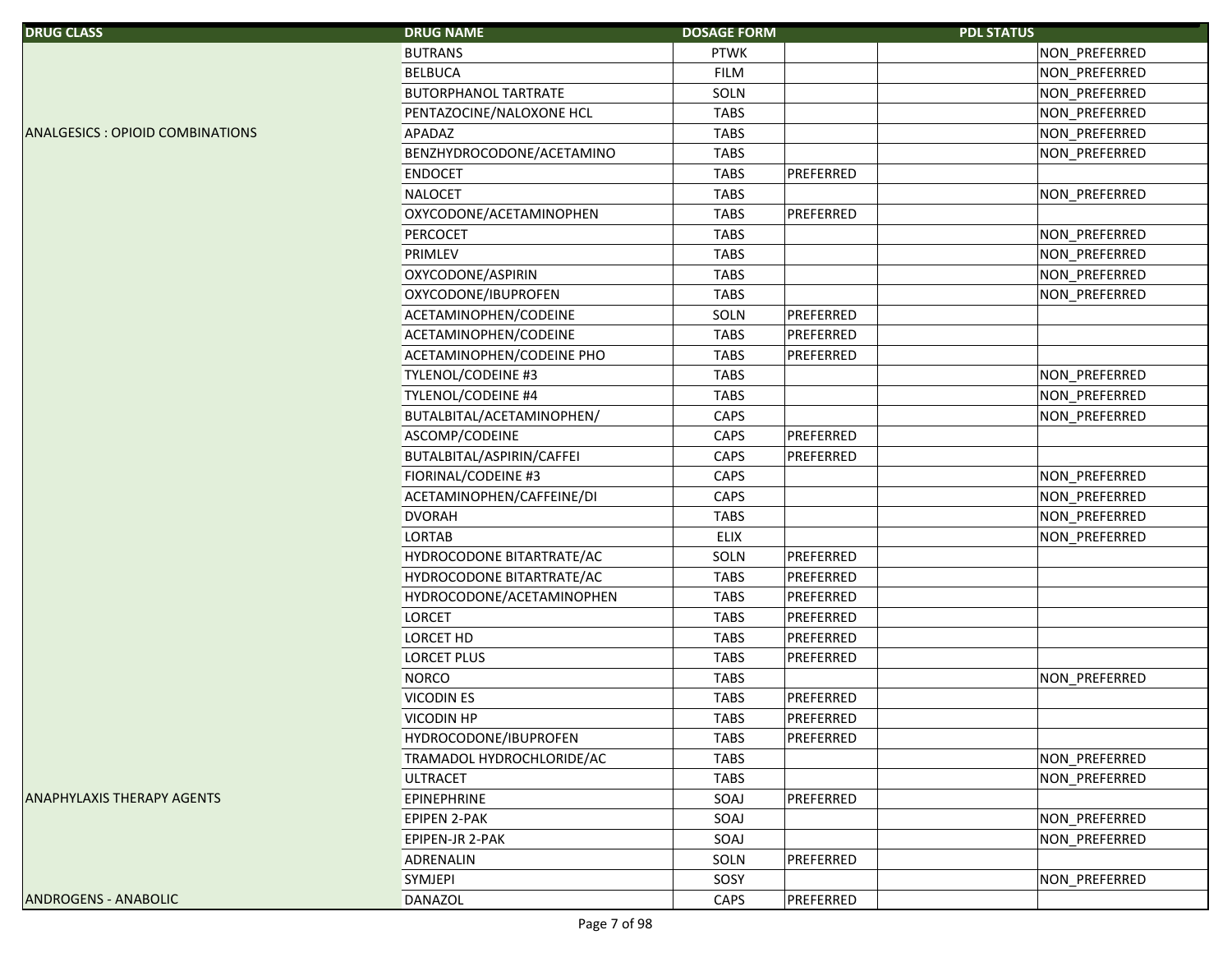| <b>DRUG CLASS</b>                          | <b>DRUG NAME</b>                 | <b>DOSAGE FORM</b> |           | <b>PDL STATUS</b> |
|--------------------------------------------|----------------------------------|--------------------|-----------|-------------------|
|                                            | <b>METHYLTESTOSTERONE</b>        | CAPS               |           | NON_PREFERRED     |
|                                            | <b>METHITEST</b>                 | <b>TABS</b>        |           | NON_PREFERRED     |
|                                            | ANDROGEL                         | <b>GEL</b>         |           | NON_PREFERRED     |
|                                            | ANDROGEL PUMP                    | <b>GEL</b>         |           | NON_PREFERRED     |
|                                            | <b>FORTESTA</b>                  | GEL                |           | NON_PREFERRED     |
|                                            | <b>TESTIM</b>                    | <b>GEL</b>         |           | NON_PREFERRED     |
|                                            | <b>TESTOSTERONE</b>              | <b>GEL</b>         |           | NON_PREFERRED     |
|                                            | <b>TESTOSTERONE PUMP</b>         | GEL                |           | NON_PREFERRED     |
|                                            | <b>VOGELXO</b>                   | <b>GEL</b>         |           | NON_PREFERRED     |
|                                            | <b>VOGELXO PUMP</b>              | <b>GEL</b>         |           | NON_PREFERRED     |
|                                            | <b>STRIANT</b>                   | <b>MISC</b>        |           | NON_PREFERRED     |
|                                            | ANDRODERM                        | PT24               |           | NON_PREFERRED     |
|                                            | <b>TESTOSTERONE</b>              | SOLN               |           | NON_PREFERRED     |
|                                            | <b>TESTOSTERONE TOPICAL SOLU</b> | SOLN               |           | NON_PREFERRED     |
|                                            | DEPO-TESTOSTERONE                | SOLN               |           | NON_PREFERRED     |
|                                            | <b>TESTOSTERONE CYPIONATE</b>    | SOLN               |           | NON_PREFERRED     |
|                                            | <b>XYOSTED</b>                   | SOAJ               |           | NON_PREFERRED     |
|                                            | <b>TESTOSTERONE ENANTHATE</b>    | SOLN               |           | NON PREFERRED     |
|                                            | <b>AVEED</b>                     | SOLN               |           | NON_PREFERRED     |
|                                            | <b>OXANDROLONE</b>               | <b>TABS</b>        |           | NON_PREFERRED     |
|                                            | ANADROL-50                       | <b>TABS</b>        | PREFERRED |                   |
| <b>ANORECTAL AGENTS</b>                    | ANUSOL-HC                        | CREA               |           | NON_PREFERRED     |
|                                            | <b>HYDROCORTISONE</b>            | <b>CREA</b>        | PREFERRED |                   |
|                                            | PROCTO-MED HC                    | CREA               | PREFERRED |                   |
|                                            | PROCTO-PAK                       | CREA               | PREFERRED |                   |
|                                            | PROCTOSOL HC                     | CREA               | PREFERRED |                   |
|                                            | PROCTOZONE-HC                    | CREA               | PREFERRED |                   |
|                                            | <b>UCERIS</b>                    | <b>FOAM</b>        |           | NON_PREFERRED     |
|                                            | <b>COLOCORT</b>                  | ENEM               | PREFERRED |                   |
|                                            | <b>CORTENEMA</b>                 | ENEM               |           | NON_PREFERRED     |
|                                            | <b>HYDROCORTISONE</b>            | ENEM               | PREFERRED |                   |
|                                            | <b>CORTIFOAM</b>                 | FOAM               | PREFERRED |                   |
|                                            | <b>RECTIV</b>                    | <b>OINT</b>        |           | NON_PREFERRED     |
|                                            | LIDOCAINE HCL/HYDROCORTIS        | <b>CREA</b>        |           | NON PREFERRED     |
|                                            | LIDOCAINE HCL-HYDROCORTIS        | <b>GEL</b>         |           | NON_PREFERRED     |
|                                            | ANA-LEX                          | KIT                |           | NON_PREFERRED     |
|                                            | LIDOCAINE HCL/HYDROCORTIS        | KIT                |           | NON PREFERRED     |
|                                            | PROCTOFOAM HC                    | FOAM               |           | NON_PREFERRED     |
| <b>ANTIANXIETY AGENTS: BENZODIAZEPINES</b> | ALPRAZOLAM INTENSOL              | CONC               | PREFERRED |                   |
|                                            | ALPRAZOLAM                       | <b>TABS</b>        | PREFERRED |                   |
|                                            | <b>XANAX</b>                     | <b>TABS</b>        |           | NON_PREFERRED     |
|                                            | ALPRAZOLAM ER                    | <b>TB24</b>        |           | NON PREFERRED     |
|                                            | ALPRAZOLAM XR                    | <b>TB24</b>        |           | NON PREFERRED     |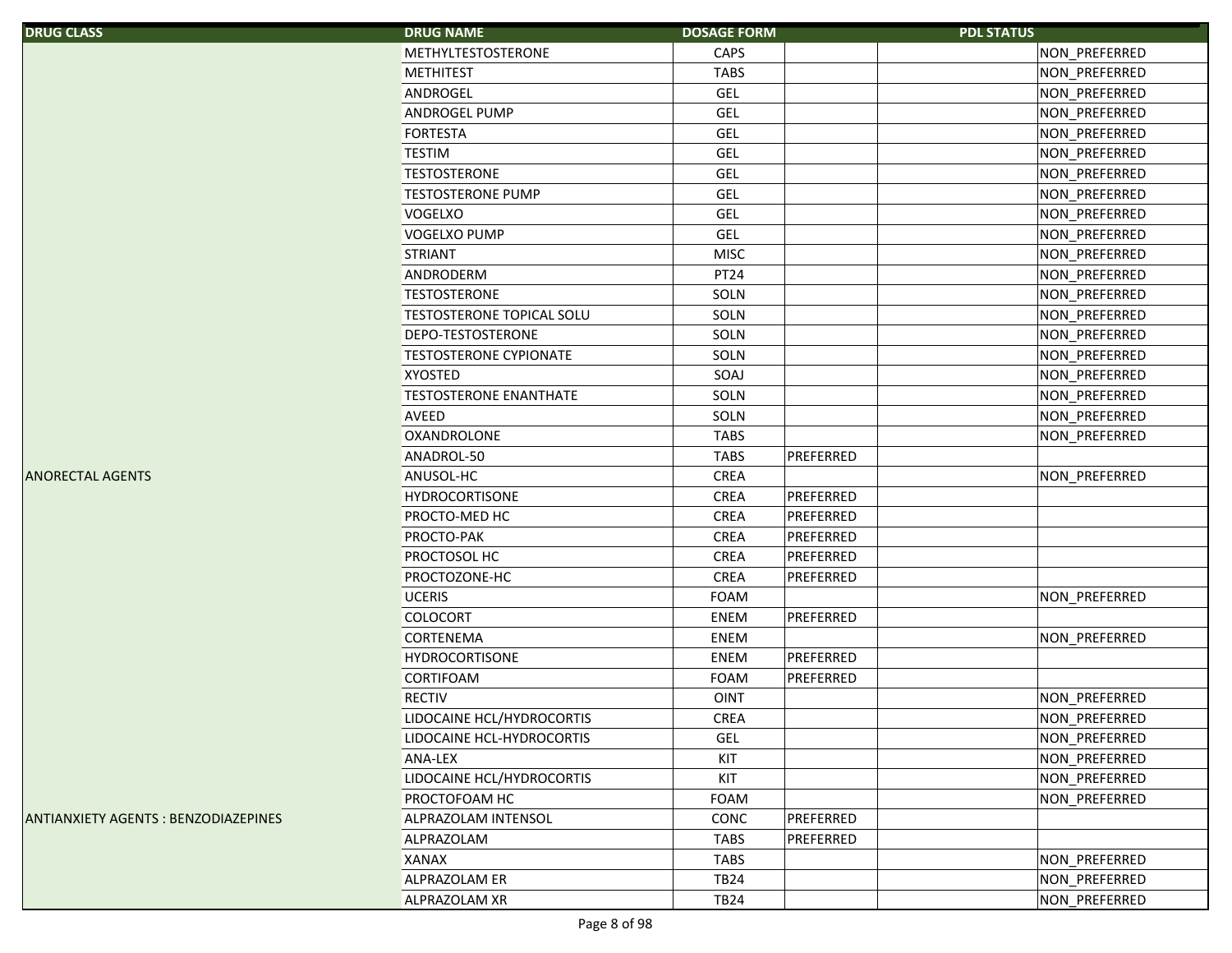| <b>DRUG CLASS</b>                         | <b>DRUG NAME</b>               | <b>DOSAGE FORM</b> |           | <b>PDL STATUS</b> |               |
|-------------------------------------------|--------------------------------|--------------------|-----------|-------------------|---------------|
|                                           | <b>XANAX XR</b>                | <b>TB24</b>        |           |                   | NON_PREFERRED |
|                                           | ALPRAZOLAM ODT                 | <b>TBDP</b>        |           |                   | NON_PREFERRED |
|                                           | CHLORDIAZEPOXIDE HCL           | CAPS               | PREFERRED |                   |               |
|                                           | CLORAZEPATE DIPOTASSIUM        | <b>TABS</b>        | PREFERRED |                   |               |
|                                           | <b>TRANXENE T</b>              | <b>TABS</b>        |           |                   | NON_PREFERRED |
|                                           | <b>DIAZEPAM</b>                | CONC               | PREFERRED |                   |               |
|                                           | DIAZEPAM INTENSOL              | CONC               | PREFERRED |                   |               |
|                                           | <b>DIAZEPAM</b>                | SOLN               | PREFERRED |                   |               |
|                                           | <b>DIAZEPAM</b>                | <b>TABS</b>        | PREFERRED |                   |               |
|                                           | LORAZEPAM                      | CONC               | PREFERRED |                   |               |
|                                           | LORAZEPAM INTENSOL             | CONC               | PREFERRED |                   |               |
|                                           | <b>ATIVAN</b>                  | <b>TABS</b>        |           |                   | NON_PREFERRED |
|                                           | LORAZEPAM                      | <b>TABS</b>        | PREFERRED |                   |               |
|                                           | <b>OXAZEPAM</b>                | CAPS               | PREFERRED |                   |               |
| <b>ANTIANXIETY AGENTS: MISC</b>           | <b>BUSPIRONE HCL</b>           | <b>TABS</b>        | PREFERRED |                   |               |
|                                           | <b>BUSPIRONE HYDROCHLORIDE</b> | <b>TABS</b>        | PREFERRED |                   |               |
|                                           | <b>HYDROXYZINE HCL</b>         | <b>SYRP</b>        | PREFERRED |                   |               |
|                                           | <b>HYDROXYZINE HCL</b>         | <b>TABS</b>        | PREFERRED |                   |               |
|                                           | HYDROXYZINE HYDROCHLORIDE      | <b>TABS</b>        | PREFERRED |                   |               |
|                                           | <b>HYDROXYZINE PAMOATE</b>     | CAPS               | PREFERRED |                   |               |
|                                           | <b>VISTARIL</b>                | CAPS               |           |                   | NON_PREFERRED |
|                                           | MEPROBAMATE                    | TABS               |           |                   | NON_PREFERRED |
| ANTIASTHMATIC AND BRONCHODILATOR AGENTS : |                                |                    |           |                   |               |
| <b>ADRENERGIC COMBINATIONS</b>            | <b>COMBIVENT RESPIMAT</b>      | AERS               |           |                   | NON_PREFERRED |
|                                           | IPRATROPIUM BROMIDE/ALBUT      | SOLN               | PREFERRED |                   |               |
|                                           | <b>DUAKLIR PRESSAIR</b>        | AEPB               |           |                   | NON_PREFERRED |
|                                           | SYMBICORT                      | <b>AERO</b>        | PREFERRED |                   |               |
|                                           | <b>BEVESPI AEROSPHERE</b>      | AERO               | PREFERRED |                   |               |
|                                           | <b>UTIBRON NEOHALER</b>        | CAPS               |           |                   | NON_PREFERRED |
|                                           | <b>ADVAIR DISKUS</b>           | AEPB               |           |                   | NON PREFERRED |
|                                           | AIRDUO RESPICLICK 113/14       | AEPB               |           |                   | NON_PREFERRED |
|                                           | AIRDUO RESPICLICK 232/14       | AEPB               |           |                   | NON_PREFERRED |
|                                           | AIRDUO RESPICLICK 55/14        | AEPB               |           |                   | NON_PREFERRED |
|                                           | FLUTICASONE PROPIONATE/SA      | AEPB               |           |                   | NON PREFERRED |
|                                           | <b>WIXELA INHUB</b>            | AEPB               | PREFERRED |                   |               |
|                                           | <b>ADVAIR HFA</b>              | AERO               |           |                   | NON_PREFERRED |
|                                           | <b>BREO ELLIPTA</b>            | AEPB               |           |                   | NON_PREFERRED |
|                                           | <b>DULERA</b>                  | <b>AERO</b>        | PREFERRED |                   |               |
|                                           | STIOLTO RESPIMAT               | AERS               |           |                   | NON PREFERRED |
|                                           | <b>ANORO ELLIPTA</b>           | AEPB               |           |                   | NON_PREFERRED |
|                                           | <b>TRELEGY ELLIPTA</b>         | AEPB               |           |                   | NON_PREFERRED |
| ANTIASTHMATIC AND BRONCHODILATOR AGENTS : |                                |                    |           |                   |               |
| <b>ANTICHOLINERGICS</b>                   | <b>SEEBRI NEOHALER</b>         | CAPS               |           |                   | NON_PREFERRED |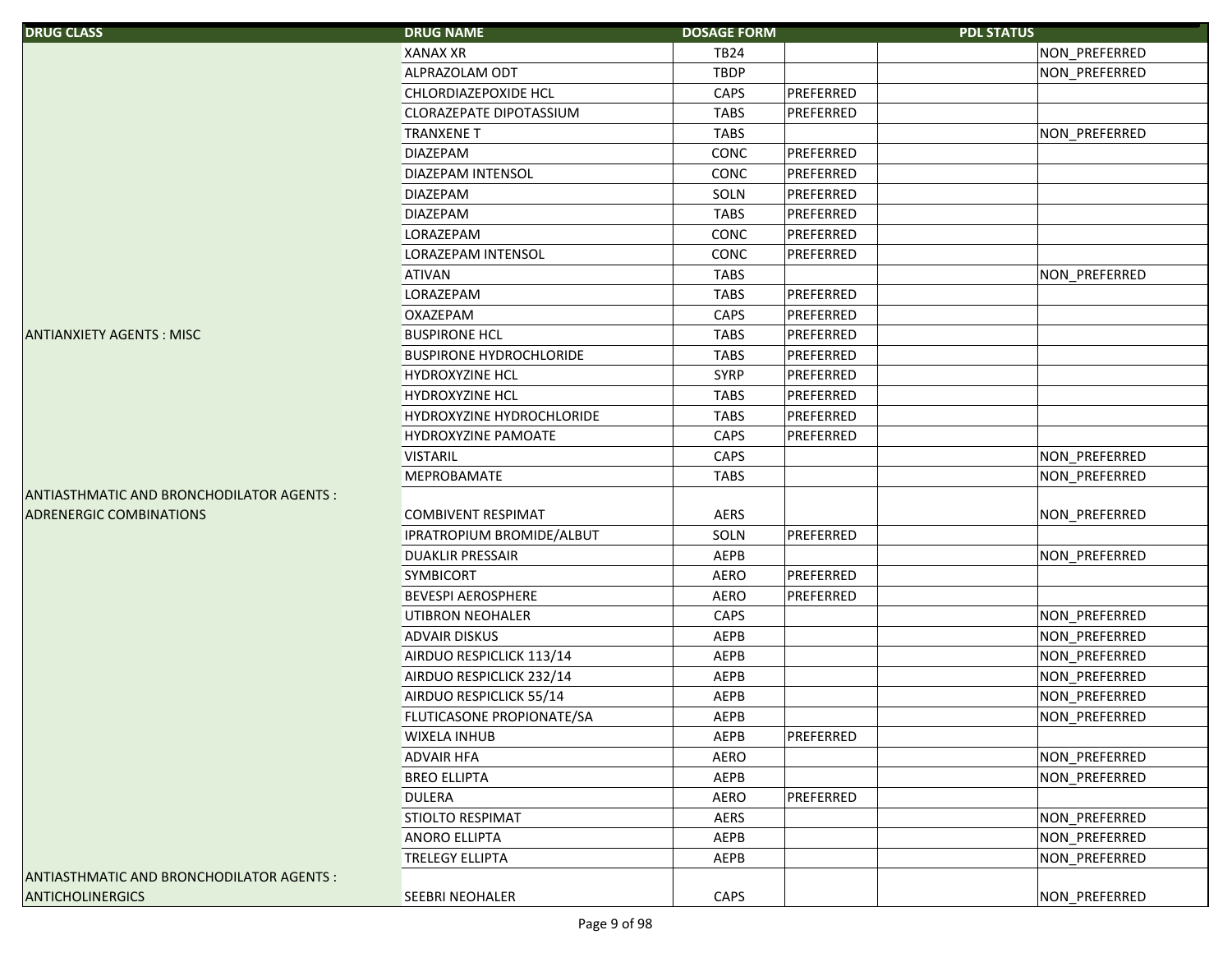| <b>DRUG CLASS</b>                              | <b>DRUG NAME</b>              | <b>DOSAGE FORM</b> |           | <b>PDL STATUS</b> |               |
|------------------------------------------------|-------------------------------|--------------------|-----------|-------------------|---------------|
|                                                | LONHALA MAGNAIR REFILL KI     | SOLN               |           |                   | NON_PREFERRED |
|                                                | LONHALA MAGNAIR STARTER K     | SOLN               |           |                   | NON_PREFERRED |
|                                                | <b>IPRATROPIUM BROMIDE</b>    | SOLN               | PREFERRED |                   |               |
|                                                | <b>ATROVENT HFA</b>           | <b>AERS</b>        | PREFERRED |                   |               |
|                                                | <b>YUPELRI</b>                | SOLN               |           |                   | NON_PREFERRED |
|                                                | AER 1.25MCG<br><b>SPIRIVA</b> | <b>AERS</b>        | PREFERRED |                   |               |
|                                                | SPIRIVA<br>SPR 2.5MCG         | <b>AERS</b>        |           |                   | NON_PREFERRED |
|                                                | SPIRIVA HANDIHALER            | CAPS               | PREFERRED |                   |               |
|                                                | <b>INCRUSE ELLIPTA</b>        | AEPB               |           |                   | NON_PREFERRED |
|                                                | <b>CROMOLYN SODIUM</b>        | <b>NEBU</b>        | PREFERRED |                   |               |
| ANTIASTHMATIC AND BRONCHODILATOR AGENTS : BETA |                               |                    |           |                   |               |
| <b>ADRENERGICS</b>                             | PROAIR DIGIHALER              | AEPB               |           |                   | NON_PREFERRED |
|                                                | PROAIR RESPICLICK             | AEPB               |           |                   | NON_PREFERRED |
|                                                | ALBUTEROL SULFATE HFA         | AERS               |           |                   | NON_PREFERRED |
|                                                | PROAIR HFA                    | AERS               | PREFERRED |                   |               |
|                                                | PROVENTIL HFA                 | AERS               | PREFERRED |                   |               |
|                                                | <b>VENTOLIN HFA</b>           | AERS               |           |                   | NON_PREFERRED |
|                                                | ALBUTEROL SULFATE             | <b>NEBU</b>        | PREFERRED |                   |               |
|                                                | ALBUTEROL SULFATE             | <b>SYRP</b>        | PREFERRED |                   |               |
|                                                | <b>ALBUTEROL</b>              | <b>TABS</b>        |           |                   | NON_PREFERRED |
|                                                | ALBUTEROL SULFATE             | <b>TABS</b>        |           |                   | NON PREFERRED |
|                                                | ALBUTEROL SULFATE ER          | <b>TB12</b>        |           |                   | NON_PREFERRED |
|                                                | <b>BROVANA</b>                | <b>NEBU</b>        |           |                   | NON_PREFERRED |
|                                                | PERFOROMIST                   | <b>NEBU</b>        |           |                   | NON_PREFERRED |
|                                                | ARCAPTA NEOHALER              | CAPS               |           |                   | NON_PREFERRED |
|                                                | LEVALBUTEROL                  | <b>NEBU</b>        |           |                   | NON_PREFERRED |
|                                                | LEVALBUTEROL HCL              | <b>NEBU</b>        |           |                   | NON_PREFERRED |
|                                                | LEVALBUTEROL HYDROCHLORID     | <b>NEBU</b>        |           |                   | NON_PREFERRED |
|                                                | <b>XOPENEX</b>                | <b>NEBU</b>        |           |                   | NON_PREFERRED |
|                                                | <b>XOPENEX CONCENTRATE</b>    | <b>NEBU</b>        |           |                   | NON_PREFERRED |
|                                                | LEVALBUTEROL TARTRATE HFA     | AERO               |           |                   | NON_PREFERRED |
|                                                | <b>XOPENEX HFA</b>            | AERO               |           |                   | NON_PREFERRED |
|                                                | METAPROTERENOL SULFATE        | <b>SYRP</b>        |           |                   | NON_PREFERRED |
|                                                | STRIVERDI RESPIMAT            | AERS               |           |                   | NON_PREFERRED |
|                                                | <b>SEREVENT DISKUS</b>        | AEPB               | PREFERRED |                   |               |
|                                                | <b>TERBUTALINE SULFATE</b>    | <b>TABS</b>        | PREFERRED |                   |               |
| ANTIASTHMATIC AND BRONCHODILATOR AGENTS :      |                               |                    |           |                   |               |
| <b>LEUKOTRIENE MODULATORS</b>                  | <b>ZYFLO</b>                  | <b>TABS</b>        |           |                   | NON_PREFERRED |
|                                                | <b>ZILEUTON ER</b>            | <b>TB12</b>        |           |                   | NON PREFERRED |
|                                                | MONTELUKAST SODIUM            | <b>CHEW</b>        | PREFERRED |                   |               |
|                                                | <b>SINGULAIR</b>              | <b>CHEW</b>        |           |                   | NON_PREFERRED |
|                                                | MONTELUKAST SODIUM            | <b>PACK</b>        | PREFERRED |                   |               |
|                                                | <b>SINGULAIR</b>              | <b>PACK</b>        |           |                   | NON PREFERRED |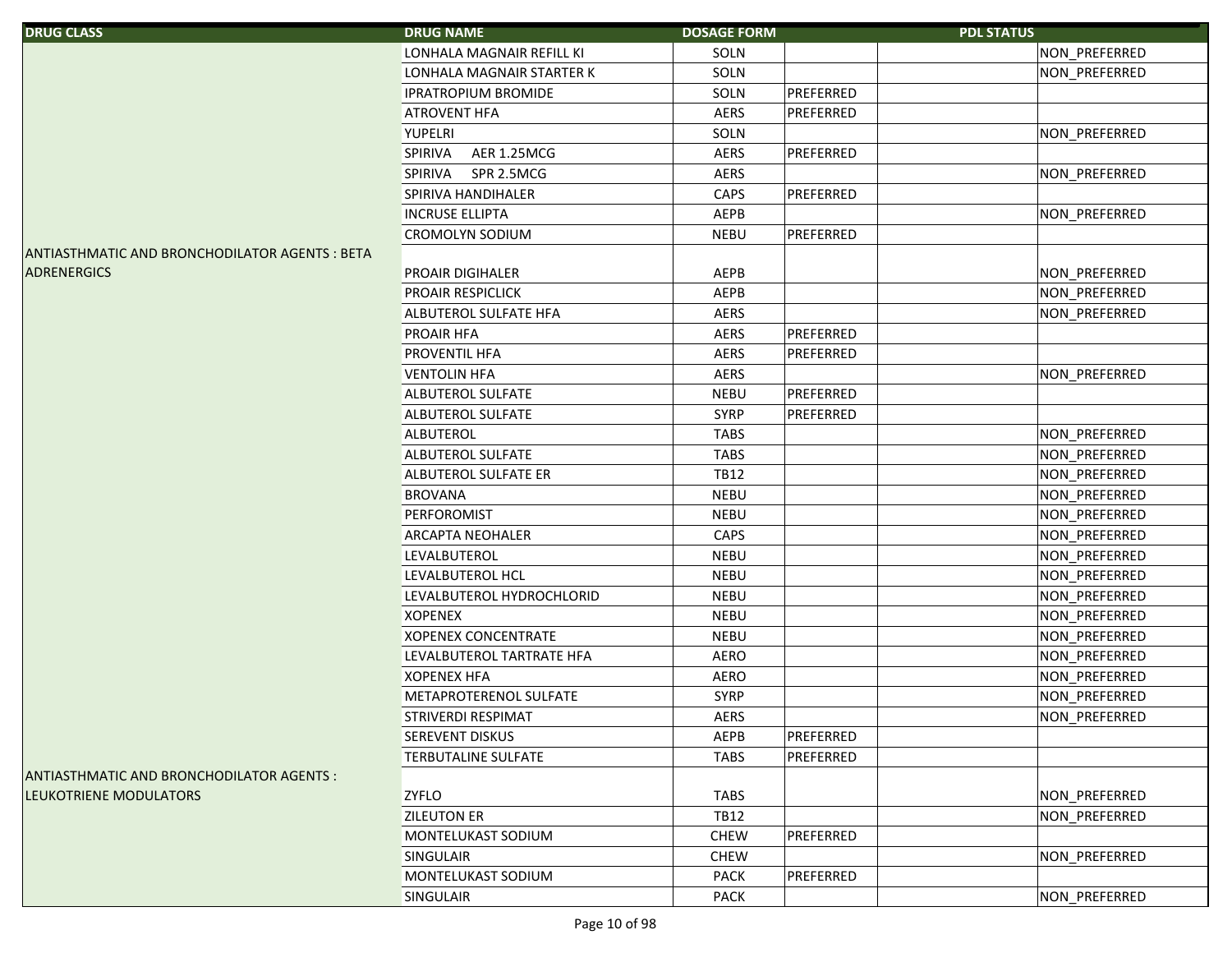| <b>DRUG CLASS</b>                                    | <b>DRUG NAME</b>                | <b>DOSAGE FORM</b> | <b>PDL STATUS</b> |               |
|------------------------------------------------------|---------------------------------|--------------------|-------------------|---------------|
|                                                      | MONTELUKAST SODIUM              | <b>TABS</b>        | PREFERRED         |               |
|                                                      | <b>SINGULAIR</b>                | <b>TABS</b>        |                   | NON PREFERRED |
|                                                      | <b>ACCOLATE</b>                 | <b>TABS</b>        |                   | NON_PREFERRED |
|                                                      | ZAFIRLUKAST                     | <b>TABS</b>        | PREFERRED         |               |
| <b>ANTIASTHMATIC AND BRONCHODILATOR AGENTS: MISC</b> | THEO-24                         | CP <sub>24</sub>   | PREFERRED         |               |
|                                                      | <b>ELIXOPHYLLIN</b>             | <b>ELIX</b>        | PREFERRED         |               |
|                                                      | <b>THEOPHYLLINE</b>             | SOLN               | PREFERRED         |               |
|                                                      | <b>THEOPHYLLINE ER</b>          | <b>TB12</b>        | PREFERRED         |               |
|                                                      | <b>THEOPHYLLINE ER</b>          | <b>TB24</b>        | PREFERRED         |               |
|                                                      | <b>DALIRESP</b>                 | <b>TABS</b>        |                   | NON_PREFERRED |
| ANTIASTHMATIC AND BRONCHODILATOR AGENTS :            |                                 |                    |                   |               |
| MONOCLONAL ANTIBODIES                                | <b>XOLAIR</b>                   | SOLR               |                   | NON_PREFERRED |
|                                                      | <b>XOLAIR</b>                   | SOSY               |                   | NON_PREFERRED |
|                                                      | <b>FASENRA PEN</b>              | SOAJ               |                   | NON_PREFERRED |
|                                                      | <b>FASENRA</b>                  | SOSY               |                   | NON_PREFERRED |
|                                                      | <b>NUCALA</b>                   | SOAJ               |                   | NON_PREFERRED |
|                                                      | <b>NUCALA</b>                   | SOLR               | PREFERRED_WITH_PA |               |
|                                                      | <b>NUCALA</b>                   | SOSY               |                   | NON_PREFERRED |
|                                                      | <b>CINQAIR</b>                  | SOLN               |                   | NON_PREFERRED |
|                                                      | INJ 200/1.14<br><b>DUPIXENT</b> | SOSY               | PREFERRED WITH PA |               |
|                                                      | <b>DUPIXENT</b><br>INJ 300/2ML  | SOSY               |                   | NON_PREFERRED |
| <b>INHALANTS</b>                                     | <b>QVAR REDIHALER</b>           | AERB               |                   | NON_PREFERRED |
|                                                      | PULMICORT FLEXHALER             | AEPB               |                   | NON_PREFERRED |
|                                                      | <b>BUDESONIDE</b>               | <b>SUSP</b>        | PREFERRED         |               |
|                                                      | PULMICORT                       | <b>SUSP</b>        |                   | NON_PREFERRED |
|                                                      | <b>ALVESCO</b>                  | <b>AERS</b>        |                   | NON_PREFERRED |
|                                                      | <b>ARNUITY ELLIPTA</b>          | AEPB               |                   | NON_PREFERRED |
|                                                      | <b>FLOVENT DISKUS</b>           | AEPB               | PREFERRED         |               |
|                                                      | <b>FLOVENT HFA</b>              | <b>AERO</b>        | PREFERRED         |               |
|                                                      | ASMANEX TWISTHALER 120 ME       | AEPB               | PREFERRED         |               |
|                                                      | ASMANEX TWISTHALER 14 MET       | AEPB               | PREFERRED         |               |
|                                                      | ASMANEX TWISTHALER 30 MET       | AEPB               | PREFERRED         |               |
|                                                      | ASMANEX TWISTHALER 60 MET       | AEPB               | PREFERRED         |               |
|                                                      | <b>ASMANEX HFA</b>              | AERO               |                   | NON_PREFERRED |
| <b>ANTIBIOITCS: FLUOROQUINOLONES</b>                 | <b>CIPRO</b>                    | <b>SUSR</b>        |                   | NON_PREFERRED |
|                                                      | CIPROFLOXACIN                   | <b>SUSR</b>        | PREFERRED         |               |
|                                                      | <b>CIPRO</b>                    | <b>TABS</b>        |                   | NON PREFERRED |
|                                                      | CIPROFLOXACIN HCL               | <b>TABS</b>        | PREFERRED         |               |
|                                                      | CIPROFLOXACIN HYDROCHLORI       | <b>TABS</b>        | PREFERRED         |               |
|                                                      | BAXDELA                         | <b>TABS</b>        |                   | NON_PREFERRED |
|                                                      | LEVOFLOXACIN                    | SOLN               | PREFERRED         |               |
|                                                      | <b>LEVAQUIN</b>                 | <b>TABS</b>        |                   | NON_PREFERRED |
|                                                      | LEVOFLOXACIN                    | <b>TABS</b>        | PREFERRED         |               |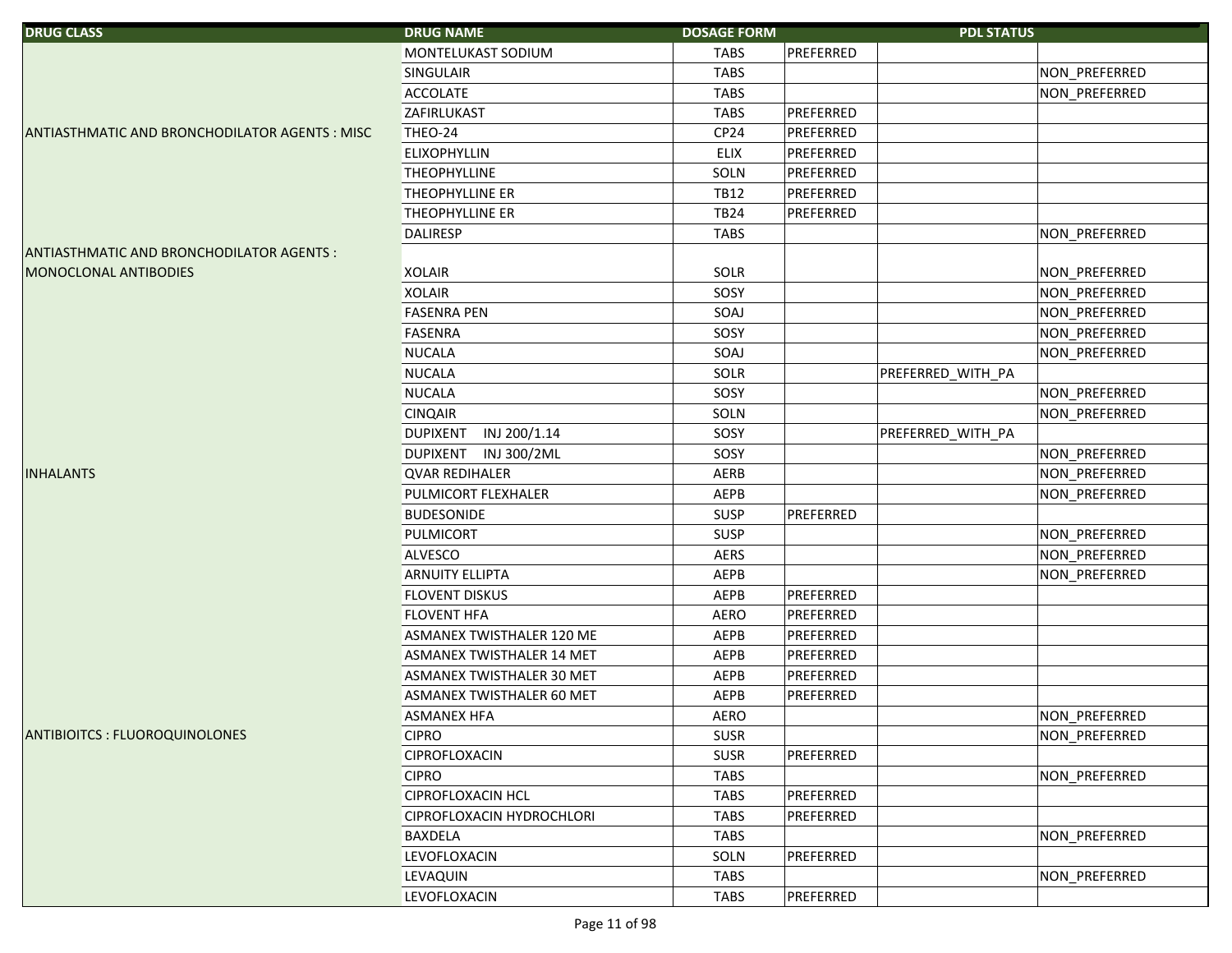| <b>DRUG CLASS</b>                         | <b>DRUG NAME</b>                 | <b>DOSAGE FORM</b>       | <b>PDL STATUS</b> |
|-------------------------------------------|----------------------------------|--------------------------|-------------------|
|                                           | MOXIFLOXACIN HYDROCHLORID        | <b>TABS</b>              | NON_PREFERRED     |
|                                           | <b>OFLOXACIN</b>                 | <b>TABS</b>              | NON_PREFERRED     |
| <b>ANTIBIOTICS: AMINOGLYCOSIDES</b>       | NEOMYCIN SULFATE                 | PREFERRED<br><b>TABS</b> |                   |
|                                           | PAROMOMYCIN SULFATE              | CAPS<br>PREFERRED        |                   |
| ANTIBIOTICS: AMINOGLYCOSIDES - INHALED    | ARIKAYCE                         | <b>SUSP</b>              | NON_PREFERRED     |
|                                           | <b>TOBI PODHALER</b>             | CAPS                     | NON_PREFERRED     |
|                                           | <b>BETHKIS</b>                   | <b>NEBU</b>              | NON_PREFERRED     |
|                                           | <b>KITABIS PAK</b>               | PREFERRED<br><b>NEBU</b> |                   |
|                                           | <b>TOBI</b>                      | <b>NEBU</b>              | NON PREFERRED     |
|                                           | <b>TOBRAMYCIN</b>                | <b>NEBU</b>              | NON_PREFERRED     |
| <b>ANTIBIOTICS: ANTI-INFECTIVE AGENTS</b> | SULFADIAZINE                     | PREFERRED<br><b>TABS</b> |                   |
|                                           | SOLOSEC                          | PACK                     | NON_PREFERRED     |
|                                           | <b>FLAGYL</b>                    | CAPS                     | NON_PREFERRED     |
|                                           | METRONIDAZOLE                    | CAPS                     | NON_PREFERRED     |
|                                           | <b>FLAGYL</b>                    | <b>TABS</b>              | NON_PREFERRED     |
|                                           | METRONIDAZOLE                    | PREFERRED<br><b>TABS</b> |                   |
|                                           | <b>NEBUPENT</b>                  | PREFERRED<br>SOLR        |                   |
|                                           | <b>XIFAXAN</b>                   | <b>TABS</b>              | NON_PREFERRED     |
|                                           | <b>TINIDAZOLE</b>                | <b>TABS</b>              | NON_PREFERRED     |
|                                           | <b>TRIMETHOPRIM</b>              | PREFERRED<br><b>TABS</b> |                   |
|                                           | CAYSTON                          | SOLR                     | NON_PREFERRED     |
|                                           | <b>CLEOCIN</b>                   | CAPS                     | NON_PREFERRED     |
|                                           | <b>CLINDAMYCIN HCL</b>           | PREFERRED<br>CAPS        |                   |
|                                           | CLINDAMYCIN HYDROCHLORIDE        | CAPS<br>PREFERRED        |                   |
|                                           | <b>CLEOCIN PEDIATRIC GRANULE</b> | SOLR                     | NON_PREFERRED     |
|                                           | CLINDAMYCIN PALMITATE HCL        | PREFERRED<br>SOLR        |                   |
|                                           | <b>CLINDAMYCIN PALMITATE HYD</b> | SOLR<br>PREFERRED        |                   |
|                                           | LINEZOLID                        | <b>SUSR</b>              | NON_PREFERRED     |
|                                           | ZYVOX                            | <b>SUSR</b>              | NON_PREFERRED     |
|                                           | LINEZOLID                        | <b>TABS</b>              | NON_PREFERRED     |
|                                           | ZYVOX                            | <b>TABS</b>              | NON PREFERRED     |
|                                           | <b>SIVEXTRO</b>                  | <b>TABS</b>              | NON_PREFERRED     |
|                                           | VANCOCIN HCL                     | CAPS                     | NON_PREFERRED     |
|                                           | VANCOMYCIN HCL                   | CAPS<br>PREFERRED        |                   |
|                                           | VANCOMYCIN HYDROCHLORIDE         | CAPS<br>PREFERRED        |                   |
|                                           | FIRST-VANCOMYCIN 25              | SOLN                     | NON_PREFERRED     |
|                                           | FIRST-VANCOMYCIN 50              | SOLN                     | NON PREFERRED     |
|                                           | <b>FIRVANQ</b>                   | SOLR                     | NON PREFERRED     |
|                                           | VANCOMYCIN HYDROCHLORIDE         | PREFERRED<br>SOLR        |                   |
|                                           | <b>DAPSONE</b>                   | <b>TABS</b><br>PREFERRED |                   |
|                                           | ATOVAQUONE                       | <b>SUSP</b><br>PREFERRED |                   |
|                                           | <b>MEPRON</b>                    | SUSP                     | NON PREFERRED     |
|                                           | SULFAMETHOXAZOLE/TRIMETHO        | SUSP<br>PREFERRED        |                   |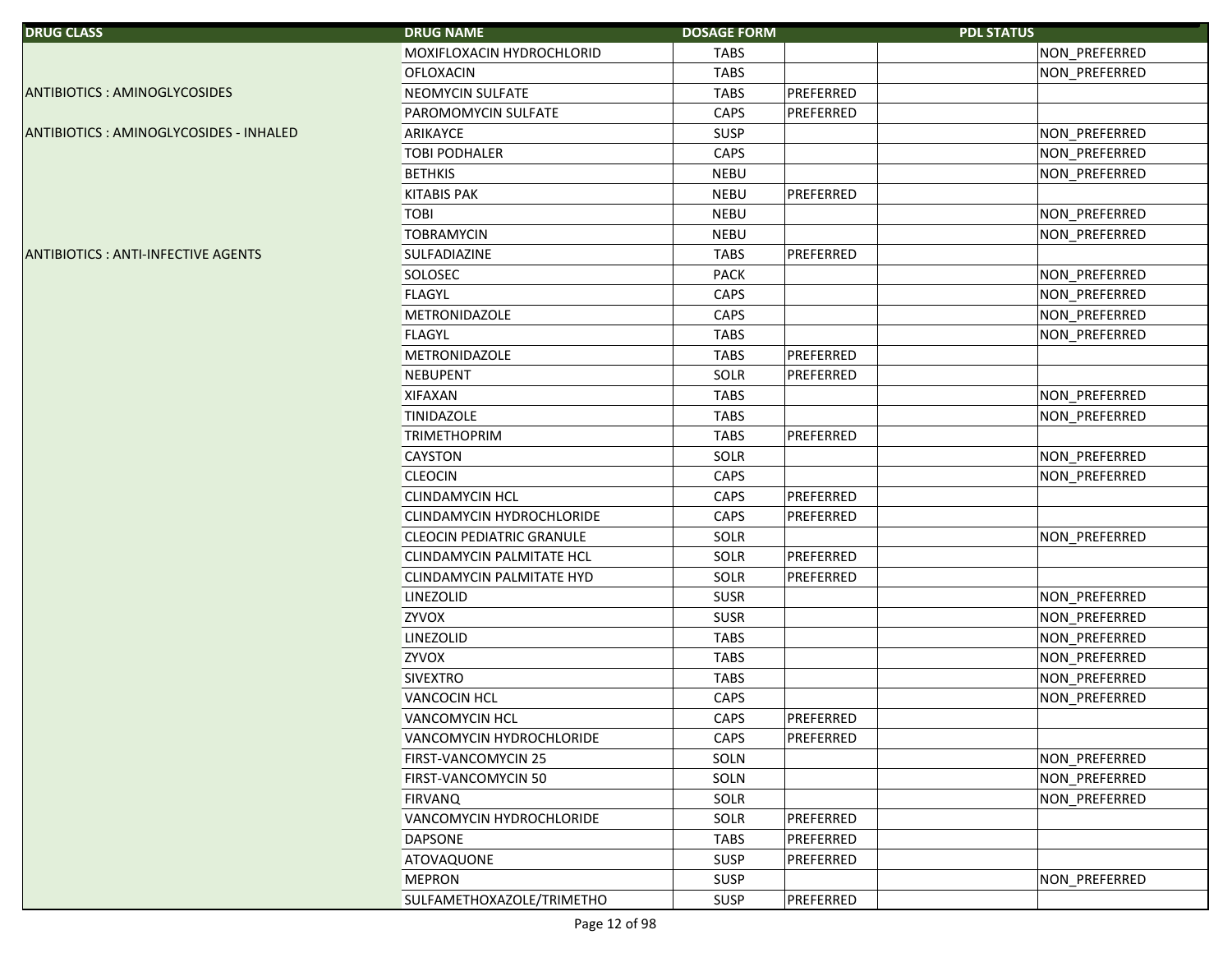| <b>DRUG CLASS</b>                     | <b>DRUG NAME</b>          | <b>DOSAGE FORM</b> | <b>PDL STATUS</b> |               |
|---------------------------------------|---------------------------|--------------------|-------------------|---------------|
|                                       | SULFATRIM PEDIATRIC       | <b>SUSP</b>        | PREFERRED         |               |
|                                       | <b>BACTRIM</b>            | <b>TABS</b>        |                   | NON_PREFERRED |
|                                       | <b>BACTRIM DS</b>         | <b>TABS</b>        |                   | NON_PREFERRED |
|                                       | SULFAMETHOXAZOLE/TRIMETHO | <b>TABS</b>        | PREFERRED         |               |
| ANTIBIOTICS: ANTIMYCOBACTERIAL AGENTS | PASER                     | <b>PACK</b>        |                   | NON_PREFERRED |
|                                       | <b>SIRTURO</b>            | <b>TABS</b>        |                   | NON_PREFERRED |
|                                       | CYCLOSERINE               | CAPS               | PREFERRED         |               |
|                                       | ETHAMBUTOL HCL            | <b>TABS</b>        | PREFERRED         |               |
|                                       | ETHAMBUTOL HYDROCHLORIDE  | <b>TABS</b>        | PREFERRED         |               |
|                                       | MYAMBUTOL                 | <b>TABS</b>        |                   | NON_PREFERRED |
|                                       | <b>TRECATOR</b>           | <b>TABS</b>        | PREFERRED         |               |
|                                       | <b>ISONIAZID</b>          | <b>SYRP</b>        | PREFERRED         |               |
|                                       | <b>ISONIAZID</b>          | <b>TABS</b>        | PREFERRED         |               |
|                                       | PYRAZINAMIDE              | <b>TABS</b>        | PREFERRED         |               |
|                                       | <b>MYCOBUTIN</b>          | CAPS               |                   | NON_PREFERRED |
|                                       | RIFABUTIN                 | CAPS               | PREFERRED         |               |
|                                       | <b>RIFADIN</b>            | CAPS               |                   | NON_PREFERRED |
|                                       | RIFAMPIN                  | CAPS               | PREFERRED         |               |
|                                       | <b>PRIFTIN</b>            | <b>TABS</b>        |                   | NON_PREFERRED |
|                                       | RIFAMATE                  | CAPS               | PREFERRED         |               |
|                                       | <b>RIFATER</b>            | <b>TABS</b>        | PREFERRED         |               |
| ANTIBIOTICS : CEPHALOSPORINS          | CEFADROXIL                | CAPS               | PREFERRED         |               |
|                                       | CEFADROXIL                | <b>SUSR</b>        | PREFERRED         |               |
|                                       | CEFADROXIL                | <b>TABS</b>        | PREFERRED         |               |
|                                       | CEPHALEXIN                | CAPS               | PREFERRED         |               |
|                                       | <b>KEFLEX</b>             | CAPS               |                   | NON_PREFERRED |
|                                       | CEPHALEXIN                | <b>SUSR</b>        | PREFERRED         |               |
|                                       | CEPHALEXIN                | <b>TABS</b>        | PREFERRED         |               |
|                                       | <b>CEFACLOR</b>           | <b>CAPS</b>        | PREFERRED         |               |
|                                       | <b>CEFACLOR</b>           | <b>SUSR</b>        | PREFERRED         |               |
|                                       | <b>CEFACLOR ER</b>        | <b>TB12</b>        |                   | NON_PREFERRED |
|                                       | <b>CEFPROZIL</b>          | <b>SUSR</b>        | PREFERRED         |               |
|                                       | <b>CEFPROZIL</b>          | <b>TABS</b>        |                   | NON_PREFERRED |
|                                       | CEFUROXIME AXETIL         | TABS               | PREFERRED         |               |
|                                       | <b>CEFDINIR</b>           | CAPS               | PREFERRED         |               |
|                                       | <b>CEFDINIR</b>           | <b>SUSR</b>        | PREFERRED         |               |
|                                       | <b>CEFIXIME</b>           | CAPS               | PREFERRED         |               |
|                                       | <b>SUPRAX</b>             | CAPS               | PREFERRED         |               |
|                                       | <b>SUPRAX</b>             | <b>CHEW</b>        |                   | NON_PREFERRED |
|                                       | <b>CEFIXIME</b>           | SUSR               |                   | NON PREFERRED |
|                                       | <b>SUPRAX</b>             | SUSR               |                   | NON_PREFERRED |
|                                       | CEFPODOXIME PROXETIL      | <b>SUSR</b>        |                   | NON_PREFERRED |
|                                       | CEFPODOXIME PROXETIL      | <b>TABS</b>        |                   | NON_PREFERRED |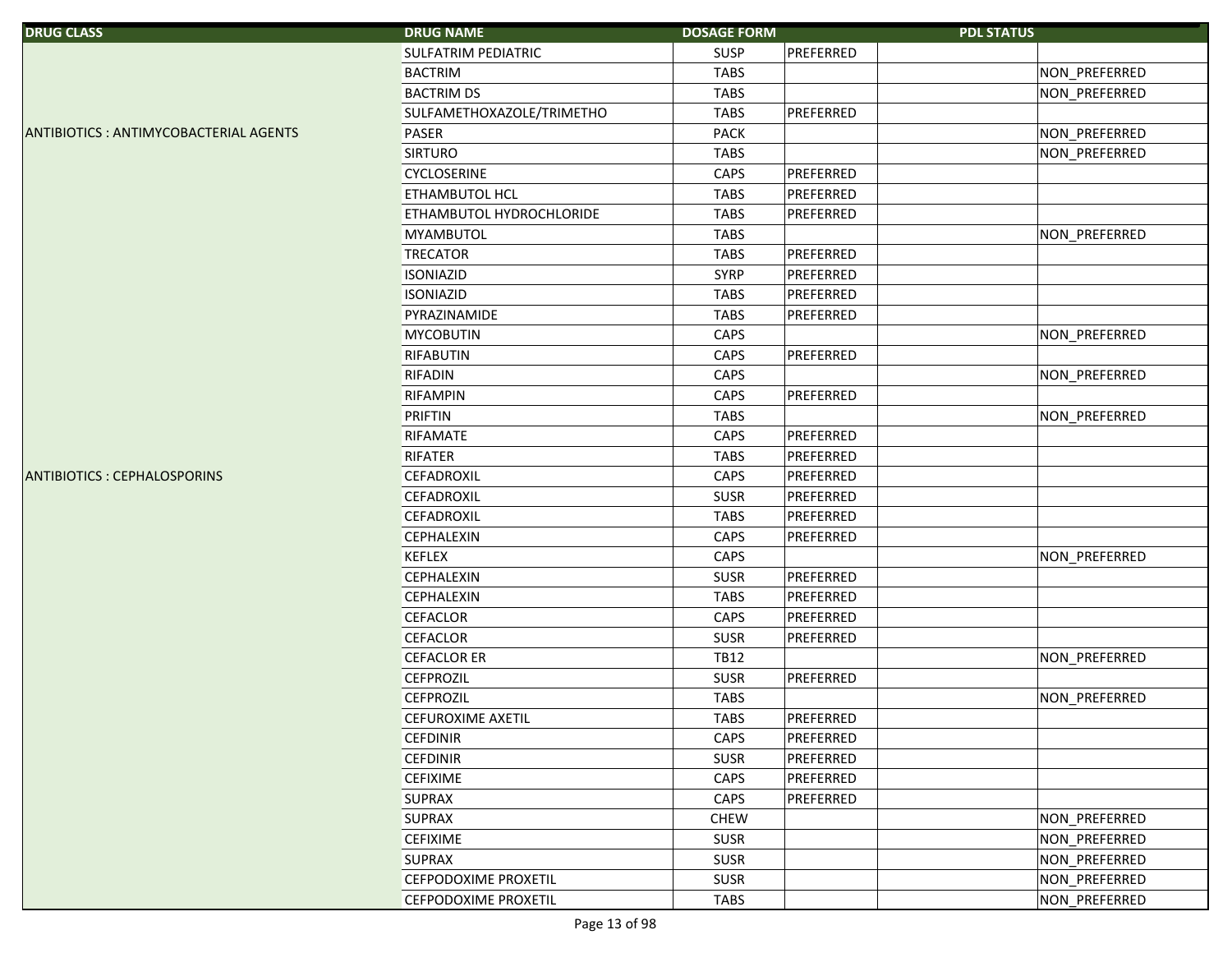| <b>DRUG CLASS</b>                 | <b>DRUG NAME</b>                 | <b>DOSAGE FORM</b> | <b>PDL STATUS</b> |               |
|-----------------------------------|----------------------------------|--------------------|-------------------|---------------|
| <b>ANTIBIOTICS: MACROLIDES</b>    | <b>ERYTHROMYCIN</b>              | <b>CPEP</b>        | PREFERRED         |               |
|                                   | <b>ERYTHROMYCIN BASE</b>         | <b>TABS</b>        | PREFERRED         |               |
|                                   | <b>ERY-TAB</b>                   | <b>TBEC</b>        | PREFERRED         |               |
|                                   | <b>ERYTHROMYCIN DR</b>           | <b>TBEC</b>        | PREFERRED         |               |
|                                   | <b>ERYTHROCIN STEARATE</b>       | <b>TABS</b>        | PREFERRED         |               |
|                                   | E.E.S. GRANULES                  | <b>SUSR</b>        | PREFERRED         |               |
|                                   | ERYPED 200                       | <b>SUSR</b>        | PREFERRED         |               |
|                                   | ERYPED 400                       | <b>SUSR</b>        | PREFERRED         |               |
|                                   | <b>ERYTHROMYCIN ETHYLSUCCINA</b> | <b>SUSR</b>        | PREFERRED         |               |
|                                   | E.E.S. 400                       | <b>TABS</b>        | PREFERRED         |               |
|                                   | ERYTHROMYCIN ETHYLSUCCINA        | <b>TABS</b>        | PREFERRED         |               |
|                                   | <b>AZITHROMYCIN</b>              | <b>PACK</b>        | PREFERRED         |               |
|                                   | ZITHROMAX                        | <b>PACK</b>        | PREFERRED         |               |
|                                   | <b>AZITHROMYCIN</b>              | <b>SUSR</b>        | PREFERRED         |               |
|                                   | ZITHROMAX                        | <b>SUSR</b>        |                   | NON_PREFERRED |
|                                   | <b>AZITHROMYCIN</b>              | <b>TABS</b>        | PREFERRED         |               |
|                                   | ZITHROMAX                        | <b>TABS</b>        |                   | NON_PREFERRED |
|                                   | <b>ZITHROMAX TRI-PAK</b>         | <b>TABS</b>        |                   | NON_PREFERRED |
|                                   | ZITHROMAX Z-PAK                  | <b>TABS</b>        |                   | NON_PREFERRED |
|                                   | CLARITHROMYCIN                   | <b>SUSR</b>        | PREFERRED         |               |
|                                   | <b>CLARITHROMYCIN</b>            | TABS               | PREFERRED         |               |
|                                   | <b>CLARITHROMYCIN ER</b>         | <b>TB24</b>        | PREFERRED         |               |
|                                   | <b>DIFICID</b>                   | <b>TABS</b>        |                   | NON_PREFERRED |
| <b>ANTIBIOTICS: PENICILLINS</b>   | PENICILLIN V POTASSIUM           | SOLR               | PREFERRED         |               |
|                                   | PENICILLIN V POTASSIUM           | <b>TABS</b>        | PREFERRED         |               |
|                                   | AMOXICILLIN                      | CAPS               | PREFERRED         |               |
|                                   | AMOXICILLIN                      | <b>CHEW</b>        | PREFERRED         |               |
|                                   | AMOXICILLIN                      | <b>SUSR</b>        | PREFERRED         |               |
|                                   | AMOXICILLIN                      | <b>TABS</b>        | PREFERRED         |               |
|                                   | <b>AMPICILLIN</b>                | CAPS               | PREFERRED         |               |
|                                   | DICLOXACILLIN SODIUM             | CAPS               | PREFERRED         |               |
|                                   | AMOXICILLIN/CLAVULANATE P        | <b>CHEW</b>        | PREFERRED         |               |
|                                   | AMOXICILLIN/CLAVULANATE P        | <b>SUSR</b>        | PREFERRED         |               |
|                                   | <b>AUGMENTIN</b>                 | <b>SUSR</b>        | PREFERRED         |               |
|                                   | AMOXICILLIN/CLAVULANATE P        | TABS               | PREFERRED         |               |
|                                   | AMOXICILLIN/CLAVULANATE P        | <b>TB12</b>        |                   | NON_PREFERRED |
| <b>ANTIBIOTICS: TETRACYCLINES</b> | DEMECLOCYCLINE HCL               | <b>TABS</b>        | PREFERRED         |               |
|                                   | DEMECLOCYCLINE HYDROCHLOR        | TABS               | PREFERRED         |               |
|                                   | DOXYCYCLINE MONOHYDRATE          | CAPS               | PREFERRED         |               |
|                                   | <b>DOXYCYCLINE</b>               | <b>SUSR</b>        | PREFERRED         |               |
|                                   | <b>VIBRAMYCIN</b>                | <b>SUSR</b>        |                   | NON_PREFERRED |
|                                   | <b>DOXYCYCLINE</b>               | <b>TABS</b>        | PREFERRED         |               |
|                                   | DOXYCYCLINE MONOHYDRATE          | TABS               | PREFERRED         |               |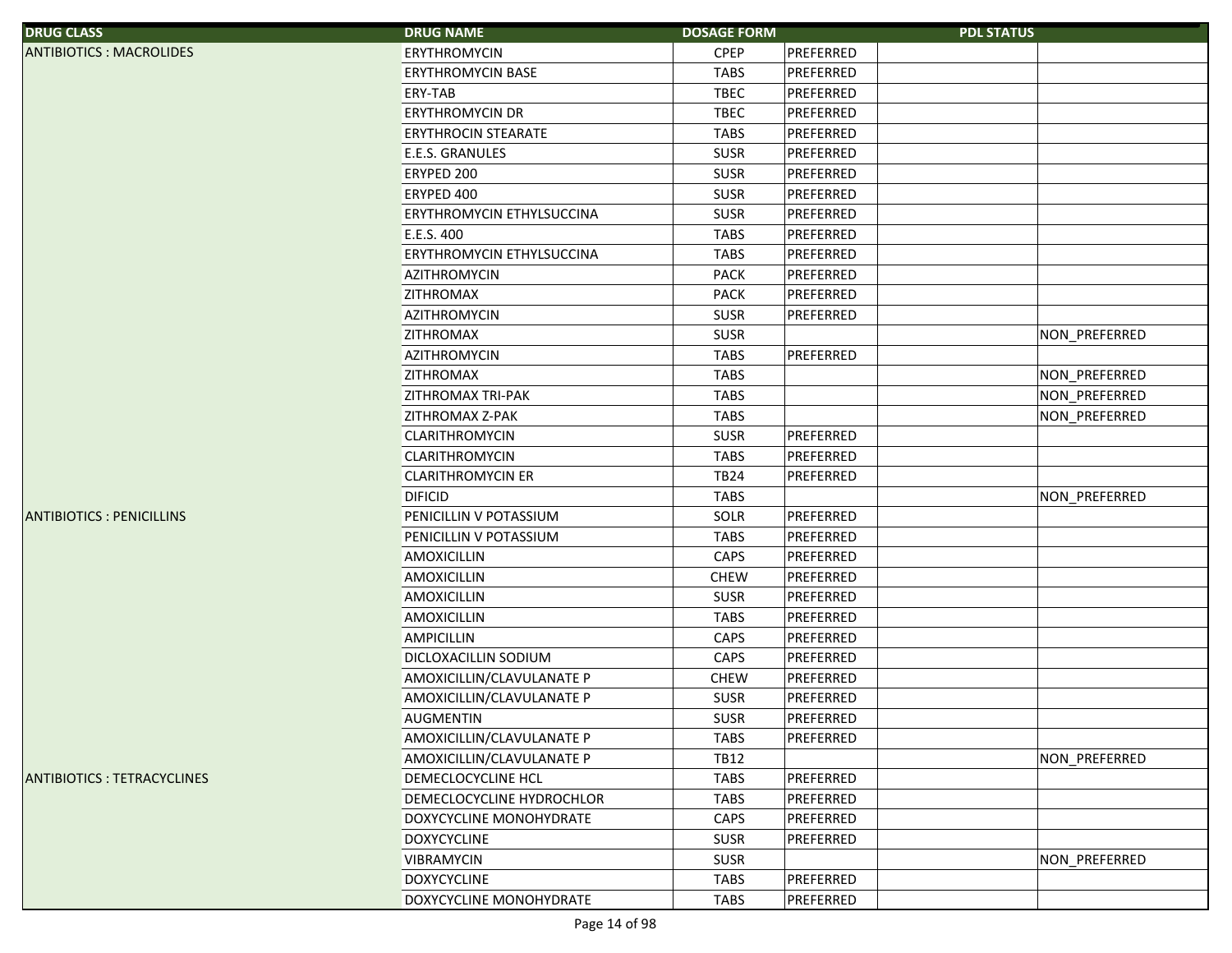| <b>DRUG CLASS</b>                                                  | <b>DRUG NAME</b>                 | <b>DOSAGE FORM</b> |           | <b>PDL STATUS</b> |               |
|--------------------------------------------------------------------|----------------------------------|--------------------|-----------|-------------------|---------------|
|                                                                    | DOXYCYCLINE HYCLATE              | <b>CAPS</b>        | PREFERRED |                   |               |
|                                                                    | MORGIDOX 1X100MG                 | CAPS               | PREFERRED |                   |               |
|                                                                    | MORGIDOX 1X50MG                  | CAPS               | PREFERRED |                   |               |
|                                                                    | MORGIDOX 2X100MG                 | CAPS               | PREFERRED |                   |               |
|                                                                    | <b>VIBRAMYCIN</b>                | CAPS               |           |                   | NON_PREFERRED |
|                                                                    | <b>DOXYCYCLINE HYCLATE</b>       | <b>TABS</b>        | PREFERRED |                   |               |
|                                                                    | <b>DORYX</b>                     | <b>TBEC</b>        |           |                   | NON_PREFERRED |
|                                                                    | <b>DORYX MPC</b>                 | <b>TBEC</b>        |           |                   | NON_PREFERRED |
|                                                                    | DOXYCYCLINE HYCLATE DR           | <b>TBEC</b>        |           |                   | NON_PREFERRED |
|                                                                    | <b>VIBRAMYCIN</b>                | <b>SYRP</b>        | PREFERRED |                   |               |
|                                                                    | MORGIDOX 1X100MG                 | KIT                |           |                   | NON_PREFERRED |
|                                                                    | MORGIDOX 1X50MG KIT              | KIT                |           |                   | NON_PREFERRED |
|                                                                    | MORGIDOX 2X100MG                 | KIT                |           |                   | NON_PREFERRED |
|                                                                    | <b>MINOCIN</b>                   | CAPS               |           |                   | NON_PREFERRED |
|                                                                    | MINOCYCLINE HCL                  | CAPS               | PREFERRED |                   |               |
|                                                                    | MINOCYCLINE HYDROCHLORIDE        | CAPS               | PREFERRED |                   |               |
|                                                                    | <b>XIMINO</b>                    | CP <sub>24</sub>   |           |                   | NON_PREFERRED |
|                                                                    | MINOCYCLINE HCL                  | <b>TABS</b>        | PREFERRED |                   |               |
|                                                                    | MINOCYCLINE HYDROCHLORIDE        | <b>TABS</b>        | PREFERRED |                   |               |
|                                                                    | MINOCYCLINE HCL ER               | <b>TB24</b>        |           |                   | NON_PREFERRED |
|                                                                    | MINOCYCLINE HYDROCHLORIDE        | <b>TB24</b>        |           |                   | NON_PREFERRED |
|                                                                    | <b>SOLODYN</b>                   | <b>TB24</b>        |           |                   | NON_PREFERRED |
|                                                                    | <b>TETRACYCLINE HYDROCHLORID</b> | CAPS               | PREFERRED |                   |               |
| <b>ANTICOAGULANTS: COUMARIN</b>                                    | <b>COUMADIN</b>                  | <b>TABS</b>        |           |                   | NON_PREFERRED |
|                                                                    | <b>JANTOVEN</b>                  | <b>TABS</b>        | PREFERRED |                   |               |
|                                                                    | <b>WARFARIN SODIUM</b>           | <b>TABS</b>        | PREFERRED |                   |               |
|                                                                    |                                  |                    |           |                   |               |
| <b>ANTICOAGULANTS: DIRECT FACTOR XA INHIBITORS &amp; MISC</b>      | PRADAXA                          | CAPS               |           |                   | NON_PREFERRED |
|                                                                    | <b>ELIQUIS</b>                   | <b>TABS</b>        |           | PREFERRED_WITH_PA |               |
|                                                                    | <b>ELIQUIS STARTER PACK</b>      | <b>TABS</b>        |           | PREFERRED_WITH_PA |               |
|                                                                    | <b>BEVYXXA</b>                   | CAPS               |           |                   | NON PREFERRED |
|                                                                    | SAVAYSA                          | <b>TABS</b>        |           |                   | NON PREFERRED |
|                                                                    | <b>XARELTO</b>                   | <b>TABS</b>        |           | PREFERRED_WITH_PA |               |
|                                                                    | <b>XARELTO STARTER PACK</b>      | <b>TBPK</b>        |           | PREFERRED WITH PA |               |
|                                                                    |                                  |                    |           |                   |               |
| ANTICOAGULANTS : HEPARIN AND HEPARINOID-LIKE AGENTS HEPARIN SODIUM |                                  | SOLN               | PREFERRED |                   |               |
|                                                                    | <b>HEPARIN SODIUM DCU</b>        | SOLN               | PREFERRED |                   |               |
|                                                                    | <b>HEPARIN SODIUM</b>            | SOSY               | PREFERRED |                   |               |
|                                                                    | <b>FRAGMIN</b>                   | SOLN               | PREFERRED |                   |               |
|                                                                    | <b>ENOXAPARIN SODIUM</b>         | SOLN               | PREFERRED |                   |               |
|                                                                    | <b>LOVENOX</b>                   | SOLN               |           |                   | NON PREFERRED |
|                                                                    | <b>ARIXTRA</b>                   | SOLN               |           |                   | NON PREFERRED |
|                                                                    | <b>FONDAPARINUX SODIUM</b>       | SOLN               | PREFERRED |                   |               |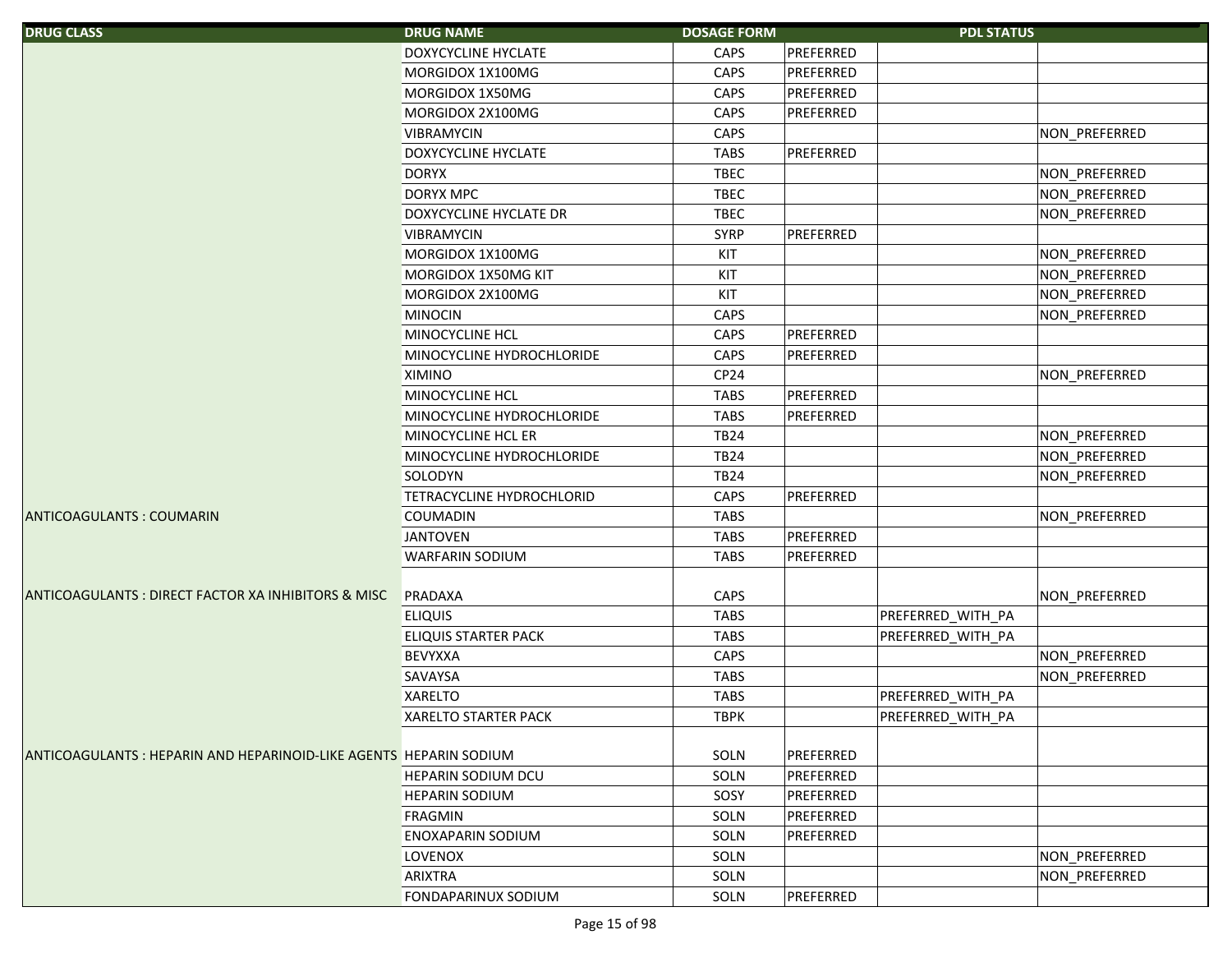| SYMPAZAN<br>NON_PREFERRED<br><b>FILM</b><br>SUSP<br><b>CLOBAZAM</b><br>NON PREFERRED<br>ONFI<br><b>SUSP</b><br>NON_PREFERRED<br>CLOBAZAM<br><b>TABS</b><br>NON_PREFERRED<br>ONFI<br><b>TABS</b><br>NON_PREFERRED<br>CLONAZEPAM<br>PREFERRED<br><b>TABS</b><br><b>KLONOPIN</b><br><b>TABS</b><br>NON_PREFERRED<br>CLONAZEPAM ODT<br><b>TBDP</b><br>NON PREFERRED<br>PREFERRED<br>DIASTAT ACUDIAL<br>GEL<br>GEL<br>PREFERRED<br><b>DIASTAT PEDIATRIC</b><br>GEL<br>PREFERRED<br>DIAZEPAM RECTAL GEL<br>NAYZILAM<br>SOLN<br>NON_PREFERRED<br><b>FELBAMATE</b><br><b>SUSP</b><br>NON_PREFERRED<br><b>FELBATOL</b><br><b>SUSP</b><br>NON_PREFERRED<br>FELBAMATE<br><b>TABS</b><br>NON_PREFERRED<br><b>FELBATOL</b><br><b>TABS</b><br>NON_PREFERRED<br><b>TABS</b><br><b>GABITRIL</b><br>NON_PREFERRED<br><b>TIAGABINE HYDROCHLORIDE</b><br><b>TABS</b><br>NON_PREFERRED<br>SABRIL<br><b>PACK</b><br>NON_PREFERRED<br><b>VIGABATRIN</b><br><b>PACK</b><br>NON_PREFERRED<br><b>VIGADRONE</b><br><b>PACK</b><br>NON_PREFERRED<br>SABRIL<br><b>TABS</b><br>NON_PREFERRED<br><b>TABS</b><br><b>VIGABATRIN</b><br>NON_PREFERRED<br>PEGANONE<br><b>TABS</b><br>NON_PREFERRED<br><b>CHEW</b><br><b>DILANTIN INFATABS</b><br>NON PREFERRED<br>PHENYTOIN<br><b>CHEW</b><br>PREFERRED<br>PHENYTOIN INFATABS<br><b>CHEW</b><br>PREFERRED<br>DILANTIN-125<br><b>SUSP</b><br><b>NON PREFERRED</b><br><b>SUSP</b><br>PHENYTOIN<br>PREFERRED<br><b>DILANTIN</b><br>CAPS<br>NON PREFERRED<br>CAPS<br><b>PHENYTEK</b><br>NON_PREFERRED<br>CAPS<br>PREFERRED<br>PHENYTOIN SODIUM EXTENDED<br><b>ETHOSUXIMIDE</b><br>CAPS<br>PREFERRED<br>ZARONTIN<br>CAPS<br>NON_PREFERRED<br>PREFERRED<br><b>ETHOSUXIMIDE</b><br>SOLN<br>SOLN<br>NON_PREFERRED<br><b>ZARONTIN</b><br><b>CELONTIN</b><br>CAPS<br>NON_PREFERRED<br>DEPAKOTE SPRINKLES<br><b>CSDR</b><br>NON_PREFERRED<br>PREFERRED<br><b>CSDR</b><br>DIVALPROEX SODIUM<br><b>TB24</b><br><b>DEPAKOTE ER</b><br>NON_PREFERRED<br><b>TB24</b><br>PREFERRED<br>DIVALPROEX SODIUM ER | <b>DRUG CLASS</b> | <b>DRUG NAME</b> | <b>DOSAGE FORM</b> | <b>PDL STATUS</b> |
|---------------------------------------------------------------------------------------------------------------------------------------------------------------------------------------------------------------------------------------------------------------------------------------------------------------------------------------------------------------------------------------------------------------------------------------------------------------------------------------------------------------------------------------------------------------------------------------------------------------------------------------------------------------------------------------------------------------------------------------------------------------------------------------------------------------------------------------------------------------------------------------------------------------------------------------------------------------------------------------------------------------------------------------------------------------------------------------------------------------------------------------------------------------------------------------------------------------------------------------------------------------------------------------------------------------------------------------------------------------------------------------------------------------------------------------------------------------------------------------------------------------------------------------------------------------------------------------------------------------------------------------------------------------------------------------------------------------------------------------------------------------------------------------------------------------------------------------------------------------------------------------------------------------------------------------------------------------------------------------------------------|-------------------|------------------|--------------------|-------------------|
|                                                                                                                                                                                                                                                                                                                                                                                                                                                                                                                                                                                                                                                                                                                                                                                                                                                                                                                                                                                                                                                                                                                                                                                                                                                                                                                                                                                                                                                                                                                                                                                                                                                                                                                                                                                                                                                                                                                                                                                                         | ANTICONVULSANTS   |                  |                    |                   |
|                                                                                                                                                                                                                                                                                                                                                                                                                                                                                                                                                                                                                                                                                                                                                                                                                                                                                                                                                                                                                                                                                                                                                                                                                                                                                                                                                                                                                                                                                                                                                                                                                                                                                                                                                                                                                                                                                                                                                                                                         |                   |                  |                    |                   |
|                                                                                                                                                                                                                                                                                                                                                                                                                                                                                                                                                                                                                                                                                                                                                                                                                                                                                                                                                                                                                                                                                                                                                                                                                                                                                                                                                                                                                                                                                                                                                                                                                                                                                                                                                                                                                                                                                                                                                                                                         |                   |                  |                    |                   |
|                                                                                                                                                                                                                                                                                                                                                                                                                                                                                                                                                                                                                                                                                                                                                                                                                                                                                                                                                                                                                                                                                                                                                                                                                                                                                                                                                                                                                                                                                                                                                                                                                                                                                                                                                                                                                                                                                                                                                                                                         |                   |                  |                    |                   |
|                                                                                                                                                                                                                                                                                                                                                                                                                                                                                                                                                                                                                                                                                                                                                                                                                                                                                                                                                                                                                                                                                                                                                                                                                                                                                                                                                                                                                                                                                                                                                                                                                                                                                                                                                                                                                                                                                                                                                                                                         |                   |                  |                    |                   |
|                                                                                                                                                                                                                                                                                                                                                                                                                                                                                                                                                                                                                                                                                                                                                                                                                                                                                                                                                                                                                                                                                                                                                                                                                                                                                                                                                                                                                                                                                                                                                                                                                                                                                                                                                                                                                                                                                                                                                                                                         |                   |                  |                    |                   |
|                                                                                                                                                                                                                                                                                                                                                                                                                                                                                                                                                                                                                                                                                                                                                                                                                                                                                                                                                                                                                                                                                                                                                                                                                                                                                                                                                                                                                                                                                                                                                                                                                                                                                                                                                                                                                                                                                                                                                                                                         |                   |                  |                    |                   |
|                                                                                                                                                                                                                                                                                                                                                                                                                                                                                                                                                                                                                                                                                                                                                                                                                                                                                                                                                                                                                                                                                                                                                                                                                                                                                                                                                                                                                                                                                                                                                                                                                                                                                                                                                                                                                                                                                                                                                                                                         |                   |                  |                    |                   |
|                                                                                                                                                                                                                                                                                                                                                                                                                                                                                                                                                                                                                                                                                                                                                                                                                                                                                                                                                                                                                                                                                                                                                                                                                                                                                                                                                                                                                                                                                                                                                                                                                                                                                                                                                                                                                                                                                                                                                                                                         |                   |                  |                    |                   |
|                                                                                                                                                                                                                                                                                                                                                                                                                                                                                                                                                                                                                                                                                                                                                                                                                                                                                                                                                                                                                                                                                                                                                                                                                                                                                                                                                                                                                                                                                                                                                                                                                                                                                                                                                                                                                                                                                                                                                                                                         |                   |                  |                    |                   |
|                                                                                                                                                                                                                                                                                                                                                                                                                                                                                                                                                                                                                                                                                                                                                                                                                                                                                                                                                                                                                                                                                                                                                                                                                                                                                                                                                                                                                                                                                                                                                                                                                                                                                                                                                                                                                                                                                                                                                                                                         |                   |                  |                    |                   |
|                                                                                                                                                                                                                                                                                                                                                                                                                                                                                                                                                                                                                                                                                                                                                                                                                                                                                                                                                                                                                                                                                                                                                                                                                                                                                                                                                                                                                                                                                                                                                                                                                                                                                                                                                                                                                                                                                                                                                                                                         |                   |                  |                    |                   |
|                                                                                                                                                                                                                                                                                                                                                                                                                                                                                                                                                                                                                                                                                                                                                                                                                                                                                                                                                                                                                                                                                                                                                                                                                                                                                                                                                                                                                                                                                                                                                                                                                                                                                                                                                                                                                                                                                                                                                                                                         |                   |                  |                    |                   |
|                                                                                                                                                                                                                                                                                                                                                                                                                                                                                                                                                                                                                                                                                                                                                                                                                                                                                                                                                                                                                                                                                                                                                                                                                                                                                                                                                                                                                                                                                                                                                                                                                                                                                                                                                                                                                                                                                                                                                                                                         |                   |                  |                    |                   |
|                                                                                                                                                                                                                                                                                                                                                                                                                                                                                                                                                                                                                                                                                                                                                                                                                                                                                                                                                                                                                                                                                                                                                                                                                                                                                                                                                                                                                                                                                                                                                                                                                                                                                                                                                                                                                                                                                                                                                                                                         |                   |                  |                    |                   |
|                                                                                                                                                                                                                                                                                                                                                                                                                                                                                                                                                                                                                                                                                                                                                                                                                                                                                                                                                                                                                                                                                                                                                                                                                                                                                                                                                                                                                                                                                                                                                                                                                                                                                                                                                                                                                                                                                                                                                                                                         |                   |                  |                    |                   |
|                                                                                                                                                                                                                                                                                                                                                                                                                                                                                                                                                                                                                                                                                                                                                                                                                                                                                                                                                                                                                                                                                                                                                                                                                                                                                                                                                                                                                                                                                                                                                                                                                                                                                                                                                                                                                                                                                                                                                                                                         |                   |                  |                    |                   |
|                                                                                                                                                                                                                                                                                                                                                                                                                                                                                                                                                                                                                                                                                                                                                                                                                                                                                                                                                                                                                                                                                                                                                                                                                                                                                                                                                                                                                                                                                                                                                                                                                                                                                                                                                                                                                                                                                                                                                                                                         |                   |                  |                    |                   |
|                                                                                                                                                                                                                                                                                                                                                                                                                                                                                                                                                                                                                                                                                                                                                                                                                                                                                                                                                                                                                                                                                                                                                                                                                                                                                                                                                                                                                                                                                                                                                                                                                                                                                                                                                                                                                                                                                                                                                                                                         |                   |                  |                    |                   |
|                                                                                                                                                                                                                                                                                                                                                                                                                                                                                                                                                                                                                                                                                                                                                                                                                                                                                                                                                                                                                                                                                                                                                                                                                                                                                                                                                                                                                                                                                                                                                                                                                                                                                                                                                                                                                                                                                                                                                                                                         |                   |                  |                    |                   |
|                                                                                                                                                                                                                                                                                                                                                                                                                                                                                                                                                                                                                                                                                                                                                                                                                                                                                                                                                                                                                                                                                                                                                                                                                                                                                                                                                                                                                                                                                                                                                                                                                                                                                                                                                                                                                                                                                                                                                                                                         |                   |                  |                    |                   |
|                                                                                                                                                                                                                                                                                                                                                                                                                                                                                                                                                                                                                                                                                                                                                                                                                                                                                                                                                                                                                                                                                                                                                                                                                                                                                                                                                                                                                                                                                                                                                                                                                                                                                                                                                                                                                                                                                                                                                                                                         |                   |                  |                    |                   |
|                                                                                                                                                                                                                                                                                                                                                                                                                                                                                                                                                                                                                                                                                                                                                                                                                                                                                                                                                                                                                                                                                                                                                                                                                                                                                                                                                                                                                                                                                                                                                                                                                                                                                                                                                                                                                                                                                                                                                                                                         |                   |                  |                    |                   |
|                                                                                                                                                                                                                                                                                                                                                                                                                                                                                                                                                                                                                                                                                                                                                                                                                                                                                                                                                                                                                                                                                                                                                                                                                                                                                                                                                                                                                                                                                                                                                                                                                                                                                                                                                                                                                                                                                                                                                                                                         |                   |                  |                    |                   |
|                                                                                                                                                                                                                                                                                                                                                                                                                                                                                                                                                                                                                                                                                                                                                                                                                                                                                                                                                                                                                                                                                                                                                                                                                                                                                                                                                                                                                                                                                                                                                                                                                                                                                                                                                                                                                                                                                                                                                                                                         |                   |                  |                    |                   |
|                                                                                                                                                                                                                                                                                                                                                                                                                                                                                                                                                                                                                                                                                                                                                                                                                                                                                                                                                                                                                                                                                                                                                                                                                                                                                                                                                                                                                                                                                                                                                                                                                                                                                                                                                                                                                                                                                                                                                                                                         |                   |                  |                    |                   |
|                                                                                                                                                                                                                                                                                                                                                                                                                                                                                                                                                                                                                                                                                                                                                                                                                                                                                                                                                                                                                                                                                                                                                                                                                                                                                                                                                                                                                                                                                                                                                                                                                                                                                                                                                                                                                                                                                                                                                                                                         |                   |                  |                    |                   |
|                                                                                                                                                                                                                                                                                                                                                                                                                                                                                                                                                                                                                                                                                                                                                                                                                                                                                                                                                                                                                                                                                                                                                                                                                                                                                                                                                                                                                                                                                                                                                                                                                                                                                                                                                                                                                                                                                                                                                                                                         |                   |                  |                    |                   |
|                                                                                                                                                                                                                                                                                                                                                                                                                                                                                                                                                                                                                                                                                                                                                                                                                                                                                                                                                                                                                                                                                                                                                                                                                                                                                                                                                                                                                                                                                                                                                                                                                                                                                                                                                                                                                                                                                                                                                                                                         |                   |                  |                    |                   |
|                                                                                                                                                                                                                                                                                                                                                                                                                                                                                                                                                                                                                                                                                                                                                                                                                                                                                                                                                                                                                                                                                                                                                                                                                                                                                                                                                                                                                                                                                                                                                                                                                                                                                                                                                                                                                                                                                                                                                                                                         |                   |                  |                    |                   |
|                                                                                                                                                                                                                                                                                                                                                                                                                                                                                                                                                                                                                                                                                                                                                                                                                                                                                                                                                                                                                                                                                                                                                                                                                                                                                                                                                                                                                                                                                                                                                                                                                                                                                                                                                                                                                                                                                                                                                                                                         |                   |                  |                    |                   |
|                                                                                                                                                                                                                                                                                                                                                                                                                                                                                                                                                                                                                                                                                                                                                                                                                                                                                                                                                                                                                                                                                                                                                                                                                                                                                                                                                                                                                                                                                                                                                                                                                                                                                                                                                                                                                                                                                                                                                                                                         |                   |                  |                    |                   |
|                                                                                                                                                                                                                                                                                                                                                                                                                                                                                                                                                                                                                                                                                                                                                                                                                                                                                                                                                                                                                                                                                                                                                                                                                                                                                                                                                                                                                                                                                                                                                                                                                                                                                                                                                                                                                                                                                                                                                                                                         |                   |                  |                    |                   |
|                                                                                                                                                                                                                                                                                                                                                                                                                                                                                                                                                                                                                                                                                                                                                                                                                                                                                                                                                                                                                                                                                                                                                                                                                                                                                                                                                                                                                                                                                                                                                                                                                                                                                                                                                                                                                                                                                                                                                                                                         |                   |                  |                    |                   |
|                                                                                                                                                                                                                                                                                                                                                                                                                                                                                                                                                                                                                                                                                                                                                                                                                                                                                                                                                                                                                                                                                                                                                                                                                                                                                                                                                                                                                                                                                                                                                                                                                                                                                                                                                                                                                                                                                                                                                                                                         |                   |                  |                    |                   |
|                                                                                                                                                                                                                                                                                                                                                                                                                                                                                                                                                                                                                                                                                                                                                                                                                                                                                                                                                                                                                                                                                                                                                                                                                                                                                                                                                                                                                                                                                                                                                                                                                                                                                                                                                                                                                                                                                                                                                                                                         |                   |                  |                    |                   |
|                                                                                                                                                                                                                                                                                                                                                                                                                                                                                                                                                                                                                                                                                                                                                                                                                                                                                                                                                                                                                                                                                                                                                                                                                                                                                                                                                                                                                                                                                                                                                                                                                                                                                                                                                                                                                                                                                                                                                                                                         |                   |                  |                    |                   |
|                                                                                                                                                                                                                                                                                                                                                                                                                                                                                                                                                                                                                                                                                                                                                                                                                                                                                                                                                                                                                                                                                                                                                                                                                                                                                                                                                                                                                                                                                                                                                                                                                                                                                                                                                                                                                                                                                                                                                                                                         |                   |                  |                    |                   |
|                                                                                                                                                                                                                                                                                                                                                                                                                                                                                                                                                                                                                                                                                                                                                                                                                                                                                                                                                                                                                                                                                                                                                                                                                                                                                                                                                                                                                                                                                                                                                                                                                                                                                                                                                                                                                                                                                                                                                                                                         |                   |                  |                    |                   |
|                                                                                                                                                                                                                                                                                                                                                                                                                                                                                                                                                                                                                                                                                                                                                                                                                                                                                                                                                                                                                                                                                                                                                                                                                                                                                                                                                                                                                                                                                                                                                                                                                                                                                                                                                                                                                                                                                                                                                                                                         |                   |                  |                    |                   |
|                                                                                                                                                                                                                                                                                                                                                                                                                                                                                                                                                                                                                                                                                                                                                                                                                                                                                                                                                                                                                                                                                                                                                                                                                                                                                                                                                                                                                                                                                                                                                                                                                                                                                                                                                                                                                                                                                                                                                                                                         |                   |                  |                    |                   |
| <b>DEPAKOTE</b><br><b>TBEC</b><br>NON_PREFERRED                                                                                                                                                                                                                                                                                                                                                                                                                                                                                                                                                                                                                                                                                                                                                                                                                                                                                                                                                                                                                                                                                                                                                                                                                                                                                                                                                                                                                                                                                                                                                                                                                                                                                                                                                                                                                                                                                                                                                         |                   |                  |                    |                   |
| DIVALPROEX SODIUM DR<br><b>TBEC</b><br>PREFERRED                                                                                                                                                                                                                                                                                                                                                                                                                                                                                                                                                                                                                                                                                                                                                                                                                                                                                                                                                                                                                                                                                                                                                                                                                                                                                                                                                                                                                                                                                                                                                                                                                                                                                                                                                                                                                                                                                                                                                        |                   |                  |                    |                   |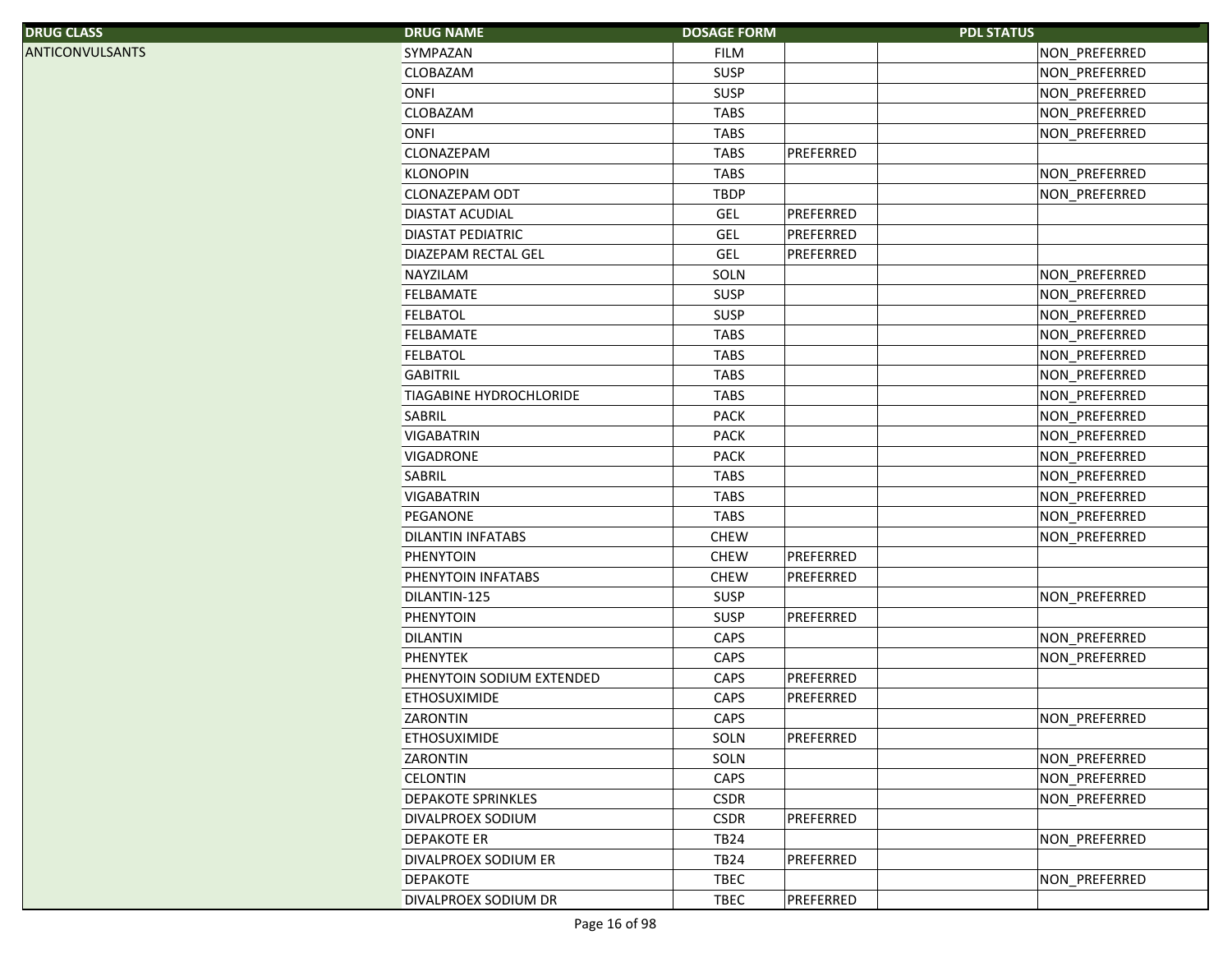| S. | <b>DRUG NAME</b>          | <b>DOSAGE FORM</b> |           | <b>PDL STATUS</b>    |
|----|---------------------------|--------------------|-----------|----------------------|
|    | <b>VALPROIC ACID</b>      | SOLN               | PREFERRED |                      |
|    | <b>DEPAKENE</b>           | CAPS               |           | NON_PREFERRED        |
|    | <b>VALPROIC ACID</b>      | CAPS               | PREFERRED |                      |
|    | <b>FYCOMPA</b>            | <b>SUSP</b>        |           | NON_PREFERRED        |
|    | <b>FYCOMPA</b>            | <b>TABS</b>        |           | NON_PREFERRED        |
|    | <b>BRIVIACT</b>           | SOLN               |           | NON_PREFERRED        |
|    | <b>BRIVIACT</b>           | <b>TABS</b>        |           | NON_PREFERRED        |
|    | <b>EPIDIOLEX</b>          | SOLN               |           | NON PREFERRED        |
|    | CARBAMAZEPINE             | <b>CHEW</b>        | PREFERRED |                      |
|    | CARBAMAZEPINE ER          | CP12               |           | NON_PREFERRED        |
|    | CARBATROL                 | CP12               |           | NON_PREFERRED        |
|    | CARBAMAZEPINE             | <b>SUSP</b>        | PREFERRED |                      |
|    | <b>TEGRETOL</b>           | <b>SUSP</b>        |           | NON_PREFERRED        |
|    | CARBAMAZEPINE             | <b>TABS</b>        | PREFERRED |                      |
|    | <b>EPITOL</b>             | <b>TABS</b>        | PREFERRED |                      |
|    | <b>TEGRETOL</b>           | <b>TABS</b>        |           | NON PREFERRED        |
|    | <b>CARBAMAZEPINE ER</b>   | <b>TB12</b>        | PREFERRED |                      |
|    | <b>TEGRETOL-XR</b>        | <b>TB12</b>        |           | NON_PREFERRED        |
|    | APTIOM                    | <b>TABS</b>        |           | NON_PREFERRED        |
|    | <b>GABAPENTIN</b>         | CAPS               | PREFERRED |                      |
|    | <b>NEURONTIN</b>          | CAPS               |           | NON_PREFERRED        |
|    | <b>GABAPENTIN</b>         | SOLN               | PREFERRED |                      |
|    | <b>NEURONTIN</b>          | SOLN               |           | NON_PREFERRED        |
|    | <b>GABAPENTIN</b>         | <b>TABS</b>        | PREFERRED |                      |
|    | <b>NEURONTIN</b>          | <b>TABS</b>        |           | NON_PREFERRED        |
|    | <b>VIMPAT</b>             | SOLN               |           | NON_PREFERRED        |
|    | <b>VIMPAT</b>             | <b>TABS</b>        |           | NON_PREFERRED        |
|    | LAMICTAL CHEWABLE DISPERS | <b>CHEW</b>        |           | <b>NON PREFERRED</b> |
|    | <b>LAMOTRIGINE</b>        | <b>CHEW</b>        | PREFERRED |                      |
|    | LAMICTAL ODT              | KIT                |           | NON_PREFERRED        |
|    | LAMICTAL STARTER/NOT TAKI | KIT                |           | NON PREFERRED        |
|    | LAMICTAL STARTER/TAKING C | KIT                |           | NON PREFERRED        |
|    | LAMICTAL STARTER/TAKING V | KIT                |           | NON PREFERRED        |
|    | LAMICTAL XR               | KIT                |           | NON_PREFERRED        |
|    | LAMOTRIGINE STARTER KIT/B | KIT                |           | NON_PREFERRED        |
|    | LAMOTRIGINE STARTER KIT/G | KIT                |           | NON_PREFERRED        |
|    | LAMOTRIGINE STARTER KIT/O | KIT                |           | NON_PREFERRED        |
|    | SUBVENITE STARTER KIT/BLU | KIT                |           | NON_PREFERRED        |
|    | SUBVENITE STARTER KIT/GRE | KIT                |           | NON_PREFERRED        |
|    | SUBVENITE STARTER KIT/ORA | KIT                |           | NON_PREFERRED        |
|    | LAMICTAL                  | <b>TABS</b>        |           | NON PREFERRED        |
|    | <b>LAMOTRIGINE</b>        | <b>TABS</b>        | PREFERRED |                      |
|    | <b>SUBVENITE</b>          | <b>TABS</b>        | PREFERRED |                      |
|    |                           |                    |           |                      |

DRUG CLASS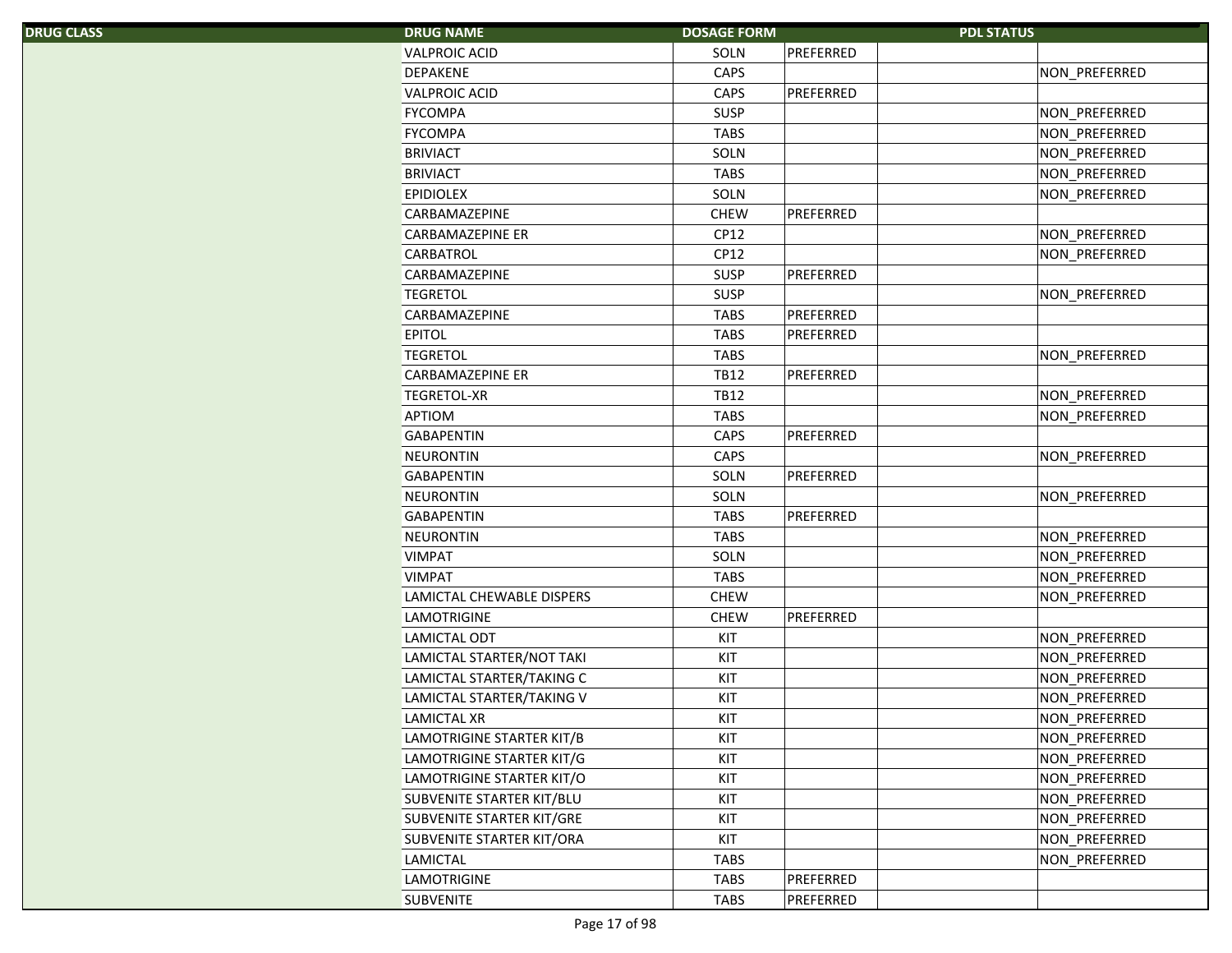| <b>DRUG CLASS</b> |  |  |
|-------------------|--|--|
|                   |  |  |

| S.                  | <b>DRUG NAME</b>        | <b>DOSAGE FORM</b> |           | <b>PDL STATUS</b> |
|---------------------|-------------------------|--------------------|-----------|-------------------|
|                     | <b>LAMICTAL XR</b>      | <b>TB24</b>        |           | NON PREFERRED     |
|                     | <b>LAMOTRIGINE ER</b>   | <b>TB24</b>        |           | NON PREFERRED     |
|                     | LAMICTAL ODT            | <b>TBDP</b>        |           | NON_PREFERRED     |
|                     | LAMOTRIGINE ODT         | <b>TBDP</b>        |           | NON PREFERRED     |
|                     | <b>KEPPRA</b>           | SOLN               |           | NON_PREFERRED     |
|                     | LEVETIRACETAM           | SOLN               | PREFERRED |                   |
|                     | <b>KEPPRA</b>           | <b>TABS</b>        |           | NON_PREFERRED     |
|                     | LEVETIRACETAM           | <b>TABS</b>        | PREFERRED |                   |
|                     | <b>ROWEEPRA</b>         | <b>TABS</b>        | PREFERRED |                   |
|                     | <b>KEPPRA XR</b>        | <b>TB24</b>        |           | NON PREFERRED     |
|                     | LEVETIRACETAM ER        | <b>TB24</b>        | PREFERRED |                   |
|                     | ROWEEPRA XR             | <b>TB24</b>        | PREFERRED |                   |
|                     | OXCARBAZEPINE           | <b>SUSP</b>        | PREFERRED |                   |
|                     | <b>TRILEPTAL</b>        | <b>SUSP</b>        |           | NON PREFERRED     |
|                     | OXCARBAZEPINE           | <b>TABS</b>        | PREFERRED |                   |
|                     | <b>TRILEPTAL</b>        | <b>TABS</b>        |           | NON_PREFERRED     |
|                     | <b>OXTELLAR XR</b>      | <b>TB24</b>        |           | NON_PREFERRED     |
|                     | <b>LYRICA</b>           | CAPS               |           | NON PREFERRED     |
|                     | PREGABALIN              | CAPS               | PREFERRED |                   |
|                     | LYRICA                  | SOLN               |           | NON PREFERRED     |
|                     | PREGABALIN              | SOLN               | PREFERRED |                   |
|                     | <b>MYSOLINE</b>         | <b>TABS</b>        |           | NON_PREFERRED     |
|                     | PRIMIDONE               | <b>TABS</b>        | PREFERRED |                   |
|                     | BANZEL                  | <b>SUSP</b>        |           | NON_PREFERRED     |
|                     | BANZEL                  | <b>TABS</b>        |           | NON_PREFERRED     |
|                     | <b>DIACOMIT</b>         | CAPS               |           | NON_PREFERRED     |
|                     | <b>DIACOMIT</b>         | <b>PACK</b>        |           | NON_PREFERRED     |
|                     | <b>TROKENDI XR</b>      | CP <sub>24</sub>   |           | NON_PREFERRED     |
|                     | <b>TOPAMAX SPRINKLE</b> | <b>CPSP</b>        |           | NON PREFERRED     |
|                     | <b>TOPIRAMATE</b>       | <b>CPSP</b>        | PREFERRED |                   |
|                     | <b>QUDEXY XR</b>        | CS24               |           | NON PREFERRED     |
|                     | <b>TOPIRAMATE ER</b>    | CS24               |           | NON_PREFERRED     |
|                     | <b>TOPAMAX</b>          | <b>TABS</b>        |           | NON_PREFERRED     |
|                     | <b>TOPIRAMATE</b>       | <b>TABS</b>        | PREFERRED |                   |
|                     | ZONISAMIDE              | CAPS               | PREFERRED |                   |
| <b>SSANTS: MISC</b> | MIRTAZAPINE             | <b>TABS</b>        | PREFERRED |                   |
|                     | <b>REMERON</b>          | <b>TABS</b>        |           | NON_PREFERRED     |
|                     | MIRTAZAPINE ODT         | <b>TBDP</b>        | PREFERRED |                   |
|                     | <b>REMERON SOLTAB</b>   | <b>TBDP</b>        |           | NON_PREFERRED     |
|                     | MARPLAN                 | <b>TABS</b>        |           | NON_PREFERRED     |
|                     | NARDIL                  | TABS               |           | NON_PREFERRED     |
|                     | PHENELZINE SULFATE      | <b>TABS</b>        | PREFERRED |                   |
|                     | EMSAM                   | PT24               |           | NON PREFERRED     |

**ANTIDEPRESSANTS : MISC**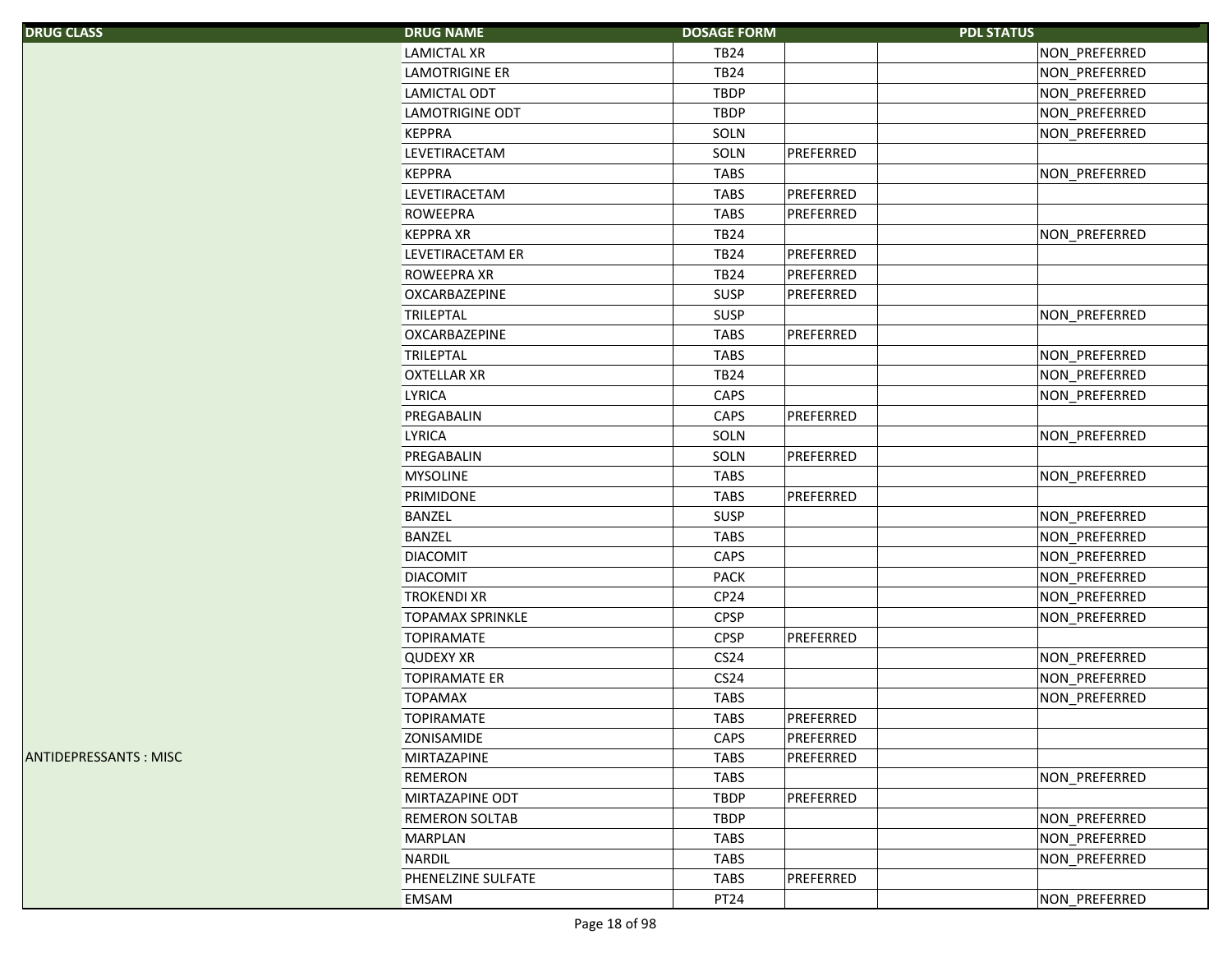| <b>DRUG CLASS</b>                              | <b>DRUG NAME</b>                 | <b>DOSAGE FORM</b> |           | <b>PDL STATUS</b> |                      |
|------------------------------------------------|----------------------------------|--------------------|-----------|-------------------|----------------------|
|                                                | TRANYLCYPROMINE SULFATE          | TABS               | PREFERRED |                   |                      |
|                                                | SPRAVATO 56MG DOSE               | SOPK               |           |                   | NON PREFERRED        |
|                                                | <b>SPRAVATO 84MG DOSE</b>        | SOPK               |           |                   | NON_PREFERRED        |
|                                                | NEFAZODONE HCL                   | <b>TABS</b>        |           |                   | NON_PREFERRED        |
|                                                | NEFAZODONE HYDROCHLORIDE         | <b>TABS</b>        |           |                   | NON PREFERRED        |
|                                                | <b>TRAZODONE HYDROCHLORIDE</b>   | <b>TABS</b>        | PREFERRED |                   |                      |
|                                                | <b>VIIBRYD STARTER PACK</b>      | KIT                |           |                   | NON_PREFERRED        |
|                                                | <b>VIIBRYD</b>                   | <b>TABS</b>        |           |                   | NON PREFERRED        |
|                                                | <b>TRINTELLIX</b>                | <b>TABS</b>        |           |                   | NON_PREFERRED        |
|                                                | <b>AMITRIPTYLINE HCL</b>         | <b>TABS</b>        | PREFERRED |                   |                      |
|                                                | AMITRIPTYLINE HYDROCHLORI        | <b>TABS</b>        | PREFERRED |                   |                      |
|                                                | <b>AMOXAPINE</b>                 | <b>TABS</b>        |           |                   | NON_PREFERRED        |
|                                                | ANAFRANIL                        | CAPS               |           |                   | NON PREFERRED        |
|                                                | <b>CLOMIPRAMINE HCL</b>          | CAPS               | PREFERRED |                   |                      |
|                                                | <b>CLOMIPRAMINE HYDROCHLORID</b> | CAPS               | PREFERRED |                   |                      |
|                                                | <b>DESIPRAMINE HCL</b>           | <b>TABS</b>        | PREFERRED |                   |                      |
|                                                | DESIPRAMINE HYDROCHLORIDE        | <b>TABS</b>        | PREFERRED |                   |                      |
|                                                | <b>NORPRAMIN</b>                 | <b>TABS</b>        |           |                   | <b>NON PREFERRED</b> |
|                                                | <b>DOXEPIN HCL</b>               | CAPS               | PREFERRED |                   |                      |
|                                                | DOXEPIN HYDROCHLORIDE            | CAPS               | PREFERRED |                   |                      |
|                                                | <b>DOXEPIN HCL</b>               | <b>CONC</b>        | PREFERRED |                   |                      |
|                                                | <b>IMIPRAMINE HCL</b>            | <b>TABS</b>        | PREFERRED |                   |                      |
|                                                | IMIPRAMINE HYDROCHLORIDE         | <b>TABS</b>        | PREFERRED |                   |                      |
|                                                | <b>TOFRANIL</b>                  | TABS               |           |                   | NON_PREFERRED        |
|                                                | <b>IMIPRAMINE PAMOATE</b>        | CAPS               |           |                   | NON PREFERRED        |
|                                                | NORTRIPTYLINE HCL                | CAPS               | PREFERRED |                   |                      |
|                                                | PAMELOR                          | CAPS               |           |                   | NON PREFERRED        |
|                                                | <b>NORTRIPTYLINE HCL</b>         | SOLN               | PREFERRED |                   |                      |
|                                                | PROTRIPTYLINE HCL                | <b>TABS</b>        | PREFERRED |                   |                      |
|                                                | <b>TRIMIPRAMINE MALEATE</b>      | CAPS               |           |                   | NON PREFERRED        |
|                                                | <b>MAPROTILINE HCL</b>           | <b>TABS</b>        | PREFERRED |                   |                      |
|                                                | <b>BUPROPION HCL</b>             | <b>TABS</b>        | PREFERRED |                   |                      |
|                                                | <b>BUPROPION HYDROCHLORIDE</b>   | <b>TABS</b>        | PREFERRED |                   |                      |
|                                                | <b>BUPROPION HYDROCHLORIDE E</b> | <b>TB12</b>        | PREFERRED |                   |                      |
|                                                | <b>WELLBUTRIN SR</b>             | <b>TB12</b>        |           |                   | NON_PREFERRED        |
|                                                | <b>BUPROPION HYDROCHLORIDE E</b> | <b>TB24</b>        | PREFERRED |                   |                      |
|                                                | <b>FORFIVO XL</b>                | <b>TB24</b>        |           |                   | NON_PREFERRED        |
|                                                | <b>WELLBUTRIN XL</b>             | <b>TB24</b>        |           |                   | NON_PREFERRED        |
|                                                | APLENZIN                         | <b>TB24</b>        |           |                   | NON_PREFERRED        |
| ANTIDEPRESSANTS : SELECTIVE SEROTONIN REUPTAKE |                                  |                    |           |                   |                      |
| <b>INHIBITOR (SSRIS)</b>                       | <b>CITALOPRAM</b>                | SOLN               | PREFERRED |                   |                      |
|                                                | <b>CITALOPRAM HYDROBROMIDE</b>   | SOLN               | PREFERRED |                   |                      |
|                                                | CELEXA                           | <b>TABS</b>        |           |                   | NON_PREFERRED        |
|                                                |                                  |                    |           |                   |                      |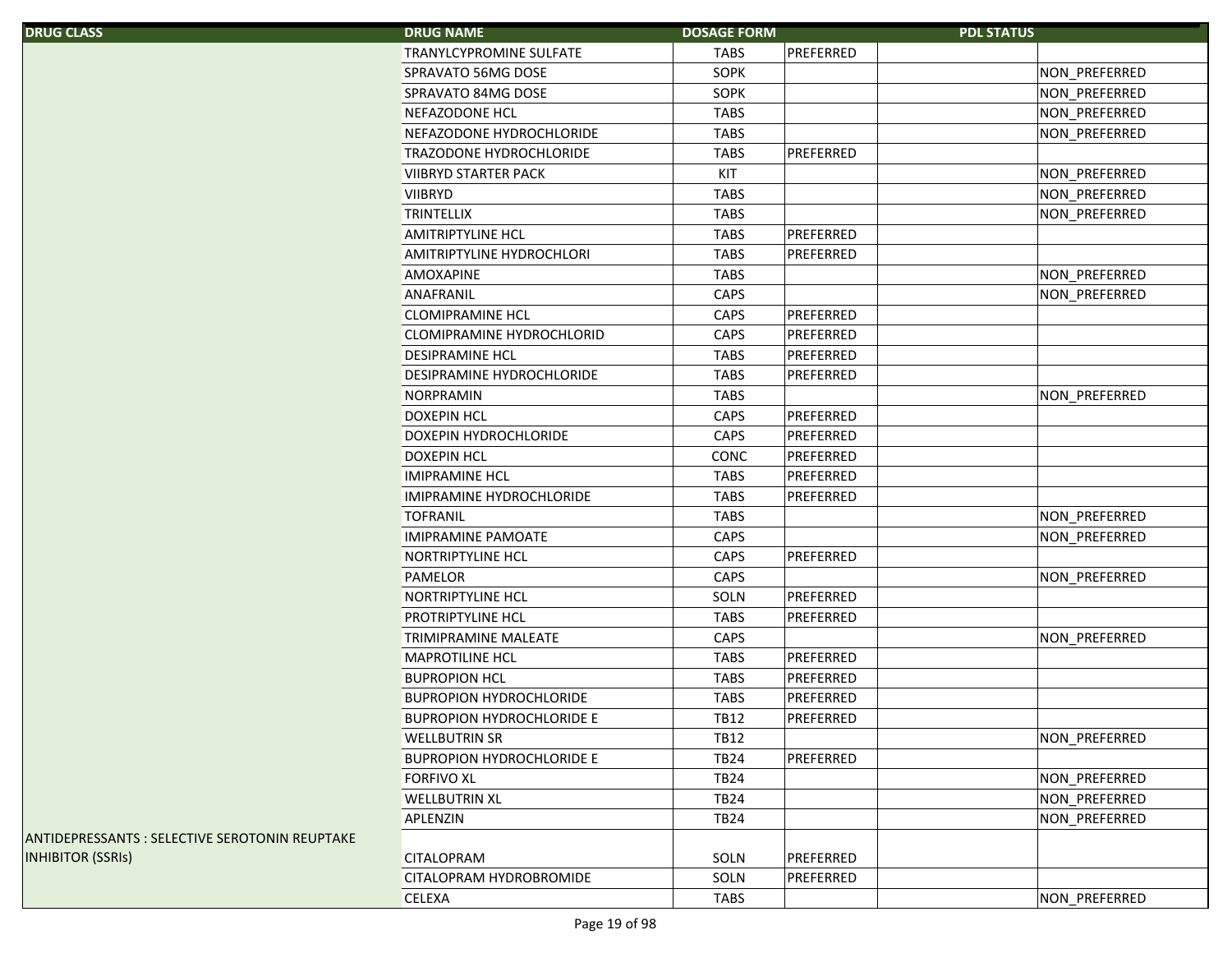| <b>DRUG CLASS</b>                            | <b>DRUG NAME</b>                 | <b>DOSAGE FORM</b> | <b>PDL STATUS</b> |               |
|----------------------------------------------|----------------------------------|--------------------|-------------------|---------------|
|                                              | <b>CITALOPRAM</b>                | <b>TABS</b>        | PREFERRED         |               |
|                                              | CITALOPRAM HYDROBROMIDE          | <b>TABS</b>        | PREFERRED         |               |
|                                              | <b>ESCITALOPRAM OXALATE</b>      | SOLN               | PREFERRED         |               |
|                                              | ESCITALOPRAM OXALATE             | <b>TABS</b>        | PREFERRED         |               |
|                                              | <b>LEXAPRO</b>                   | <b>TABS</b>        |                   | NON_PREFERRED |
|                                              | <b>FLUOXETINE HCL</b>            | CAPS               | PREFERRED         |               |
|                                              | FLUOXETINE HYDROCHLORIDE         | CAPS               | PREFERRED         |               |
|                                              | PROZAC                           | CAPS               |                   | NON_PREFERRED |
|                                              | <b>FLUOXETINE DR</b>             | <b>CPDR</b>        |                   | NON_PREFERRED |
|                                              | FLUOXETINE HCL                   | SOLN               | PREFERRED         |               |
|                                              | FLUOXETINE HYDROCHLORIDE         | SOLN               | PREFERRED         |               |
|                                              | FLUOXETINE HYDROCHLORIDE         | <b>TABS</b>        | PREFERRED         |               |
|                                              | FLUVOXAMINE MALEATE ER           | CP24               |                   | NON_PREFERRED |
|                                              | FLUVOXAMINE MALEATE              | <b>TABS</b>        | PREFERRED         |               |
|                                              | <b>PAXIL</b>                     | <b>SUSP</b>        |                   | NON_PREFERRED |
|                                              | PAROXETINE HCL                   | <b>TABS</b>        | PREFERRED         |               |
|                                              | PAROXETINE HYDROCHLORIDE         | <b>TABS</b>        | PREFERRED         |               |
|                                              | <b>PAXIL</b>                     | <b>TABS</b>        |                   | NON_PREFERRED |
|                                              | PAROXETINE HCL ER                | <b>TB24</b>        |                   | NON_PREFERRED |
|                                              | PAROXETINE HYDROCHLORIDE         | <b>TB24</b>        |                   | NON_PREFERRED |
|                                              | <b>PAXIL CR</b>                  | <b>TB24</b>        |                   | NON_PREFERRED |
|                                              | <b>PEXEVA</b>                    | <b>TABS</b>        |                   | NON_PREFERRED |
|                                              | SERTRALINE HCL                   | CONC               | PREFERRED         |               |
|                                              | SERTRALINE HYDROCHLORIDE         | CONC               | PREFERRED         |               |
|                                              | <b>SERTRALINE HCL</b>            | <b>TABS</b>        | PREFERRED         |               |
|                                              | SERTRALINE HYDROCHLORIDE         | <b>TABS</b>        | PREFERRED         |               |
|                                              | <b>ZOLOFT</b>                    | <b>TABS</b>        |                   | NON_PREFERRED |
|                                              | DULOXETINE HYDROCHLORIDE         | <b>CPEP</b>        | PREFERRED         |               |
| <b>ANTIDEPRESSANTS: SELECTIVE SEROTONIN-</b> |                                  |                    |                   |               |
| NOREPINEPHRINE REUPTAKE INHIBITOR (SNRIS)    | <b>DESVENLAFAXINE ER</b>         | <b>TB24</b>        |                   | NON_PREFERRED |
|                                              | <b>KHEDEZLA</b>                  | <b>TB24</b>        |                   | NON_PREFERRED |
|                                              | <b>DESVENLAFAXINE ER</b>         | <b>TB24</b>        |                   | NON_PREFERRED |
|                                              | <b>PRISTIQ</b>                   | <b>TB24</b>        |                   | NON_PREFERRED |
|                                              | <b>CYMBALTA</b>                  | <b>CPEP</b>        |                   | NON_PREFERRED |
|                                              | DULOXETINE HCL                   | <b>CPEP</b>        | PREFERRED         |               |
|                                              | DULOXETINE HYDROCHLORIDE         | <b>CPEP</b>        | PREFERRED         |               |
|                                              | <b>DRIZALMA SPRINKLE</b>         | <b>CSDR</b>        |                   | NON_PREFERRED |
|                                              | <b>FETZIMA TITRATION PACK</b>    | C4PK               |                   | NON_PREFERRED |
|                                              | <b>FETZIMA</b>                   | CP24               |                   | NON PREFERRED |
|                                              | <b>EFFEXOR XR</b>                | CP24               |                   | NON PREFERRED |
|                                              | <b>VENLAFAXINE HCL ER</b>        | CP <sub>24</sub>   | PREFERRED         |               |
|                                              | <b>VENLAFAXINE HCL</b>           | <b>TABS</b>        | PREFERRED         |               |
|                                              | <b>VENLAFAXINE HYDROCHLORIDE</b> | <b>TABS</b>        | PREFERRED         |               |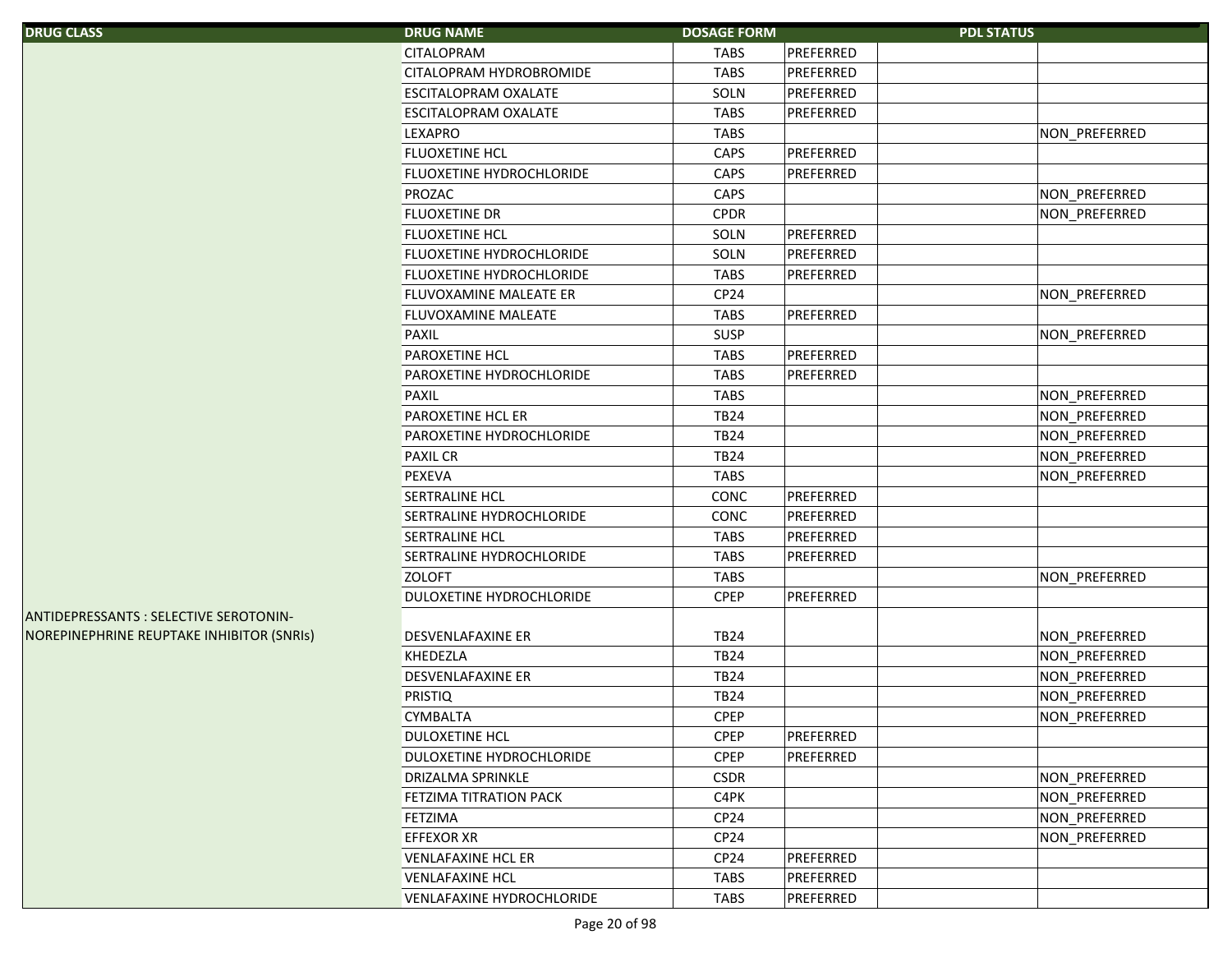| <b>DRUG CLASS</b>                              | <b>DRUG NAME</b>            | <b>DOSAGE FORM</b>       | <b>PDL STATUS</b> |
|------------------------------------------------|-----------------------------|--------------------------|-------------------|
|                                                | <b>VENLAFAXINE HCL ER</b>   | <b>TB24</b>              | NON_PREFERRED     |
|                                                | VENLAFAXINE HYDROCHLORIDE   | <b>TB24</b>              | NON_PREFERRED     |
| <b>ANTIDIABETICS: COMBINATIONS</b>             | XULTOPHY 100/3.6            | SOPN                     | NON_PREFERRED     |
|                                                | SOLIQUA 100/33              | SOPN                     | NON_PREFERRED     |
|                                                | ALOGLIPTIN/METFORMIN HCL    | <b>TABS</b>              | NON_PREFERRED     |
|                                                | KAZANO                      | <b>TABS</b>              | NON_PREFERRED     |
|                                                | <b>JENTADUETO</b>           | <b>TABS</b>              | NON_PREFERRED     |
|                                                | JENTADUETO XR               | <b>TB24</b>              | NON_PREFERRED     |
|                                                | <b>KOMBIGLYZE XR</b>        | <b>TB24</b>              | NON_PREFERRED     |
|                                                | <b>JANUMET</b>              | <b>TABS</b>              | NON_PREFERRED     |
|                                                | <b>JANUMET XR</b>           | <b>TB24</b>              | NON_PREFERRED     |
|                                                | ALOGLIPTIN/PIOGLITAZONE     | <b>TABS</b>              | NON_PREFERRED     |
|                                                | <b>OSENI</b>                | <b>TABS</b>              | NON_PREFERRED     |
|                                                | REPAGLINIDE/METFORMIN HYD   | <b>TABS</b>              | NON_PREFERRED     |
|                                                | <b>INVOKAMET</b>            | <b>TABS</b>              | NON_PREFERRED     |
|                                                | <b>INVOKAMET XR</b>         | <b>TB24</b>              | NON_PREFERRED     |
|                                                | <b>XIGDUO XR</b>            | <b>TB24</b>              | NON_PREFERRED     |
|                                                | SYNJARDY                    | <b>TABS</b>              | NON_PREFERRED     |
|                                                | <b>SYNJARDY XR</b>          | <b>TB24</b>              | NON_PREFERRED     |
|                                                | <b>SEGLUROMET</b>           | <b>TABS</b>              | NON_PREFERRED     |
|                                                | <b>QTERN</b>                | <b>TABS</b>              | NON_PREFERRED     |
|                                                | <b>GLYXAMBI</b>             | <b>TABS</b>              | NON_PREFERRED     |
|                                                | STEGLUJAN                   | <b>TABS</b>              | NON_PREFERRED     |
|                                                | GLIPIZIDE/METFORMIN HYDRO   | PREFERRED<br><b>TABS</b> |                   |
|                                                | GLYBURIDE/METFORMIN HYDRO   | <b>TABS</b><br>PREFERRED |                   |
|                                                | <b>DUETACT</b>              | TABS                     | NON_PREFERRED     |
|                                                | PIOGLITAZONE HCL-GLIMEPIR   | <b>TABS</b>              | NON_PREFERRED     |
|                                                | <b>ACTOPLUS MET</b>         | <b>TABS</b>              | NON_PREFERRED     |
|                                                | PIOGLITAZONE HCL/METFORMI   | <b>TABS</b>              | NON_PREFERRED     |
| ANTIDIABETICS : DIPEPTIDYL PEPTIDASE-4 (DPP-4) |                             |                          |                   |
| <b>INHIBITORS</b>                              | <b>ALOGLIPTIN</b>           | <b>TABS</b>              | NON_PREFERRED     |
|                                                | <b>NESINA</b>               | <b>TABS</b>              | NON_PREFERRED     |
|                                                | TRADJENTA                   | PREFERRED<br><b>TABS</b> |                   |
|                                                | <b>ONGLYZA</b>              | <b>TABS</b>              | NON_PREFERRED     |
|                                                | JANUVIA                     | <b>TABS</b><br>PREFERRED |                   |
| ANTIDIABETICS : INCRETIN MIMETIC AGENTS (GLP-1 |                             |                          |                   |
| <b>RECEPTOR AGONISTS)</b>                      | <b>TRULICITY</b>            | SOPN                     | NON PREFERRED     |
|                                                | <b>BYDUREON BCISE</b>       | AUIJ                     | NON PREFERRED     |
|                                                | <b>BYDUREON PEN</b>         | PEN                      | NON PREFERRED     |
|                                                | <b>BYETTA</b>               | PREFERRED<br>SOPN        |                   |
|                                                | <b>VICTOZA</b>              | PREFERRED<br>SOPN        |                   |
|                                                | <b>ADLYXIN STARTER PACK</b> | <b>PNKT</b>              | NON_PREFERRED     |
|                                                | ADLYXIN                     | SOPN                     | NON_PREFERRED     |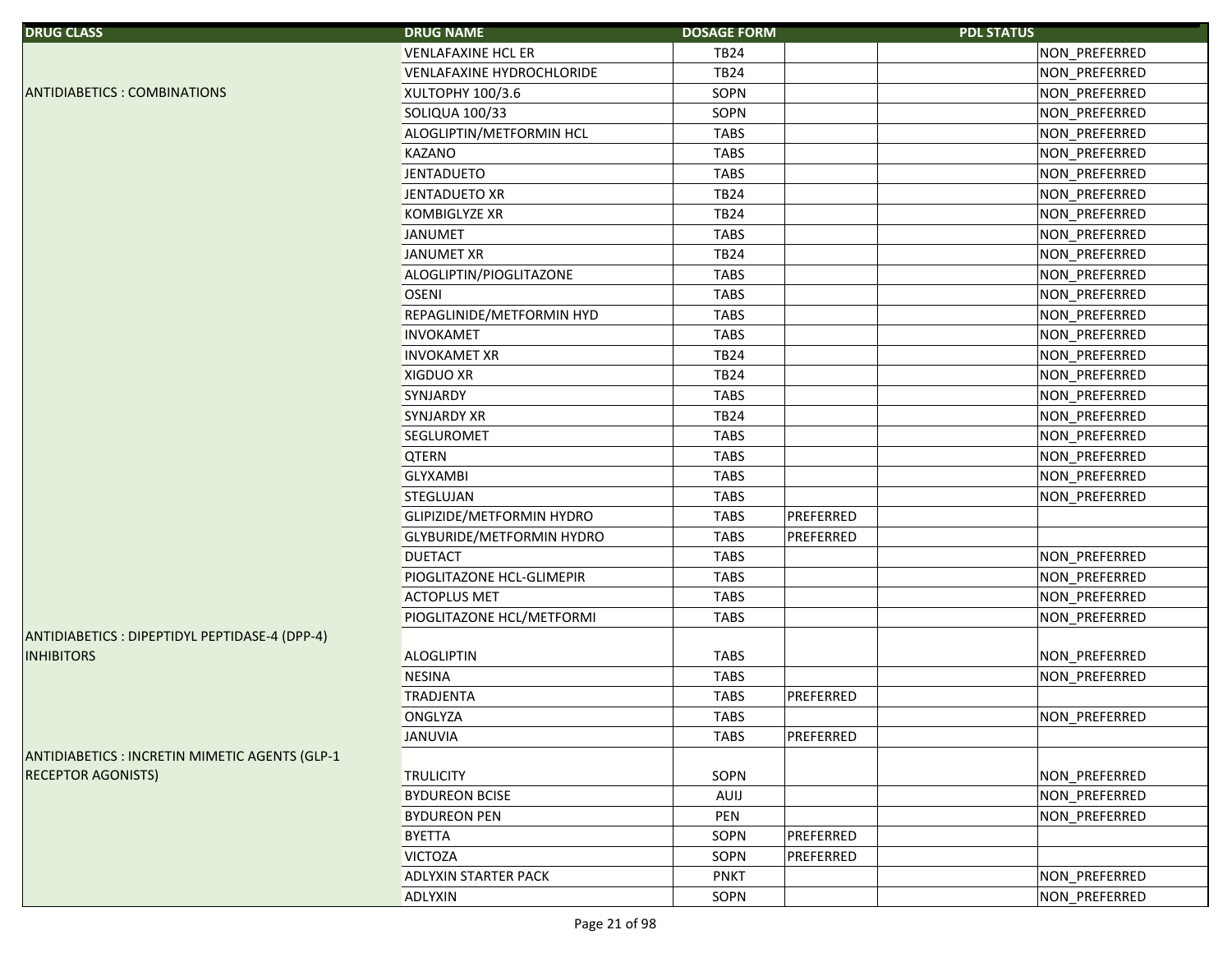| <b>DRUG CLASS</b>             | <b>DRUG NAME</b>              | <b>DOSAGE FORM</b> |           | <b>PDL STATUS</b> |
|-------------------------------|-------------------------------|--------------------|-----------|-------------------|
|                               | <b>OZEMPIC</b>                | SOPN               |           | NON_PREFERRED     |
|                               | <b>RYBELSUS</b>               | <b>TABS</b>        |           | NON_PREFERRED     |
| <b>ANTIDIABETICS: INSULIN</b> | NOVOLOG PENFILL               | SOCT               |           | NON_PREFERRED     |
|                               | <b>NOVOLOG</b>                | SOLN               |           | NON_PREFERRED     |
|                               | NOVOLOG FLEXPEN               | SOPN               |           | NON PREFERRED     |
|                               | <b>FIASP PENFILL</b>          | SOCT               |           | NON_PREFERRED     |
|                               | <b>FIASP</b>                  | SOLN               |           | NON_PREFERRED     |
|                               | <b>LANTUS</b>                 | SOLN               | PREFERRED |                   |
|                               | <b>BASAGLAR KWIKPEN</b>       | SOPN               |           | NON PREFERRED     |
|                               | LANTUS SOLOSTAR               | SOPN               | PREFERRED |                   |
|                               | TOUJEO MAX SOLOSTAR           | SOPN               |           | NON_PREFERRED     |
|                               | <b>TOUJEO SOLOSTAR</b>        | SOPN               |           | NON_PREFERRED     |
|                               | <b>APIDRA</b>                 | SOLN               |           | NON_PREFERRED     |
|                               | APIDRA SOLOSTAR               | SOPN               |           | NON_PREFERRED     |
|                               | <b>HUMALOG</b>                | SOCT               | PREFERRED |                   |
|                               | ADMELOG                       | SOLN               |           | NON PREFERRED     |
|                               | <b>HUMALOG</b>                | SOLN               | PREFERRED |                   |
|                               | <b>INSULIN LISPRO</b>         | SOLN               | PREFERRED |                   |
|                               | ADMELOG SOLOSTAR              | SOPN               |           | NON_PREFERRED     |
|                               | HUMALOG JUNIOR KWIKPEN        | SOPN               | PREFERRED |                   |
|                               | <b>HUMALOG KWIKPEN</b>        | SOPN               | PREFERRED |                   |
|                               | <b>INSULIN LISPRO KWIKPEN</b> | SOPN               | PREFERRED |                   |
|                               | <b>LEVEMIR</b>                | SOLN               | PREFERRED |                   |
|                               | LEVEMIR FLEXTOUCH             | SOPN               | PREFERRED |                   |
|                               | <b>TRESIBA</b>                | SOLN               |           | NON_PREFERRED     |
|                               | <b>TRESIBA FLEXTOUCH</b>      | SOPN               |           | NON_PREFERRED     |
|                               | AFREZZA                       | POWD               |           | NON PREFERRED     |
|                               | <b>HUMULIN R</b>              | SOLN               | PREFERRED |                   |
|                               | HUMULIN R U-500 (CONCENTR     | SOLN               | PREFERRED |                   |
|                               | <b>NOVOLIN R</b>              | SOLN               |           | NON_PREFERRED     |
|                               | <b>NOVOLIN R RELION</b>       | SOLN               |           | NON PREFERRED     |
|                               | HUMULIN R U-500 KWIKPEN       | SOPN               | PREFERRED |                   |
|                               | HUMULIN N KWIKPEN             | <b>SUPN</b>        | PREFERRED |                   |
|                               | <b>HUMULIN N</b>              | SUSP               | PREFERRED |                   |
|                               | <b>NOVOLIN N</b>              | <b>SUSP</b>        |           | NON_PREFERRED     |
|                               | <b>NOVOLIN N RELION</b>       | SUSP               |           | NON_PREFERRED     |
|                               | NOVOLOG MIX 70/30 PREFILL     | <b>SUPN</b>        |           | NON PREFERRED     |
|                               | NOVOLOG MIX 70/30             | SUSP               |           | NON PREFERRED     |
|                               | HUMALOG MIX 50/50 KWIKPEN     | <b>SUPN</b>        | PREFERRED |                   |
|                               | HUMALOG MIX 75/25 KWIKPEN     | <b>SUPN</b>        | PREFERRED |                   |
|                               | HUMALOG MIX 50/50             | <b>SUSP</b>        | PREFERRED |                   |
|                               | HUMALOG MIX 75/25             | SUSP               | PREFERRED |                   |
|                               | HUMULIN 70/30 KWIKPEN         | <b>SUPN</b>        | PREFERRED |                   |
|                               |                               |                    |           |                   |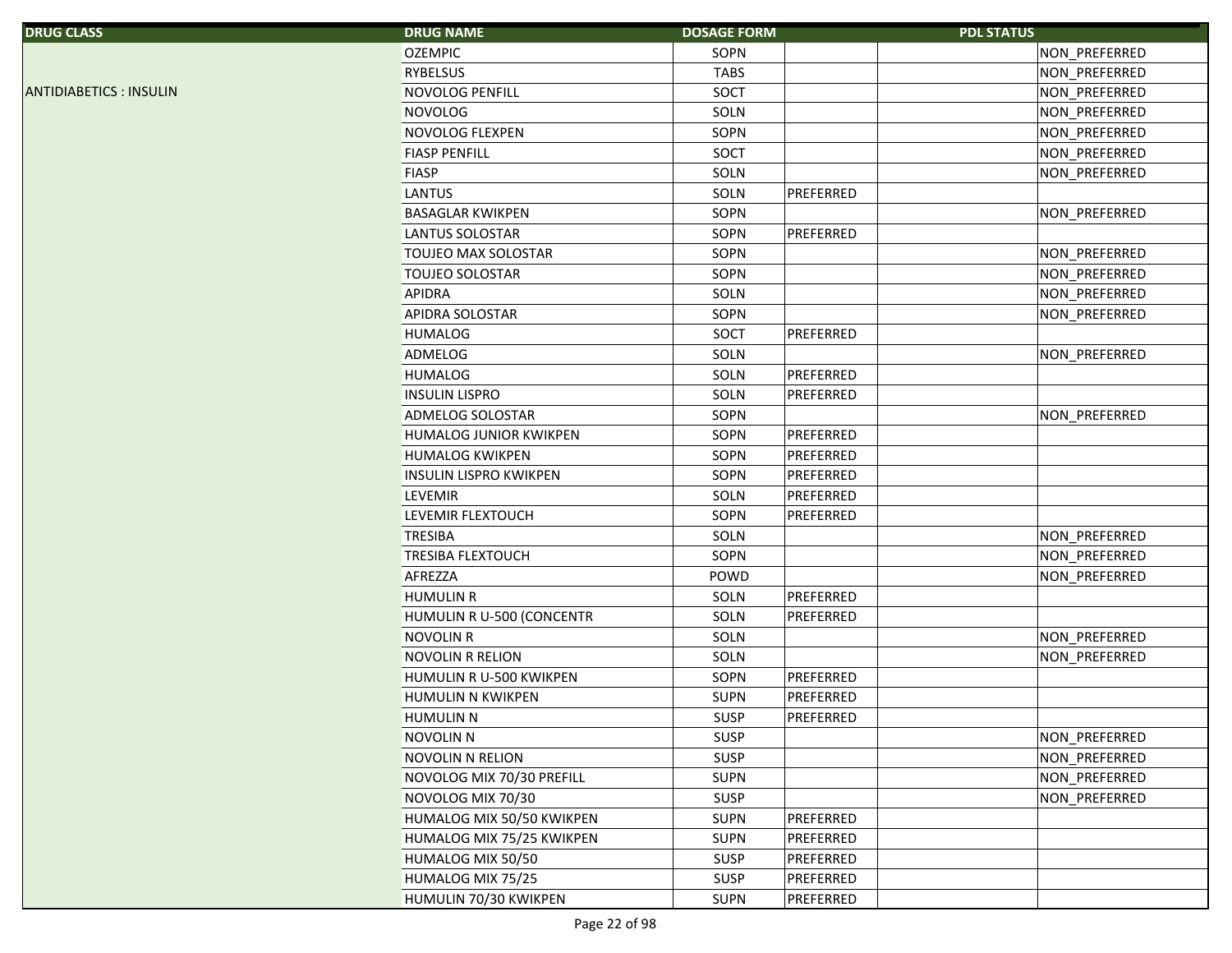| <b>DRUG CLASS</b>          | <b>DRUG NAME</b>              | <b>DOSAGE FORM</b> | <b>PDL STATUS</b> |               |
|----------------------------|-------------------------------|--------------------|-------------------|---------------|
|                            | NOVOLIN 70/30 FLEXPEN         | <b>SUPN</b>        |                   | NON_PREFERRED |
|                            | NOVOLIN 70/30 FLEXPEN REL     | <b>SUPN</b>        |                   | NON PREFERRED |
|                            | HUMULIN 70/30                 | <b>SUSP</b>        | PREFERRED         |               |
|                            | NOVOLIN 70/30                 | <b>SUSP</b>        |                   | NON_PREFERRED |
|                            | NOVOLIN 70/30 RELION          | <b>SUSP</b>        |                   | NON_PREFERRED |
| <b>ANTIDIABETICS: MISC</b> | SYMLINPEN 120                 | SOPN               |                   | NON_PREFERRED |
|                            | <b>SYMLINPEN 60</b>           | SOPN               |                   | NON_PREFERRED |
|                            | AMARYL                        | <b>TABS</b>        |                   | NON_PREFERRED |
|                            | <b>GLIMEPIRIDE</b>            | <b>TABS</b>        | PREFERRED         |               |
|                            | <b>GLIPIZIDE</b>              | <b>TABS</b>        | PREFERRED         |               |
|                            | <b>GLUCOTROL</b>              | <b>TABS</b>        |                   | NON PREFERRED |
|                            | <b>GLIPIZIDE ER</b>           | <b>TB24</b>        | PREFERRED         |               |
|                            | <b>GLIPIZIDE XL</b>           | <b>TB24</b>        | PREFERRED         |               |
|                            | <b>GLUCOTROL XL</b>           | <b>TB24</b>        |                   | NON_PREFERRED |
|                            | <b>GLYBURIDE</b>              | <b>TABS</b>        | PREFERRED         |               |
|                            | <b>GLYBURIDE</b>              | <b>TABS</b>        | PREFERRED         |               |
|                            | <b>GLYBURIDE MICRONIZED</b>   | <b>TABS</b>        | PREFERRED         |               |
|                            | <b>GLYNASE</b>                | <b>TABS</b>        |                   | NON_PREFERRED |
|                            | <b>TOLBUTAMIDE</b>            | <b>TABS</b>        | PREFERRED         |               |
|                            | <b>RIOMET</b>                 | SOLN               |                   | NON_PREFERRED |
|                            | <b>GLUCOPHAGE</b>             | <b>TABS</b>        |                   | NON_PREFERRED |
|                            | METFORMIN HYDROCHLORIDE       | <b>TABS</b>        | PREFERRED         |               |
|                            | <b>FORTAMET</b>               | <b>TB24</b>        |                   | NON_PREFERRED |
|                            | <b>GLUCOPHAGE XR</b>          | <b>TB24</b>        |                   | NON_PREFERRED |
|                            | <b>GLUMETZA</b>               | <b>TB24</b>        |                   | NON_PREFERRED |
|                            | METFORMIN HYDROCHLORIDE E     | <b>TB24</b>        | PREFERRED         |               |
|                            | NATEGLINIDE                   | <b>TABS</b>        | PREFERRED         |               |
|                            | <b>STARLIX</b>                | <b>TABS</b>        |                   | NON_PREFERRED |
|                            | <b>REPAGLINIDE</b>            | <b>TABS</b>        |                   | NON_PREFERRED |
|                            | <b>BAQSIMI ONE PACK</b>       | POWD               |                   | NON_PREFERRED |
|                            | <b>BAQSIMI TWO PACK</b>       | POWD               |                   | NON PREFERRED |
|                            | <b>GLUCAGON EMERGENCY KIT</b> | KIT                | PREFERRED         |               |
|                            | <b>GLUCAGEN HYPOKIT</b>       | SOLR               | PREFERRED         |               |
|                            | PROGLYCEM                     | <b>SUSP</b>        | PREFERRED         |               |
|                            | KORLYM                        | <b>TABS</b>        |                   | NON PREFERRED |
|                            | <b>ACARBOSE</b>               | <b>TABS</b>        | PREFERRED         |               |
|                            | <b>PRECOSE</b>                | <b>TABS</b>        |                   | NON_PREFERRED |
|                            | <b>GLYSET</b>                 | <b>TABS</b>        |                   | NON PREFERRED |
|                            | <b>MIGLITOL</b>               | <b>TABS</b>        | PREFERRED         |               |
|                            | <b>CYCLOSET</b>               | <b>TABS</b>        |                   | NON_PREFERRED |
|                            | <b>ACTOS</b>                  | <b>TABS</b>        |                   | NON PREFERRED |
|                            | PIOGLITAZONE HCL              | <b>TABS</b>        | PREFERRED         |               |
|                            | PIOGLITAZONE HYDROCHLORID     | <b>TABS</b>        | PREFERRED         |               |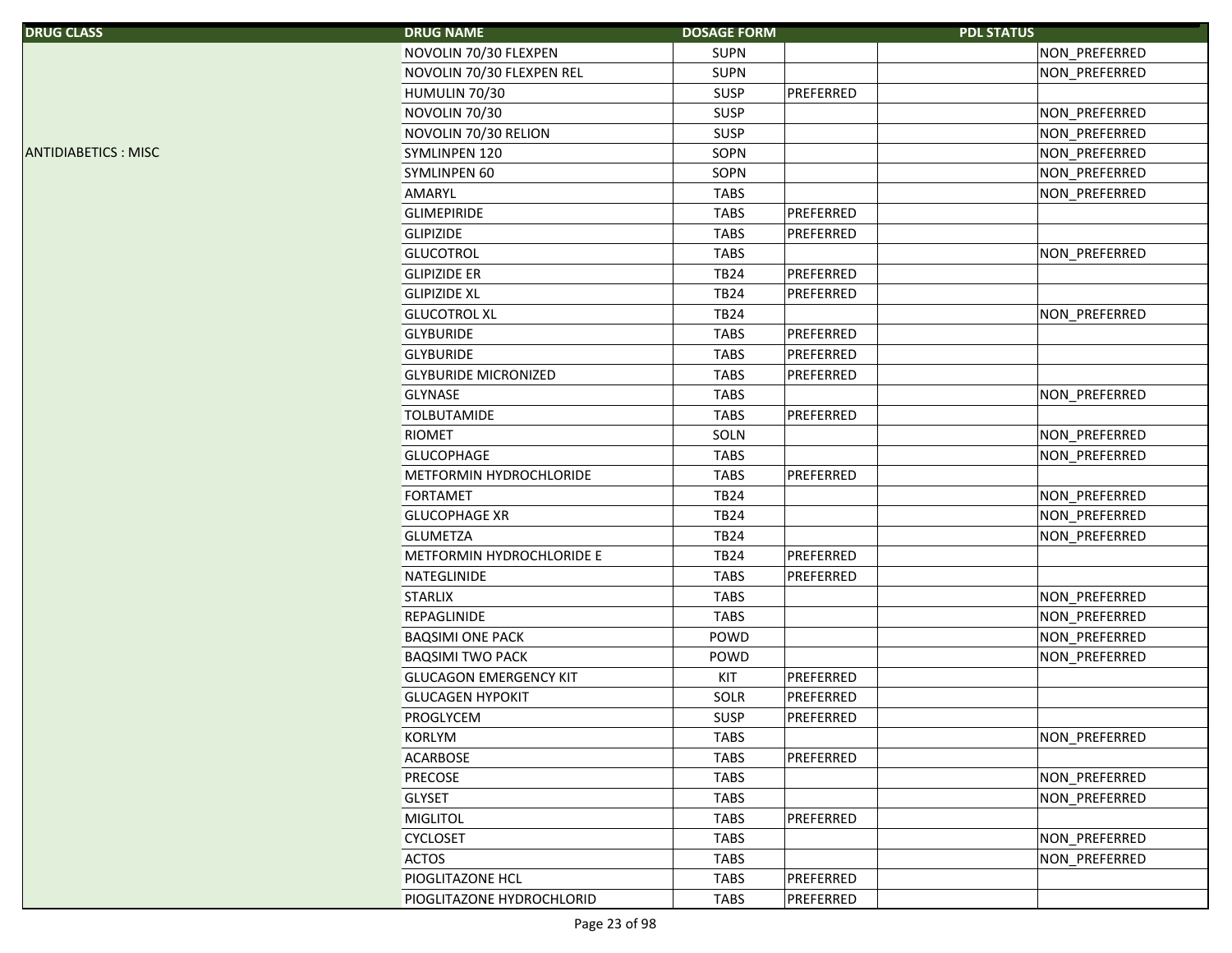| <b>DRUG CLASS</b>                              | <b>DRUG NAME</b>          | <b>DOSAGE FORM</b> |           | <b>PDL STATUS</b> |
|------------------------------------------------|---------------------------|--------------------|-----------|-------------------|
|                                                | <b>AVANDIA</b>            | <b>TABS</b>        | PREFERRED |                   |
| ANTIDIABETICS: SODIUM-GLUCOSE CO-TRANSPORTER 2 |                           |                    |           |                   |
| (SGLT2) INHIBITORS                             | <b>INVOKANA</b>           | <b>TABS</b>        | PREFERRED |                   |
|                                                | <b>FARXIGA</b>            | <b>TABS</b>        |           | NON_PREFERRED     |
|                                                | <b>JARDIANCE</b>          | <b>TABS</b>        | PREFERRED |                   |
|                                                | <b>STEGLATRO</b>          | <b>TABS</b>        |           | NON_PREFERRED     |
| <b>CHELATING AGENTS</b>                        | JADENU SPRINKLE           | <b>PACK</b>        |           | NON_PREFERRED     |
|                                                | JADENU                    | <b>TABS</b>        |           | NON_PREFERRED     |
|                                                | <b>DEFERASIROX</b>        | <b>TBSO</b>        |           | NON_PREFERRED     |
|                                                | <b>EXJADE</b>             | <b>TBSO</b>        |           | NON_PREFERRED     |
|                                                | <b>FERRIPROX</b>          | SOLN               |           | NON_PREFERRED     |
|                                                | <b>FERRIPROX</b>          | <b>TABS</b>        |           | NON_PREFERRED     |
|                                                | <b>CHEMET</b>             | CAPS               | PREFERRED |                   |
| ANTIEMETICS: 5-HT3 RECEPTOR ANTAGONISTS        | ANZEMET                   | <b>TABS</b>        |           | NON_PREFERRED     |
|                                                | <b>SANCUSO</b>            | <b>PTCH</b>        |           | NON_PREFERRED     |
|                                                | <b>GRANISETRON HCL</b>    | <b>TABS</b>        |           | NON_PREFERRED     |
|                                                | <b>ZUPLENZ</b>            | <b>FILM</b>        |           | NON_PREFERRED     |
|                                                | <b>ONDANSETRON ODT</b>    | <b>TBDP</b>        | PREFERRED |                   |
|                                                | <b>ONDANSETRON HCL</b>    | SOLN               | PREFERRED |                   |
|                                                | ONDANSETRON HYDROCHLORIDE | SOLN               | PREFERRED |                   |
|                                                | ONDANSETRON HYDROCHLORIDE | <b>TABS</b>        | PREFERRED |                   |
|                                                | <b>ZOFRAN</b>             | <b>TABS</b>        |           | NON_PREFERRED     |
| <b>ANTIEMETICS: MISC</b>                       | <b>MECLIZINE HCL</b>      | <b>TABS</b>        | PREFERRED |                   |
|                                                | MECLIZINE HYDROCHLORIDE   | <b>TABS</b>        | PREFERRED |                   |
|                                                | SCOPOLAMINE               | PT72               | PREFERRED |                   |
|                                                | <b>TRANSDERM SCOP</b>     | PT72               | PREFERRED |                   |
|                                                | <b>TRANSDERM-SCOP</b>     | PT72               | PREFERRED |                   |
|                                                | <b>TIGAN</b>              | CAPS               |           | NON_PREFERRED     |
|                                                | TRIMETHOBENZAMIDE HCL     | CAPS               |           | NON_PREFERRED     |
|                                                | <b>DRONABINOL</b>         | CAPS               |           | NON_PREFERRED     |
|                                                | <b>MARINOL</b>            | CAPS               |           | NON_PREFERRED     |
|                                                | <b>SYNDROS</b>            | SOLN               |           | NON_PREFERRED     |
|                                                | <b>BONJESTA</b>           | <b>TBCR</b>        |           | NON_PREFERRED     |
|                                                | <b>DICLEGIS</b>           | <b>TBEC</b>        |           | NON_PREFERRED     |
|                                                | DOXYLAMINE SUCCINATE/PYRI | <b>TBEC</b>        |           | NON_PREFERRED     |
|                                                | <b>AKYNZEO</b>            | CAPS               |           | NON PREFERRED     |
| ANTIEMETICS : SUBSTANCE P/NEUROKININ 1 (NK1)   |                           |                    |           |                   |
| <b>RECEPTOR ANTAGONISTS</b>                    | <b>APREPITANT</b>         | CAPS               | PREFERRED |                   |
|                                                | <b>EMEND</b>              | CAPS               |           | NON PREFERRED     |
|                                                | <b>EMEND TRIPACK</b>      | CAPS               |           | NON_PREFERRED     |
|                                                | <b>EMEND</b>              | <b>SUSR</b>        |           | NON_PREFERRED     |
|                                                | <b>VARUBI</b>             | <b>TABS</b>        |           | NON_PREFERRED     |
| <b>ANTIFUNGALS</b>                             | <b>ANCOBON</b>            | CAPS               |           | NON_PREFERRED     |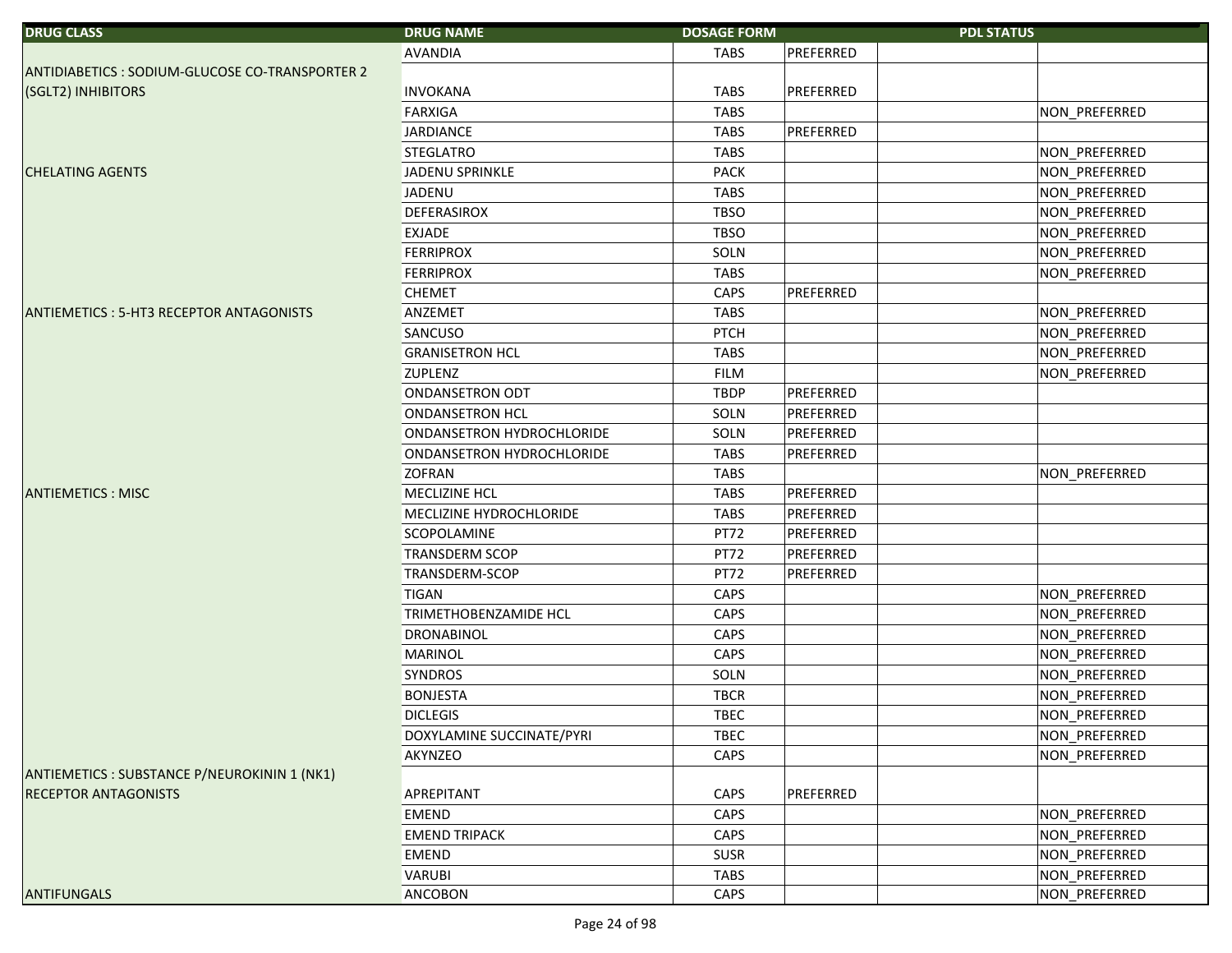| <b>DRUG CLASS</b>   | <b>DRUG NAME</b>                 | <b>DOSAGE FORM</b> |           | <b>PDL STATUS</b> |               |
|---------------------|----------------------------------|--------------------|-----------|-------------------|---------------|
|                     | <b>FLUCYTOSINE</b>               | CAPS               |           |                   | NON_PREFERRED |
|                     | <b>GRISEOFULVIN MICROSIZE</b>    | SUSP               | PREFERRED |                   |               |
|                     | <b>GRISEOFULVIN MICROSIZE</b>    | <b>TABS</b>        | PREFERRED |                   |               |
|                     | <b>GRISEOFULVIN ULTRAMICROSI</b> | <b>TABS</b>        | PREFERRED |                   |               |
|                     | <b>NYSTATIN</b>                  | <b>TABS</b>        | PREFERRED |                   |               |
|                     | <b>TERBINAFINE HCL</b>           | <b>TABS</b>        | PREFERRED |                   |               |
|                     | <b>TERBINAFINE HYDROCHLORIDE</b> | <b>TABS</b>        | PREFERRED |                   |               |
|                     | <b>KETOCONAZOLE</b>              | <b>TABS</b>        | PREFERRED |                   |               |
|                     | <b>DIFLUCAN</b>                  | <b>SUSR</b>        |           |                   | NON_PREFERRED |
|                     | <b>FLUCONAZOLE</b>               | <b>SUSR</b>        | PREFERRED |                   |               |
|                     | <b>DIFLUCAN</b>                  | <b>TABS</b>        |           |                   | NON_PREFERRED |
|                     | <b>FLUCONAZOLE</b>               | <b>TABS</b>        | PREFERRED |                   |               |
|                     | <b>CRESEMBA</b>                  | CAPS               |           |                   | NON_PREFERRED |
|                     | <b>ITRACONAZOLE</b>              | CAPS               |           |                   | NON_PREFERRED |
|                     | SPORANOX                         | CAPS               |           |                   | NON_PREFERRED |
|                     | SPORANOX PULSEPAK                | CAPS               |           |                   | NON_PREFERRED |
|                     | <b>TOLSURA</b>                   | CAPS               |           |                   | NON_PREFERRED |
|                     | <b>ITRACONAZOLE</b>              | SOLN               |           |                   | NON_PREFERRED |
|                     | SPORANOX                         | SOLN               |           |                   | NON_PREFERRED |
|                     | <b>NOXAFIL</b>                   | SUSP               |           |                   | NON_PREFERRED |
|                     | <b>NOXAFIL</b>                   | <b>TBEC</b>        |           |                   | NON_PREFERRED |
|                     | POSACONAZOLE DR                  | <b>TBEC</b>        |           |                   | NON_PREFERRED |
|                     | <b>VFEND</b>                     | <b>SUSR</b>        |           |                   | NON_PREFERRED |
|                     | VORICONAZOLE                     | <b>SUSR</b>        |           |                   | NON_PREFERRED |
|                     | <b>VFEND</b>                     | <b>TABS</b>        |           |                   | NON_PREFERRED |
|                     | VORICONAZOLE                     | <b>TABS</b>        |           |                   | NON_PREFERRED |
| ANTIHYPERLIPIDEMICS | CHOLESTYRAMINE                   | <b>PACK</b>        | PREFERRED |                   |               |
|                     | QUESTRAN                         | <b>PACK</b>        |           |                   | NON_PREFERRED |
|                     | CHOLESTYRAMINE                   | POWD               | PREFERRED |                   |               |
|                     | <b>QUESTRAN</b>                  | POWD               |           |                   | NON_PREFERRED |
|                     | <b>CHOLESTYRAMINE LIGHT</b>      | <b>PACK</b>        | PREFERRED |                   |               |
|                     | PREVALITE                        | <b>PACK</b>        | PREFERRED |                   |               |
|                     | <b>CHOLESTYRAMINE LIGHT</b>      | POWD               | PREFERRED |                   |               |
|                     | <b>PREVALITE</b>                 | POWD               | PREFERRED |                   |               |
|                     | <b>QUESTRAN LIGHT</b>            | POWD               |           |                   | NON PREFERRED |
|                     | COLESEVELAM HYDROCHLORIDE        | PACK               |           |                   | NON_PREFERRED |
|                     | <b>WELCHOL</b>                   | <b>PACK</b>        |           |                   | NON_PREFERRED |
|                     | COLESEVELAM HYDROCHLORIDE        | <b>TABS</b>        |           |                   | NON PREFERRED |
|                     | <b>WELCHOL</b>                   | <b>TABS</b>        |           |                   | NON_PREFERRED |
|                     | <b>COLESTID</b>                  | GRAN               |           |                   | NON_PREFERRED |
|                     | <b>COLESTID FLAVORED</b>         | GRAN               |           |                   | NON PREFERRED |
|                     | <b>COLESTIPOL HCL</b>            | GRAN               |           |                   | NON PREFERRED |
|                     | <b>COLESTID</b>                  | PACK               |           |                   | NON_PREFERRED |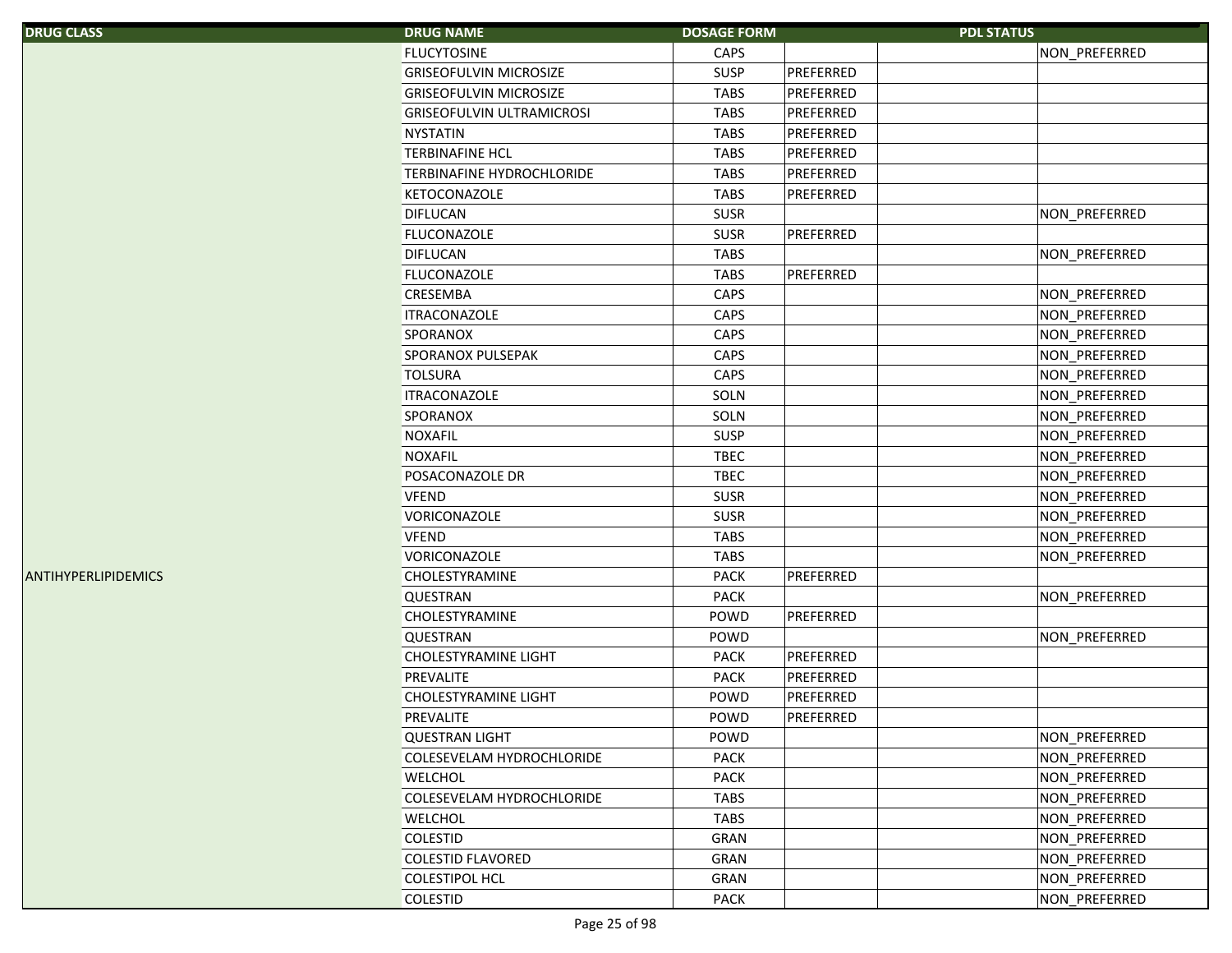| S. | <b>DRUG NAME</b>          | <b>DOSAGE FORM</b> | <b>PDL STATUS</b> |               |
|----|---------------------------|--------------------|-------------------|---------------|
|    | <b>COLESTID FLAVORED</b>  | <b>PACK</b>        |                   | NON PREFERRED |
|    | <b>COLESTIPOL HCL</b>     | <b>PACK</b>        |                   | NON_PREFERRED |
|    | COLESTID                  | <b>TABS</b>        |                   | NON_PREFERRED |
|    | <b>COLESTIPOL HCL</b>     | <b>TABS</b>        |                   | NON_PREFERRED |
|    | FENOFIBRIC ACID DR        | <b>CPDR</b>        | PREFERRED         |               |
|    | <b>TRILIPIX</b>           | <b>CPDR</b>        |                   | NON_PREFERRED |
|    | <b>FENOFIBRATE</b>        | CAPS               | PREFERRED         |               |
|    | <b>LIPOFEN</b>            | CAPS               |                   | NON PREFERRED |
|    | <b>FENOFIBRATE</b>        | <b>TABS</b>        | PREFERRED         |               |
|    | <b>FENOGLIDE</b>          | <b>TABS</b>        |                   | NON_PREFERRED |
|    | <b>TRICOR</b>             | <b>TABS</b>        |                   | NON_PREFERRED |
|    | <b>TRIGLIDE</b>           | <b>TABS</b>        |                   | NON_PREFERRED |
|    | <b>ANTARA</b>             | CAPS               |                   | NON_PREFERRED |
|    | <b>FENOFIBRATE</b>        | CAPS               | PREFERRED         |               |
|    | FENOFIBRATE MICRONIZED    | CAPS               | PREFERRED         |               |
|    | <b>GEMFIBROZIL</b>        | <b>TABS</b>        | PREFERRED         |               |
|    | <b>LOPID</b>              | <b>TABS</b>        |                   | NON PREFERRED |
|    | <b>EZETIMIBE</b>          | <b>TABS</b>        | PREFERRED         |               |
|    | <b>ZETIA</b>              | <b>TABS</b>        |                   | NON_PREFERRED |
|    | PRALUENT                  | SOAJ               |                   | NON_PREFERRED |
|    | <b>REPATHA SURECLICK</b>  | SOAJ               |                   | NON_PREFERRED |
|    | REPATHA PUSHTRONEX SYSTEM | SOCT               |                   | NON_PREFERRED |
|    | REPATHA                   | SOSY               |                   | NON_PREFERRED |
|    | ATORVASTATIN CALCIUM      | <b>TABS</b>        | PREFERRED         |               |
|    | <b>LIPITOR</b>            | <b>TABS</b>        |                   | NON_PREFERRED |
|    | <b>FLUVASTATIN</b>        | CAPS               |                   | NON_PREFERRED |
|    | FLUVASTATIN SODIUM ER     | <b>TB24</b>        |                   | NON_PREFERRED |
|    | <b>LESCOL XL</b>          | <b>TB24</b>        |                   | NON_PREFERRED |
|    | LOVASTATIN                | <b>TABS</b>        | PREFERRED         |               |
|    | <b>ALTOPREV</b>           | <b>TB24</b>        |                   | NON_PREFERRED |
|    | <b>LIVALO</b>             | <b>TABS</b>        |                   | NON_PREFERRED |
|    | <b>ZYPITAMAG</b>          | <b>TABS</b>        |                   | NON_PREFERRED |
|    | <b>EZALLOR SPRINKLE</b>   | <b>CPSP</b>        |                   | NON_PREFERRED |
|    | <b>CRESTOR</b>            | <b>TABS</b>        |                   | NON_PREFERRED |
|    | ROSUVASTATIN CALCIUM      | <b>TABS</b>        | PREFERRED         |               |
|    | PRAVACHOL                 | <b>TABS</b>        |                   | NON PREFERRED |
|    | PRAVASTATIN SODIUM        | <b>TABS</b>        | PREFERRED         |               |
|    | SIMVASTATIN               | <b>TABS</b>        | PREFERRED         |               |
|    | <b>ZOCOR</b>              | <b>TABS</b>        |                   | NON_PREFERRED |
|    | <b>NIACIN ER</b>          | <b>TBCR</b>        |                   | NON_PREFERRED |
|    | <b>NIASPAN</b>            | <b>TBCR</b>        |                   | NON_PREFERRED |
|    | <b>JUXTAPID</b>           | CAPS               |                   | NON_PREFERRED |
|    | <b>VASCEPA</b>            | CAPS               |                   | NON PREFERRED |
|    |                           |                    |                   |               |

DRUG CLASS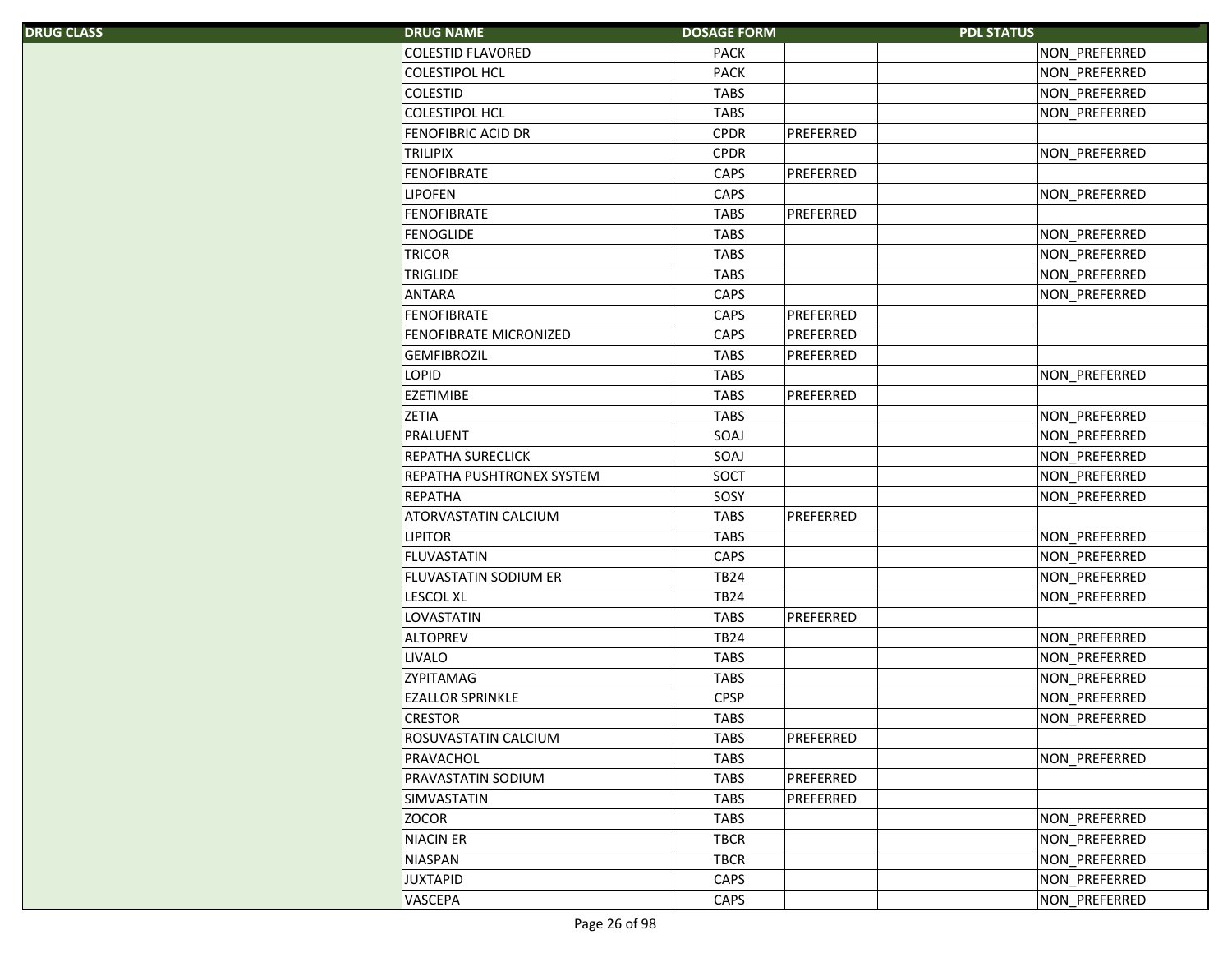| <b>DRUG CLASS</b>                            | <b>DRUG NAME</b>          | <b>DOSAGE FORM</b> |           | <b>PDL STATUS</b> |
|----------------------------------------------|---------------------------|--------------------|-----------|-------------------|
|                                              | <b>LOVAZA</b>             | CAPS               |           | NON_PREFERRED     |
|                                              | OMEGA-3-ACID ETHYL ESTERS | CAPS               |           | NON_PREFERRED     |
|                                              | EZETIMIBE/SIMVASTATIN     | <b>TABS</b>        |           | NON_PREFERRED     |
|                                              | <b>VYTORIN</b>            | <b>TABS</b>        |           | NON_PREFERRED     |
| <b>ANTIMYASTHENIC AGENTS</b>                 | <b>RUZURGI</b>            | <b>TABS</b>        |           | NON_PREFERRED     |
|                                              | <b>FIRDAPSE</b>           | <b>TABS</b>        |           | NON_PREFERRED     |
|                                              | <b>GUANIDINE HCL</b>      | <b>TABS</b>        |           | NON_PREFERRED     |
|                                              | <b>MESTINON</b>           | SOLN               |           | NON_PREFERRED     |
|                                              | PYRIDOSTIGMINE BROMIDE    | SOLN               | PREFERRED |                   |
|                                              | <b>MESTINON</b>           | <b>TABS</b>        |           | NON_PREFERRED     |
|                                              | PYRIDOSTIGMINE BROMIDE    | <b>TABS</b>        | PREFERRED |                   |
|                                              | <b>MESTINON TIMESPAN</b>  | <b>TBCR</b>        |           | NON_PREFERRED     |
|                                              | PYRIDOSTIGMINE BROMIDE ER | <b>TBCR</b>        | PREFERRED |                   |
| ANTINEOPLASTICS AND ADJUNCTIVE THERAPIES :   |                           |                    |           |                   |
| <b>ALKYLATING AGENTS</b>                     | <b>MYLERAN</b>            | <b>TABS</b>        | PREFERRED |                   |
|                                              | <b>LEUKERAN</b>           | <b>TABS</b>        | PREFERRED |                   |
|                                              | CYCLOPHOSPHAMIDE          | CAPS               | PREFERRED |                   |
|                                              | ALKERAN                   | <b>TABS</b>        |           | NON_PREFERRED     |
|                                              | MELPHALAN                 | <b>TABS</b>        | PREFERRED |                   |
|                                              | <b>GLEOSTINE</b>          | CAPS               | PREFERRED |                   |
|                                              | <b>TEMODAR</b>            | CAPS               |           | NON_PREFERRED     |
|                                              | <b>TEMOZOLOMIDE</b>       | CAPS               | PREFERRED |                   |
| ANTINEOPLASTICS AND ADJUNCTIVE THERAPIES :   |                           |                    |           |                   |
| <b>ANTIMETABOLITES</b>                       | <b>CAPECITABINE</b>       | <b>TABS</b>        |           | NON_PREFERRED     |
|                                              | <b>XELODA</b>             | <b>TABS</b>        |           | NON_PREFERRED     |
|                                              | <b>PURIXAN</b>            | <b>SUSP</b>        |           | NON_PREFERRED     |
|                                              | MERCAPTOPURINE            | <b>TABS</b>        | PREFERRED |                   |
|                                              | <b>XATMEP</b>             | SOLN               |           | NON_PREFERRED     |
|                                              | <b>METHOTREXATE</b>       | <b>TABS</b>        | PREFERRED |                   |
|                                              | <b>TREXALL</b>            | <b>TABS</b>        | PREFERRED |                   |
|                                              | <b>TABLOID</b>            | <b>TABS</b>        | PREFERRED |                   |
| ANTINEOPLASTICS AND ADJUNCTIVE THERAPIES :   |                           |                    |           |                   |
| ANTINEOPLASTIC - HORMONAL AND RELATED AGENTS | <b>LYSODREN</b>           | <b>TABS</b>        | PREFERRED |                   |
|                                              | ERLEADA                   | <b>TABS</b>        |           | NON PREFERRED     |
|                                              | <b>BICALUTAMIDE</b>       | <b>TABS</b>        | PREFERRED |                   |
|                                              | <b>CASODEX</b>            | <b>TABS</b>        |           | NON PREFERRED     |
|                                              | <b>NUBEQA</b>             | TABS               |           | NON_PREFERRED     |
|                                              | <b>XTANDI</b>             | CAPS               |           | NON PREFERRED     |
|                                              | <b>FLUTAMIDE</b>          | CAPS               | PREFERRED |                   |
|                                              | NILUTAMIDE                | TABS               | PREFERRED |                   |
|                                              | SOLTAMOX                  | SOLN               | PREFERRED |                   |
|                                              | <b>TAMOXIFEN CITRATE</b>  | <b>TABS</b>        | PREFERRED |                   |
|                                              | <b>FARESTON</b>           | TABS               |           | NON PREFERRED     |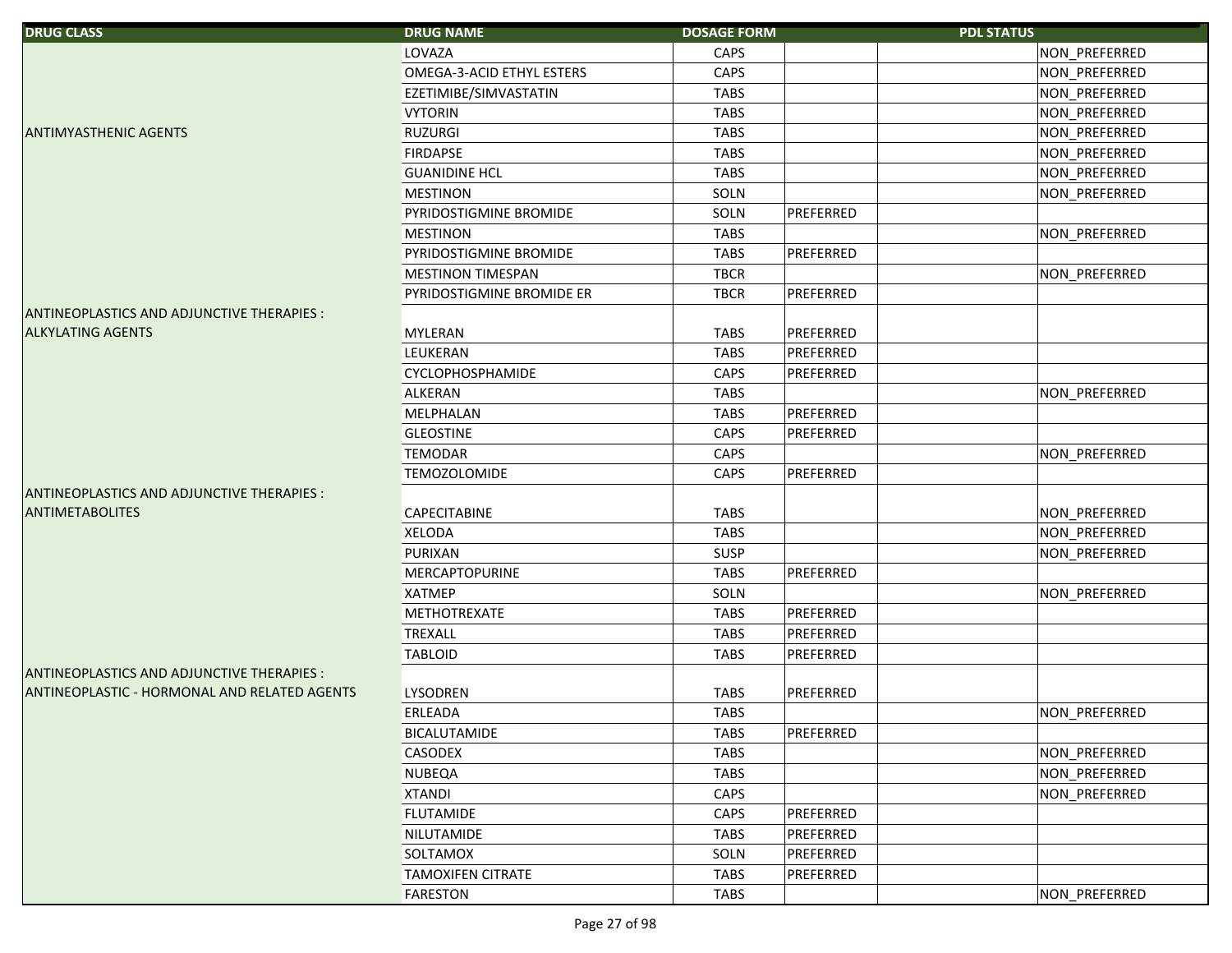| <b>DRUG CLASS</b>                          | <b>DRUG NAME</b>          | <b>DOSAGE FORM</b> |           | <b>PDL STATUS</b> |               |
|--------------------------------------------|---------------------------|--------------------|-----------|-------------------|---------------|
|                                            | <b>TOREMIFENE CITRATE</b> | TABS               | PREFERRED |                   |               |
|                                            | ANASTROZOLE               | <b>TABS</b>        | PREFERRED |                   |               |
|                                            | ARIMIDEX                  | <b>TABS</b>        |           |                   | NON_PREFERRED |
|                                            | AROMASIN                  | <b>TABS</b>        |           |                   | NON_PREFERRED |
|                                            | EXEMESTANE                | <b>TABS</b>        | PREFERRED |                   |               |
|                                            | <b>FEMARA</b>             | <b>TABS</b>        |           |                   | NON_PREFERRED |
|                                            | <b>LETROZOLE</b>          | <b>TABS</b>        | PREFERRED |                   |               |
|                                            | <b>EMCYT</b>              | CAPS               | PREFERRED |                   |               |
|                                            | MEGESTROL ACETATE         | SUSP               | PREFERRED |                   |               |
|                                            | MEGESTROL ACETATE         | <b>TABS</b>        | PREFERRED |                   |               |
|                                            | ABIRATERONE ACETATE       | <b>TABS</b>        | PREFERRED |                   |               |
|                                            | <b>YONSA</b>              | <b>TABS</b>        |           |                   | NON_PREFERRED |
|                                            | <b>ZYTIGA</b>             | <b>TABS</b>        |           |                   | NON_PREFERRED |
| ANTINEOPLASTICS AND ADJUNCTIVE THERAPIES : |                           |                    |           |                   |               |
| <b>ANTINEOPLASTIC ENZYME INHIBITORS</b>    | <b>VERZENIO</b>           | <b>TABS</b>        |           |                   | NON_PREFERRED |
|                                            | <b>IBRANCE</b>            | CAPS               |           |                   | NON_PREFERRED |
|                                            | <b>KISQALI</b>            | <b>TBPK</b>        |           |                   | NON_PREFERRED |
|                                            | <b>FARYDAK</b>            | CAPS               |           |                   | NON_PREFERRED |
|                                            | <b>ZOLINZA</b>            | CAPS               |           |                   | NON_PREFERRED |
|                                            | <b>TAFINLAR</b>           | CAPS               |           |                   | NON_PREFERRED |
|                                            | <b>BRAFTOVI</b>           | CAPS               |           |                   | NON_PREFERRED |
|                                            | <b>ZELBORAF</b>           | <b>TABS</b>        |           |                   | NON_PREFERRED |
|                                            | <b>BALVERSA</b>           | <b>TABS</b>        |           |                   | NON_PREFERRED |
|                                            | AFINITOR                  | <b>TABS</b>        |           |                   | NON_PREFERRED |
|                                            | <b>AFINITOR DISPERZ</b>   | <b>TBSO</b>        |           |                   | NON_PREFERRED |
|                                            | <b>RYDAPT</b>             | CAPS               |           |                   | NON_PREFERRED |
|                                            | <b>STIVARGA</b>           | <b>TABS</b>        |           |                   | NON_PREFERRED |
|                                            | <b>NEXAVAR</b>            | <b>TABS</b>        | PREFERRED |                   |               |
|                                            | <b>SUTENT</b>             | CAPS               | PREFERRED |                   |               |
|                                            | <b>MEKTOVI</b>            | <b>TABS</b>        |           |                   | NON_PREFERRED |
|                                            | <b>COTELLIC</b>           | <b>TABS</b>        |           |                   | NON_PREFERRED |
|                                            | <b>MEKINIST</b>           | <b>TABS</b>        |           |                   | NON_PREFERRED |
|                                            | <b>VITRAKVI</b>           | CAPS               |           |                   | NON_PREFERRED |
|                                            | <b>VITRAKVI</b>           | SOLN               |           |                   | NON PREFERRED |
|                                            | CALQUENCE                 | CAPS               |           |                   | NON_PREFERRED |
|                                            | <b>GILOTRIF</b>           | <b>TABS</b>        |           |                   | NON_PREFERRED |
|                                            | ALECENSA                  | CAPS               |           |                   | NON_PREFERRED |
|                                            | <b>INLYTA</b>             | <b>TABS</b>        |           |                   | NON_PREFERRED |
|                                            | ALUNBRIG                  | <b>TABS</b>        |           |                   | NON_PREFERRED |
|                                            | ALUNBRIG                  | <b>TBPK</b>        |           |                   | NON_PREFERRED |
|                                            | <b>BOSULIF</b>            | <b>TABS</b>        |           |                   | NON_PREFERRED |
|                                            | <b>COMETRIQ</b>           | KIT                |           |                   | NON_PREFERRED |
|                                            | <b>CABOMETYX</b>          | <b>TABS</b>        |           |                   | NON_PREFERRED |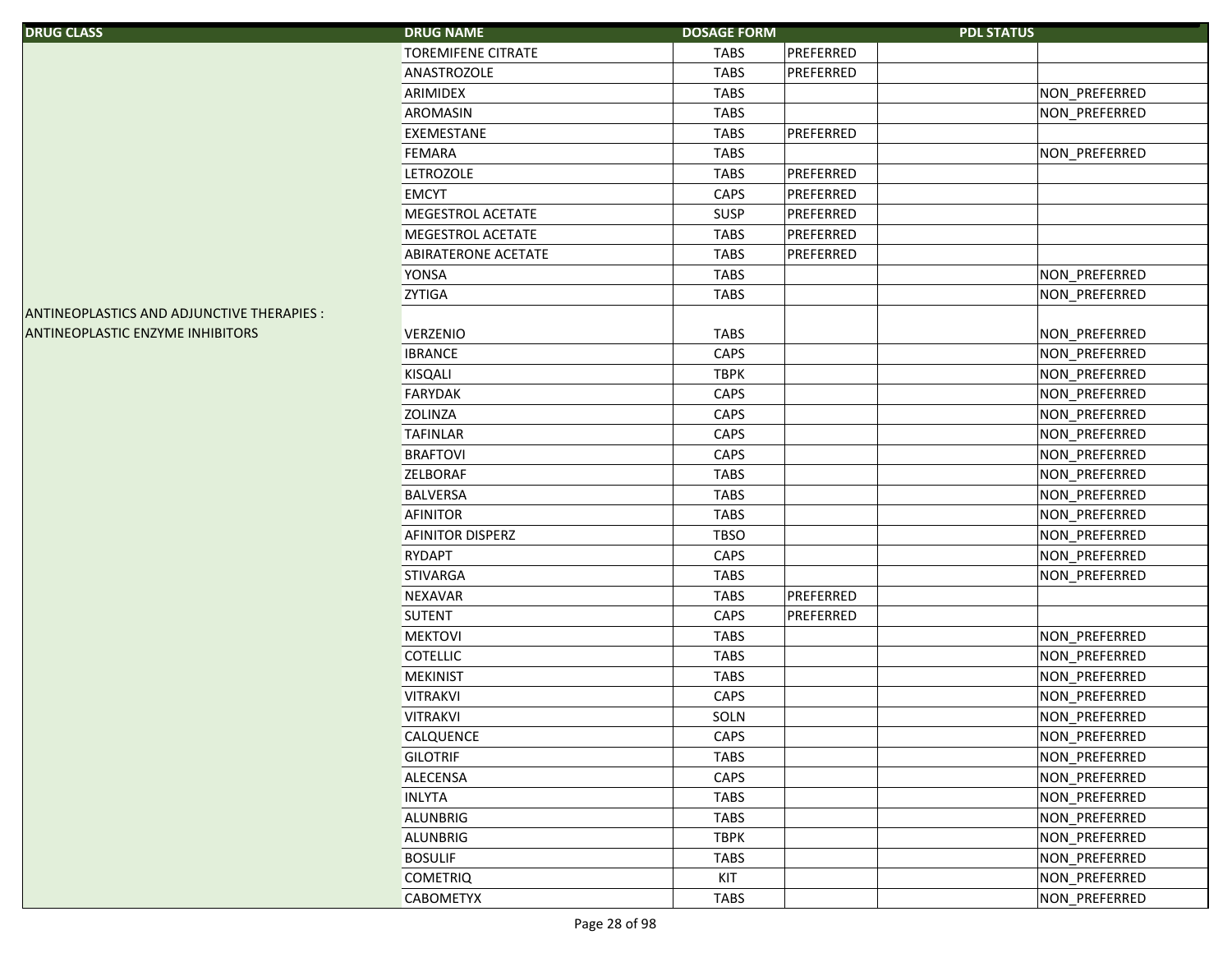| S, | <b>DRUG NAME</b>         | <b>DOSAGE FORM</b> | <b>PDL STATUS</b> |               |
|----|--------------------------|--------------------|-------------------|---------------|
|    | <b>ZYKADIA</b>           | CAPS               |                   | NON_PREFERRED |
|    | <b>ZYKADIA</b>           | <b>TABS</b>        |                   | NON_PREFERRED |
|    | <b>XALKORI</b>           | CAPS               |                   | NON_PREFERRED |
|    | <b>VIZIMPRO</b>          | <b>TABS</b>        |                   | NON_PREFERRED |
|    | <b>SPRYCEL</b>           | <b>TABS</b>        |                   | NON PREFERRED |
|    | ERLOTINIB HYDROCHLORIDE  | <b>TABS</b>        | PREFERRED         |               |
|    | <b>TARCEVA</b>           | <b>TABS</b>        |                   | NON_PREFERRED |
|    | <b>IRESSA</b>            | <b>TABS</b>        | PREFERRED         |               |
|    | <b>XOSPATA</b>           | <b>TABS</b>        |                   | NON_PREFERRED |
|    | <b>IMBRUVICA</b>         | CAPS               |                   | NON_PREFERRED |
|    | <b>IMBRUVICA</b>         | <b>TABS</b>        |                   | NON_PREFERRED |
|    | <b>GLEEVEC</b>           | <b>TABS</b>        |                   | NON_PREFERRED |
|    | <b>IMATINIB MESYLATE</b> | <b>TABS</b>        |                   | NON_PREFERRED |
|    | <b>TYKERB</b>            | <b>TABS</b>        |                   | NON_PREFERRED |
|    | LENVIMA 10 MG DAILY DOSE | <b>CPPK</b>        |                   | NON_PREFERRED |
|    | LENVIMA 12MG DAILY DOSE  | <b>CPPK</b>        |                   | NON_PREFERRED |
|    | LENVIMA 14 MG DAILY DOSE | <b>CPPK</b>        |                   | NON_PREFERRED |
|    | LENVIMA 18 MG DAILY DOSE | <b>CPPK</b>        |                   | NON PREFERRED |
|    | LENVIMA 20 MG DAILY DOSE | <b>CPPK</b>        |                   | NON_PREFERRED |
|    | LENVIMA 24 MG DAILY DOSE | <b>CPPK</b>        |                   | NON_PREFERRED |
|    | LENVIMA 4 MG DAILY DOSE  | <b>CPPK</b>        |                   | NON PREFERRED |
|    | LENVIMA 8 MG DAILY DOSE  | <b>CPPK</b>        |                   | NON_PREFERRED |
|    | LORBRENA                 | <b>TABS</b>        |                   | NON_PREFERRED |
|    | <b>NERLYNX</b>           | <b>TABS</b>        |                   | NON_PREFERRED |
|    | <b>TASIGNA</b>           | CAPS               |                   | NON_PREFERRED |
|    | <b>TAGRISSO</b>          | <b>TABS</b>        |                   | NON_PREFERRED |
|    | <b>VOTRIENT</b>          | <b>TABS</b>        | PREFERRED         |               |
|    | <b>TURALIO</b>           | CAPS               |                   | NON_PREFERRED |
|    | <b>ICLUSIG</b>           | <b>TABS</b>        |                   | NON PREFERRED |
|    | <b>CAPRELSA</b>          | <b>TABS</b>        | PREFERRED         |               |
|    | <b>TIBSOVO</b>           | <b>TABS</b>        |                   | NON_PREFERRED |
|    | <b>IDHIFA</b>            | <b>TABS</b>        |                   | NON_PREFERRED |
|    | <b>ZEJULA</b>            | CAPS               |                   | NON PREFERRED |
|    | LYNPARZA                 | <b>TABS</b>        |                   | NON_PREFERRED |
|    | <b>RUBRACA</b>           | <b>TABS</b>        |                   | NON PREFERRED |
|    | <b>TALZENNA</b>          | CAPS               |                   | NON PREFERRED |
|    | <b>NINLARO</b>           | CAPS               |                   | NON PREFERRED |
|    | <b>JAKAFI</b>            | <b>TABS</b>        | PREFERRED         |               |
|    | PIQRAY 200MG DAILY DOSE  | <b>TBPK</b>        |                   | NON_PREFERRED |
|    | PIQRAY 250MG DAILY DOSE  | <b>TBPK</b>        |                   | NON_PREFERRED |
|    | PIQRAY 300MG DAILY DOSE  | <b>TBPK</b>        |                   | NON_PREFERRED |
|    | <b>COPIKTRA</b>          | CAPS               |                   | NON_PREFERRED |
|    | <b>ZYDELIG</b>           | TABS               |                   | NON PREFERRED |
|    |                          |                    |                   |               |

DRUG CLASS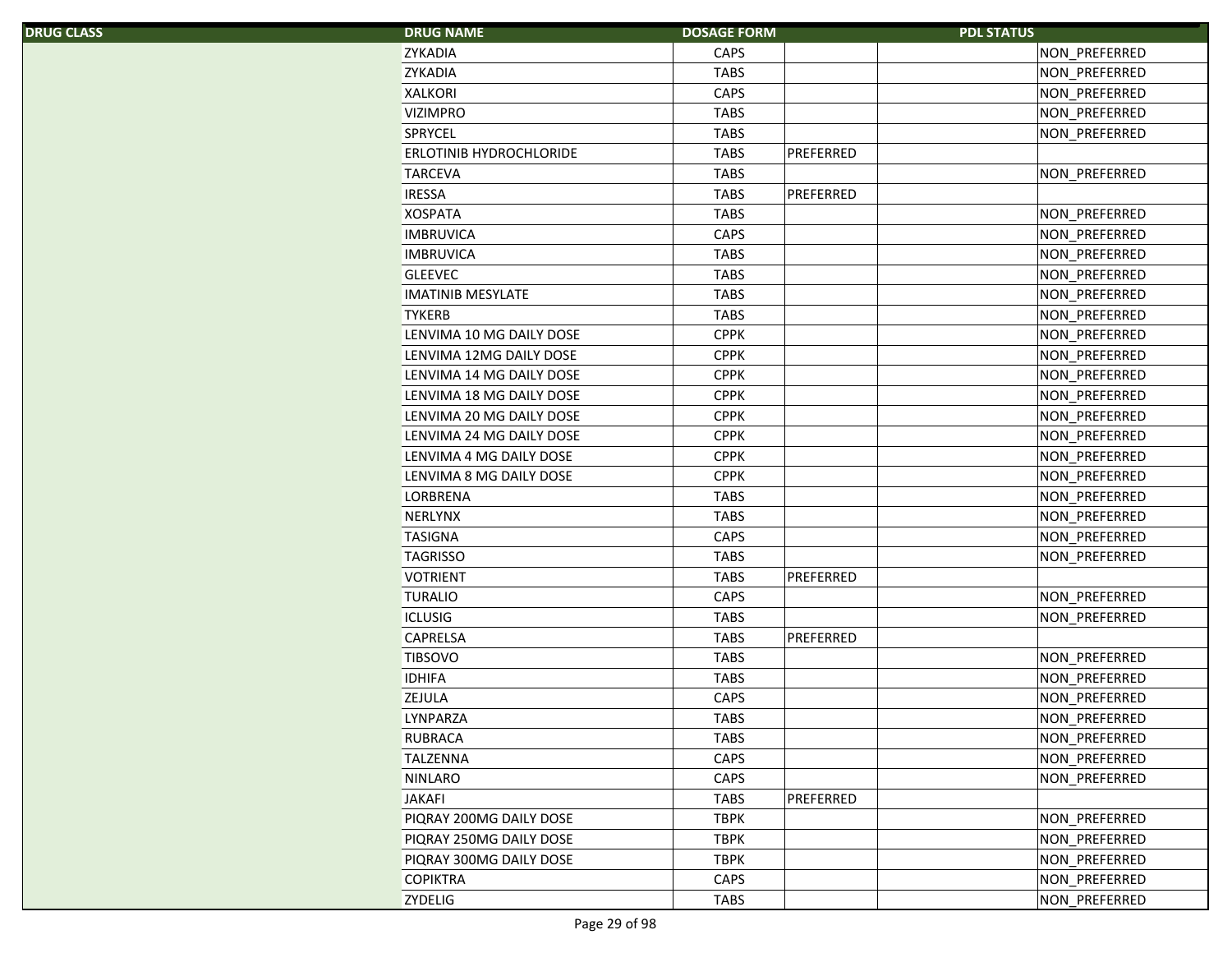| <b>DRUG CLASS</b>                                     | <b>DRUG NAME</b>                 | <b>DOSAGE FORM</b> | <b>PDL STATUS</b> |               |
|-------------------------------------------------------|----------------------------------|--------------------|-------------------|---------------|
| ANTINEOPLASTICS AND ADJUNCTIVE THERAPIES :            |                                  |                    |                   |               |
| CHEMOTHERAPY RESCUE / ANTIDOTE AGENTS                 | LEUCOVORIN CALCIUM               | <b>TABS</b>        | PREFERRED         |               |
|                                                       | <b>MESNEX</b>                    | <b>TABS</b>        | PREFERRED         |               |
| <b>ANTINEOPLASTICS AND ADJUNCTIVE THERAPIES: MISC</b> | <b>DAURISMO</b>                  | <b>TABS</b>        |                   | NON_PREFERRED |
|                                                       | <b>ODOMZO</b>                    | CAPS               |                   | NON_PREFERRED |
|                                                       | <b>ERIVEDGE</b>                  | CAPS               | PREFERRED         |               |
|                                                       | POMALYST                         | CAPS               |                   | NON_PREFERRED |
|                                                       | <b>VENCLEXTA</b>                 | <b>TABS</b>        |                   | NON_PREFERRED |
|                                                       | <b>VENCLEXTA STARTING PACK</b>   | <b>TBPK</b>        |                   | NON PREFERRED |
|                                                       | <b>HYCAMTIN</b>                  | CAPS               | PREFERRED         |               |
|                                                       | XPOVIO 100 MG ONCE WEEKLY        | <b>TBPK</b>        |                   | NON_PREFERRED |
|                                                       | XPOVIO 60 MG ONCE WEEKLY         | <b>TBPK</b>        |                   | NON_PREFERRED |
|                                                       | XPOVIO 80 MG ONCE WEEKLY         | <b>TBPK</b>        |                   | NON_PREFERRED |
|                                                       | XPOVIO 80 MG TWICE WEEKLY        | <b>TBPK</b>        |                   | NON_PREFERRED |
|                                                       | <b>HYDREA</b>                    | CAPS               |                   | NON_PREFERRED |
|                                                       | <b>HYDROXYUREA</b>               | CAPS               | PREFERRED         |               |
|                                                       | <b>MATULANE</b>                  | CAPS               | PREFERRED         |               |
|                                                       | <b>TRETINOIN</b>                 | CAPS               | PREFERRED         |               |
|                                                       | <b>BEXAROTENE</b>                | CAPS               | PREFERRED         |               |
|                                                       | <b>TARGRETIN</b>                 | CAPS               |                   | NON_PREFERRED |
|                                                       | KISQALI FEMARA 200 DOSE          | <b>TBPK</b>        |                   | NON_PREFERRED |
|                                                       | KISQALI FEMARA 400 DOSE          | <b>TBPK</b>        |                   | NON_PREFERRED |
|                                                       | KISQALI FEMARA 600 DOSE          | <b>TBPK</b>        |                   | NON_PREFERRED |
|                                                       | LONSURF                          | <b>TABS</b>        |                   | NON_PREFERRED |
| ANTINEOPLASTICS AND ADJUNCTIVE THERAPIES : MITOTIC    |                                  |                    |                   |               |
| <b>INHIBITORS</b>                                     | <b>ETOPOSIDE</b>                 | CAPS               | PREFERRED         |               |
| <b>ANTIPARASITICS: ANTHELMINTICS</b>                  | ALBENDAZOLE                      | <b>TABS</b>        |                   | NON_PREFERRED |
|                                                       | <b>ALBENZA</b>                   | <b>TABS</b>        |                   | NON_PREFERRED |
|                                                       | <b>BENZNIDAZOLE</b>              | <b>TABS</b>        |                   | NON_PREFERRED |
|                                                       | <b>IVERMECTIN</b>                | <b>TABS</b>        |                   | NON_PREFERRED |
|                                                       | <b>STROMECTOL</b>                | <b>TABS</b>        |                   | NON_PREFERRED |
|                                                       | <b>EMVERM</b>                    | <b>CHEW</b>        |                   | NON_PREFERRED |
|                                                       | <b>BILTRICIDE</b>                | <b>TABS</b>        |                   | NON_PREFERRED |
|                                                       | PRAZIQUANTEL                     | <b>TABS</b>        | PREFERRED         |               |
|                                                       | <b>EGATEN</b>                    | <b>TABS</b>        |                   | NON PREFERRED |
| ANTIPARASITICS: ANTIMALARIALS                         | <b>CHLOROQUINE PHOSPHATE</b>     | <b>TABS</b>        | PREFERRED         |               |
|                                                       | <b>HYDROXYCHLOROQUINE SULFAT</b> | <b>TABS</b>        | PREFERRED         |               |
|                                                       | <b>MEFLOQUINE HCL</b>            | <b>TABS</b>        | PREFERRED         |               |
|                                                       | PRIMAQUINE PHOSPHATE             | <b>TABS</b>        | PREFERRED         |               |
|                                                       | <b>DARAPRIM</b>                  | <b>TABS</b>        |                   | NON_PREFERRED |
|                                                       | QUALAQUIN                        | CAPS               |                   | NON_PREFERRED |
|                                                       | <b>QUININE SULFATE</b>           | CAPS               |                   | NON_PREFERRED |
|                                                       | <b>KRINTAFEL</b>                 | <b>TABS</b>        |                   | NON_PREFERRED |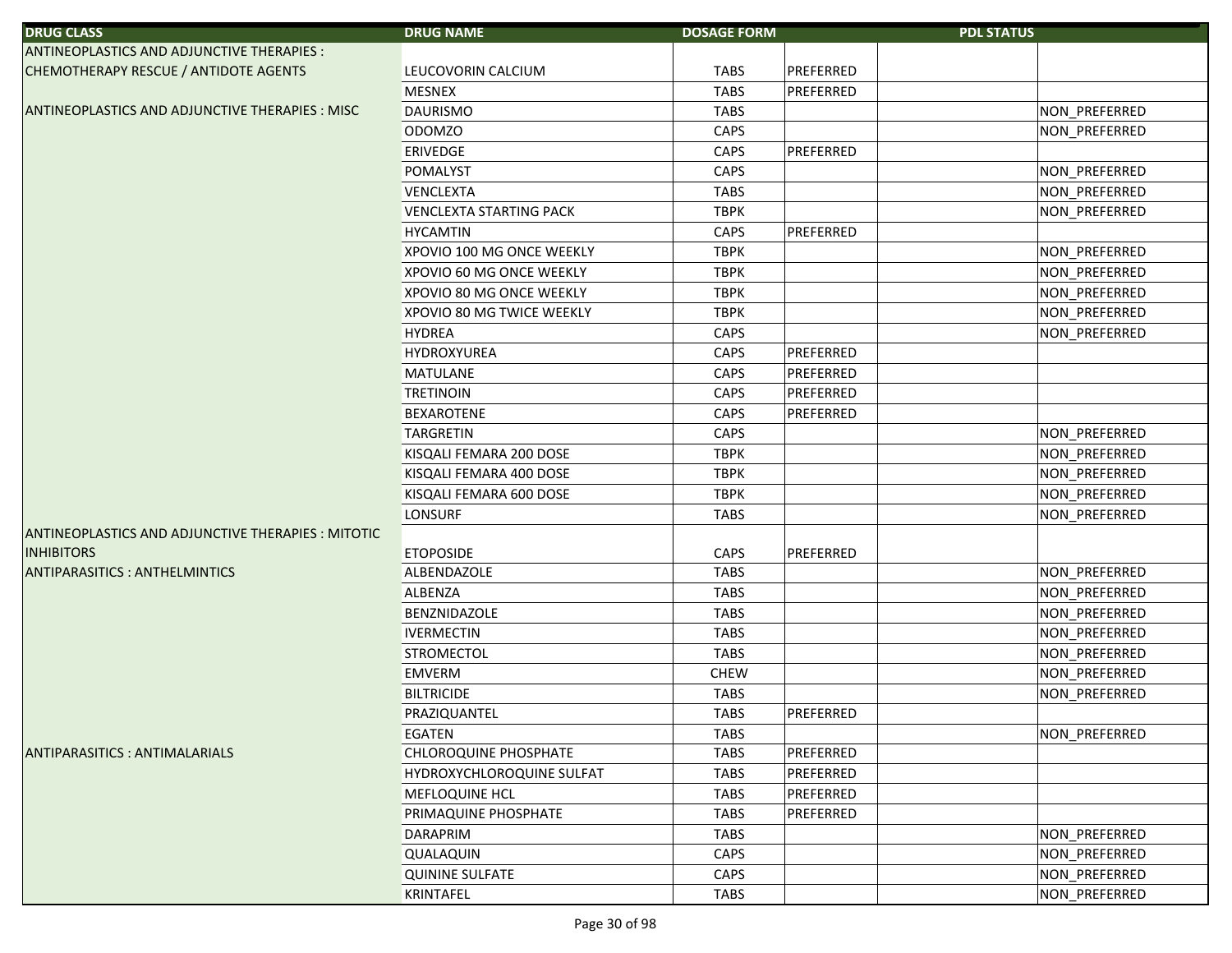| <b>DRUG CLASS</b>                               | <b>DRUG NAME</b>              | <b>DOSAGE FORM</b> | <b>PDL STATUS</b> |
|-------------------------------------------------|-------------------------------|--------------------|-------------------|
|                                                 | COARTEM                       | <b>TABS</b>        | NON_PREFERRED     |
|                                                 | ATOVAQUONE/PROGUANIL HCL      | <b>TABS</b>        | PREFERRED         |
|                                                 | MALARONE                      | <b>TABS</b>        | NON_PREFERRED     |
| <b>ANTIPARKINSON AND RELATED THERAPY AGENTS</b> | BENZTROPINE MESYLATE          | <b>TABS</b>        | PREFERRED         |
|                                                 | TRIHEXYPHENIDYL HCL           | <b>ELIX</b>        | PREFERRED         |
|                                                 | TRIHEXYPHENIDYL HYDROCHLO     | <b>TABS</b>        | PREFERRED         |
|                                                 | <b>TASMAR</b>                 | <b>TABS</b>        | NON_PREFERRED     |
|                                                 | <b>TOLCAPONE</b>              | <b>TABS</b>        | NON_PREFERRED     |
|                                                 | <b>COMTAN</b>                 | <b>TABS</b>        | NON_PREFERRED     |
|                                                 | <b>ENTACAPONE</b>             | <b>TABS</b>        | PREFERRED         |
|                                                 | <b>AMANTADINE HCL</b>         | CAPS               | PREFERRED         |
|                                                 | AMANTADINE HYDROCHLORIDE      | CAPS               | PREFERRED         |
|                                                 | <b>GOCOVRI</b>                | CP <sub>24</sub>   | NON_PREFERRED     |
|                                                 | AMANTADINE HCL                | <b>SYRP</b>        | PREFERRED         |
|                                                 | <b>AMANTADINE HCL</b>         | <b>TABS</b>        | PREFERRED         |
|                                                 | AMANTADINE HYDROCHLORIDE      | <b>TABS</b>        | PREFERRED         |
|                                                 | <b>OSMOLEX ER</b>             | <b>TB24</b>        | NON_PREFERRED     |
|                                                 | <b>BROMOCRIPTINE MESYLATE</b> | CAPS               | PREFERRED         |
|                                                 | PARLODEL                      | CAPS               | NON_PREFERRED     |
|                                                 | <b>BROMOCRIPTINE MESYLATE</b> | <b>TABS</b>        | PREFERRED         |
|                                                 | PARLODEL                      | <b>TABS</b>        | NON_PREFERRED     |
|                                                 | <b>INBRIJA</b>                | CAPS               | NON_PREFERRED     |
|                                                 | <b>APOKYN</b>                 | SOCT               | NON_PREFERRED     |
|                                                 | <b>MIRAPEX</b>                | <b>TABS</b>        | NON_PREFERRED     |
|                                                 | PRAMIPEXOLE DIHYDROCHLORI     | <b>TABS</b>        | PREFERRED         |
|                                                 | <b>MIRAPEX ER</b>             | <b>TB24</b>        | NON_PREFERRED     |
|                                                 | PRAMIPEXOLE DIHYDROCHLORI     | <b>TB24</b>        | NON_PREFERRED     |
|                                                 | <b>ROPINIROLE HCL</b>         | <b>TABS</b>        | PREFERRED         |
|                                                 | ROPINIROLE HYDROCHLORIDE      | <b>TABS</b>        | PREFERRED         |
|                                                 | <b>REQUIP XL</b>              | <b>TB24</b>        | NON_PREFERRED     |
|                                                 | ROPINIROLE ER                 | <b>TB24</b>        | NON_PREFERRED     |
|                                                 | <b>NEUPRO</b>                 | PT24               | NON_PREFERRED     |
|                                                 | RYTARY                        | <b>CPCR</b>        | NON_PREFERRED     |
|                                                 | CARBIDOPA/LEVODOPA            | <b>TABS</b>        | PREFERRED         |
|                                                 | SINEMET                       | <b>TABS</b>        | NON_PREFERRED     |
|                                                 | CARBIDOPA/LEVODOPA ER         | <b>TBCR</b>        | PREFERRED         |
|                                                 | SINEMET CR                    | <b>TBCR</b>        | NON_PREFERRED     |
|                                                 | CARBIDOPA/LEVODOPA ODT        | <b>TBDP</b>        | NON_PREFERRED     |
|                                                 | CARBIDOPA/LEVODOPA/ENTACA     | <b>TABS</b>        | NON_PREFERRED     |
|                                                 | STALEVO 100                   | <b>TABS</b>        | NON_PREFERRED     |
|                                                 | STALEVO 125                   | <b>TABS</b>        | NON_PREFERRED     |
|                                                 | STALEVO 150                   | <b>TABS</b>        | NON PREFERRED     |
|                                                 | STALEVO <sub>200</sub>        | <b>TABS</b>        | NON PREFERRED     |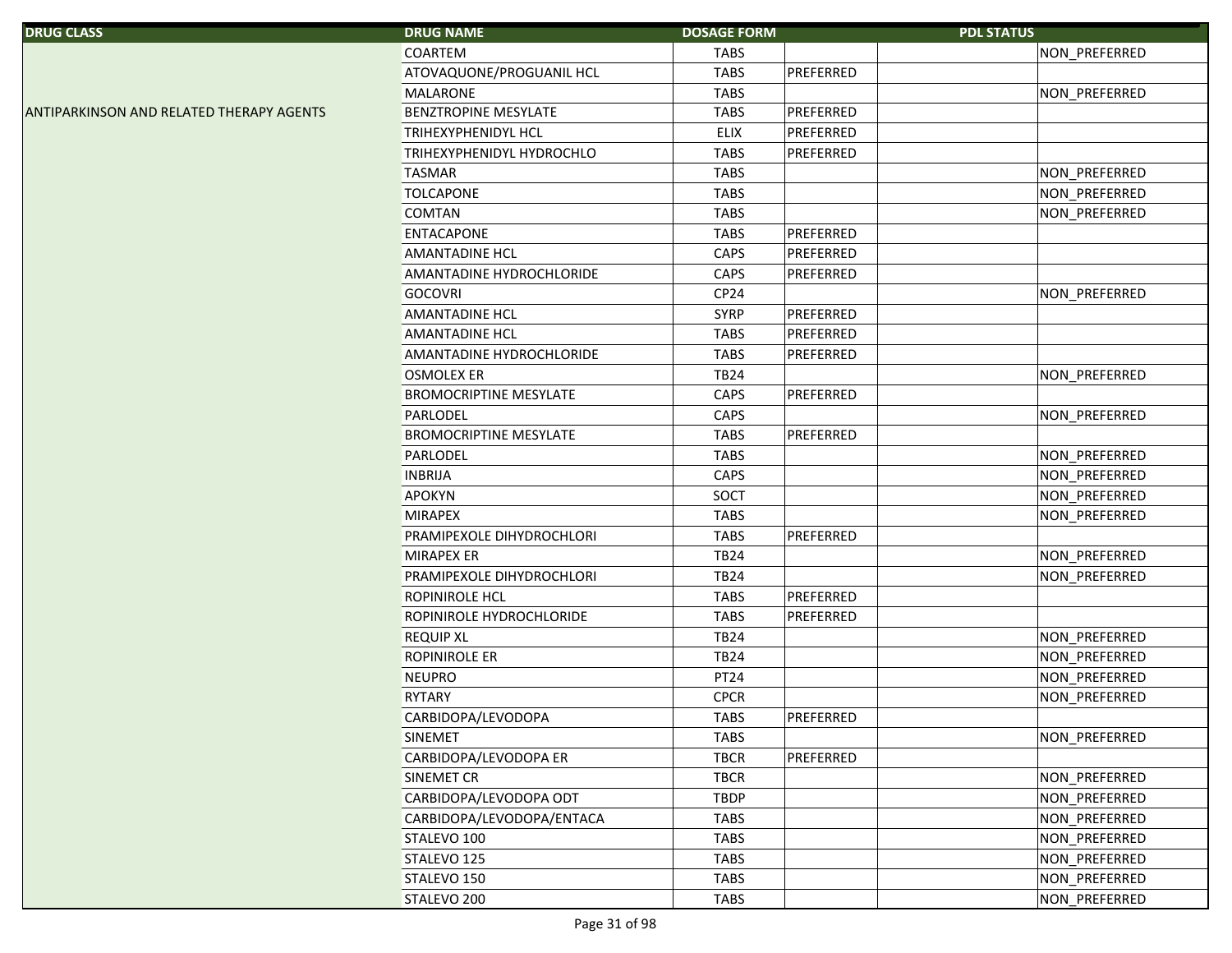| <b>DRUG CLASS</b>                                  | <b>DRUG NAME</b>              | <b>DOSAGE FORM</b> | <b>PDL STATUS</b> |               |
|----------------------------------------------------|-------------------------------|--------------------|-------------------|---------------|
|                                                    | STALEVO 50                    | <b>TABS</b>        |                   | NON_PREFERRED |
|                                                    | STALEVO <sub>75</sub>         | <b>TABS</b>        |                   | NON_PREFERRED |
|                                                    | <b>AZILECT</b>                | <b>TABS</b>        |                   | NON_PREFERRED |
|                                                    | <b>RASAGILINE MESYLATE</b>    | <b>TABS</b>        |                   | NON_PREFERRED |
|                                                    | <b>XADAGO</b>                 | <b>TABS</b>        |                   | NON_PREFERRED |
|                                                    | <b>SELEGILINE HCL</b>         | CAPS               | PREFERRED         |               |
|                                                    | SELEGILINE HCL                | <b>TABS</b>        | PREFERRED         |               |
|                                                    | <b>ZELAPAR</b>                | <b>TBDP</b>        |                   | NON_PREFERRED |
|                                                    | <b>NOURIANZ</b>               | <b>TABS</b>        |                   | NON_PREFERRED |
|                                                    | <b>CARBIDOPA</b>              | <b>TABS</b>        | PREFERRED         |               |
|                                                    | <b>LODOSYN</b>                | <b>TABS</b>        |                   | NON_PREFERRED |
|                                                    |                               |                    |                   |               |
| ANTIPSYCHOTICS / ANTIMANIC AGENTS : BENZISOXAZOLES | FANAPT                        | <b>TABS</b>        |                   | NON_PREFERRED |
|                                                    | <b>FANAPT TITRATION PACK</b>  | <b>TABS</b>        |                   | NON_PREFERRED |
|                                                    | <b>INVEGA</b>                 | <b>TB24</b>        |                   | NON_PREFERRED |
|                                                    | <b>PALIPERIDONE ER</b>        | <b>TB24</b>        |                   | NON_PREFERRED |
|                                                    | <b>INVEGA SUSTENNA</b>        | SUSY               | PREFERRED_WITH_PA |               |
|                                                    | <b>INVEGA TRINZA</b>          | SUSY               | PREFERRED_WITH_PA |               |
|                                                    | PERSERIS                      | <b>PRSY</b>        |                   | NON_PREFERRED |
|                                                    | <b>RISPERDAL</b>              | SOLN               |                   | NON_PREFERRED |
|                                                    | <b>RISPERIDONE</b>            | SOLN               | PREFERRED         |               |
|                                                    | <b>RISPERDAL</b>              | <b>TABS</b>        |                   | NON_PREFERRED |
|                                                    | <b>RISPERIDONE</b>            | <b>TABS</b>        | PREFERRED         |               |
|                                                    | <b>RISPERIDONE ODT</b>        | <b>TBDP</b>        |                   | NON_PREFERRED |
|                                                    | <b>RISPERDAL CONSTA</b>       | <b>SRER</b>        |                   | NON_PREFERRED |
| ANTIPSYCHOTICS / ANTIMANIC AGENTS : DIBENZAPINES   | VERSACLOZ                     | <b>SUSP</b>        |                   | NON_PREFERRED |
|                                                    | CLOZAPINE                     | <b>TABS</b>        | PREFERRED         |               |
|                                                    | CLOZARIL                      | <b>TABS</b>        |                   | NON_PREFERRED |
|                                                    | <b>CLOZAPINE ODT</b>          | <b>TBDP</b>        |                   | NON_PREFERRED |
|                                                    | FAZACLO                       | <b>TBDP</b>        |                   | NON_PREFERRED |
|                                                    | <b>QUETIAPINE FUMARATE</b>    | <b>TABS</b>        | PREFERRED         |               |
|                                                    | <b>SEROQUEL</b>               | <b>TABS</b>        |                   | NON PREFERRED |
|                                                    | <b>QUETIAPINE FUMARATE ER</b> | <b>TB24</b>        | PREFERRED         |               |
|                                                    | <b>SEROQUEL XR</b>            | TB24               |                   | NON_PREFERRED |
|                                                    | ADASUVE                       | AEPB               |                   | NON PREFERRED |
|                                                    | <b>LOXAPINE</b>               | CAPS               | PREFERRED         |               |
|                                                    | <b>LOXAPINE SUCCINATE</b>     | CAPS               | PREFERRED         |               |
|                                                    | <b>SAPHRIS</b>                | <b>SUBL</b>        |                   | NON PREFERRED |
|                                                    | <b>OLANZAPINE</b>             | SOLR               |                   | NON PREFERRED |
|                                                    | <b>ZYPREXA</b>                | SOLR               |                   | NON PREFERRED |
|                                                    | <b>OLANZAPINE</b>             | <b>TABS</b>        | PREFERRED         |               |
|                                                    | <b>ZYPREXA</b>                | <b>TABS</b>        |                   | NON PREFERRED |
|                                                    | <b>OLANZAPINE ODT</b>         | <b>TBDP</b>        | PREFERRED         |               |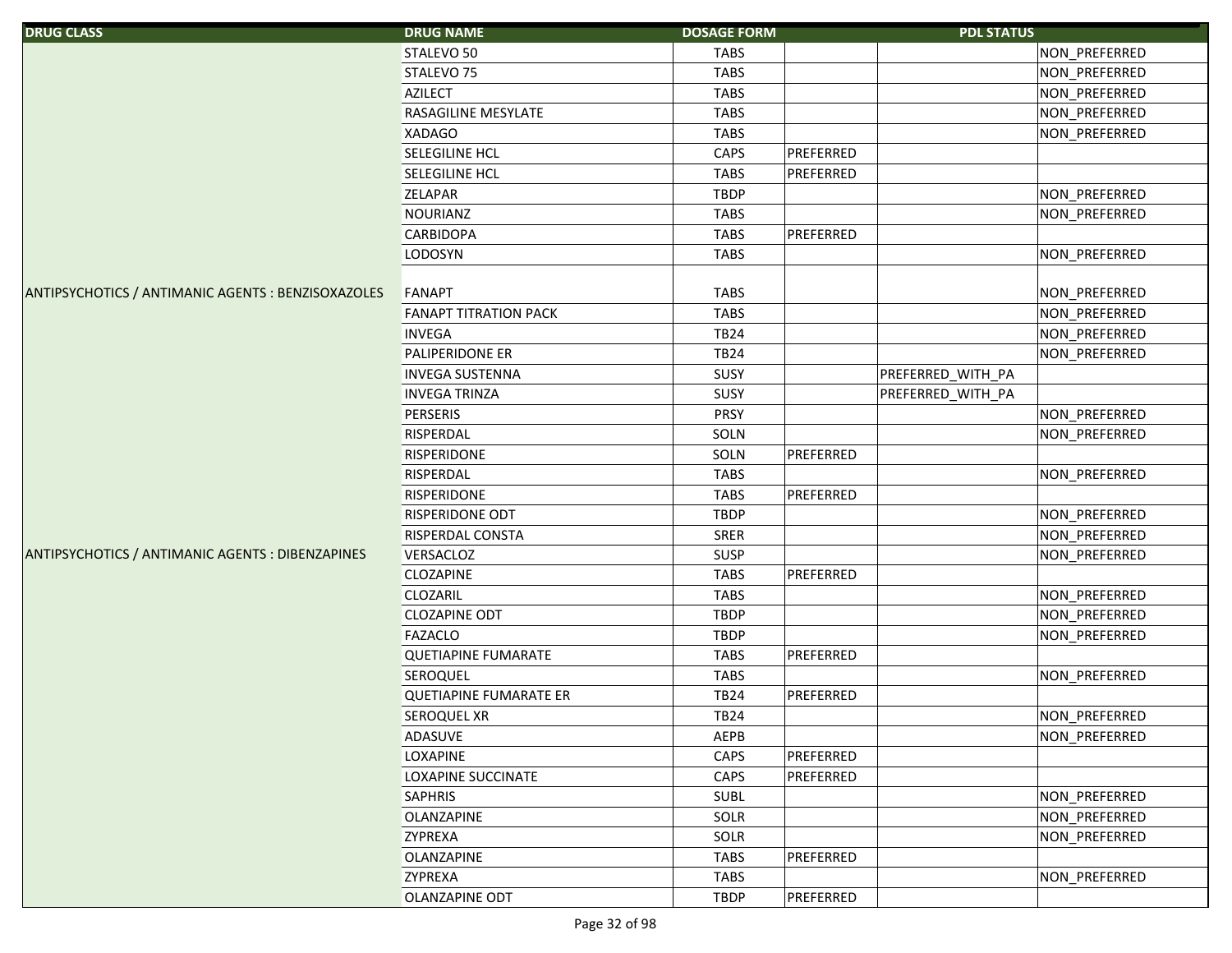| <b>DRUG CLASS</b>                               | <b>DRUG NAME</b>          | <b>DOSAGE FORM</b> |           | <b>PDL STATUS</b> |
|-------------------------------------------------|---------------------------|--------------------|-----------|-------------------|
|                                                 | <b>ZYPREXA ZYDIS</b>      | TBDP               |           | NON PREFERRED     |
|                                                 | ZYPREXA RELPREVV          | <b>SUSR</b>        |           | NON_PREFERRED     |
| ANTIPSYCHOTICS / ANTIMANIC AGENTS : MISC        | <b>HALOPERIDOL</b>        | <b>TABS</b>        | PREFERRED |                   |
|                                                 | <b>HALOPERIDOL</b>        | CONC               | PREFERRED |                   |
|                                                 | MOLINDONE HYDROCHLORIDE   | TABS               |           | NON PREFERRED     |
|                                                 | <b>CHLORPROMAZINE HCL</b> | <b>TABS</b>        | PREFERRED |                   |
|                                                 | CHLORPROMAZINE HYDROCHLOR | <b>TABS</b>        | PREFERRED |                   |
|                                                 | FLUPHENAZINE HCL          | CONC               | PREFERRED |                   |
|                                                 | FLUPHENAZINE HCL          | <b>ELIX</b>        | PREFERRED |                   |
|                                                 | FLUPHENAZINE HCL          | <b>TABS</b>        | PREFERRED |                   |
|                                                 | PERPHENAZINE              | <b>TABS</b>        | PREFERRED |                   |
|                                                 | <b>COMPRO</b>             | <b>SUPP</b>        | PREFERRED |                   |
|                                                 | PROCHLORPERAZINE          | <b>SUPP</b>        | PREFERRED |                   |
|                                                 | PROCHLORPERAZINE MALEATE  | <b>TABS</b>        | PREFERRED |                   |
|                                                 | THIORIDAZINE HCL          | <b>TABS</b>        | PREFERRED |                   |
|                                                 | TRIFLUOPERAZINE HCL       | <b>TABS</b>        | PREFERRED |                   |
|                                                 | TRIFLUOPERAZINE HYDROCHLO | <b>TABS</b>        | PREFERRED |                   |
|                                                 | <b>THIOTHIXENE</b>        | CAPS               | PREFERRED |                   |
|                                                 | <b>EQUETRO</b>            | CP12               |           | NON_PREFERRED     |
|                                                 | <b>VRAYLAR</b>            | CAPS               |           | NON_PREFERRED     |
|                                                 | <b>VRAYLAR</b>            | <b>CPPK</b>        |           | NON_PREFERRED     |
|                                                 | <b>LATUDA</b>             | <b>TABS</b>        |           | NON_PREFERRED     |
|                                                 | <b>NUPLAZID</b>           | CAPS               |           | NON_PREFERRED     |
|                                                 | <b>NUPLAZID</b>           | <b>TABS</b>        |           | NON_PREFERRED     |
|                                                 | <b>GEODON</b>             | CAPS               |           | NON_PREFERRED     |
|                                                 | ZIPRASIDONE HCL           | CAPS               | PREFERRED |                   |
|                                                 | ZIPRASIDONE HYDROCHLORIDE | CAPS               | PREFERRED |                   |
|                                                 | <b>GEODON</b>             | SOLR               |           | NON PREFERRED     |
|                                                 | <b>LITHIUM</b>            | SOLN               | PREFERRED |                   |
|                                                 | LITHIUM CARBONATE         | CAPS               | PREFERRED |                   |
|                                                 | LITHIUM CARBONATE         | <b>TABS</b>        | PREFERRED |                   |
|                                                 | LITHIUM CARBONATE ER      | <b>TBCR</b>        | PREFERRED |                   |
|                                                 | <b>LITHOBID</b>           | <b>TBCR</b>        |           | NON_PREFERRED     |
| ANTIPSYCHOTICS / ANTIMANIC AGENTS : QUINOLINONE |                           |                    |           |                   |
| <b>DERIVATIVES</b>                              | <b>ABILIFY MAINTENA</b>   | <b>PRSY</b>        |           | PREFERRED_WITH_PA |
|                                                 | ARIPIPRAZOLE              | SOLN               |           | NON PREFERRED     |
|                                                 | <b>ABILIFY MAINTENA</b>   | SRER               |           | PREFERRED_WITH_PA |
|                                                 | ABILIFY                   | TABS               |           | NON_PREFERRED     |
|                                                 | <b>ABILIFY MYCITE</b>     | <b>TABS</b>        |           | NON_PREFERRED     |
|                                                 | ARIPIPRAZOLE              | <b>TABS</b>        | PREFERRED |                   |
|                                                 | <b>ARIPIPRAZOLE ODT</b>   | <b>TBDP</b>        |           | NON_PREFERRED     |
|                                                 | ARISTADA                  | PRSY               |           | PREFERRED_WITH_PA |
|                                                 | ARISTADA INITIO           | PRSY               |           | PREFERRED_WITH_PA |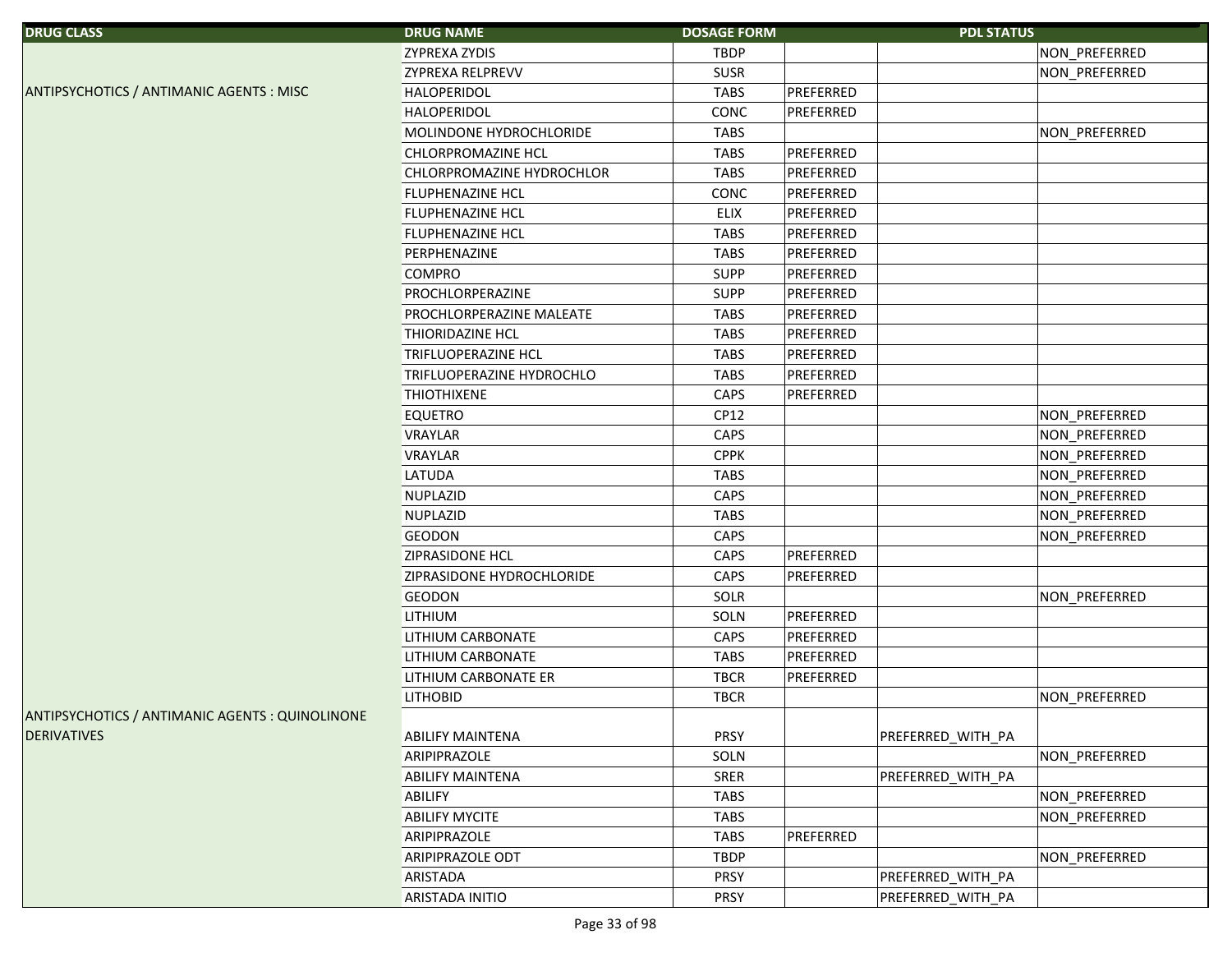| <b>REXULTI</b><br><b>TABS</b><br>NON_PREFERRED<br><b>SELZENTRY</b><br>SOLN<br>NON_PREFERRED<br>ANTIVIRALS : ANTIRETROVIRALS (HIV)<br>NON_PREFERRED<br><b>SELZENTRY</b><br><b>TABS</b><br><b>TROGARZO</b><br>PREFERRED WITH PA<br>SOLN<br>SOLR<br><b>FUZEON</b><br>NON_PREFERRED<br>PREFERRED<br><b>TIVICAY</b><br><b>TABS</b><br>PREFERRED<br><b>ISENTRESS</b><br><b>CHEW</b><br><b>ISENTRESS</b><br><b>PACK</b><br>PREFERRED<br>PREFERRED<br><b>ISENTRESS</b><br><b>TABS</b><br><b>ISENTRESS HD</b><br>PREFERRED<br><b>TABS</b><br>PREFERRED<br>ATAZANAVIR<br>CAPS<br>CAPS<br>PREFERRED<br><b>ATAZANAVIR SULFATE</b><br><b>REYATAZ</b><br>CAPS<br>PREFERRED<br>REYATAZ<br><b>PACK</b><br>PREFERRED<br>PREZISTA<br>PREFERRED<br>SUSP<br>PREZISTA<br>PREFERRED<br><b>TABS</b><br>PREFERRED<br><b>LEXIVA</b><br>SUSP<br>FOSAMPRENAVIR CALCIUM<br><b>TABS</b><br>PREFERRED |
|-------------------------------------------------------------------------------------------------------------------------------------------------------------------------------------------------------------------------------------------------------------------------------------------------------------------------------------------------------------------------------------------------------------------------------------------------------------------------------------------------------------------------------------------------------------------------------------------------------------------------------------------------------------------------------------------------------------------------------------------------------------------------------------------------------------------------------------------------------------------------|
|                                                                                                                                                                                                                                                                                                                                                                                                                                                                                                                                                                                                                                                                                                                                                                                                                                                                         |
|                                                                                                                                                                                                                                                                                                                                                                                                                                                                                                                                                                                                                                                                                                                                                                                                                                                                         |
|                                                                                                                                                                                                                                                                                                                                                                                                                                                                                                                                                                                                                                                                                                                                                                                                                                                                         |
|                                                                                                                                                                                                                                                                                                                                                                                                                                                                                                                                                                                                                                                                                                                                                                                                                                                                         |
|                                                                                                                                                                                                                                                                                                                                                                                                                                                                                                                                                                                                                                                                                                                                                                                                                                                                         |
|                                                                                                                                                                                                                                                                                                                                                                                                                                                                                                                                                                                                                                                                                                                                                                                                                                                                         |
|                                                                                                                                                                                                                                                                                                                                                                                                                                                                                                                                                                                                                                                                                                                                                                                                                                                                         |
|                                                                                                                                                                                                                                                                                                                                                                                                                                                                                                                                                                                                                                                                                                                                                                                                                                                                         |
|                                                                                                                                                                                                                                                                                                                                                                                                                                                                                                                                                                                                                                                                                                                                                                                                                                                                         |
|                                                                                                                                                                                                                                                                                                                                                                                                                                                                                                                                                                                                                                                                                                                                                                                                                                                                         |
|                                                                                                                                                                                                                                                                                                                                                                                                                                                                                                                                                                                                                                                                                                                                                                                                                                                                         |
|                                                                                                                                                                                                                                                                                                                                                                                                                                                                                                                                                                                                                                                                                                                                                                                                                                                                         |
|                                                                                                                                                                                                                                                                                                                                                                                                                                                                                                                                                                                                                                                                                                                                                                                                                                                                         |
|                                                                                                                                                                                                                                                                                                                                                                                                                                                                                                                                                                                                                                                                                                                                                                                                                                                                         |
|                                                                                                                                                                                                                                                                                                                                                                                                                                                                                                                                                                                                                                                                                                                                                                                                                                                                         |
|                                                                                                                                                                                                                                                                                                                                                                                                                                                                                                                                                                                                                                                                                                                                                                                                                                                                         |
|                                                                                                                                                                                                                                                                                                                                                                                                                                                                                                                                                                                                                                                                                                                                                                                                                                                                         |
|                                                                                                                                                                                                                                                                                                                                                                                                                                                                                                                                                                                                                                                                                                                                                                                                                                                                         |
| <b>LEXIVA</b><br><b>TABS</b><br>PREFERRED                                                                                                                                                                                                                                                                                                                                                                                                                                                                                                                                                                                                                                                                                                                                                                                                                               |
| PREFERRED<br><b>CRIXIVAN</b><br>CAPS                                                                                                                                                                                                                                                                                                                                                                                                                                                                                                                                                                                                                                                                                                                                                                                                                                    |
| PREFERRED<br><b>VIRACEPT</b><br><b>TABS</b>                                                                                                                                                                                                                                                                                                                                                                                                                                                                                                                                                                                                                                                                                                                                                                                                                             |
| PREFERRED<br><b>NORVIR</b><br><b>PACK</b>                                                                                                                                                                                                                                                                                                                                                                                                                                                                                                                                                                                                                                                                                                                                                                                                                               |
| PREFERRED<br><b>NORVIR</b><br>SOLN                                                                                                                                                                                                                                                                                                                                                                                                                                                                                                                                                                                                                                                                                                                                                                                                                                      |
| PREFERRED<br><b>NORVIR</b><br><b>TABS</b>                                                                                                                                                                                                                                                                                                                                                                                                                                                                                                                                                                                                                                                                                                                                                                                                                               |
| <b>TABS</b><br>PREFERRED<br>RITONAVIR                                                                                                                                                                                                                                                                                                                                                                                                                                                                                                                                                                                                                                                                                                                                                                                                                                   |
| <b>INVIRASE</b><br><b>TABS</b><br>PREFERRED                                                                                                                                                                                                                                                                                                                                                                                                                                                                                                                                                                                                                                                                                                                                                                                                                             |
| PREFERRED<br><b>APTIVUS</b><br>CAPS                                                                                                                                                                                                                                                                                                                                                                                                                                                                                                                                                                                                                                                                                                                                                                                                                                     |
| APTIVUS<br>PREFERRED<br>SOLN                                                                                                                                                                                                                                                                                                                                                                                                                                                                                                                                                                                                                                                                                                                                                                                                                                            |
| PREFERRED<br><b>ABACAVIR</b><br>SOLN                                                                                                                                                                                                                                                                                                                                                                                                                                                                                                                                                                                                                                                                                                                                                                                                                                    |
| <b>ZIAGEN</b><br>SOLN<br>PREFERRED                                                                                                                                                                                                                                                                                                                                                                                                                                                                                                                                                                                                                                                                                                                                                                                                                                      |
| PREFERRED<br><b>ABACAVIR</b><br><b>TABS</b>                                                                                                                                                                                                                                                                                                                                                                                                                                                                                                                                                                                                                                                                                                                                                                                                                             |
| <b>ABACAVIR SULFATE</b><br><b>TABS</b><br>PREFERRED                                                                                                                                                                                                                                                                                                                                                                                                                                                                                                                                                                                                                                                                                                                                                                                                                     |
| <b>ZIAGEN</b><br><b>TABS</b><br>NON_PREFERRED                                                                                                                                                                                                                                                                                                                                                                                                                                                                                                                                                                                                                                                                                                                                                                                                                           |
| PREFERRED<br>DIDANOSINE<br>CPDR                                                                                                                                                                                                                                                                                                                                                                                                                                                                                                                                                                                                                                                                                                                                                                                                                                         |
| NON_PREFERRED<br><b>VIDEX EC</b><br><b>CPDR</b>                                                                                                                                                                                                                                                                                                                                                                                                                                                                                                                                                                                                                                                                                                                                                                                                                         |
| PREFERRED<br><b>VIDEX</b><br>SOLR                                                                                                                                                                                                                                                                                                                                                                                                                                                                                                                                                                                                                                                                                                                                                                                                                                       |
| CAPS<br><b>EMTRIVA</b><br>PREFERRED                                                                                                                                                                                                                                                                                                                                                                                                                                                                                                                                                                                                                                                                                                                                                                                                                                     |
| <b>EMTRIVA</b><br>SOLN<br>PREFERRED                                                                                                                                                                                                                                                                                                                                                                                                                                                                                                                                                                                                                                                                                                                                                                                                                                     |
| <b>EPIVIR</b><br>SOLN<br>NON_PREFERRED                                                                                                                                                                                                                                                                                                                                                                                                                                                                                                                                                                                                                                                                                                                                                                                                                                  |
| PREFERRED<br><b>LAMIVUDINE</b><br>SOLN                                                                                                                                                                                                                                                                                                                                                                                                                                                                                                                                                                                                                                                                                                                                                                                                                                  |
| NON_PREFERRED<br><b>EPIVIR</b><br><b>TABS</b>                                                                                                                                                                                                                                                                                                                                                                                                                                                                                                                                                                                                                                                                                                                                                                                                                           |
| PREFERRED<br>LAMIVUDINE<br><b>TABS</b>                                                                                                                                                                                                                                                                                                                                                                                                                                                                                                                                                                                                                                                                                                                                                                                                                                  |
| PREFERRED<br><b>STAVUDINE</b><br>CAPS                                                                                                                                                                                                                                                                                                                                                                                                                                                                                                                                                                                                                                                                                                                                                                                                                                   |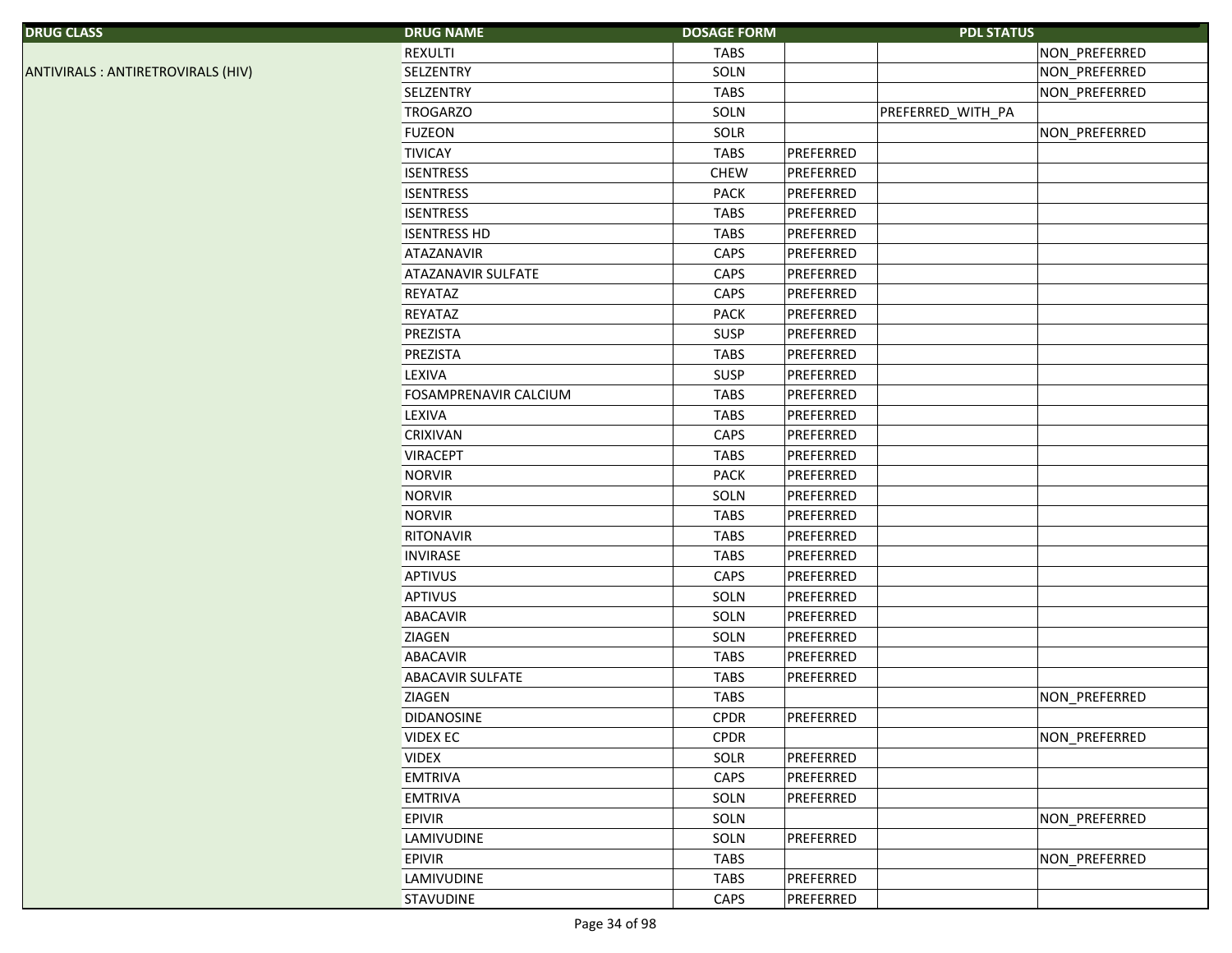| <b>DRUG CLASS</b> | <b>DRUG NAME</b>          | <b>DOSAGE FORM</b> | <b>PDL STATUS</b> |
|-------------------|---------------------------|--------------------|-------------------|
|                   | <b>RETROVIR</b>           | CAPS               | NON_PREFERRED     |
|                   | <b>ZIDOVUDINE</b>         | CAPS               | PREFERRED         |
|                   | <b>RETROVIR</b>           | <b>SYRP</b>        | NON_PREFERRED     |
|                   | ZIDOVUDINE                | <b>SYRP</b>        | PREFERRED         |
|                   | ZIDOVUDINE                | <b>TABS</b>        | PREFERRED         |
|                   | <b>VIREAD</b>             | POWD               | PREFERRED         |
|                   | TENOFOVIR DISOPROXIL FUMA | <b>TABS</b>        | PREFERRED         |
|                   | <b>VIREAD</b>             | <b>TABS</b>        | PREFERRED         |
|                   | <b>RESCRIPTOR</b>         | <b>TABS</b>        | PREFERRED         |
|                   | <b>PIFELTRO</b>           | <b>TABS</b>        | NON_PREFERRED     |
|                   | <b>EFAVIRENZ</b>          | CAPS               | PREFERRED         |
|                   | <b>SUSTIVA</b>            | CAPS               | PREFERRED         |
|                   | EFAVIRENZ                 | <b>TABS</b>        | PREFERRED         |
|                   | <b>SUSTIVA</b>            | <b>TABS</b>        | PREFERRED         |
|                   | <b>INTELENCE</b>          | <b>TABS</b>        | PREFERRED         |
|                   | NEVIRAPINE                | <b>SUSP</b>        | PREFERRED         |
|                   | <b>VIRAMUNE</b>           | <b>SUSP</b>        | PREFERRED         |
|                   | NEVIRAPINE                | <b>TABS</b>        | PREFERRED         |
|                   | <b>VIRAMUNE</b>           | <b>TABS</b>        | NON_PREFERRED     |
|                   | <b>NEVIRAPINE ER</b>      | <b>TB24</b>        | PREFERRED         |
|                   | <b>VIRAMUNE XR</b>        | <b>TB24</b>        | NON_PREFERRED     |
|                   | <b>EDURANT</b>            | TABS               | PREFERRED         |
|                   | <b>TYBOST</b>             | <b>TABS</b>        | NON_PREFERRED     |
|                   | ABACAVIR SULFATE/LAMIVUDI | <b>TABS</b>        | PREFERRED         |
|                   | <b>EPZICOM</b>            | <b>TABS</b>        | NON_PREFERRED     |
|                   | <b>EVOTAZ</b>             | <b>TABS</b>        | NON_PREFERRED     |
|                   | <b>DOVATO</b>             | <b>TABS</b>        | PREFERRED         |
|                   | <b>PREZCOBIX</b>          | <b>TABS</b>        | NON_PREFERRED     |
|                   | <b>JULUCA</b>             | <b>TABS</b>        | NON_PREFERRED     |
|                   | <b>DESCOVY</b>            | <b>TABS</b>        | PREFERRED         |
|                   | <b>TRUVADA</b>            | <b>TABS</b>        | PREFERRED         |
|                   | <b>CIMDUO</b>             | <b>TABS</b>        | NON_PREFERRED     |
|                   | <b>TEMIXYS</b>            | <b>TABS</b>        | NON PREFERRED     |
|                   | <b>COMBIVIR</b>           | <b>TABS</b>        | NON_PREFERRED     |
|                   | LAMIVUDINE/ZIDOVUDINE     | <b>TABS</b>        | PREFERRED         |
|                   | <b>KALETRA</b>            | SOLN               | NON_PREFERRED     |
|                   | LOPINAVIR/RITONAVIR       | SOLN               | PREFERRED         |
|                   | <b>KALETRA</b>            | <b>TABS</b>        | PREFERRED         |
|                   | <b>TRIUMEQ</b>            | <b>TABS</b>        | PREFERRED         |
|                   | ABACAVIR SULFATE/LAMIVUDI | <b>TABS</b>        | PREFERRED         |
|                   | <b>TRIZIVIR</b>           | <b>TABS</b>        | NON_PREFERRED     |
|                   | <b>BIKTARVY</b>           | <b>TABS</b>        | PREFERRED         |
|                   | <b>DELSTRIGO</b>          | <b>TABS</b>        | PREFERRED         |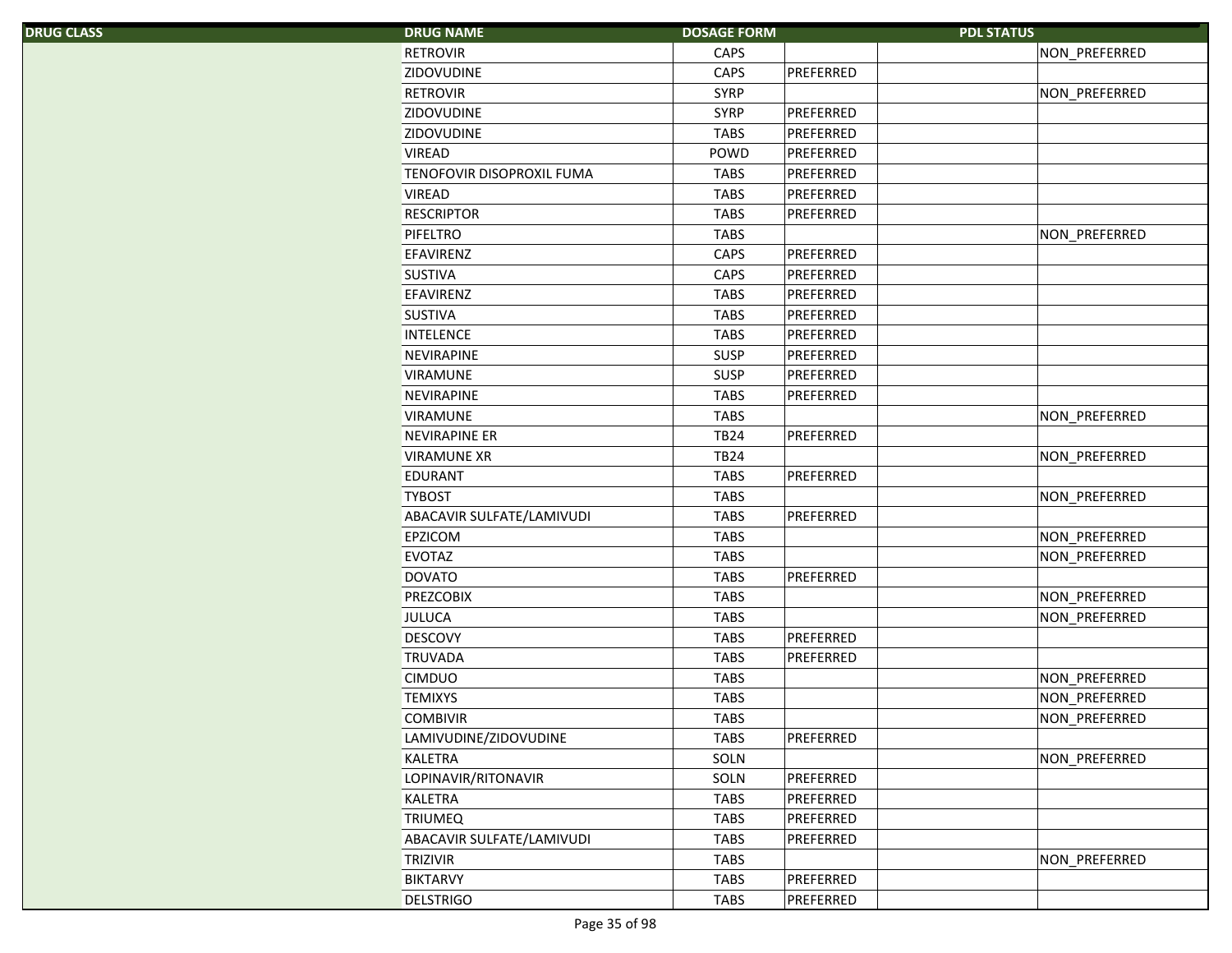| <b>DRUG CLASS</b>                     | <b>DRUG NAME</b>          | <b>DOSAGE FORM</b> | <b>PDL STATUS</b> |               |
|---------------------------------------|---------------------------|--------------------|-------------------|---------------|
|                                       | <b>ATRIPLA</b>            | <b>TABS</b>        | PREFERRED         |               |
|                                       | <b>SYMFI</b>              | <b>TABS</b>        | PREFERRED         |               |
|                                       | <b>SYMFILO</b>            | <b>TABS</b>        | PREFERRED         |               |
|                                       | <b>ODEFSEY</b>            | <b>TABS</b>        | PREFERRED         |               |
|                                       | <b>COMPLERA</b>           | <b>TABS</b>        | PREFERRED         |               |
|                                       | SYMTUZA                   | <b>TABS</b>        |                   | NON_PREFERRED |
|                                       | <b>GENVOYA</b>            | <b>TABS</b>        | PREFERRED         |               |
|                                       | <b>STRIBILD</b>           | <b>TABS</b>        |                   | NON_PREFERRED |
| <b>ANTIVIRALS: HEPATITIS B AGENTS</b> | <b>ADEFOVIR DIPIVOXIL</b> | <b>TABS</b>        |                   | NON PREFERRED |
|                                       | <b>HEPSERA</b>            | <b>TABS</b>        |                   | NON_PREFERRED |
|                                       | BARACLUDE                 | SOLN               |                   | NON_PREFERRED |
|                                       | <b>BARACLUDE</b>          | <b>TABS</b>        |                   | NON_PREFERRED |
|                                       | <b>ENTECAVIR</b>          | <b>TABS</b>        | PREFERRED         |               |
|                                       | <b>EPIVIR HBV</b>         | SOLN               |                   | NON_PREFERRED |
|                                       | <b>EPIVIR HBV</b>         | <b>TABS</b>        |                   | NON_PREFERRED |
|                                       | LAMIVUDINE                | <b>TABS</b>        |                   | NON_PREFERRED |
|                                       | <b>VEMLIDY</b>            | <b>TABS</b>        |                   | NON_PREFERRED |
| <b>ANTIVIRALS: HEPATITIS C AGENTS</b> | <b>PEGASYS</b>            | SOLN               |                   | NON_PREFERRED |
|                                       | PEGASYS PROCLICK          | SOLN               |                   | NON_PREFERRED |
|                                       | <b>PEGINTRON</b>          | KIT                | PREFERRED_WITH_PA |               |
|                                       | RIBASPHERE                | CAPS               | PREFERRED         |               |
|                                       | RIBAVIRIN                 | CAPS               | PREFERRED         |               |
|                                       | RIBASPHERE                | <b>TABS</b>        | PREFERRED         |               |
|                                       | RIBAVIRIN                 | <b>TABS</b>        | PREFERRED         |               |
|                                       | MODERIBA 1200 DOSE PACK   | <b>TBPK</b>        |                   | NON_PREFERRED |
|                                       | MODERIBA 800 DOSE PACK    | <b>TBPK</b>        |                   | NON_PREFERRED |
|                                       | RIBASPHERE RIBAPAK        | <b>TBPK</b>        |                   | NON_PREFERRED |
|                                       | SOVALDI                   | <b>TABS</b>        |                   | NON_PREFERRED |
|                                       | <b>ZEPATIER</b>           | <b>TABS</b>        |                   | NON_PREFERRED |
|                                       | <b>MAVYRET</b>            | <b>TABS</b>        | PREFERRED_WITH_PA |               |
|                                       | <b>HARVONI</b>            | <b>TABS</b>        |                   | NON_PREFERRED |
|                                       | LEDIPASVIR/SOFOSBUVIR     | <b>TABS</b>        |                   | NON_PREFERRED |
|                                       | <b>EPCLUSA</b>            | <b>TABS</b>        |                   | NON_PREFERRED |
|                                       | SOFOSBUVIR/VELPATASVIR    | <b>TABS</b>        | PREFERRED_WITH_PA |               |
|                                       | <b>VOSEVI</b>             | <b>TABS</b>        |                   | NON_PREFERRED |
|                                       | <b>VIEKIRA PAK</b>        | <b>TBPK</b>        |                   | NON_PREFERRED |
| <b>ANTIVIRALS: MISC</b>               | PREVYMIS                  | <b>TABS</b>        |                   | NON PREFERRED |
|                                       | <b>VALCYTE</b>            | SOLR               |                   | NON_PREFERRED |
|                                       | VALGANCICLOVIR HYDROCHLOR | SOLR               |                   | NON_PREFERRED |
|                                       | <b>VALCYTE</b>            | <b>TABS</b>        |                   | NON PREFERRED |
|                                       | VALGANCICLOVIR            | TABS               | PREFERRED         |               |
|                                       | <b>ACYCLOVIR</b>          | CAPS               | PREFERRED         |               |
|                                       | <b>ZOVIRAX</b>            | CAPS               |                   | NON PREFERRED |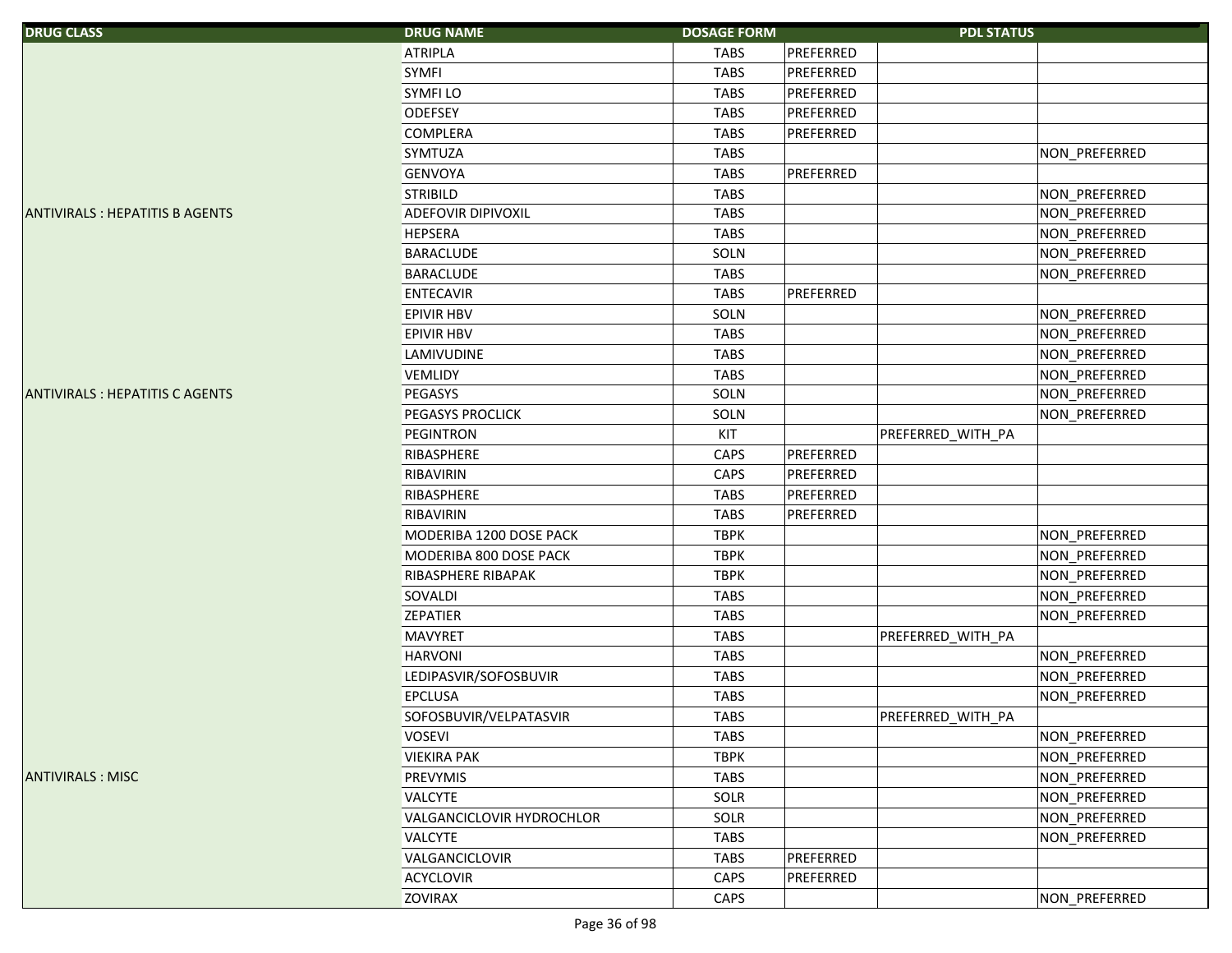| <b>DRUG CLASS</b>                               | <b>DRUG NAME</b>             | <b>DOSAGE FORM</b> |           | <b>PDL STATUS</b> |               |
|-------------------------------------------------|------------------------------|--------------------|-----------|-------------------|---------------|
|                                                 | <b>ACYCLOVIR</b>             | <b>SUSP</b>        | PREFERRED |                   |               |
|                                                 | <b>ZOVIRAX</b>               | <b>SUSP</b>        |           |                   | NON_PREFERRED |
|                                                 | <b>ACYCLOVIR</b>             | <b>TABS</b>        | PREFERRED |                   |               |
|                                                 | SITAVIG                      | <b>TABS</b>        |           |                   | NON_PREFERRED |
|                                                 | <b>ZOVIRAX</b>               | <b>TABS</b>        |           |                   | NON_PREFERRED |
|                                                 | <b>VALACYCLOVIR HCL</b>      | <b>TABS</b>        | PREFERRED |                   |               |
|                                                 | VALACYCLOVIR HYDROCHLORID    | <b>TABS</b>        | PREFERRED |                   |               |
|                                                 | <b>VALTREX</b>               | <b>TABS</b>        |           |                   | NON_PREFERRED |
|                                                 | <b>FAMCICLOVIR</b>           | <b>TABS</b>        |           |                   | NON PREFERRED |
|                                                 | <b>FLUMADINE</b>             | <b>TABS</b>        |           |                   | NON_PREFERRED |
|                                                 | <b>RIMANTADINE HCL</b>       | <b>TABS</b>        |           |                   | NON_PREFERRED |
|                                                 | <b>XOFLUZA</b>               | <b>TBPK</b>        |           |                   | NON_PREFERRED |
|                                                 | <b>OSELTAMIVIR PHOSPHATE</b> | CAPS               | PREFERRED |                   |               |
|                                                 | <b>TAMIFLU</b>               | CAPS               |           |                   | NON_PREFERRED |
|                                                 | <b>OSELTAMIVIR PHOSPHATE</b> | <b>SUSR</b>        | PREFERRED |                   |               |
|                                                 | <b>TAMIFLU</b>               | <b>SUSR</b>        |           |                   | NON_PREFERRED |
|                                                 | RELENZA DISKHALER            | AEPB               | PREFERRED |                   |               |
|                                                 | RIBAVIRIN                    | SOLR               | PREFERRED |                   |               |
|                                                 | <b>VIRAZOLE</b>              | SOLR               |           |                   | NON_PREFERRED |
| CARDIOVASCULAR AGENTS - ANTIHYPERTENSIVES : ACE |                              |                    |           |                   |               |
| <b>INHIBITOR COMBINATIONS</b>                   | AMLODIPINE BESYLATE/BENAZ    | CAPS               | PREFERRED |                   |               |
|                                                 | <b>LOTREL</b>                | CAPS               |           |                   | NON_PREFERRED |
|                                                 | <b>TARKA</b>                 | <b>TBCR</b>        |           |                   | NON_PREFERRED |
|                                                 | TRANDOLAPRIL/VERAPAMIL HC    | <b>TBCR</b>        | PREFERRED |                   |               |
|                                                 | BENAZEPRIL HCL/HYDROCHLOR    | <b>TABS</b>        | PREFERRED |                   |               |
|                                                 | BENAZEPRIL HYDROCHLORIDE/    | <b>TABS</b>        | PREFERRED |                   |               |
|                                                 | <b>LOTENSIN HCT</b>          | <b>TABS</b>        |           |                   | NON_PREFERRED |
|                                                 | CAPTOPRIL/HYDROCHLOROTHIA    | <b>TABS</b>        | PREFERRED |                   |               |
|                                                 | ENALAPRIL MALEATE/HYDROCH    | <b>TABS</b>        | PREFERRED |                   |               |
|                                                 | <b>VASERETIC</b>             | <b>TABS</b>        |           |                   | NON_PREFERRED |
|                                                 | FOSINOPRIL SODIUM/HYDROCH    | <b>TABS</b>        | PREFERRED |                   |               |
|                                                 | LISINOPRIL/HYDROCHLOROTHI    | <b>TABS</b>        | PREFERRED |                   |               |
|                                                 | <b>ZESTORETIC</b>            | <b>TABS</b>        |           |                   | NON PREFERRED |
|                                                 | <b>ACCURETIC</b>             | <b>TABS</b>        |           |                   | NON PREFERRED |
|                                                 | QUINAPRIL/HYDROCHLOROTHIA    | <b>TABS</b>        | PREFERRED |                   |               |
| CARDIOVASCULAR AGENTS - ANTIHYPERTENSIVES : ACE |                              |                    |           |                   |               |
| <b>INHIBITORS</b>                               | <b>BENAZEPRIL HCL</b>        | <b>TABS</b>        | PREFERRED |                   |               |
|                                                 | <b>LOTENSIN</b>              | <b>TABS</b>        |           |                   | NON_PREFERRED |
|                                                 | <b>CAPTOPRIL</b>             | <b>TABS</b>        | PREFERRED |                   |               |
|                                                 | <b>EPANED</b>                | SOLN               |           |                   | NON_PREFERRED |
|                                                 | <b>ENALAPRIL MALEATE</b>     | <b>TABS</b>        | PREFERRED |                   |               |
|                                                 | VASOTEC                      | <b>TABS</b>        |           |                   | NON_PREFERRED |
|                                                 | <b>FOSINOPRIL SODIUM</b>     | <b>TABS</b>        | PREFERRED |                   |               |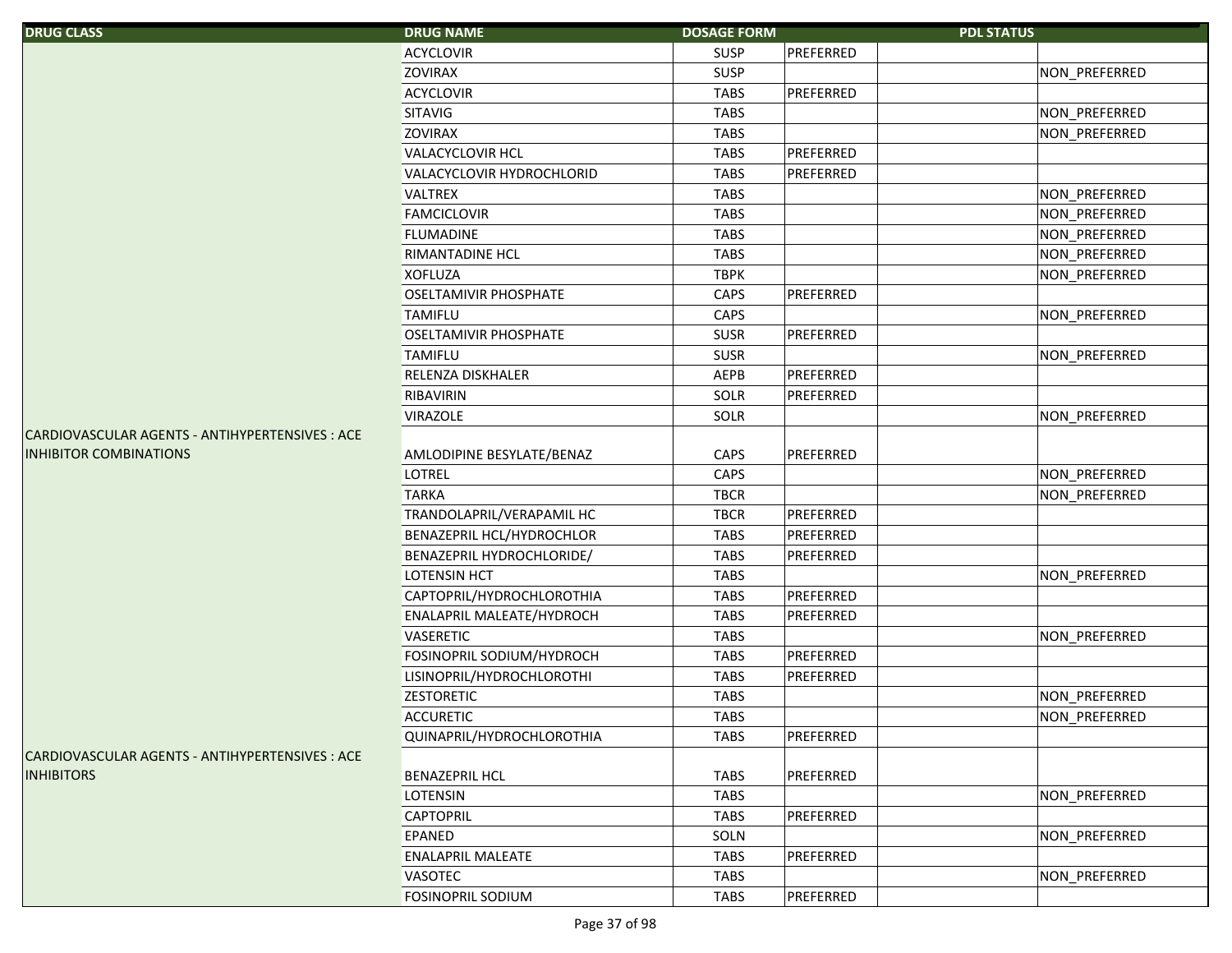| <b>DRUG CLASS</b>                                   | <b>DRUG NAME</b>           | <b>DOSAGE FORM</b> |           | <b>PDL STATUS</b> |                      |
|-----------------------------------------------------|----------------------------|--------------------|-----------|-------------------|----------------------|
|                                                     | QBRELIS                    | SOLN               |           |                   | NON PREFERRED        |
|                                                     | <b>LISINOPRIL</b>          | <b>TABS</b>        | PREFERRED |                   |                      |
|                                                     | PRINIVIL                   | <b>TABS</b>        |           |                   | NON_PREFERRED        |
|                                                     | <b>ZESTRIL</b>             | <b>TABS</b>        |           |                   | NON PREFERRED        |
|                                                     | <b>MOEXIPRIL HCL</b>       | <b>TABS</b>        | PREFERRED |                   |                      |
|                                                     | PERINDOPRIL ERBUMINE       | <b>TABS</b>        |           |                   | NON_PREFERRED        |
|                                                     | <b>ACCUPRIL</b>            | <b>TABS</b>        |           |                   | NON PREFERRED        |
|                                                     | <b>QUINAPRIL HCL</b>       | <b>TABS</b>        | PREFERRED |                   |                      |
|                                                     | QUINAPRIL HYDROCHLORIDE    | <b>TABS</b>        | PREFERRED |                   |                      |
|                                                     | <b>ALTACE</b>              | <b>CAPS</b>        |           |                   | NON_PREFERRED        |
|                                                     | RAMIPRIL                   | CAPS               | PREFERRED |                   |                      |
|                                                     | <b>TRANDOLAPRIL</b>        | <b>TABS</b>        | PREFERRED |                   |                      |
| CARDIOVASCULAR AGENTS - ANTIHYPERTENSIVES :         |                            |                    |           |                   |                      |
| <b>ANGIOTENSIN II RECEPTOR BLOCKER COMBINATIONS</b> | AMLODIPINE/OLMESARTAN MED  | <b>TABS</b>        |           |                   | NON_PREFERRED        |
|                                                     | <b>AZOR</b>                | <b>TABS</b>        |           |                   | NON_PREFERRED        |
|                                                     | AMLODIPINE BESYLATE/VALSA  | <b>TABS</b>        |           |                   | NON_PREFERRED        |
|                                                     | <b>EXFORGE</b>             | <b>TABS</b>        |           |                   | NON_PREFERRED        |
|                                                     | TELMISARTAN/AMLODIPINE     | <b>TABS</b>        |           |                   | NON_PREFERRED        |
|                                                     | <b>TWYNSTA</b>             | <b>TABS</b>        |           |                   | NON_PREFERRED        |
|                                                     | <b>EDARBYCLOR</b>          | <b>TABS</b>        |           |                   | NON_PREFERRED        |
|                                                     | <b>ATACAND HCT</b>         | <b>TABS</b>        |           |                   | NON PREFERRED        |
|                                                     | CANDESARTAN CILEXETIL/HYD  | <b>TABS</b>        |           |                   | <b>NON PREFERRED</b> |
|                                                     | <b>AVALIDE</b>             | <b>TABS</b>        |           |                   | NON_PREFERRED        |
|                                                     | IRBESARTAN/HYDROCHLOROTHI  | <b>TABS</b>        | PREFERRED |                   |                      |
|                                                     | <b>HYZAAR</b>              | <b>TABS</b>        |           |                   | NON_PREFERRED        |
|                                                     | LOSARTAN POTASSIUM/HYDROC  | <b>TABS</b>        | PREFERRED |                   |                      |
|                                                     | <b>BENICAR HCT</b>         | <b>TABS</b>        |           |                   | NON_PREFERRED        |
|                                                     | OLMESARTAN MEDOXOMIL/HYDR  | <b>TABS</b>        |           |                   | NON_PREFERRED        |
|                                                     | <b>MICARDIS HCT</b>        | <b>TABS</b>        |           |                   | NON_PREFERRED        |
|                                                     | TELMISARTAN/HYDROCHLOROTH  | <b>TABS</b>        |           |                   | NON_PREFERRED        |
|                                                     | <b>DIOVAN HCT</b>          | <b>TABS</b>        |           |                   | NON_PREFERRED        |
|                                                     | VALSARTAN/HYDROCHLOROTHIA  | <b>TABS</b>        | PREFERRED |                   |                      |
|                                                     | AMLODIPINE/VALSARTAN/HCTZ  | <b>TABS</b>        |           |                   | NON_PREFERRED        |
|                                                     | AMLODIPINE/VALSARTAN/HYDR  | <b>TABS</b>        |           |                   | <b>NON PREFERRED</b> |
|                                                     | <b>EXFORGE HCT</b>         | <b>TABS</b>        |           |                   | NON_PREFERRED        |
|                                                     | OLMESARTAN MEDOXOMIL/AMLO  | <b>TABS</b>        |           |                   | NON PREFERRED        |
|                                                     | <b>TRIBENZOR</b>           | <b>TABS</b>        |           |                   | <b>NON PREFERRED</b> |
| CARDIOVASCULAR AGENTS - ANTIHYPERTENSIVES :         |                            |                    |           |                   |                      |
| <b>ANGIOTENSIN II RECEPTOR BLOCKERS</b>             | EDARBI                     | <b>TABS</b>        |           |                   | NON PREFERRED        |
|                                                     | <b>ATACAND</b>             | TABS               |           |                   | NON_PREFERRED        |
|                                                     | CANDESARTAN CILEXETIL      | <b>TABS</b>        |           |                   | NON_PREFERRED        |
|                                                     | <b>EPROSARTAN MESYLATE</b> | TABS               |           |                   | NON PREFERRED        |
|                                                     | <b>AVAPRO</b>              | TABS               |           |                   | NON_PREFERRED        |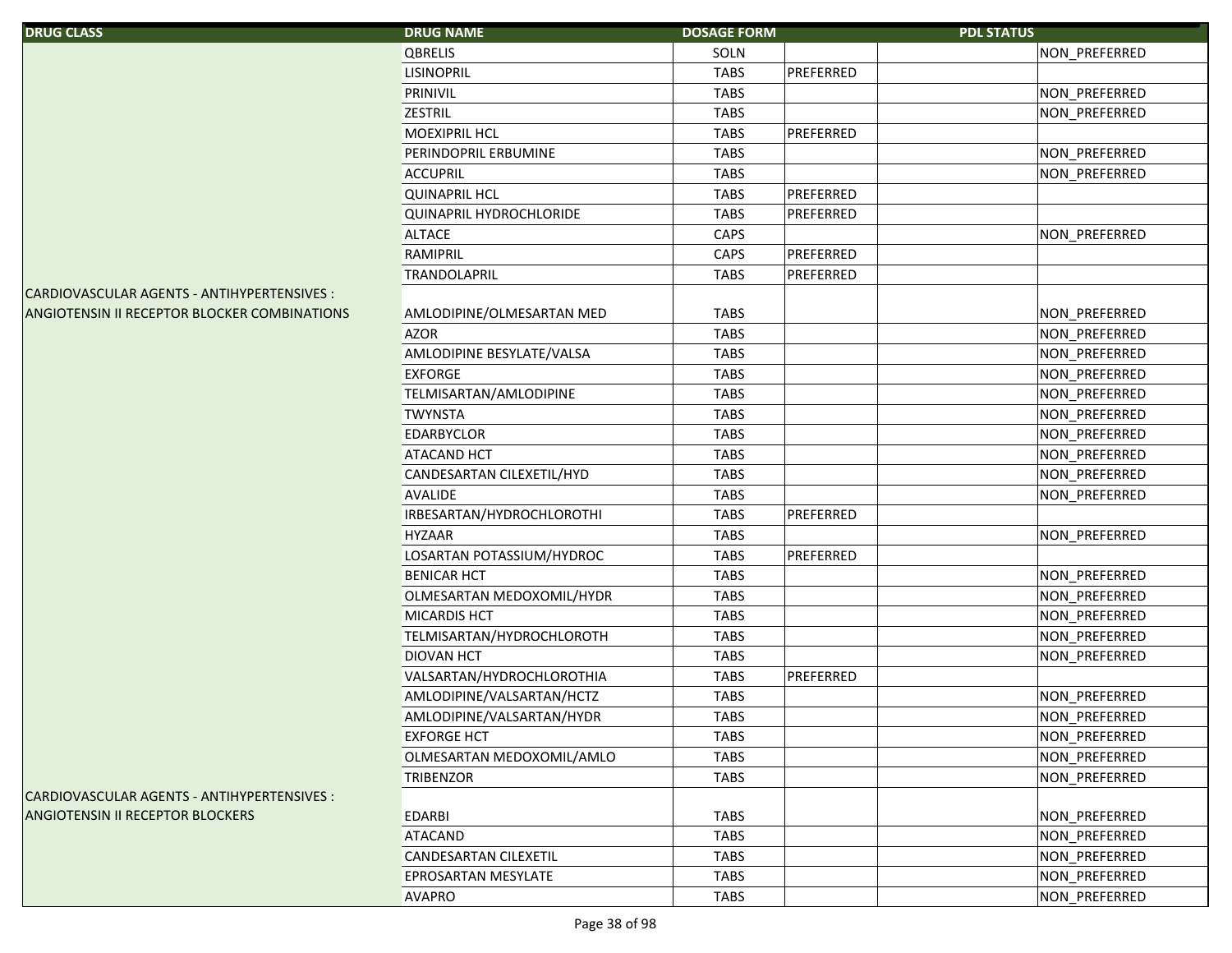| <b>DRUG CLASS</b>                                 | <b>DRUG NAME</b>                | <b>DOSAGE FORM</b> |           | <b>PDL STATUS</b> |                      |
|---------------------------------------------------|---------------------------------|--------------------|-----------|-------------------|----------------------|
|                                                   | <b>IRBESARTAN</b>               | <b>TABS</b>        | PREFERRED |                   |                      |
|                                                   | <b>COZAAR</b>                   | <b>TABS</b>        |           |                   | NON_PREFERRED        |
|                                                   | LOSARTAN POTASSIUM              | <b>TABS</b>        | PREFERRED |                   |                      |
|                                                   | <b>BENICAR</b>                  | <b>TABS</b>        |           |                   | NON_PREFERRED        |
|                                                   | OLMESARTAN MEDOXOMIL            | <b>TABS</b>        |           |                   | NON_PREFERRED        |
|                                                   | <b>MICARDIS</b>                 | <b>TABS</b>        |           |                   | NON_PREFERRED        |
|                                                   | <b>TELMISARTAN</b>              | <b>TABS</b>        |           |                   | NON_PREFERRED        |
|                                                   | <b>DIOVAN</b>                   | <b>TABS</b>        |           |                   | NON_PREFERRED        |
|                                                   | VALSARTAN                       | <b>TABS</b>        | PREFERRED |                   |                      |
| CARDIOVASCULAR AGENTS - ANTIHYPERTENSIVES :       |                                 |                    |           |                   |                      |
| <b>ANTIADRENERGICS</b>                            | CATAPRES-TTS-1                  | <b>PTWK</b>        |           |                   | NON_PREFERRED        |
|                                                   | CATAPRES-TTS-2                  | <b>PTWK</b>        |           |                   | NON_PREFERRED        |
|                                                   | CATAPRES-TTS-3                  | <b>PTWK</b>        |           |                   | NON_PREFERRED        |
|                                                   | <b>CLONIDINE HCL</b>            | <b>PTWK</b>        | PREFERRED |                   |                      |
|                                                   | <b>CATAPRES</b>                 | <b>TABS</b>        |           |                   | NON PREFERRED        |
|                                                   | <b>CLONIDINE HCL</b>            | <b>TABS</b>        | PREFERRED |                   |                      |
|                                                   | <b>CLONIDINE HYDROCHLORIDE</b>  | <b>TABS</b>        | PREFERRED |                   |                      |
|                                                   | <b>GUANFACINE HCL</b>           | <b>TABS</b>        | PREFERRED |                   |                      |
|                                                   | <b>GUANFACINE HYDROCHLORIDE</b> | <b>TABS</b>        | PREFERRED |                   |                      |
|                                                   | <b>METHYLDOPA</b>               | <b>TABS</b>        | PREFERRED |                   |                      |
|                                                   | <b>CARDURA</b>                  | <b>TABS</b>        |           |                   | NON_PREFERRED        |
|                                                   | <b>DOXAZOSIN</b>                | <b>TABS</b>        | PREFERRED |                   |                      |
|                                                   | DOXAZOSIN MESYLATE              | <b>TABS</b>        | PREFERRED |                   |                      |
|                                                   | <b>MINIPRESS</b>                | CAPS               |           |                   | NON_PREFERRED        |
|                                                   | <b>PRAZOSIN HCL</b>             | CAPS               | PREFERRED |                   |                      |
|                                                   | PRAZOSIN HYDROCHLORIDE          | CAPS               | PREFERRED |                   |                      |
|                                                   | <b>TERAZOSIN HCL</b>            | CAPS               | PREFERRED |                   |                      |
|                                                   | <b>TERAZOSIN HYDROCHLORIDE</b>  | CAPS               | PREFERRED |                   |                      |
| CARDIOVASCULAR AGENTS - ANTIHYPERTENSIVES : BETA- |                                 |                    |           |                   |                      |
| <b>BLOCKER COMBINATIONS</b>                       | ATENOLOL/CHLORTHALIDONE         | <b>TABS</b>        | PREFERRED |                   |                      |
|                                                   | <b>TENORETIC 100</b>            | <b>TABS</b>        |           |                   | NON_PREFERRED        |
|                                                   | <b>TENORETIC 50</b>             | <b>TABS</b>        |           |                   | NON_PREFERRED        |
|                                                   | BISOPROLOL FUMARATE/HYDRO       | <b>TABS</b>        | PREFERRED |                   |                      |
|                                                   | <b>ZIAC</b>                     | <b>TABS</b>        |           |                   | <b>NON PREFERRED</b> |
|                                                   | METOPROLOL/HYDROCHLOROTHI       | <b>TABS</b>        | PREFERRED |                   |                      |
|                                                   | PROPRANOLOL/HYDROCHLOROTH       | <b>TABS</b>        | PREFERRED |                   |                      |
| CARDIOVASCULAR AGENTS - ANTIHYPERTENSIVES : BETA- |                                 |                    |           |                   |                      |
| <b>BLOCKERS</b>                                   | <b>CORGARD</b>                  | <b>TABS</b>        |           |                   | NON_PREFERRED        |
|                                                   | NADOLOL                         | <b>TABS</b>        | PREFERRED |                   |                      |
|                                                   | PINDOLOL                        | <b>TABS</b>        | PREFERRED |                   |                      |
|                                                   | <b>INDERAL LA</b>               | CP <sub>24</sub>   |           |                   | NON_PREFERRED        |
|                                                   | PROPRANOLOL HCL ER              | CP <sub>24</sub>   | PREFERRED |                   |                      |
|                                                   | HEMANGEOL                       | SOLN               |           | PREFERRED WITH PA |                      |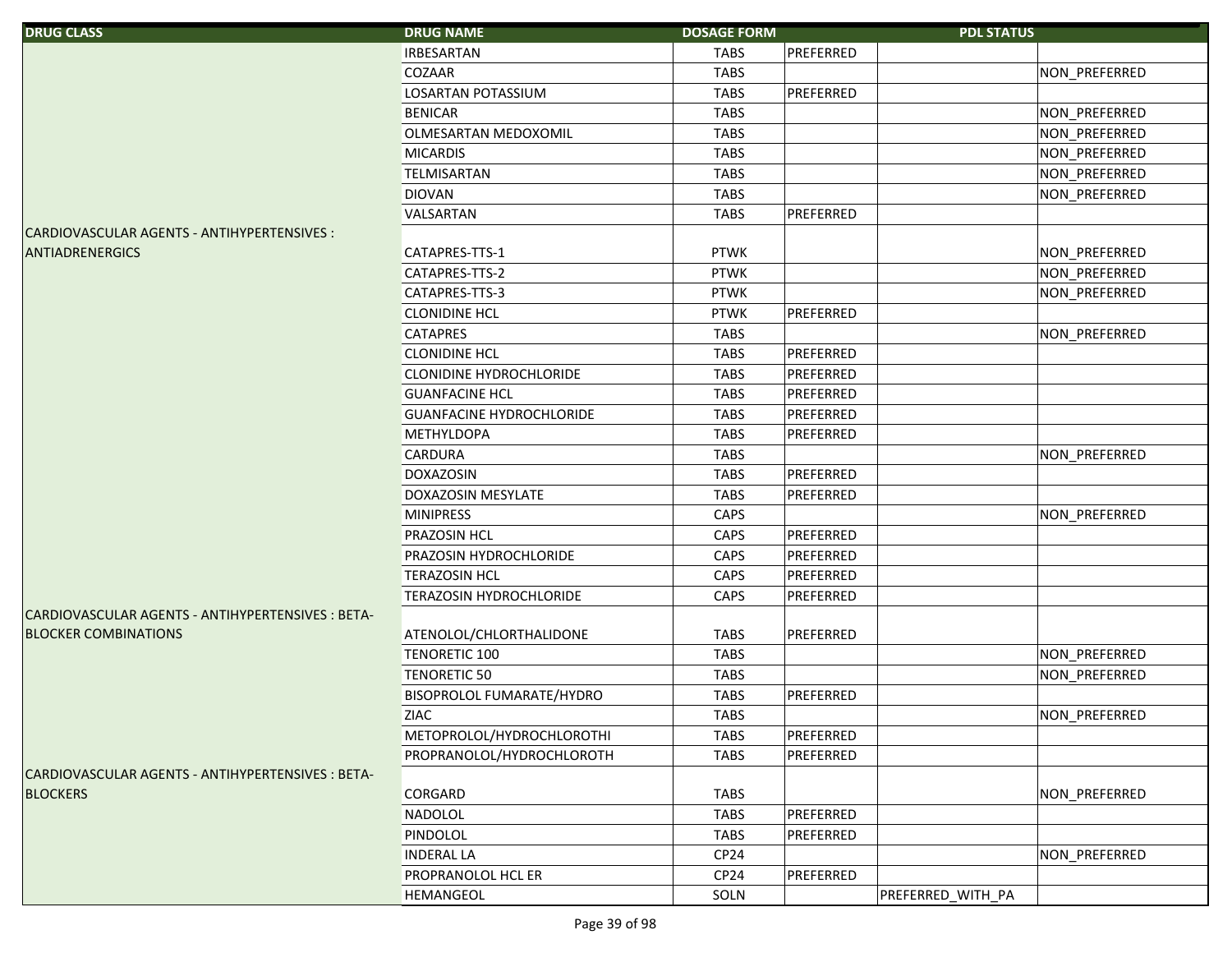| <b>DRUG CLASS</b>                                   | <b>DRUG NAME</b>           | <b>DOSAGE FORM</b> |           | <b>PDL STATUS</b> |               |
|-----------------------------------------------------|----------------------------|--------------------|-----------|-------------------|---------------|
|                                                     | PROPRANOLOL HCL            | SOLN               | PREFERRED |                   |               |
|                                                     | PROPRANOLOL HCL            | <b>TABS</b>        | PREFERRED |                   |               |
|                                                     | PROPRANOLOL HYDROCHLORIDE  | <b>TABS</b>        | PREFERRED |                   |               |
|                                                     | <b>INDERAL XL</b>          | CP24               |           |                   | NON_PREFERRED |
|                                                     | <b>INNOPRAN XL</b>         | CP <sub>24</sub>   |           |                   | NON_PREFERRED |
|                                                     | SOTYLIZE                   | SOLN               |           |                   | NON_PREFERRED |
|                                                     | <b>BETAPACE</b>            | <b>TABS</b>        |           |                   | NON_PREFERRED |
|                                                     | SORINE                     | <b>TABS</b>        | PREFERRED |                   |               |
|                                                     | SOTALOL HCL                | <b>TABS</b>        | PREFERRED |                   |               |
|                                                     | SOTALOL HYDROCHLORIDE      | <b>TABS</b>        | PREFERRED |                   |               |
|                                                     | SOTALOL HYDROCHOLRIDE      | <b>TABS</b>        | PREFERRED |                   |               |
|                                                     | <b>BETAPACE AF</b>         | <b>TABS</b>        |           |                   | NON_PREFERRED |
|                                                     | SOTALOL HCL (AF)           | <b>TABS</b>        |           |                   | NON_PREFERRED |
|                                                     | SOTALOL HCL AF             | <b>TABS</b>        |           |                   | NON_PREFERRED |
|                                                     | SOTALOL HYDROCHLORIDE (AF  | <b>TABS</b>        |           |                   | NON_PREFERRED |
|                                                     | SOTALOL HYDROCHLORIDE AF   | <b>TABS</b>        |           |                   | NON_PREFERRED |
|                                                     | <b>TIMOLOL MALEATE</b>     | <b>TABS</b>        | PREFERRED |                   |               |
|                                                     | ACEBUTOLOL HCL             | CAPS               | PREFERRED |                   |               |
|                                                     | ACEBUTOLOL HYDROCHLORIDE   | CAPS               | PREFERRED |                   |               |
|                                                     | FIRST-ATENOLOL             | SOLN               |           |                   | NON PREFERRED |
|                                                     | ATENOLOL                   | <b>TABS</b>        | PREFERRED |                   |               |
|                                                     | <b>TENORMIN</b>            | <b>TABS</b>        |           |                   | NON_PREFERRED |
|                                                     | BETAXOLOL HCL              | <b>TABS</b>        | PREFERRED |                   |               |
|                                                     | <b>BISOPROLOL FUMARATE</b> | <b>TABS</b>        | PREFERRED |                   |               |
|                                                     | <b>KAPSPARGO SPRINKLE</b>  | CS24               |           |                   | NON_PREFERRED |
|                                                     | METOPROLOL SUCCINATE ER    | <b>TB24</b>        | PREFERRED |                   |               |
|                                                     | <b>TOPROL XL</b>           | <b>TB24</b>        |           |                   | NON_PREFERRED |
|                                                     | FIRST - METOPROLOL         | SOLN               |           |                   | NON_PREFERRED |
|                                                     | <b>LOPRESSOR</b>           | <b>TABS</b>        |           |                   | NON PREFERRED |
|                                                     | METOPROLOL TARTRATE        | <b>TABS</b>        | PREFERRED |                   |               |
|                                                     | <b>BYSTOLIC</b>            | <b>TABS</b>        |           |                   | NON_PREFERRED |
|                                                     | CARVEDILOL                 | <b>TABS</b>        | PREFERRED |                   |               |
|                                                     | <b>COREG</b>               | <b>TABS</b>        |           |                   | NON_PREFERRED |
|                                                     | CARVEDILOL PHOSPHATE       | CP <sub>24</sub>   |           |                   | NON_PREFERRED |
|                                                     | <b>COREG CR</b>            | CP <sub>24</sub>   |           |                   | NON_PREFERRED |
|                                                     | LABETALOL HCL              | <b>TABS</b>        | PREFERRED |                   |               |
|                                                     | LABETALOL HYDROCHLORIDE    | <b>TABS</b>        | PREFERRED |                   |               |
| CARDIOVASCULAR AGENTS - ANTIHYPERTENSIVES : CALCIUM |                            |                    |           |                   |               |
| <b>CHANNEL BLOCKERS</b>                             | KATERZIA                   | <b>SUSP</b>        |           |                   | NON PREFERRED |
|                                                     | AMLODIPINE BESYLATE        | <b>TABS</b>        | PREFERRED |                   |               |
|                                                     | NORVASC                    | <b>TABS</b>        |           |                   | NON_PREFERRED |
|                                                     | DILTIAZEM HCL ER           | CP12               | PREFERRED |                   |               |
|                                                     | DILT-XR                    | CP <sub>24</sub>   | PREFERRED |                   |               |
|                                                     |                            |                    |           |                   |               |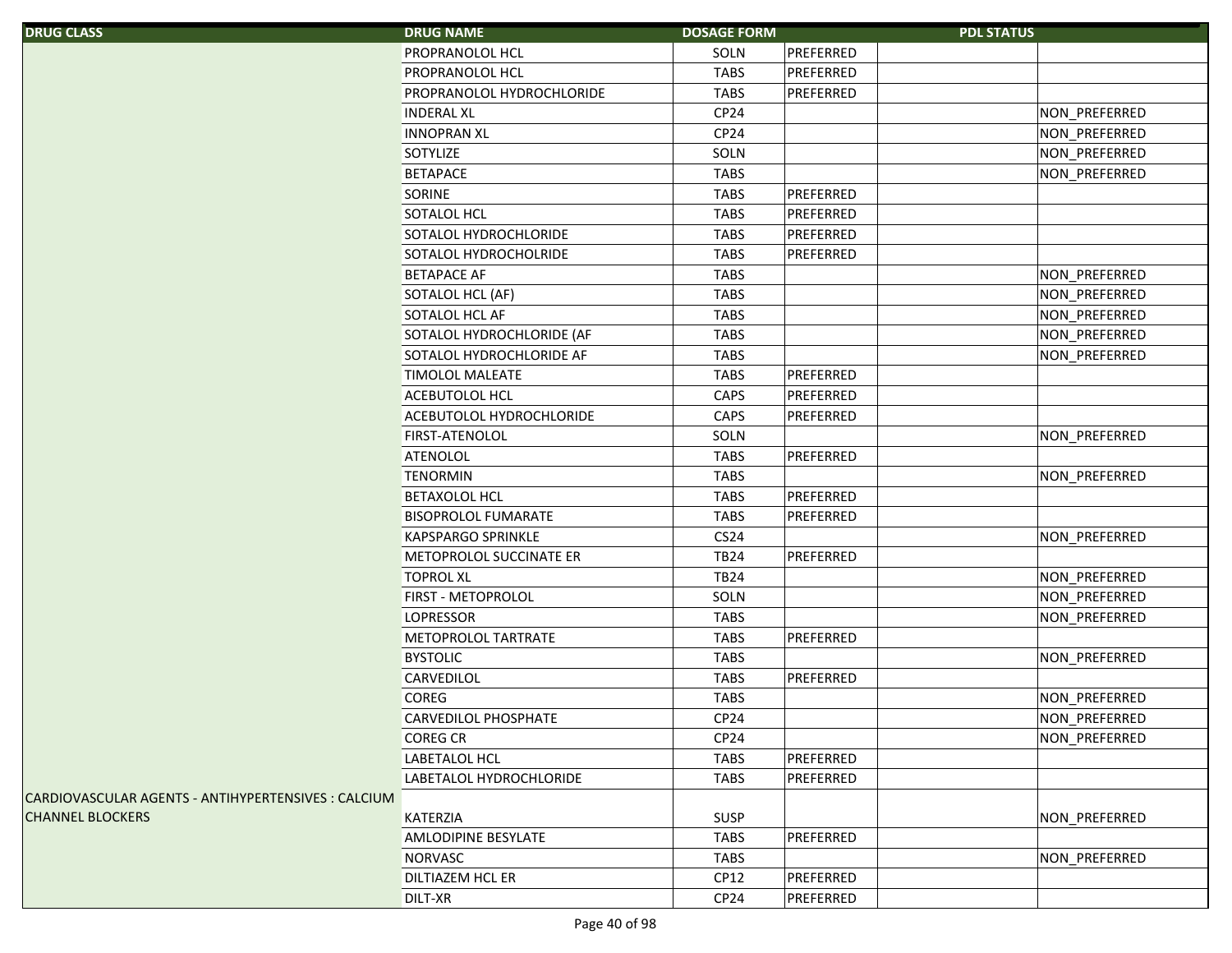| <b>DRUG CLASS</b>                                | <b>DRUG NAME</b>          | <b>DOSAGE FORM</b> |           | <b>PDL STATUS</b> |               |
|--------------------------------------------------|---------------------------|--------------------|-----------|-------------------|---------------|
|                                                  | DILTIAZEM HCL ER          | CP24               | PREFERRED |                   |               |
|                                                  | CARDIZEM                  | <b>TABS</b>        |           |                   | NON_PREFERRED |
|                                                  | <b>DILTIAZEM HCL</b>      | <b>TABS</b>        | PREFERRED |                   |               |
|                                                  | <b>DILTIAZEM HCL ER</b>   | CP24               | PREFERRED |                   |               |
|                                                  | <b>TAZTIA XT</b>          | CP24               | PREFERRED |                   |               |
|                                                  | <b>TIAZAC</b>             | CP <sub>24</sub>   |           |                   | NON_PREFERRED |
|                                                  | CARDIZEM CD               | CP <sub>24</sub>   |           |                   | NON_PREFERRED |
|                                                  | <b>CARTIA XT</b>          | CP24               | PREFERRED |                   |               |
|                                                  | <b>DILTIAZEM HCL CD</b>   | CP24               | PREFERRED |                   |               |
|                                                  | <b>DILTIAZEM HCL ER</b>   | CP <sub>24</sub>   | PREFERRED |                   |               |
|                                                  | DILTIAZEM HYDROCHLORIDE E | CP24               | PREFERRED |                   |               |
|                                                  | <b>CARDIZEM LA</b>        | <b>TB24</b>        |           |                   | NON_PREFERRED |
|                                                  | DILTIAZEM HCL ER          | <b>TB24</b>        | PREFERRED |                   |               |
|                                                  | <b>MATZIM LA</b>          | <b>TB24</b>        | PREFERRED |                   |               |
|                                                  | <b>FELODIPINE ER</b>      | <b>TB24</b>        | PREFERRED |                   |               |
|                                                  | <b>ISRADIPINE</b>         | CAPS               |           |                   | NON_PREFERRED |
|                                                  | <b>NICARDIPINE HCL</b>    | CAPS               |           |                   | NON_PREFERRED |
|                                                  | NIFEDIPINE                | CAPS               | PREFERRED |                   |               |
|                                                  | PROCARDIA                 | CAPS               |           |                   | NON_PREFERRED |
|                                                  | <b>ADALAT CC</b>          | <b>TB24</b>        |           |                   | NON PREFERRED |
|                                                  | NIFEDIPINE ER             | <b>TB24</b>        | PREFERRED |                   |               |
|                                                  | <b>PROCARDIA XL</b>       | <b>TB24</b>        |           |                   | NON_PREFERRED |
|                                                  | <b>NIMODIPINE</b>         | CAPS               | PREFERRED |                   |               |
|                                                  | <b>NYMALIZE</b>           | SOLN               |           |                   | NON_PREFERRED |
|                                                  | NISOLDIPINE ER            | <b>TB24</b>        |           |                   | NON_PREFERRED |
|                                                  | <b>SULAR</b>              | <b>TB24</b>        |           |                   | NON_PREFERRED |
|                                                  | <b>VERAPAMIL HCL ER</b>   | CP24               | PREFERRED |                   |               |
|                                                  | <b>VERAPAMIL HCL SR</b>   | CP <sub>24</sub>   | PREFERRED |                   |               |
|                                                  | VERELAN                   | CP24               |           |                   | NON_PREFERRED |
|                                                  | <b>VERELAN PM</b>         | CP <sub>24</sub>   |           |                   | NON_PREFERRED |
|                                                  | CALAN                     | <b>TABS</b>        |           |                   | NON PREFERRED |
|                                                  | <b>VERAPAMIL HCL</b>      | <b>TABS</b>        | PREFERRED |                   |               |
|                                                  | VERAPAMIL HYDROCHLORIDE   | <b>TABS</b>        | PREFERRED |                   |               |
|                                                  | <b>CALAN SR</b>           | <b>TBCR</b>        |           |                   | NON PREFERRED |
|                                                  | <b>VERAPAMIL HCL ER</b>   | <b>TBCR</b>        | PREFERRED |                   |               |
|                                                  | VERAPAMIL HYDROCHLORIDE E | <b>TBCR</b>        | PREFERRED |                   |               |
| CARDIOVASCULAR AGENTS - ANTIHYPERTENSIVES : MISC | ALISKIREN                 | <b>TABS</b>        |           |                   | NON PREFERRED |
|                                                  | <b>TEKTURNA</b>           | <b>TABS</b>        |           |                   | NON_PREFERRED |
|                                                  | <b>EPLERENONE</b>         | <b>TABS</b>        |           |                   | NON_PREFERRED |
|                                                  | <b>INSPRA</b>             | <b>TABS</b>        |           |                   | NON_PREFERRED |
|                                                  | PHENOXYBENZAMINE HYDROCHL | CAPS               |           |                   | NON_PREFERRED |
|                                                  | <b>DEMSER</b>             | CAPS               | PREFERRED |                   |               |
|                                                  | <b>HYDRALAZINE HCL</b>    | <b>TABS</b>        | PREFERRED |                   |               |
|                                                  |                           |                    |           |                   |               |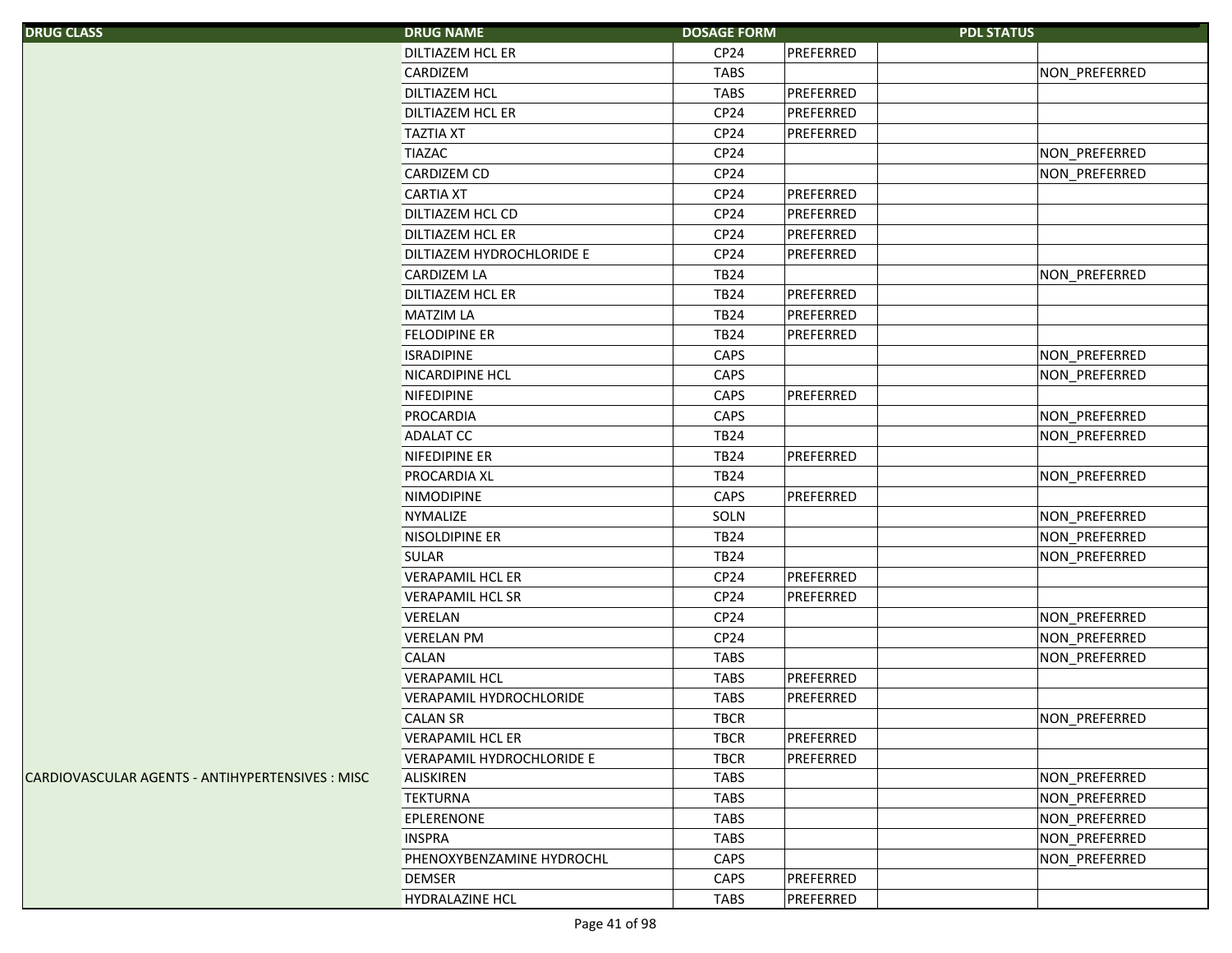| <b>DRUG CLASS</b>                              | <b>DRUG NAME</b>                 | <b>DOSAGE FORM</b> |           | <b>PDL STATUS</b> |               |
|------------------------------------------------|----------------------------------|--------------------|-----------|-------------------|---------------|
|                                                | HYDRALAZINE HYDROCHLORIDE        | <b>TABS</b>        | PREFERRED |                   |               |
|                                                | <b>MINOXIDIL</b>                 | <b>TABS</b>        | PREFERRED |                   |               |
|                                                | VECAMYL                          | <b>TABS</b>        |           |                   | NON_PREFERRED |
|                                                | METHYLDOPA/HYDROCHLOROTHI        | <b>TABS</b>        | PREFERRED |                   |               |
|                                                | <b>TEKTURNA HCT</b>              | <b>TABS</b>        |           |                   | NON_PREFERRED |
| CARDIOVASCULAR AGENTS - CARDIOTONICS : CARDIAC |                                  |                    |           |                   |               |
| <b>GLYCOSIDES</b>                              | <b>DIGOXIN</b>                   | SOLN               | PREFERRED |                   |               |
|                                                | <b>DIGITEK</b>                   | <b>TABS</b>        | PREFERRED |                   |               |
|                                                | <b>DIGOX</b>                     | <b>TABS</b>        | PREFERRED |                   |               |
|                                                | <b>DIGOXIN</b>                   | <b>TABS</b>        | PREFERRED |                   |               |
| CARDIOVASCULAR AGENTS : ANTIANGINAL AGENTS     | <b>DILATRATE SR</b>              | <b>CPCR</b>        | PREFERRED |                   |               |
|                                                | <b>ISORDIL TITRADOSE</b>         | <b>TABS</b>        |           |                   | NON_PREFERRED |
|                                                | <b>ISOSORBIDE DINITRATE</b>      | <b>TABS</b>        | PREFERRED |                   |               |
|                                                | <b>ISOSORBIDE MONONITRATE</b>    | <b>TABS</b>        | PREFERRED |                   |               |
|                                                | <b>ISOSORBIDE MONONITRATE ER</b> | <b>TB24</b>        | PREFERRED |                   |               |
|                                                | <b>NITROMIST</b>                 | <b>AERS</b>        |           |                   | NON PREFERRED |
|                                                | NITRO-BID                        | OINT               | PREFERRED |                   |               |
|                                                | <b>GONITRO</b>                   | <b>PACK</b>        |           |                   | NON_PREFERRED |
|                                                | <b>MINITRAN</b>                  | PT24               | PREFERRED |                   |               |
|                                                | NITRO-DUR                        | PT24               |           |                   | NON_PREFERRED |
|                                                | NITROGLYCERIN TRANSDERMAL        | PT24               | PREFERRED |                   |               |
|                                                | NITROGLYCERIN LINGUAL            | SOLN               |           |                   | NON_PREFERRED |
|                                                | NITROLINGUAL PUMPSPRAY           | SOLN               |           |                   | NON_PREFERRED |
|                                                | NITROGLYCERIN                    | SUBL               | PREFERRED |                   |               |
|                                                | <b>NITROSTAT</b>                 | SUBL               |           |                   | NON_PREFERRED |
|                                                | RANEXA                           | <b>TB12</b>        |           |                   | NON_PREFERRED |
|                                                | RANOLAZINE ER                    | <b>TB12</b>        |           |                   | NON_PREFERRED |
| CARDIOVASCULAR AGENTS: ANTIARRHYTHMICS         | DISOPYRAMIDE PHOSPHATE           | CAPS               | PREFERRED |                   |               |
|                                                | <b>NORPACE</b>                   | CAPS               |           |                   | NON_PREFERRED |
|                                                | <b>NORPACE CR</b>                | CP12               | PREFERRED |                   |               |
|                                                | QUINIDINE GLUCONATE CR           | <b>TBCR</b>        | PREFERRED |                   |               |
|                                                | <b>QUINIDINE SULFATE</b>         | <b>TABS</b>        | PREFERRED |                   |               |
|                                                | MEXILETINE HCL                   | CAPS               | PREFERRED |                   |               |
|                                                | <b>FLECAINIDE ACETATE</b>        | <b>TABS</b>        | PREFERRED |                   |               |
|                                                | PROPAFENONE HCL ER               | CP12               |           |                   | NON_PREFERRED |
|                                                | PROPAFENONE HYDROCHLORIDE        | CP12               |           |                   | NON_PREFERRED |
|                                                | <b>RYTHMOL SR</b>                | CP12               |           |                   | NON PREFERRED |
|                                                | <b>PROPAFENONE HCL</b>           | <b>TABS</b>        | PREFERRED |                   |               |
|                                                | AMIODARONE HCL                   | <b>TABS</b>        | PREFERRED |                   |               |
|                                                | AMIODARONE HYDROCHLORIDE         | <b>TABS</b>        | PREFERRED |                   |               |
|                                                | PACERONE                         | <b>TABS</b>        | PREFERRED |                   |               |
|                                                | <b>DOFETILIDE</b>                | CAPS               | PREFERRED |                   |               |
|                                                | <b>TIKOSYN</b>                   | CAPS               |           |                   | NON_PREFERRED |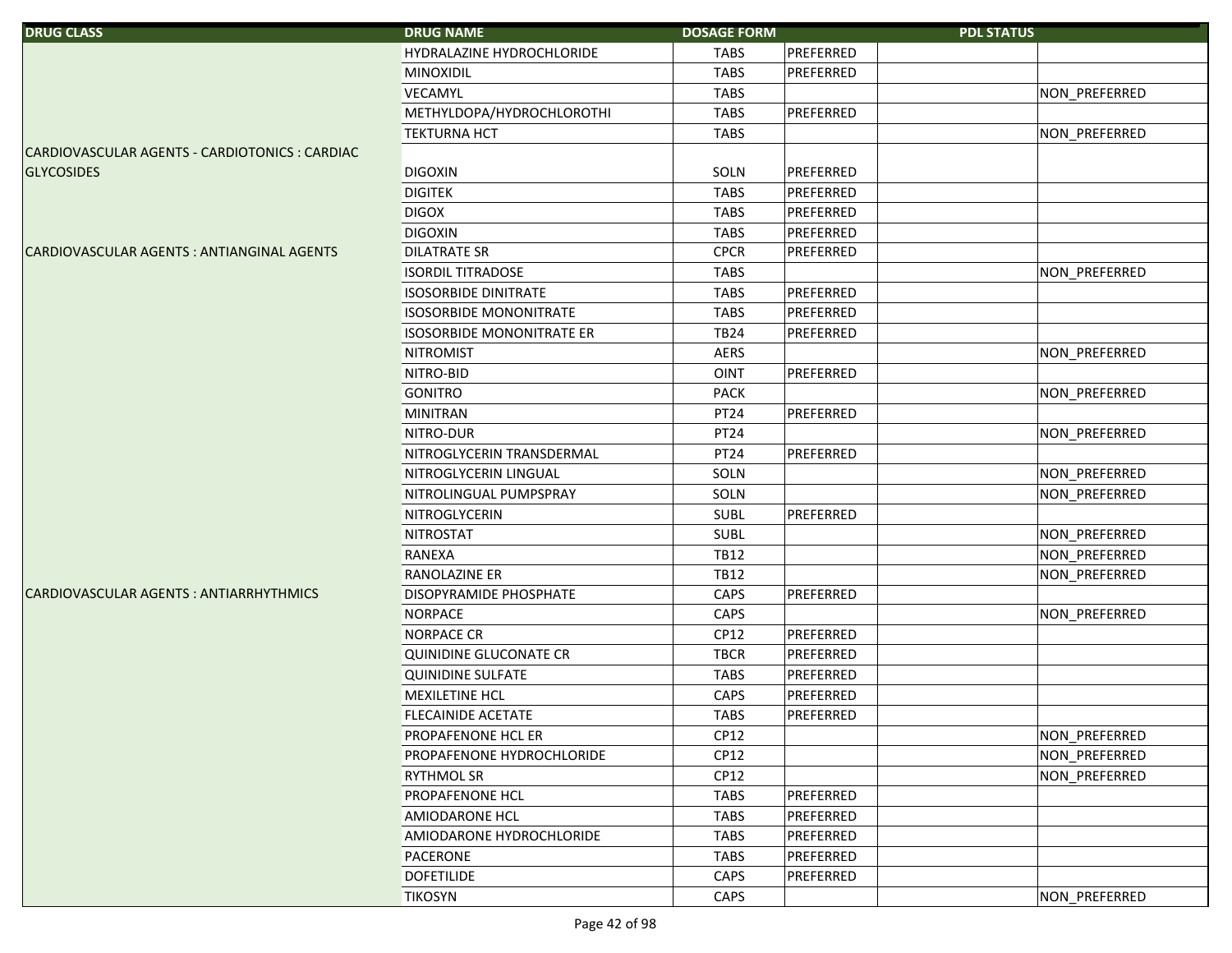| <b>DRUG CLASS</b>                 | <b>DRUG NAME</b>           | <b>DOSAGE FORM</b>       | <b>PDL STATUS</b> |
|-----------------------------------|----------------------------|--------------------------|-------------------|
|                                   | <b>MULTAQ</b>              | TABS                     | NON_PREFERRED     |
| CARDIOVASCULAR AGENTS : DIURETICS | ACETAZOLAMIDE ER           | CP12<br>PREFERRED        |                   |
|                                   | <b>ACETAZOLAMIDE</b>       | <b>TABS</b><br>PREFERRED |                   |
|                                   | <b>KEVEYIS</b>             | <b>TABS</b>              | NON_PREFERRED     |
|                                   | <b>METHAZOLAMIDE</b>       | PREFERRED<br><b>TABS</b> |                   |
|                                   | <b>BUMETANIDE</b>          | PREFERRED<br><b>TABS</b> |                   |
|                                   | <b>BUMEX</b>               | <b>TABS</b>              | NON_PREFERRED     |
|                                   | <b>EDECRIN</b>             | <b>TABS</b>              | NON_PREFERRED     |
|                                   | <b>ETHACRYNIC ACID</b>     | <b>TABS</b><br>PREFERRED |                   |
|                                   | <b>FUROSEMIDE</b>          | PREFERRED<br>SOLN        |                   |
|                                   | <b>FUROSEMIDE</b>          | <b>TABS</b><br>PREFERRED |                   |
|                                   | LASIX                      | <b>TABS</b>              | NON_PREFERRED     |
|                                   | <b>TORSEMIDE</b>           | <b>TABS</b><br>PREFERRED |                   |
|                                   | <b>AMILORIDE HCL</b>       | <b>TABS</b><br>PREFERRED |                   |
|                                   | <b>CAROSPIR</b>            | SUSP                     | NON_PREFERRED     |
|                                   | <b>ALDACTONE</b>           | <b>TABS</b>              | NON_PREFERRED     |
|                                   | SPIRONOLACTONE             | PREFERRED<br><b>TABS</b> |                   |
|                                   | <b>TRIAMTERENE</b>         | CAPS<br>PREFERRED        |                   |
|                                   | <b>DIURIL</b>              | SUSP<br>PREFERRED        |                   |
|                                   | <b>CHLOROTHIAZIDE</b>      | <b>TABS</b><br>PREFERRED |                   |
|                                   | CHLORTHALIDONE             | <b>TABS</b><br>PREFERRED |                   |
|                                   | <b>HYDROCHLOROTHIAZIDE</b> | CAPS<br>PREFERRED        |                   |
|                                   | <b>HYDROCHLOROTHIAZIDE</b> | PREFERRED<br><b>TABS</b> |                   |
|                                   | <b>INDAPAMIDE</b>          | PREFERRED<br><b>TABS</b> |                   |
|                                   | METOLAZONE                 | PREFERRED<br><b>TABS</b> |                   |
|                                   | AMILORIDE/HYDROCHLOROTHIA  | <b>TABS</b><br>PREFERRED |                   |
|                                   | ALDACTAZIDE                | <b>TABS</b>              | NON_PREFERRED     |
|                                   | SPIRONOLACTONE/HYDROCHLOR  | PREFERRED<br><b>TABS</b> |                   |
|                                   | <b>DYAZIDE</b>             | CAPS                     | NON_PREFERRED     |
|                                   | TRIAMTERENE/HYDROCHLOROTH  | PREFERRED<br>CAPS        |                   |
|                                   | <b>MAXZIDE</b>             | <b>TABS</b>              | NON_PREFERRED     |
|                                   | MAXZIDE-25                 | <b>TABS</b>              | NON_PREFERRED     |
|                                   | TRIAMTERENE/HYDROCHLOROTH  | <b>TABS</b><br>PREFERRED |                   |
| CARDIOVASCULAR AGENTS : MISC      | MIDODRINE HCL              | <b>TABS</b><br>PREFERRED |                   |
|                                   | MIDODRINE HYDROCHLORIDE    | PREFERRED<br>TABS        |                   |
|                                   | <b>NORTHERA</b>            | CAPS                     | NON_PREFERRED     |
|                                   | <b>CIALIS</b>              | <b>TABS</b>              | NON_PREFERRED     |
|                                   | <b>TADALAFIL</b>           | TABS                     | NON_PREFERRED     |
|                                   | <b>VYNDAMAX</b>            | CAPS                     | NON_PREFERRED     |
|                                   | VYNDAQEL                   | CAPS                     | NON_PREFERRED     |
|                                   | <b>CORLANOR</b>            | SOLN                     | NON_PREFERRED     |
|                                   | <b>CORLANOR</b>            | <b>TABS</b>              | NON_PREFERRED     |
|                                   | <b>ENTRESTO</b>            | <b>TABS</b>              | NON_PREFERRED     |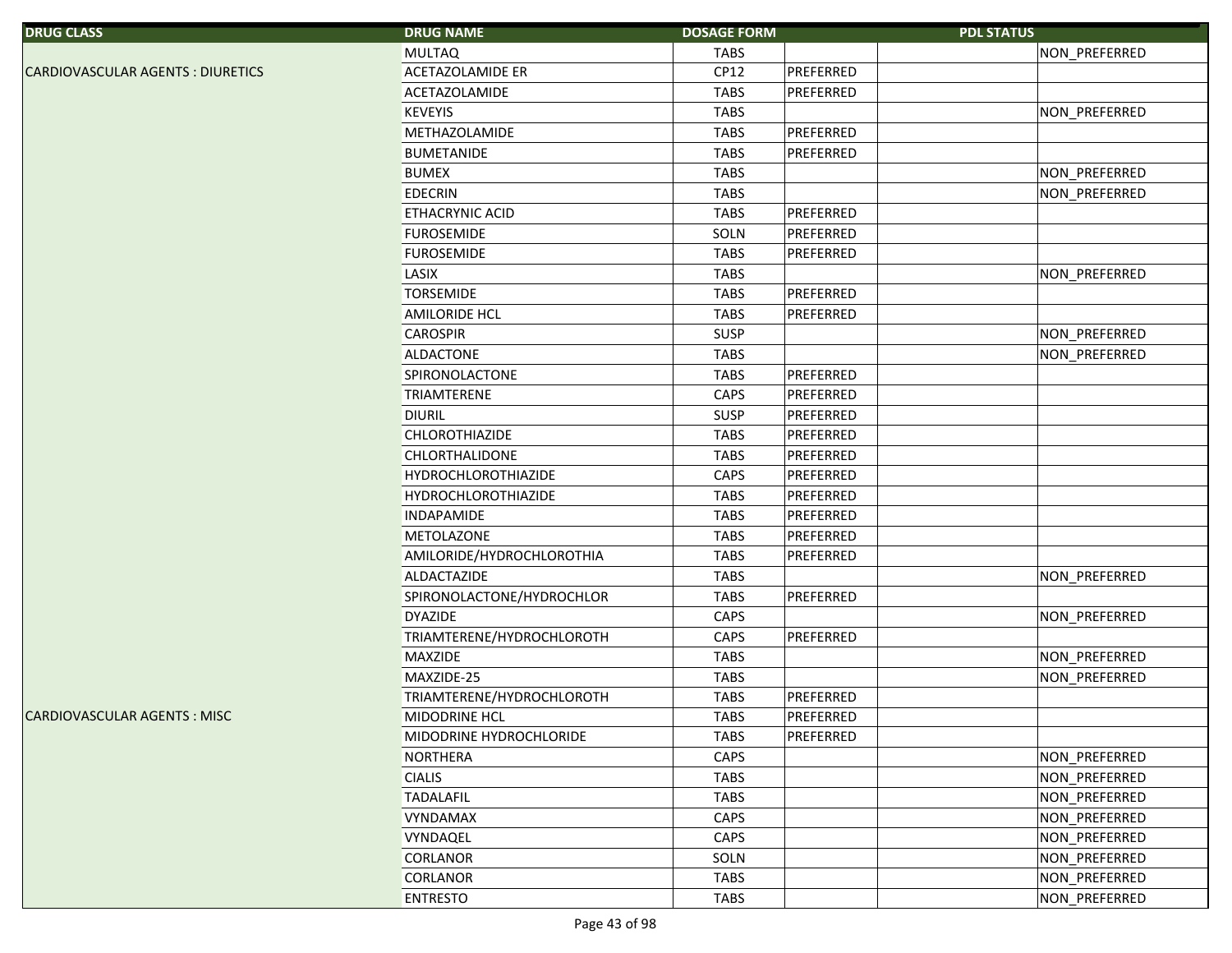| <b>DRUG CLASS</b>                              | <b>DRUG NAME</b>               | <b>DOSAGE FORM</b> |           | <b>PDL STATUS</b> |               |
|------------------------------------------------|--------------------------------|--------------------|-----------|-------------------|---------------|
|                                                | AMLODIPINE BESYLATE/ATORV      | <b>TABS</b>        |           |                   | NON_PREFERRED |
|                                                | <b>CADUET</b>                  | <b>TABS</b>        |           |                   | NON PREFERRED |
|                                                | <b>BIDIL</b>                   | <b>TABS</b>        | PREFERRED |                   |               |
| CARDIOVASCULAR AGENTS : PULMONARY HYPERTENSION | <b>UPTRAVI</b>                 | <b>TABS</b>        |           |                   | NON_PREFERRED |
|                                                | <b>UPTRAVI</b>                 | <b>TBPK</b>        |           |                   | NON_PREFERRED |
|                                                | <b>ADEMPAS</b>                 | <b>TABS</b>        |           |                   | NON_PREFERRED |
|                                                | <b>REVATIO</b>                 | SOLN               |           |                   | NON_PREFERRED |
|                                                | SILDENAFIL                     | SOLN               |           |                   | NON_PREFERRED |
|                                                | <b>REVATIO</b>                 | <b>SUSR</b>        |           | PREFERRED_WITH_PA |               |
|                                                | SILDENAFIL CITRATE             | <b>SUSR</b>        |           |                   | NON_PREFERRED |
|                                                | <b>REVATIO</b>                 | <b>TABS</b>        |           |                   | NON_PREFERRED |
|                                                | SILDENAFIL CITRATE             | <b>TABS</b>        |           | PREFERRED_WITH_PA |               |
|                                                | <b>ADCIRCA</b>                 | <b>TABS</b>        |           | PREFERRED_WITH_PA |               |
|                                                | <b>ALYQ</b>                    | <b>TABS</b>        |           | PREFERRED_WITH_PA |               |
|                                                | <b>TADALAFIL</b>               | <b>TABS</b>        |           | PREFERRED_WITH_PA |               |
|                                                | AMBRISENTAN                    | <b>TABS</b>        |           |                   | NON_PREFERRED |
|                                                | <b>LETAIRIS</b>                | <b>TABS</b>        |           | PREFERRED_WITH_PA |               |
|                                                | <b>BOSENTAN</b>                | <b>TABS</b>        |           |                   | NON_PREFERRED |
|                                                | <b>TRACLEER</b>                | <b>TABS</b>        |           | PREFERRED_WITH_PA |               |
|                                                | <b>TRACLEER</b>                | <b>TBSO</b>        |           | PREFERRED_WITH_PA |               |
|                                                | <b>OPSUMIT</b>                 | <b>TABS</b>        |           |                   | NON PREFERRED |
|                                                | EPOPROSTENOL SODIUM            | SOLR               |           | PREFERRED_WITH_PA |               |
|                                                | <b>FLOLAN</b>                  | SOLR               |           | PREFERRED_WITH_PA |               |
|                                                | <b>VELETRI</b>                 | SOLR               |           |                   | NON_PREFERRED |
|                                                | <b>VENTAVIS</b>                | SOLN               |           |                   | NON_PREFERRED |
|                                                | <b>REMODULIN</b>               | SOLN               |           |                   | NON_PREFERRED |
|                                                | <b>TREPROSTINIL</b>            | SOLN               |           |                   | NON_PREFERRED |
|                                                | <b>TYVASO</b>                  | SOLN               |           |                   | NON_PREFERRED |
|                                                | <b>TYVASO REFILL</b>           | SOLN               |           |                   | NON_PREFERRED |
|                                                | <b>TYVASO STARTER</b>          | SOLN               |           |                   | NON_PREFERRED |
|                                                | ORENITRAM                      | <b>TBCR</b>        |           |                   | NON_PREFERRED |
| <b>CHELATING AGENTS</b>                        | <b>SYPRINE</b>                 | CAPS               |           |                   | NON_PREFERRED |
|                                                | <b>TRIENTINE HYDROCHLORIDE</b> | CAPS               | PREFERRED |                   |               |
|                                                | <b>CUPRIMINE</b>               | CAPS               |           |                   | NON_PREFERRED |
|                                                | PENICILLAMINE                  | <b>CAPS</b>        | PREFERRED |                   |               |
|                                                | <b>D-PENAMINE</b>              | <b>TABS</b>        | PREFERRED |                   |               |
|                                                | <b>DEPEN TITRATABS</b>         | <b>TABS</b>        | PREFERRED |                   |               |
| CONTRACEPTIVES : COMBINATION CONTRACEPTIVES    | <b>XULANE</b>                  | <b>PTWK</b>        | PREFERRED |                   |               |
|                                                | <b>NUVARING</b>                | <b>RING</b>        | PREFERRED |                   |               |
|                                                | <b>APRI</b>                    | <b>TABS</b>        | PREFERRED |                   |               |
|                                                | <b>CYRED</b>                   | <b>TABS</b>        | PREFERRED |                   |               |
|                                                | <b>CYRED EQ</b>                | <b>TABS</b>        | PREFERRED |                   |               |
|                                                | DESOGESTREL/ETHINYL ESTRA      | <b>TABS</b>        | PREFERRED |                   |               |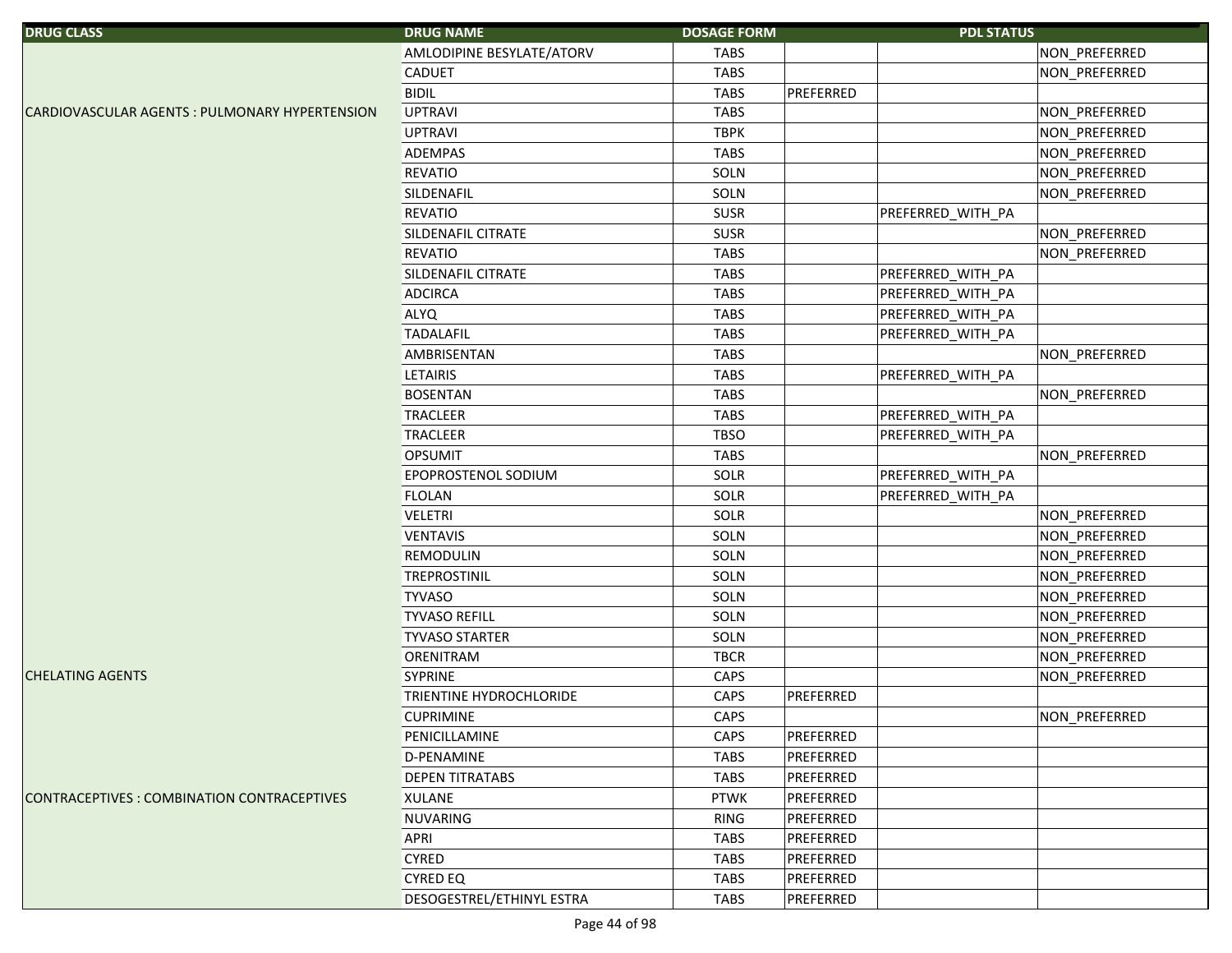| <b>DRUG CLASS</b> | <b>DRUG NAME</b>                 | <b>DOSAGE FORM</b> |           | <b>PDL STATUS</b> |
|-------------------|----------------------------------|--------------------|-----------|-------------------|
|                   | <b>EMOQUETTE</b>                 | <b>TABS</b>        | PREFERRED |                   |
|                   | <b>ENSKYCE</b>                   | <b>TABS</b>        | PREFERRED |                   |
|                   | <b>ISIBLOOM</b>                  | <b>TABS</b>        | PREFERRED |                   |
|                   | <b>JULEBER</b>                   | <b>TABS</b>        | PREFERRED |                   |
|                   | KALLIGA                          | <b>TABS</b>        | PREFERRED |                   |
|                   | <b>RECLIPSEN</b>                 | <b>TABS</b>        | PREFERRED |                   |
|                   | <b>DROSPIRENONE/ETHINYL ESTR</b> | <b>TABS</b>        | PREFERRED |                   |
|                   | <b>GIANVI</b>                    | <b>TABS</b>        | PREFERRED |                   |
|                   | <b>JASMIEL</b>                   | <b>TABS</b>        | PREFERRED |                   |
|                   | LO-ZUMANDIMINE                   | <b>TABS</b>        | PREFERRED |                   |
|                   | LORYNA                           | <b>TABS</b>        | PREFERRED |                   |
|                   | <b>NIKKI</b>                     | <b>TABS</b>        | PREFERRED |                   |
|                   | <b>OCELLA</b>                    | <b>TABS</b>        | PREFERRED |                   |
|                   | SYEDA                            | <b>TABS</b>        | PREFERRED |                   |
|                   | YASMIN 28                        | <b>TABS</b>        | PREFERRED |                   |
|                   | <b>YAZ</b>                       | <b>TABS</b>        | PREFERRED |                   |
|                   | ZARAH                            | <b>TABS</b>        | PREFERRED |                   |
|                   | <b>ZUMANDIMINE</b>               | <b>TABS</b>        | PREFERRED |                   |
|                   | ETHYNODIOL DIACETATE/ETHI        | <b>TABS</b>        | PREFERRED |                   |
|                   | KELNOR 1/35                      | <b>TABS</b>        | PREFERRED |                   |
|                   | KELNOR 1/50                      | <b>TABS</b>        | PREFERRED |                   |
|                   | <b>ZOVIA 1/35E</b>               | <b>TABS</b>        | PREFERRED |                   |
|                   | AFIRMELLE                        | <b>TABS</b>        | PREFERRED |                   |
|                   | <b>ALTAVERA</b>                  | <b>TABS</b>        | PREFERRED |                   |
|                   | <b>AUBRA</b>                     | <b>TABS</b>        | PREFERRED |                   |
|                   | <b>AUBRA EQ</b>                  | <b>TABS</b>        | PREFERRED |                   |
|                   | <b>AVIANE</b>                    | <b>TABS</b>        | PREFERRED |                   |
|                   | <b>AYUNA</b>                     | <b>TABS</b>        | PREFERRED |                   |
|                   | <b>CHATEAL</b>                   | <b>TABS</b>        | PREFERRED |                   |
|                   | <b>CHATEAL EQ</b>                | <b>TABS</b>        | PREFERRED |                   |
|                   | FALMINA                          | <b>TABS</b>        | PREFERRED |                   |
|                   | <b>KURVELO</b>                   | <b>TABS</b>        | PREFERRED |                   |
|                   | LARISSIA                         | <b>TABS</b>        | PREFERRED |                   |
|                   | <b>LESSINA</b>                   | <b>TABS</b>        | PREFERRED |                   |
|                   | LEVONORGESTREL/ETHINYL ES        | <b>TABS</b>        | PREFERRED |                   |
|                   | LEVORA 0.15/30-28                | <b>TABS</b>        | PREFERRED |                   |
|                   | LILLOW                           | <b>TABS</b>        | PREFERRED |                   |
|                   | <b>LUTERA</b>                    | <b>TABS</b>        | PREFERRED |                   |
|                   | <b>MARLISSA</b>                  | <b>TABS</b>        | PREFERRED |                   |
|                   | <b>ORSYTHIA</b>                  | <b>TABS</b>        | PREFERRED |                   |
|                   | PORTIA-28                        | <b>TABS</b>        | PREFERRED |                   |
|                   | <b>SRONYX</b>                    | <b>TABS</b>        | PREFERRED |                   |
|                   | <b>VIENVA</b>                    | <b>TABS</b>        | PREFERRED |                   |
|                   |                                  |                    |           |                   |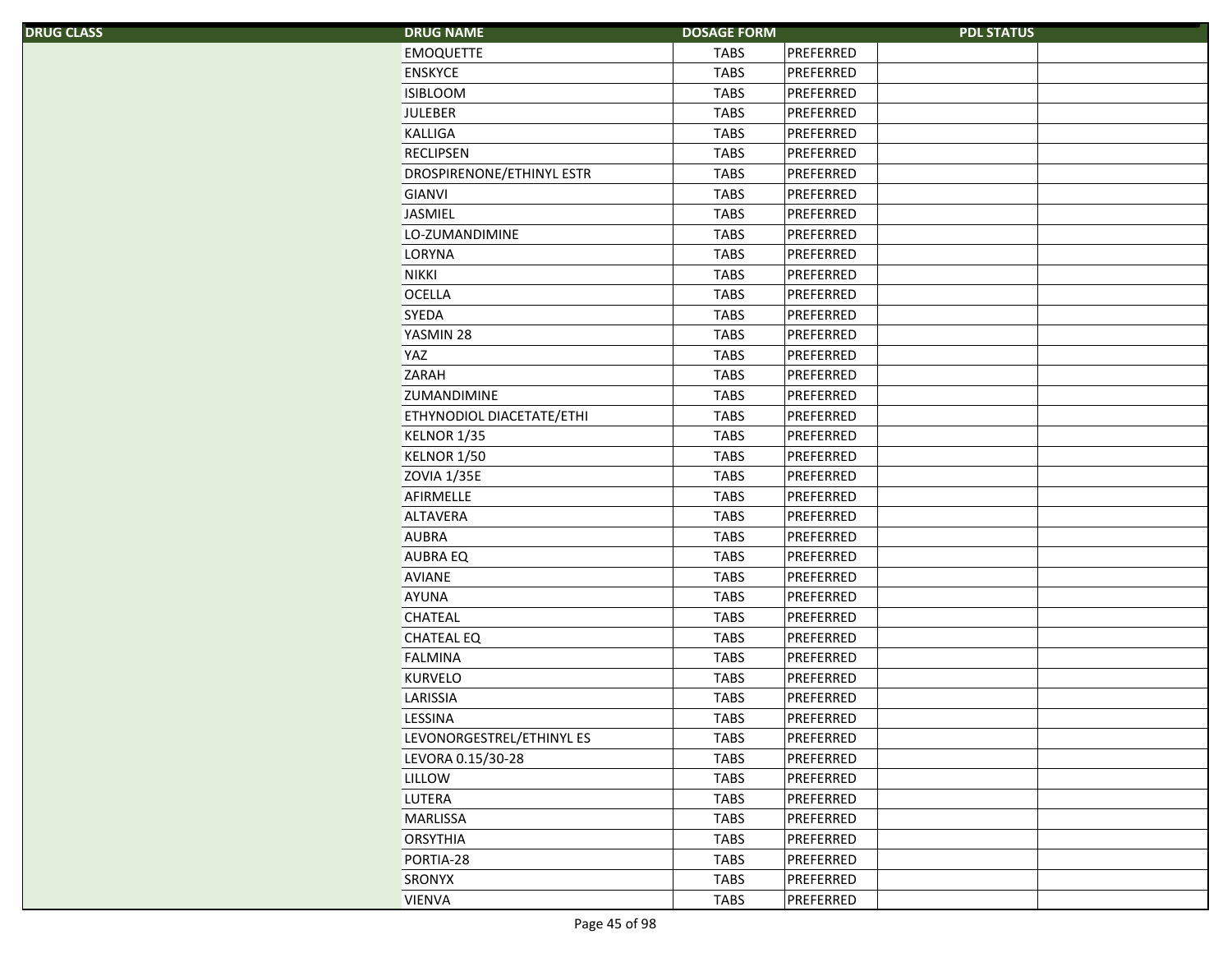|  |  | <b>DRUG CLASS</b> |
|--|--|-------------------|
|  |  |                   |
|  |  |                   |

| S | <b>DRUG NAME</b>                 | <b>DOSAGE FORM</b> |           | <b>PDL STATUS</b> |
|---|----------------------------------|--------------------|-----------|-------------------|
|   | ALYACEN 1/35                     | <b>TABS</b>        | PREFERRED |                   |
|   | <b>BALZIVA</b>                   | <b>TABS</b>        | PREFERRED |                   |
|   | BRIELLYN                         | <b>TABS</b>        | PREFERRED |                   |
|   | CYCLAFEM 1/35                    | <b>TABS</b>        | PREFERRED |                   |
|   | DASETTA 1/35                     | <b>TABS</b>        | PREFERRED |                   |
|   | NECON 0.5/35-28                  | <b>TABS</b>        | PREFERRED |                   |
|   | NORTREL 0.5/35 (28)              | <b>TABS</b>        | PREFERRED |                   |
|   | NORTREL 1/35                     | <b>TABS</b>        | PREFERRED |                   |
|   | ORTHO-NOVUM 1/35                 | <b>TABS</b>        | PREFERRED |                   |
|   | PHILITH                          | <b>TABS</b>        | PREFERRED |                   |
|   | PIRMELLA 1/35                    | <b>TABS</b>        | PREFERRED |                   |
|   | <b>VYFEMLA</b>                   | <b>TABS</b>        | PREFERRED |                   |
|   | <b>WERA</b>                      | <b>TABS</b>        | PREFERRED |                   |
|   | AUROVELA 1.5/30                  | <b>TABS</b>        | PREFERRED |                   |
|   | AUROVELA 1/20                    | <b>TABS</b>        | PREFERRED |                   |
|   | <b>HAILEY 1.5/30</b>             | <b>TABS</b>        | PREFERRED |                   |
|   | <b>JUNEL 1.5/30</b>              | <b>TABS</b>        | PREFERRED |                   |
|   | <b>JUNEL 1/20</b>                | <b>TABS</b>        | PREFERRED |                   |
|   | LARIN 1.5/30                     | <b>TABS</b>        | PREFERRED |                   |
|   | <b>LARIN 1/20</b>                | <b>TABS</b>        | PREFERRED |                   |
|   | LOESTRIN 1.5/30-21               | <b>TABS</b>        | PREFERRED |                   |
|   | <b>LOESTRIN 1/20-21</b>          | <b>TABS</b>        | PREFERRED |                   |
|   | MICROGESTIN 1.5/30               | <b>TABS</b>        | PREFERRED |                   |
|   | MICROGESTIN 1/20                 | <b>TABS</b>        | PREFERRED |                   |
|   | NORETHINDRONE ACETATE/ETH        | <b>TABS</b>        | PREFERRED |                   |
|   | CRYSELLE-28                      | <b>TABS</b>        | PREFERRED |                   |
|   | <b>ELINEST</b>                   | <b>TABS</b>        | PREFERRED |                   |
|   | LOW-OGESTREL                     | <b>TABS</b>        | PREFERRED |                   |
|   | <b>OGESTREL</b>                  | <b>TABS</b>        | PREFERRED |                   |
|   | ESTARYLLA                        | <b>TABS</b>        | PREFERRED |                   |
|   | <b>FEMYNOR</b>                   | <b>TABS</b>        | PREFERRED |                   |
|   | MILI                             | <b>TABS</b>        | PREFERRED |                   |
|   | MONO-LINYAH                      | <b>TABS</b>        | PREFERRED |                   |
|   | NORGESTIMATE/ETHINYL ESTR        | <b>TABS</b>        | PREFERRED |                   |
|   | <b>PREVIFEM</b>                  | <b>TABS</b>        | PREFERRED |                   |
|   | SPRINTEC 28                      | <b>TABS</b>        | PREFERRED |                   |
|   | <b>VYLIBRA</b>                   | <b>TABS</b>        | PREFERRED |                   |
|   | BEYAZ                            | <b>TABS</b>        | PREFERRED |                   |
|   | <b>DROSPIRENONE/ETHINYL ESTR</b> | <b>TABS</b>        | PREFERRED |                   |
|   | SAFYRAL                          | <b>TABS</b>        | PREFERRED |                   |
|   | <b>TYDEMY</b>                    | <b>TABS</b>        | PREFERRED |                   |
|   | <b>BALCOLTRA</b>                 | <b>TABS</b>        | PREFERRED |                   |
|   | FALESSA                          | KIT                | PREFERRED |                   |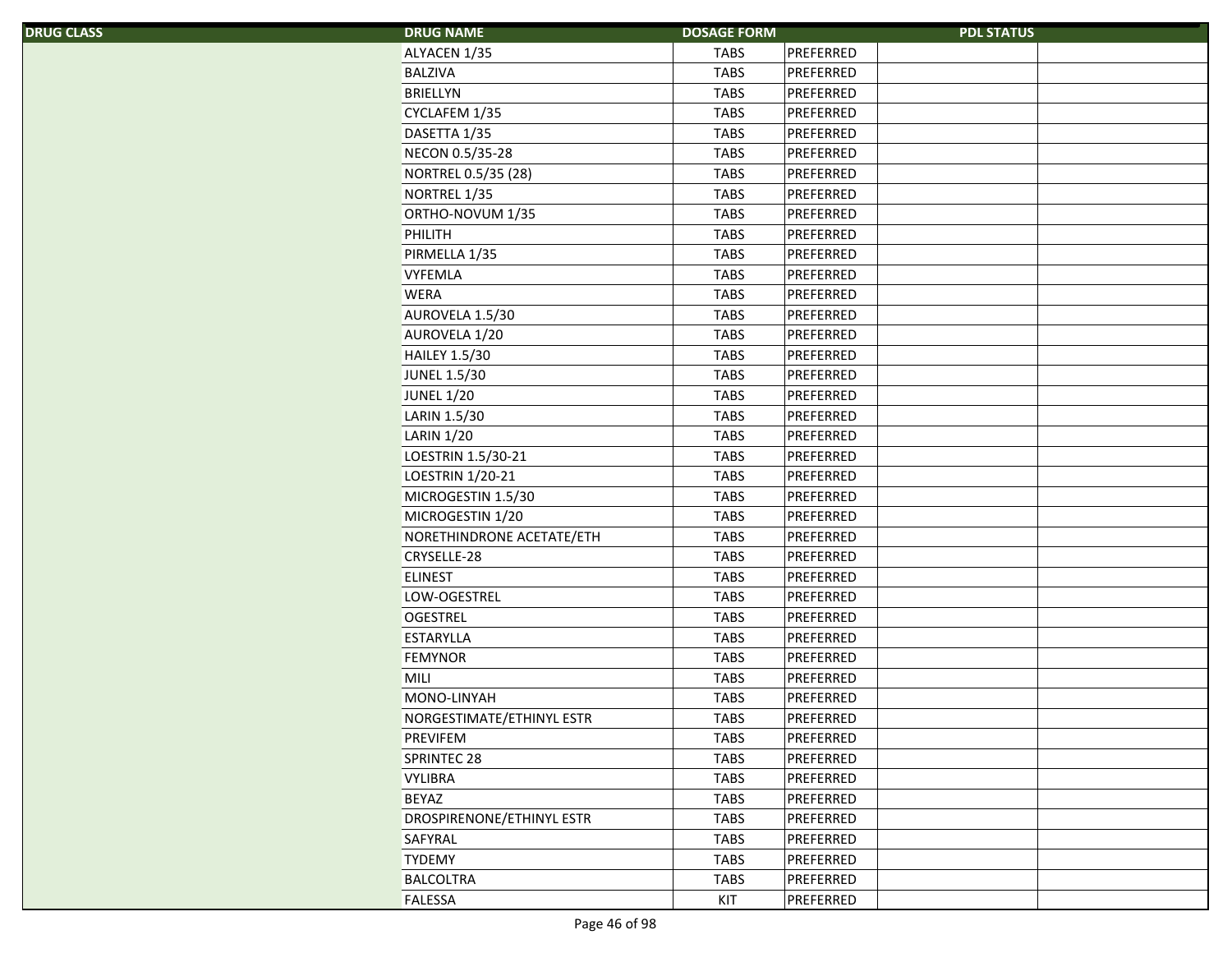| <b>DRUG CLASS</b> |  |
|-------------------|--|
|-------------------|--|

| <b>DRUG NAME</b><br>S.    | <b>PDL STATUS</b><br><b>DOSAGE FORM</b> |  |
|---------------------------|-----------------------------------------|--|
| <b>GENERESS FE</b>        | <b>CHEW</b><br>PREFERRED                |  |
| <b>KAITLIB FE</b>         | <b>CHEW</b><br>PREFERRED                |  |
| <b>LAYOLIS FE</b>         | <b>CHEW</b><br>PREFERRED                |  |
| NORETHINDRONE & ETHINYL E | <b>CHEW</b><br>PREFERRED                |  |
| NORETHINDRONE/ETHINYL EST | <b>CHEW</b><br>PREFERRED                |  |
| <b>WYMZYA FE</b>          | <b>CHEW</b><br>PREFERRED                |  |
| <b>TAYTULLA</b>           | PREFERRED<br>CAPS                       |  |
| MELODETTA 24 FE           | <b>CHEW</b><br>PREFERRED                |  |
| MIBELAS 24 FE             | <b>CHEW</b><br>PREFERRED                |  |
| MINASTRIN 24 FE           | <b>CHEW</b><br>PREFERRED                |  |
| NORETHINDRONE ACETATE/ETH | <b>CHEW</b><br>PREFERRED                |  |
| <b>AUROVELA 24 FE</b>     | <b>TABS</b><br>PREFERRED                |  |
| AUROVELA FE 1.5/30        | PREFERRED<br><b>TABS</b>                |  |
| AUROVELA FE 1/20          | <b>TABS</b><br>PREFERRED                |  |
| <b>BLISOVI 24 FE</b>      | <b>TABS</b><br>PREFERRED                |  |
| BLISOVI FE 1.5/30         | <b>TABS</b><br>PREFERRED                |  |
| BLISOVI FE 1/20           | <b>TABS</b><br>PREFERRED                |  |
| <b>HAILEY 24 FE</b>       | PREFERRED<br><b>TABS</b>                |  |
| <b>JUNEL FE 1.5/30</b>    | PREFERRED<br><b>TABS</b>                |  |
| JUNEL FE 1/20             | <b>TABS</b><br>PREFERRED                |  |
| JUNEL FE 24               | <b>TABS</b><br>PREFERRED                |  |
| LARIN 24 FE               | <b>TABS</b><br>PREFERRED                |  |
| LARIN FE 1.5/30           | <b>TABS</b><br>PREFERRED                |  |
| LARIN FE 1/20             | <b>TABS</b><br>PREFERRED                |  |
| LOESTRIN FE 1.5/30        | PREFERRED<br><b>TABS</b>                |  |
| LOESTRIN FE 1/20          | <b>TABS</b><br>PREFERRED                |  |
| <b>MICROGESTIN FE</b>     | <b>TABS</b><br>PREFERRED                |  |
| MICROGESTIN FE 1.5/30     | <b>TABS</b><br>PREFERRED                |  |
| NORETHINDRONE ACETATE/ETH | <b>TABS</b><br>PREFERRED                |  |
| <b>TARINA 24 FE</b>       | <b>TABS</b><br>PREFERRED                |  |
| TARINA FE 1/20            | <b>TABS</b><br>PREFERRED                |  |
| TARINA FE 1/20 EQ         | PREFERRED<br><b>TABS</b>                |  |
| <b>AZURETTE</b>           | PREFERRED<br><b>TABS</b>                |  |
| <b>BEKYREE</b>            | TABS<br>PREFERRED                       |  |
| DESOGESTREL/ETHINYL ESTRA | <b>TABS</b><br>PREFERRED                |  |
| <b>KARIVA</b>             | <b>TABS</b><br>PREFERRED                |  |
| <b>MIRCETTE</b>           | <b>TABS</b><br>PREFERRED                |  |
| PIMTREA                   | <b>TABS</b><br>PREFERRED                |  |
| <b>SIMLIYA</b>            | <b>TABS</b><br>PREFERRED                |  |
| <b>VIORELE</b>            | <b>TABS</b><br>PREFERRED                |  |
| LO LOESTRIN FE            | <b>TABS</b><br>PREFERRED                |  |
| <b>CAZIANT</b>            | TABS<br>PREFERRED                       |  |
| <b>VELIVET</b>            | <b>TABS</b><br>PREFERRED                |  |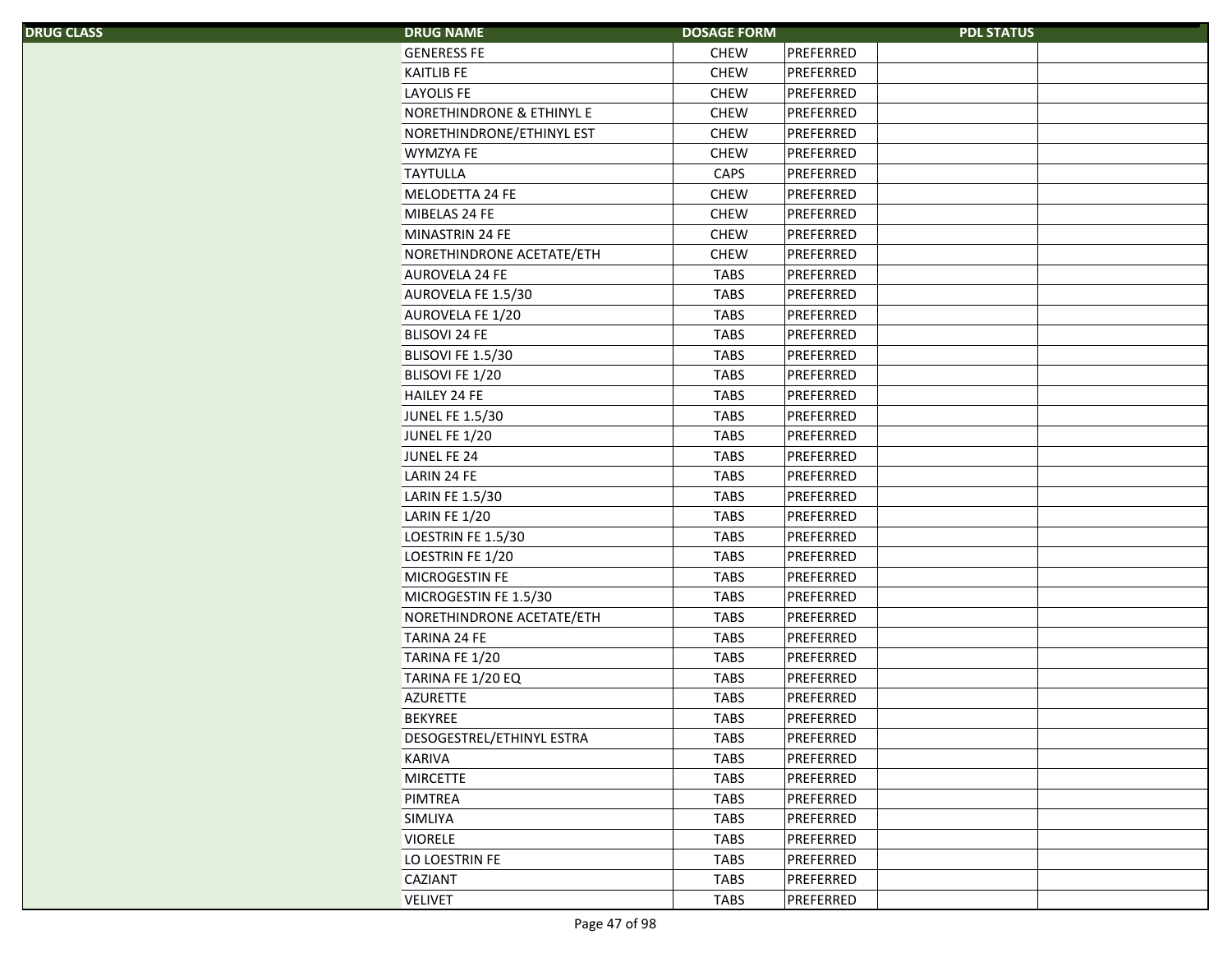|  | <b>DRUG CLASS</b> |
|--|-------------------|
|  |                   |
|  |                   |
|  |                   |

| S, | <b>DRUG NAME</b>           | <b>DOSAGE FORM</b> | <b>PDL STATUS</b> |  |
|----|----------------------------|--------------------|-------------------|--|
|    | ENPRESSE-28                | <b>TABS</b>        | PREFERRED         |  |
|    | <b>LEVONEST</b>            | <b>TABS</b>        | PREFERRED         |  |
|    | LEVONORGESTREL/ETHINYL ES  | <b>TABS</b>        | PREFERRED         |  |
|    | TRIVORA-28                 | <b>TABS</b>        | PREFERRED         |  |
|    | ALYACEN 7/7/7              | <b>TABS</b>        | PREFERRED         |  |
|    | ARANELLE                   | <b>TABS</b>        | PREFERRED         |  |
|    | CYCLAFEM 7/7/7             | <b>TABS</b>        | PREFERRED         |  |
|    | DASETTA 7/7/7              | <b>TABS</b>        | PREFERRED         |  |
|    | <b>LEENA</b>               | <b>TABS</b>        | PREFERRED         |  |
|    | NORTREL 7/7/7              | <b>TABS</b>        | PREFERRED         |  |
|    | ORTHO-NOVUM 7/7/7          | <b>TABS</b>        | PREFERRED         |  |
|    | PIRMELLA 7/7/7             | <b>TABS</b>        | PREFERRED         |  |
|    | NORGESTIMATE/ETHINYL ESTR  | <b>TABS</b>        | PREFERRED         |  |
|    | <b>ORTHO TRI-CYCLEN LO</b> | <b>TABS</b>        | PREFERRED         |  |
|    | <b>TRI FEMYNOR</b>         | <b>TABS</b>        | PREFERRED         |  |
|    | <b>TRI-ESTARYLLA</b>       | <b>TABS</b>        | PREFERRED         |  |
|    | <b>TRI-LINYAH</b>          | <b>TABS</b>        | PREFERRED         |  |
|    | TRI-LO-ESTARYLLA           | <b>TABS</b>        | PREFERRED         |  |
|    | TRI-LO-MARZIA              | <b>TABS</b>        | PREFERRED         |  |
|    | TRI-LO-MILI                | <b>TABS</b>        | PREFERRED         |  |
|    | TRI-LO-SPRINTEC            | <b>TABS</b>        | PREFERRED         |  |
|    | <b>TRI-MILI</b>            | <b>TABS</b>        | PREFERRED         |  |
|    | <b>TRI-PREVIFEM</b>        | <b>TABS</b>        | PREFERRED         |  |
|    | <b>TRI-SPRINTEC</b>        | <b>TABS</b>        | PREFERRED         |  |
|    | <b>TRI-VYLIBRA</b>         | <b>TABS</b>        | PREFERRED         |  |
|    | <b>TRI-VYLIBRA LO</b>      | <b>TABS</b>        | PREFERRED         |  |
|    | <b>ESTROSTEP FE</b>        | <b>TABS</b>        | PREFERRED         |  |
|    | <b>TILIA FE</b>            | <b>TABS</b>        | PREFERRED         |  |
|    | <b>TRI-LEGEST FE</b>       | <b>TABS</b>        | PREFERRED         |  |
|    | <b>NATAZIA</b>             | <b>TABS</b>        | PREFERRED         |  |
|    | <b>AMETHIA</b>             | <b>TABS</b>        | PREFERRED         |  |
|    | <b>AMETHIA LO</b>          | <b>TABS</b>        | PREFERRED         |  |
|    | <b>ASHLYNA</b>             | <b>TABS</b>        | PREFERRED         |  |
|    | <b>CAMRESE</b>             | <b>TABS</b>        | PREFERRED         |  |
|    | <b>CAMRESE LO</b>          | <b>TABS</b>        | PREFERRED         |  |
|    | <b>DAYSEE</b>              | <b>TABS</b>        | PREFERRED         |  |
|    | <b>FAYOSIM</b>             | <b>TABS</b>        | PREFERRED         |  |
|    | <b>INTROVALE</b>           | <b>TABS</b>        | PREFERRED         |  |
|    | <b>JOLESSA</b>             | <b>TABS</b>        | PREFERRED         |  |
|    | LEVONORGESTREL AND ETHINY  | <b>TABS</b>        | PREFERRED         |  |
|    | LEVONORGESTREL/ETHINYL ES  | <b>TABS</b>        | PREFERRED         |  |
|    | LOSEASONIQUE               | <b>TABS</b>        | PREFERRED         |  |
|    | QUARTETTE                  | <b>TABS</b>        | PREFERRED         |  |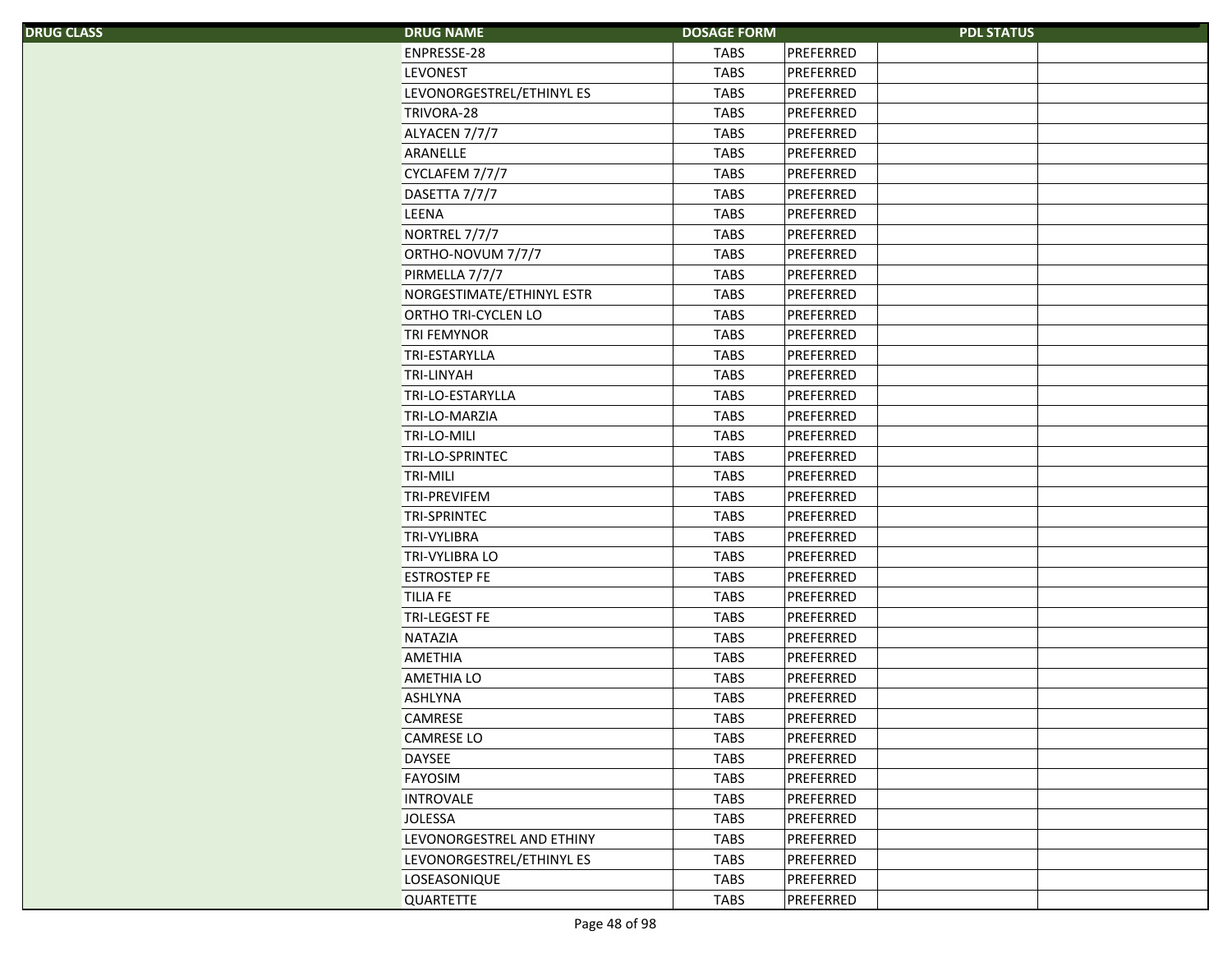| <b>DRUG CLASS</b>                         | <b>DRUG NAME</b>                 | <b>DOSAGE FORM</b> |           | <b>PDL STATUS</b> |  |
|-------------------------------------------|----------------------------------|--------------------|-----------|-------------------|--|
|                                           | RIVELSA                          | <b>TABS</b>        | PREFERRED |                   |  |
|                                           | SEASONIQUE                       | <b>TABS</b>        | PREFERRED |                   |  |
|                                           | <b>SETLAKIN</b>                  | <b>TABS</b>        | PREFERRED |                   |  |
|                                           | <b>SIMPESSE</b>                  | <b>TABS</b>        | PREFERRED |                   |  |
|                                           | <b>AMETHYST</b>                  | <b>TABS</b>        | PREFERRED |                   |  |
|                                           | LEVONORGESTREL AND ETHINY        | <b>TABS</b>        | PREFERRED |                   |  |
| CONTRACEPTIVES : EMERGENCY CONTRACEPTIVES | AFTERA                           | <b>TABS</b>        | PREFERRED |                   |  |
|                                           | <b>ECONTRA EZ</b>                | <b>TABS</b>        | PREFERRED |                   |  |
|                                           | <b>ECONTRA ONE-STEP</b>          | <b>TABS</b>        | PREFERRED |                   |  |
|                                           | <b>LEVONORGESTREL</b>            | <b>TABS</b>        | PREFERRED |                   |  |
|                                           | <b>MY CHOICE</b>                 | <b>TABS</b>        | PREFERRED |                   |  |
|                                           | <b>MY WAY</b>                    | <b>TABS</b>        | PREFERRED |                   |  |
|                                           | <b>NEW DAY</b>                   | <b>TABS</b>        | PREFERRED |                   |  |
|                                           | <b>OPCICON ONE-STEP</b>          | <b>TABS</b>        | PREFERRED |                   |  |
|                                           | <b>OPTION 2</b>                  | <b>TABS</b>        | PREFERRED |                   |  |
|                                           | PLAN B ONE-STEP                  | <b>TABS</b>        | PREFERRED |                   |  |
|                                           | <b>TAKE ACTION</b>               | <b>TABS</b>        | PREFERRED |                   |  |
|                                           | <b>ELLA</b>                      | <b>TABS</b>        | PREFERRED |                   |  |
| CONTRACEPTIVES : PROGESTIN CONTRACEPTIVES | CAMILA                           | <b>TABS</b>        | PREFERRED |                   |  |
|                                           | <b>DEBLITANE</b>                 | <b>TABS</b>        | PREFERRED |                   |  |
|                                           | <b>ERRIN</b>                     | <b>TABS</b>        | PREFERRED |                   |  |
|                                           | <b>HEATHER</b>                   | <b>TABS</b>        | PREFERRED |                   |  |
|                                           | <b>INCASSIA</b>                  | <b>TABS</b>        | PREFERRED |                   |  |
|                                           | <b>JENCYCLA</b>                  | <b>TABS</b>        | PREFERRED |                   |  |
|                                           | <b>LYZA</b>                      | <b>TABS</b>        | PREFERRED |                   |  |
|                                           | NORA-BE                          | <b>TABS</b>        | PREFERRED |                   |  |
|                                           | NORETHINDRONE                    | <b>TABS</b>        | PREFERRED |                   |  |
|                                           | <b>NORLYDA</b>                   | <b>TABS</b>        | PREFERRED |                   |  |
|                                           | ORTHO MICRONOR                   | <b>TABS</b>        | PREFERRED |                   |  |
|                                           | SHAROBEL                         | <b>TABS</b>        | PREFERRED |                   |  |
|                                           | <b>TULANA</b>                    | <b>TABS</b>        | PREFERRED |                   |  |
|                                           | <b>SLYND</b>                     | <b>TABS</b>        | PREFERRED |                   |  |
|                                           | <b>DEPO-PROVERA CONTRACEPTIV</b> | <b>SUSP</b>        | PREFERRED |                   |  |
|                                           | MEDROXYPROGESTERONE ACETA        | <b>SUSP</b>        | PREFERRED |                   |  |
|                                           | DEPO-PROVERA CONTRACEPTIV        | SUSY               | PREFERRED |                   |  |
|                                           | DEPO-SUBQ PROVERA 104            | SUSY               | PREFERRED |                   |  |
|                                           | MEDROXYPROGESTERONE ACETA        | SUSY               | PREFERRED |                   |  |
| <b>CORTICOSTEROIDS</b>                    | <b>BUDESONIDE</b>                | <b>CPEP</b>        |           | NON PREFERRED     |  |
|                                           | <b>ENTOCORT EC</b>               | <b>CPEP</b>        |           | NON_PREFERRED     |  |
|                                           | <b>BUDESONIDE ER</b>             | <b>TB24</b>        |           | NON_PREFERRED     |  |
|                                           | <b>UCERIS</b>                    | <b>TB24</b>        |           | NON PREFERRED     |  |
|                                           | <b>CORTISONE ACETATE</b>         | <b>TABS</b>        |           | NON_PREFERRED     |  |
|                                           | <b>EMFLAZA</b>                   | SUSP               |           | NON_PREFERRED     |  |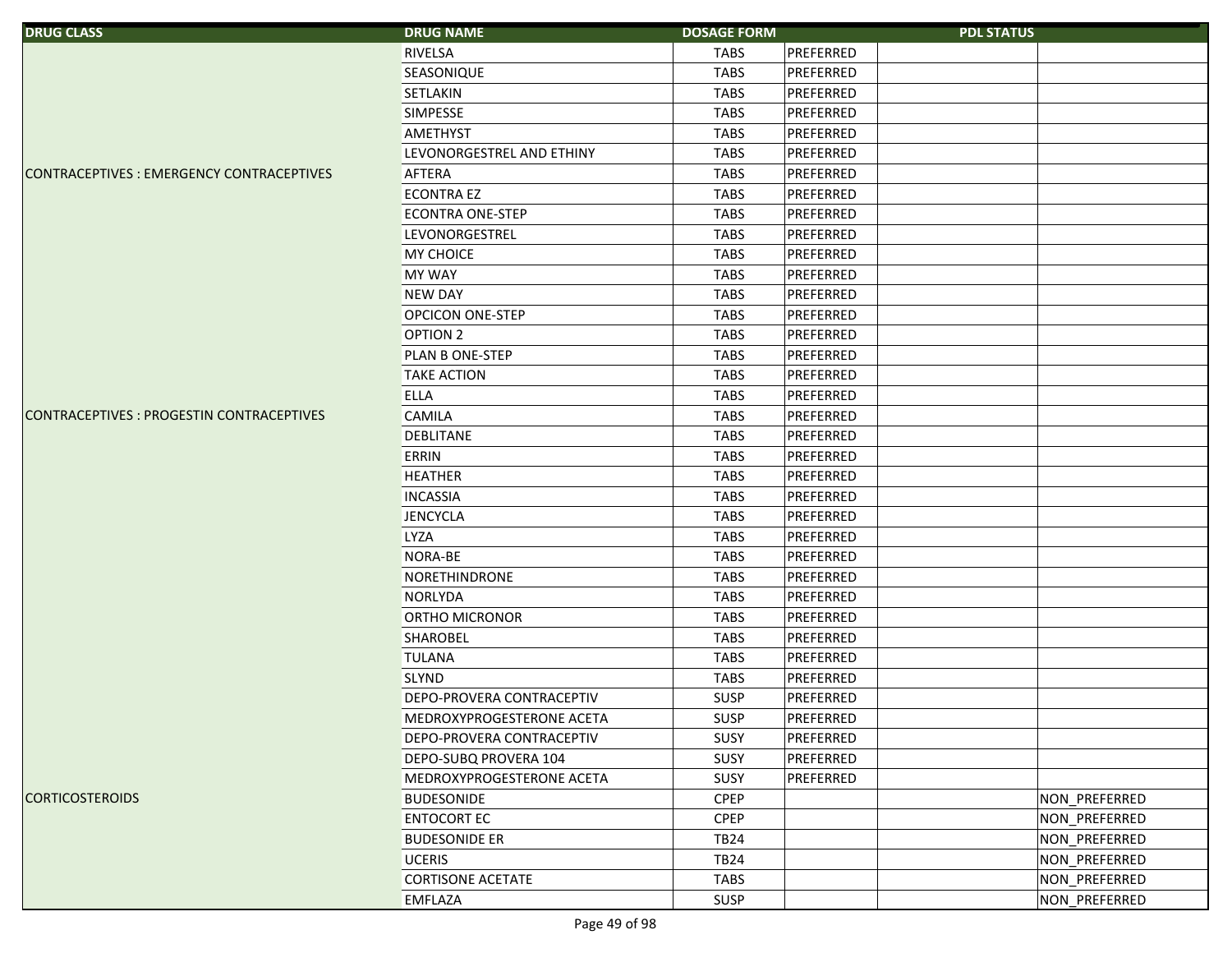| <b>DRUG CLASS</b>               | <b>DRUG NAME</b>          | <b>DOSAGE FORM</b> | <b>PDL STATUS</b> |               |
|---------------------------------|---------------------------|--------------------|-------------------|---------------|
|                                 | <b>EMFLAZA</b>            | <b>TABS</b>        |                   | NON_PREFERRED |
|                                 | DEXAMETHASONE INTENSOL    | CONC               | PREFERRED         |               |
|                                 | <b>DECADRON</b>           | <b>ELIX</b>        | PREFERRED         |               |
|                                 | <b>DEXAMETHASONE</b>      | <b>ELIX</b>        | PREFERRED         |               |
|                                 | <b>DEXAMETHASONE</b>      | SOLN               | PREFERRED         |               |
|                                 | <b>DECADRON</b>           | <b>TABS</b>        | PREFERRED         |               |
|                                 | <b>DEXAMETHASONE</b>      | <b>TABS</b>        | PREFERRED         |               |
|                                 | DEXAMETHASONE 10-DAY DOSE | <b>TBPK</b>        | PREFERRED         |               |
|                                 | DEXAMETHASONE 13-DAY DOSE | <b>TBPK</b>        | PREFERRED         |               |
|                                 | DEXAMETHASONE 6-DAY DOSE  | <b>TBPK</b>        | PREFERRED         |               |
|                                 | DEXPAK 10 DAY             | <b>TBPK</b>        |                   | NON_PREFERRED |
|                                 | DEXPAK 13 DAY             | <b>TBPK</b>        |                   | NON_PREFERRED |
|                                 | DEXPAK 6 DAY              | <b>TBPK</b>        |                   | NON_PREFERRED |
|                                 | DXEVO 11-DAY              | <b>TBPK</b>        |                   | NON_PREFERRED |
|                                 | <b>TAPERDEX 12-DAY</b>    | <b>TBPK</b>        |                   | NON_PREFERRED |
|                                 | <b>TAPERDEX 6-DAY</b>     | <b>TBPK</b>        |                   | NON_PREFERRED |
|                                 | <b>TAPERDEX 7-DAY</b>     | <b>TBPK</b>        |                   | NON PREFERRED |
|                                 | <b>CORTEF</b>             | <b>TABS</b>        |                   | NON_PREFERRED |
|                                 | <b>HYDROCORTISONE</b>     | <b>TABS</b>        | PREFERRED         |               |
|                                 | <b>MEDROL</b>             | <b>TABS</b>        |                   | NON_PREFERRED |
|                                 | METHYLPREDNISOLONE        | <b>TABS</b>        | PREFERRED         |               |
|                                 | <b>MEDROL DOSEPAK</b>     | <b>TBPK</b>        |                   | NON_PREFERRED |
|                                 | METHYLPREDNISOLONE DOSE P | <b>TBPK</b>        | PREFERRED         |               |
|                                 | PREDNISOLONE              | SOLN               | PREFERRED         |               |
|                                 | MILLIPRED                 | <b>TABS</b>        | PREFERRED         |               |
|                                 | MILLIPRED DP              | <b>TBPK</b>        | PREFERRED         |               |
|                                 | PREDNISOLONE SODIUM PHOSP | SOLN               | PREFERRED         |               |
|                                 | PREDNISOLONE SODIUM PHOSP | <b>TBDP</b>        |                   | NON PREFERRED |
|                                 | PREDNISONE INTENSOL       | CONC               | PREFERRED         |               |
|                                 | PREDNISONE                | SOLN               | PREFERRED         |               |
|                                 | PREDNISONE                | <b>TABS</b>        | PREFERRED         |               |
|                                 | RAYOS                     | <b>TBEC</b>        |                   | NON_PREFERRED |
|                                 | PREDNISONE                | <b>TBPK</b>        | PREFERRED         |               |
|                                 | FLUDROCORTISONE ACETATE   | <b>TABS</b>        | PREFERRED         |               |
| DERMATOLOGICALS : ACNE PRODUCTS | ADAPALENE                 | <b>CREA</b>        |                   | NON_PREFERRED |
|                                 | <b>DIFFERIN</b>           | CREA               |                   | NON_PREFERRED |
|                                 | ADAPALENE                 | GEL                |                   | NON_PREFERRED |
|                                 | ADAPALENE PUMP            | GEL                |                   | NON_PREFERRED |
|                                 | <b>DIFFERIN</b>           | GEL                |                   | NON_PREFERRED |
|                                 | <b>DIFFERIN</b>           | LOTN               |                   | NON_PREFERRED |
|                                 | ADAPALENE                 | SOLN               |                   | NON PREFERRED |
|                                 | AZELEX                    | CREA               |                   | NON PREFERRED |
|                                 | <b>BPO</b>                | GEL                |                   | NON_PREFERRED |
|                                 |                           |                    |                   |               |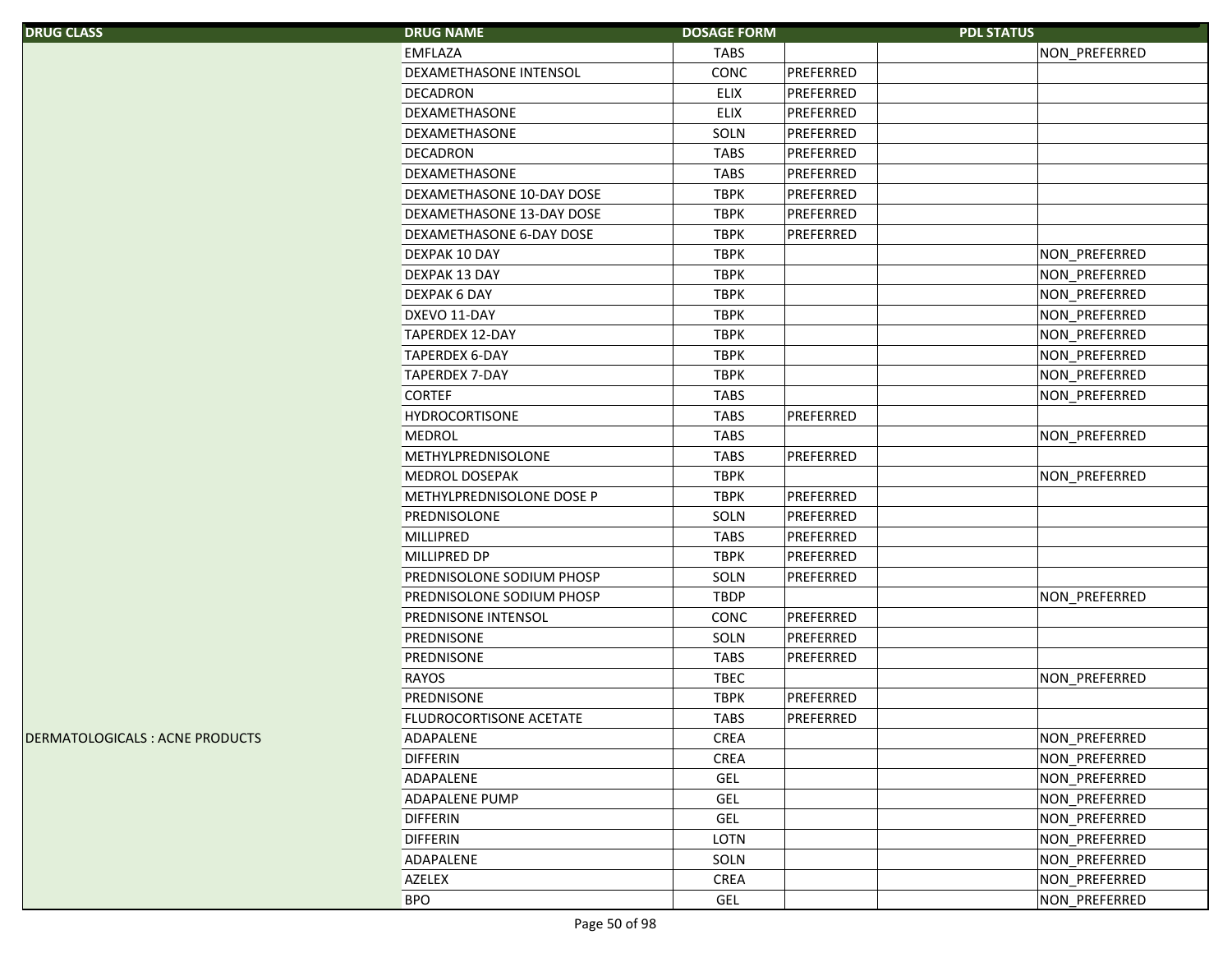| S. | <b>DRUG NAME</b>                 | <b>DOSAGE FORM</b> |           | <b>PDL STATUS</b> |
|----|----------------------------------|--------------------|-----------|-------------------|
|    | <b>ABSORICA</b>                  | <b>CAPS</b>        |           | NON_PREFERRED     |
|    | AMNESTEEM                        | CAPS               |           | NON_PREFERRED     |
|    | <b>CLARAVIS</b>                  | CAPS               |           | NON_PREFERRED     |
|    | <b>ISOTRETINOIN</b>              | CAPS               |           | NON PREFERRED     |
|    | <b>MYORISAN</b>                  | CAPS               |           | NON_PREFERRED     |
|    | ZENATANE                         | CAPS               |           | NON_PREFERRED     |
|    | <b>FABIOR</b>                    | <b>FOAM</b>        |           | NON PREFERRED     |
|    | <b>AVITA</b>                     | <b>CREA</b>        | PREFERRED |                   |
|    | <b>RETIN-A</b>                   | CREA               |           | NON_PREFERRED     |
|    | <b>TRETINOIN</b>                 | CREA               | PREFERRED |                   |
|    | <b>ATRALIN</b>                   | <b>GEL</b>         |           | NON_PREFERRED     |
|    | <b>AVITA</b>                     | <b>GEL</b>         | PREFERRED |                   |
|    | <b>RETIN-A</b>                   | GEL                |           | NON_PREFERRED     |
|    | <b>TRETINOIN</b>                 | <b>GEL</b>         | PREFERRED |                   |
|    | <b>ALTRENO</b>                   | LOTN               |           | NON PREFERRED     |
|    | <b>RETIN-A MICRO</b>             | <b>GEL</b>         |           | NON_PREFERRED     |
|    | RETIN-A MICRO PUMP               | <b>GEL</b>         |           | NON_PREFERRED     |
|    | <b>TRETINOIN MICROSPHERE</b>     | <b>GEL</b>         |           | NON_PREFERRED     |
|    | <b>TRETINOIN MICROSPHERE PUM</b> | <b>GEL</b>         |           | NON_PREFERRED     |
|    | <b>AKLIEF</b>                    | <b>CREA</b>        |           | NON_PREFERRED     |
|    | <b>CLINDAMYCIN PHOSPHATE</b>     | <b>FOAM</b>        |           | NON_PREFERRED     |
|    | <b>EVOCLIN</b>                   | <b>FOAM</b>        |           | NON PREFERRED     |
|    | CLEOCIN-T                        | <b>GEL</b>         |           | NON_PREFERRED     |
|    | CLINDAGEL                        | <b>GEL</b>         |           | NON_PREFERRED     |
|    | <b>CLINDAMYCIN PHOSPHATE</b>     | <b>GEL</b>         | PREFERRED |                   |
|    | CLEOCIN-T                        | LOTN               |           | NON_PREFERRED     |
|    | <b>CLINDAMYCIN PHOSPHATE</b>     | LOTN               | PREFERRED |                   |
|    | <b>CLINDAMYCIN PHOSPHATE</b>     | SOLN               | PREFERRED |                   |
|    | <b>CLINDACIN ETZ PLEDGETS</b>    | SWAB               | PREFERRED |                   |
|    | CLINDACIN-P                      | SWAB               | PREFERRED |                   |
|    | <b>CLINDAMYCIN PHOSPHATE</b>     | SWAB               | PREFERRED |                   |
|    | ACZONE                           | <b>GEL</b>         |           | NON PREFERRED     |
|    | <b>DAPSONE</b>                   | <b>GEL</b>         |           | NON PREFERRED     |
|    | ERYGEL                           | <b>GEL</b>         |           | NON_PREFERRED     |
|    | ERYTHROMYCIN                     | GEL                | PREFERRED |                   |
|    | ERY                              | PADS               |           | NON_PREFERRED     |
|    | ERYTHROMYCIN                     | PADS               |           | NON PREFERRED     |
|    | ERYTHROMYCIN                     | SOLN               | PREFERRED |                   |
|    | KLARON                           | LOTN               |           | NON_PREFERRED     |
|    | SODIUM SULFACETAMIDE             | LOTN               |           | NON PREFERRED     |
|    | SULFACETAMIDE SODIUM             | LOTN               |           | NON PREFERRED     |
|    | ADAPALENE/BENZOYL PEROXID        | <b>GEL</b>         |           | NON PREFERRED     |
|    | <b>EPIDUO</b>                    | GEL                |           | NON PREFERRED     |
|    |                                  |                    |           |                   |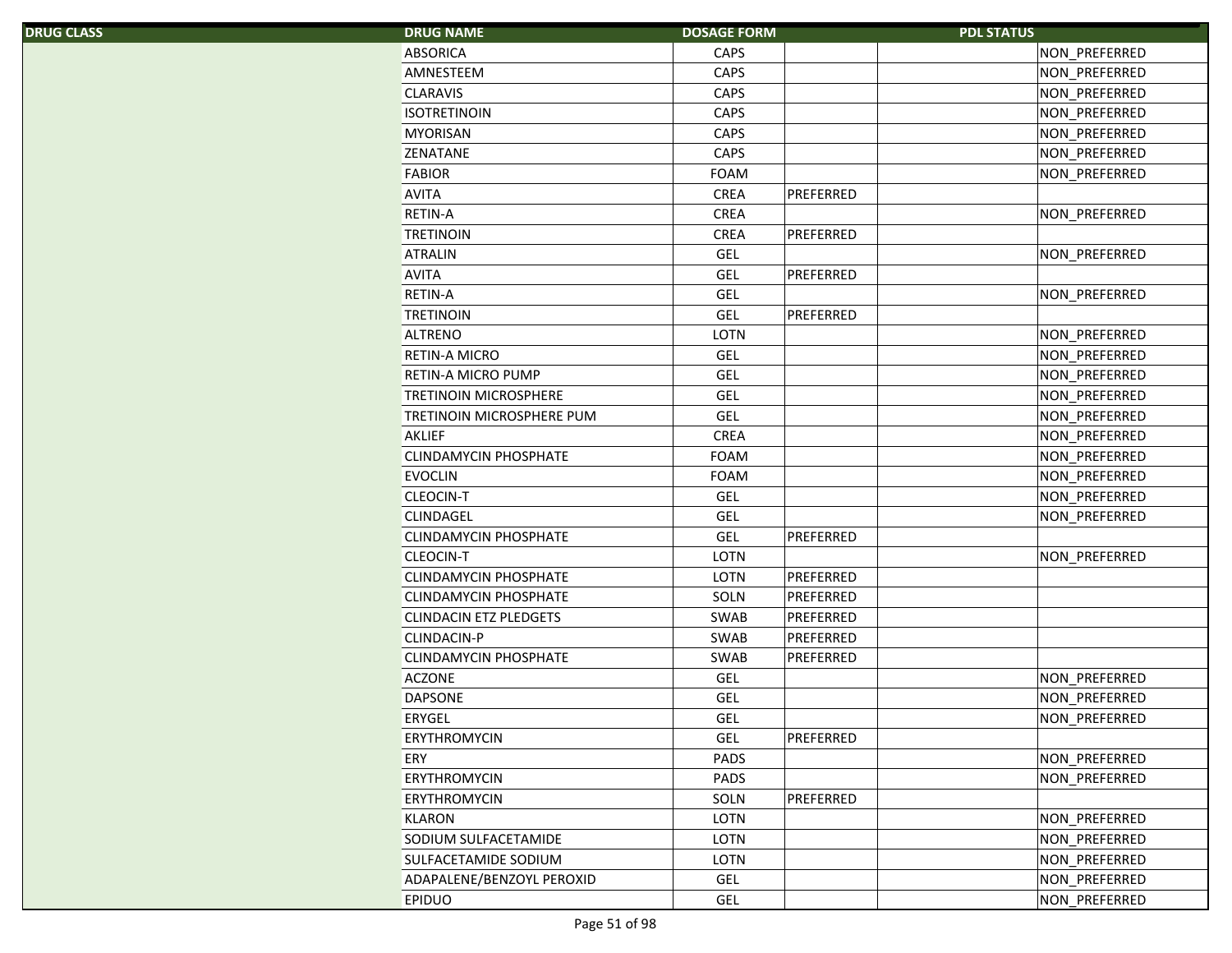| <b>DRUG CLASS</b>             | <b>DRUG NAME</b>                 | <b>DOSAGE FORM</b> |           | <b>PDL STATUS</b> |               |
|-------------------------------|----------------------------------|--------------------|-----------|-------------------|---------------|
|                               | <b>EPIDUO FORTE</b>              | <b>GEL</b>         |           |                   | NON PREFERRED |
|                               | <b>BENZAMYCIN</b>                | <b>GEL</b>         |           |                   | NON PREFERRED |
|                               | ERYTHROMYCIN/BENZOYL PERO        | <b>GEL</b>         | PREFERRED |                   |               |
|                               | <b>ACANYA</b>                    | <b>GEL</b>         |           |                   | NON_PREFERRED |
|                               | <b>BENZACLIN</b>                 | <b>GEL</b>         |           |                   | NON_PREFERRED |
|                               | <b>BENZACLIN WITH PUMP</b>       | <b>GEL</b>         |           |                   | NON_PREFERRED |
|                               | <b>CLINDAMYCIN PHOSPHATE/BEN</b> | <b>GEL</b>         |           |                   | NON_PREFERRED |
|                               | CLINDAMYCIN/BENZOYL PEROX        | <b>GEL</b>         |           |                   | NON_PREFERRED |
|                               | <b>ONEXTON</b>                   | <b>GEL</b>         |           |                   | NON PREFERRED |
|                               | <b>CLINDAMYCIN PHOSPHATE/BEN</b> | <b>GEL</b>         |           |                   | NON_PREFERRED |
|                               | <b>DUAC</b>                      | <b>GEL</b>         |           |                   | NON_PREFERRED |
|                               | <b>NEUAC</b>                     | <b>GEL</b>         |           |                   | NON_PREFERRED |
|                               | <b>CLINDACIN ETZ</b>             | KIT                |           |                   | NON_PREFERRED |
|                               | <b>CLINDACIN PAC</b>             | KIT                |           |                   | NON_PREFERRED |
|                               | <b>CLINDAMYCIN PHOSPHATE/TRE</b> | <b>GEL</b>         |           |                   | NON PREFERRED |
|                               | <b>ZIANA</b>                     | <b>GEL</b>         |           |                   | NON_PREFERRED |
|                               | SODIUM SULFACETAMIDE/SULF        | <b>CREA</b>        |           |                   | NON PREFERRED |
|                               | SSS 10%-5%                       | CREA               |           |                   | NON PREFERRED |
|                               | BP 10-1                          | <b>EMUL</b>        |           |                   | NON PREFERRED |
|                               | SULFACETAMIDE SODIUM/SULF        | <b>EMUL</b>        |           |                   | NON PREFERRED |
|                               | SSS 10-5                         | FOAM               |           |                   | NON_PREFERRED |
|                               | SODIUM SULFACETAMIDE/SULF        | LIQD               |           |                   | NON_PREFERRED |
|                               | <b>SUMADAN WASH</b>              | <b>LIQD</b>        |           |                   | NON_PREFERRED |
|                               | <b>SUMAXIN WASH</b>              | LIQD               |           |                   | NON_PREFERRED |
|                               | SODIUM SULFACETAMIDE/SULF        | PADS               |           |                   | NON_PREFERRED |
|                               | <b>SUMAXIN</b>                   | PADS               |           |                   | NON_PREFERRED |
|                               | SODIUM SULFACETAMIDE/SULF        | <b>SUSP</b>        |           |                   | NON_PREFERRED |
|                               | BP CLEANSING WASH                | <b>EMUL</b>        |           |                   | NON_PREFERRED |
|                               | SODIUM SULFACETAMIDE/SULF        | EMUL               |           |                   | NON_PREFERRED |
|                               | <b>SUMADAN KIT</b>               | KIT                |           |                   | NON_PREFERRED |
|                               | <b>SUMAXIN CP KIT</b>            | KIT                |           |                   | NON_PREFERRED |
|                               | <b>SUMADAN XLT</b>               | KIT                |           |                   | NON_PREFERRED |
|                               | <b>NEUAC KIT</b>                 | KIT                |           |                   | NON PREFERRED |
| DERMATOLOGICALS : ANTIBIOTICS | <b>GENTAMICIN SULFATE</b>        | $\sf CREA$         | PREFERRED |                   |               |
|                               | <b>GENTAMICIN SULFATE</b>        | <b>OINT</b>        | PREFERRED |                   |               |
|                               | <b>CENTANY AT</b>                | KIT                |           |                   | NON_PREFERRED |
|                               | <b>CENTANY</b>                   | <b>OINT</b>        |           |                   | NON_PREFERRED |
|                               | <b>MUPIROCIN</b>                 | <b>OINT</b>        | PREFERRED |                   |               |
|                               | <b>MUPIROCIN</b>                 | <b>CREA</b>        |           |                   | NON_PREFERRED |
|                               | NEO-SYNALAR                      | CREA               |           |                   | NON_PREFERRED |
|                               | <b>CORTISPORIN</b>               | <b>CREA</b>        |           |                   | NON PREFERRED |
|                               | NEO-SYNALAR KIT                  | KIT                |           |                   | NON_PREFERRED |
|                               | <b>CORTISPORIN</b>               | <b>OINT</b>        | PREFERRED |                   |               |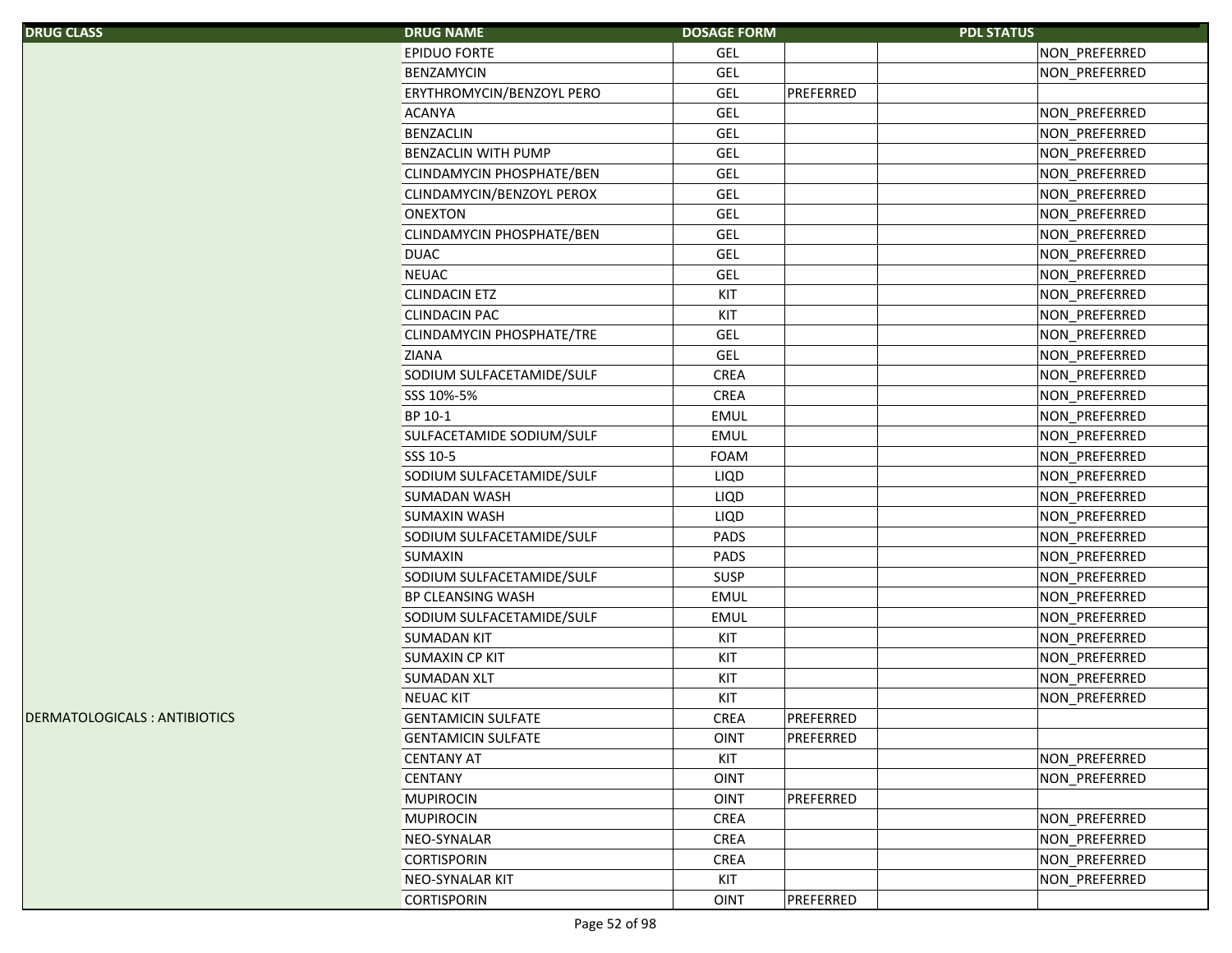|--|

DERMATOLOGICALS : ANTIFUNGALS

| S.                          | <b>DRUG NAME</b>               | <b>DOSAGE FORM</b> | <b>PDL STATUS</b> |               |
|-----------------------------|--------------------------------|--------------------|-------------------|---------------|
| <b>OGICALS: ANTIFUNGALS</b> | <b>MENTAX</b>                  | <b>CREA</b>        |                   | NON_PREFERRED |
|                             | <b>CICLOPIROX</b>              | <b>GEL</b>         |                   | NON_PREFERRED |
|                             | <b>CICLODAN SOLUTION KIT</b>   | KIT                |                   | NON_PREFERRED |
|                             | <b>CICLOPIROX TREATMENT</b>    | KIT                |                   | NON_PREFERRED |
|                             | <b>CICLOPIROX</b>              | SHAM               |                   | NON_PREFERRED |
|                             | LOPROX SHAMPOO                 | SHAM               |                   | NON_PREFERRED |
|                             | <b>CICLODAN</b>                | SOLN               |                   | NON_PREFERRED |
|                             | <b>CICLOPIROX NAIL LACQUER</b> | SOLN               |                   | NON_PREFERRED |
|                             | PENLAC NAIL LACQUER            | SOLN               |                   | NON_PREFERRED |
|                             | CICLOPIROX OLAMINE             | CREA               |                   | NON_PREFERRED |
|                             | <b>LOPROX</b>                  | <b>CREA</b>        |                   | NON_PREFERRED |
|                             | <b>CICLOPIROX</b>              | <b>SUSP</b>        |                   | NON_PREFERRED |
|                             | <b>LOPROX</b>                  | <b>SUSP</b>        |                   | NON_PREFERRED |
|                             | <b>LOPROX</b>                  | KIT                |                   | NON_PREFERRED |
|                             | <b>LOPROX KIT</b>              | KIT                |                   | NON_PREFERRED |
|                             | <b>NAFTIFINE HCL</b>           | <b>CREA</b>        |                   | NON_PREFERRED |
|                             | NAFTIFINE HYDROCHLORIDE        | <b>CREA</b>        |                   | NON_PREFERRED |
|                             | <b>NAFTIN</b>                  | <b>CREA</b>        |                   | NON_PREFERRED |
|                             | <b>NAFTIN</b>                  | <b>GEL</b>         |                   | NON_PREFERRED |
|                             | <b>NYSTATIN</b>                | <b>CREA</b>        | PREFERRED         |               |
|                             | <b>NYSTATIN</b>                | <b>OINT</b>        | PREFERRED         |               |
|                             | <b>NYAMYC</b>                  | POWD               | PREFERRED         |               |
|                             | <b>NYSTATIN</b>                | POWD               | PREFERRED         |               |
|                             | <b>NYSTOP</b>                  | POWD               | PREFERRED         |               |
|                             | <b>CLOTRIMAZOLE</b>            | <b>CREA</b>        | PREFERRED         |               |
|                             | <b>CLOTRIMAZOLE</b>            | SOLN               |                   | NON PREFERRED |
|                             | <b>ECONAZOLE NITRATE</b>       | <b>CREA</b>        | PREFERRED         |               |
|                             | <b>JUBLIA</b>                  | SOLN               |                   | NON_PREFERRED |
|                             | KETOCONAZOLE                   | <b>CREA</b>        | PREFERRED         |               |
|                             | <b>EXTINA</b>                  | FOAM               |                   | NON_PREFERRED |
|                             | KETOCONAZOLE                   | FOAM               |                   | NON_PREFERRED |
|                             | <b>KETOCONAZOLE</b>            | SHAM               | PREFERRED         |               |
|                             | <b>NIZORAL</b>                 | SHAM               |                   | NON_PREFERRED |
|                             | LULICONAZOLE                   | <b>CREA</b>        |                   | NON_PREFERRED |
|                             | LUZU                           | <b>CREA</b>        |                   | NON_PREFERRED |
|                             | <b>OXICONAZOLE NITRATE</b>     | CREA               |                   | NON_PREFERRED |
|                             | <b>OXISTAT</b>                 | CREA               |                   | NON_PREFERRED |
|                             | <b>OXISTAT</b>                 | LOTN               |                   | NON PREFERRED |
|                             | <b>ERTACZO</b>                 | CREA               |                   | NON PREFERRED |
|                             | EXELDERM                       | CREA               |                   | NON_PREFERRED |
|                             | EXELDERM                       | SOLN               |                   | NON_PREFERRED |
|                             | <b>KERYDIN</b>                 | SOLN               |                   | NON_PREFERRED |
|                             | CLOTRIMAZOLE/BETAMETHASON      | CREA               |                   | NON_PREFERRED |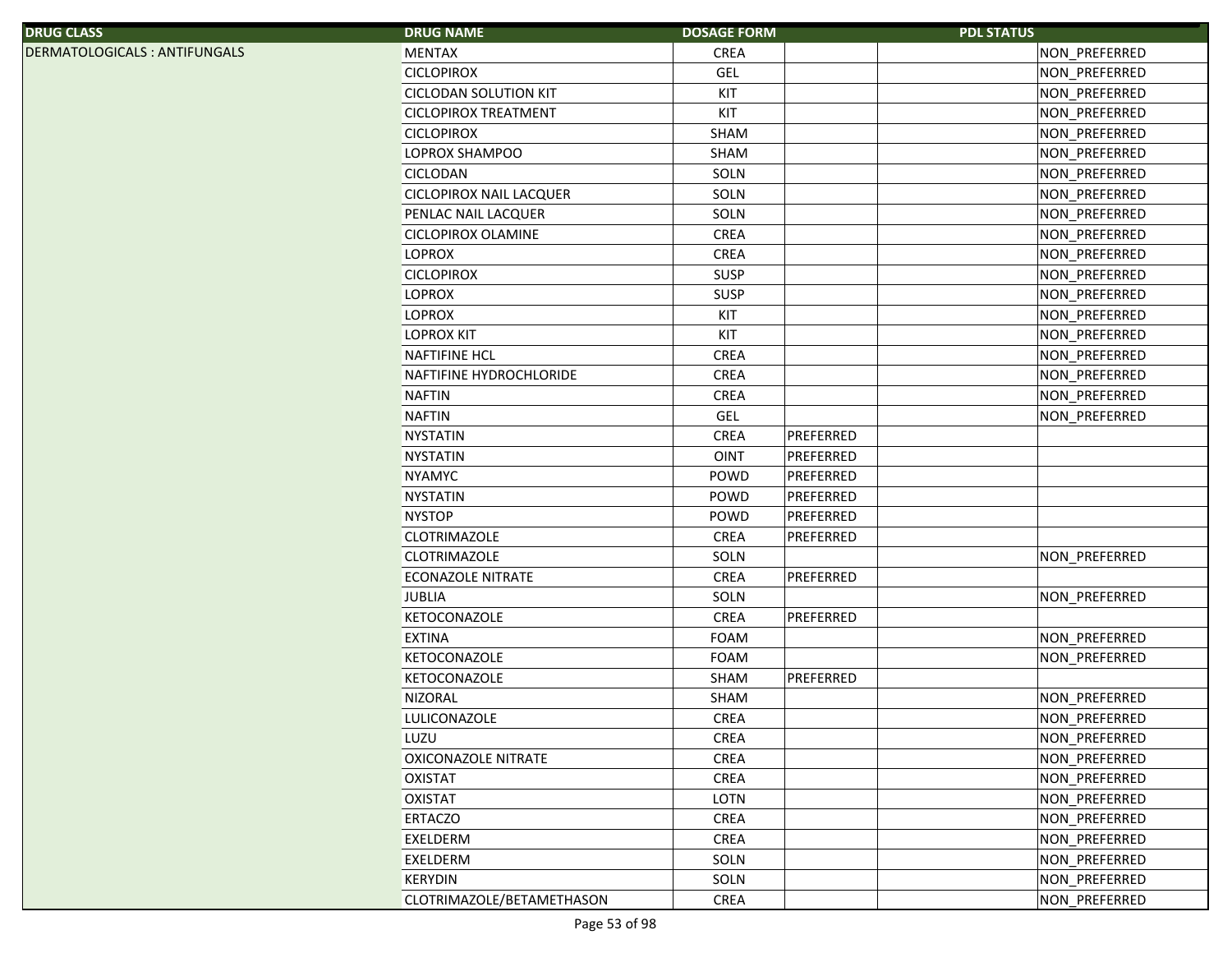| <b>DRUG CLASS</b>                          | <b>DRUG NAME</b>               | <b>DOSAGE FORM</b> | <b>PDL STATUS</b> |               |
|--------------------------------------------|--------------------------------|--------------------|-------------------|---------------|
|                                            | <b>LOTRISONE</b>               | <b>CREA</b>        |                   | NON_PREFERRED |
|                                            | CLOTRIMAZOLE/BETAMETHASON      | LOTN               |                   | NON_PREFERRED |
|                                            | NYSTATIN/TRIAMCINOLONE         | <b>CREA</b>        |                   | NON_PREFERRED |
|                                            | NYSTATIN/TRIAMCINOLONE AC      | <b>CREA</b>        |                   | NON PREFERRED |
|                                            | NYSTATIN/TRIAMCINOLONE         | <b>OINT</b>        |                   | NON_PREFERRED |
|                                            | NYSTATIN/TRIAMCINOLONE AC      | <b>OINT</b>        |                   | NON_PREFERRED |
|                                            | DERMACINRX THERAZOLE PAK       | <b>THPK</b>        |                   | NON_PREFERRED |
|                                            | MICONAZOLE NITRATE/ZINC O      | OINT               |                   | NON PREFERRED |
|                                            | <b>VUSION</b>                  | OINT               |                   | NON_PREFERRED |
| DERMATOLOGICALS: ANTIPSORIATICS            | CALCIPOTRIENE                  | <b>CREA</b>        | PREFERRED         |               |
|                                            | <b>DOVONEX</b>                 | <b>CREA</b>        |                   | NON_PREFERRED |
|                                            | SORILUX                        | <b>FOAM</b>        |                   | NON_PREFERRED |
|                                            | CALCIPOTRIENE                  | OINT               | PREFERRED         |               |
|                                            | CALCITRENE                     | OINT               | PREFERRED         |               |
|                                            | CALCIPOTRIENE                  | SOLN               | PREFERRED         |               |
|                                            | CALCITRIOL                     | OINT               |                   | NON_PREFERRED |
|                                            | <b>VECTICAL</b>                | OINT               |                   | NON_PREFERRED |
|                                            | <b>TAZAROTENE</b>              | <b>CREA</b>        |                   | NON_PREFERRED |
|                                            | <b>TAZORAC</b>                 | <b>CREA</b>        |                   | NON_PREFERRED |
|                                            | <b>TAZORAC</b>                 | GEL                |                   | NON_PREFERRED |
|                                            | <b>ACITRETIN</b>               | CAPS               |                   | NON_PREFERRED |
|                                            | SORIATANE                      | CAPS               |                   | NON_PREFERRED |
|                                            | <b>SILIQ</b>                   | SOSY               |                   | NON_PREFERRED |
|                                            | <b>TREMFYA</b>                 | SOPN               |                   | NON_PREFERRED |
|                                            | <b>TREMFYA</b>                 | SOSY               |                   | NON_PREFERRED |
|                                            | <b>TALTZ</b>                   | SOAJ               |                   | NON_PREFERRED |
|                                            | <b>TALTZ</b>                   | SOSY               |                   | NON_PREFERRED |
|                                            | METHOXSALEN                    | CAPS               |                   | NON_PREFERRED |
|                                            | <b>OXSORALEN ULTRA</b>         | CAPS               |                   | NON_PREFERRED |
|                                            | <b>SKYRIZI</b>                 | <b>PSKT</b>        |                   | NON_PREFERRED |
|                                            | <b>COSENTYX SENSOREADY PEN</b> | SOAJ               |                   | NON_PREFERRED |
|                                            | <b>COSENTYX</b>                | SOSY               |                   | NON_PREFERRED |
|                                            | <b>ILUMYA</b>                  | SOSY               |                   | NON_PREFERRED |
|                                            | STELARA                        | SOLN               |                   | NON_PREFERRED |
|                                            | <b>STELARA</b>                 | SOSY               |                   | NON_PREFERRED |
| DERMATOLOGICALS: CORTICOSTEROIDS - TOPICAL | ALCLOMETASONE DIPROPIONAT      | <b>CREA</b>        | PREFERRED         |               |
|                                            | ALCLOMETASONE DIPROPIONAT      | OINT               | PREFERRED         |               |
|                                            | <b>AMCINONIDE</b>              | <b>CREA</b>        |                   | NON PREFERRED |
|                                            | <b>AMCINONIDE</b>              | LOTN               |                   | NON_PREFERRED |
|                                            | BETAMETHASONE DIPROPIONAT      | CREA               |                   | NON_PREFERRED |
|                                            | SERNIVO                        | <b>EMUL</b>        |                   | NON_PREFERRED |
|                                            | BETAMETHASONE DIPROPIONAT      | LOTN               |                   | NON_PREFERRED |
|                                            | BETAMETHASONE DIPROPIONAT      | <b>OINT</b>        |                   | NON_PREFERRED |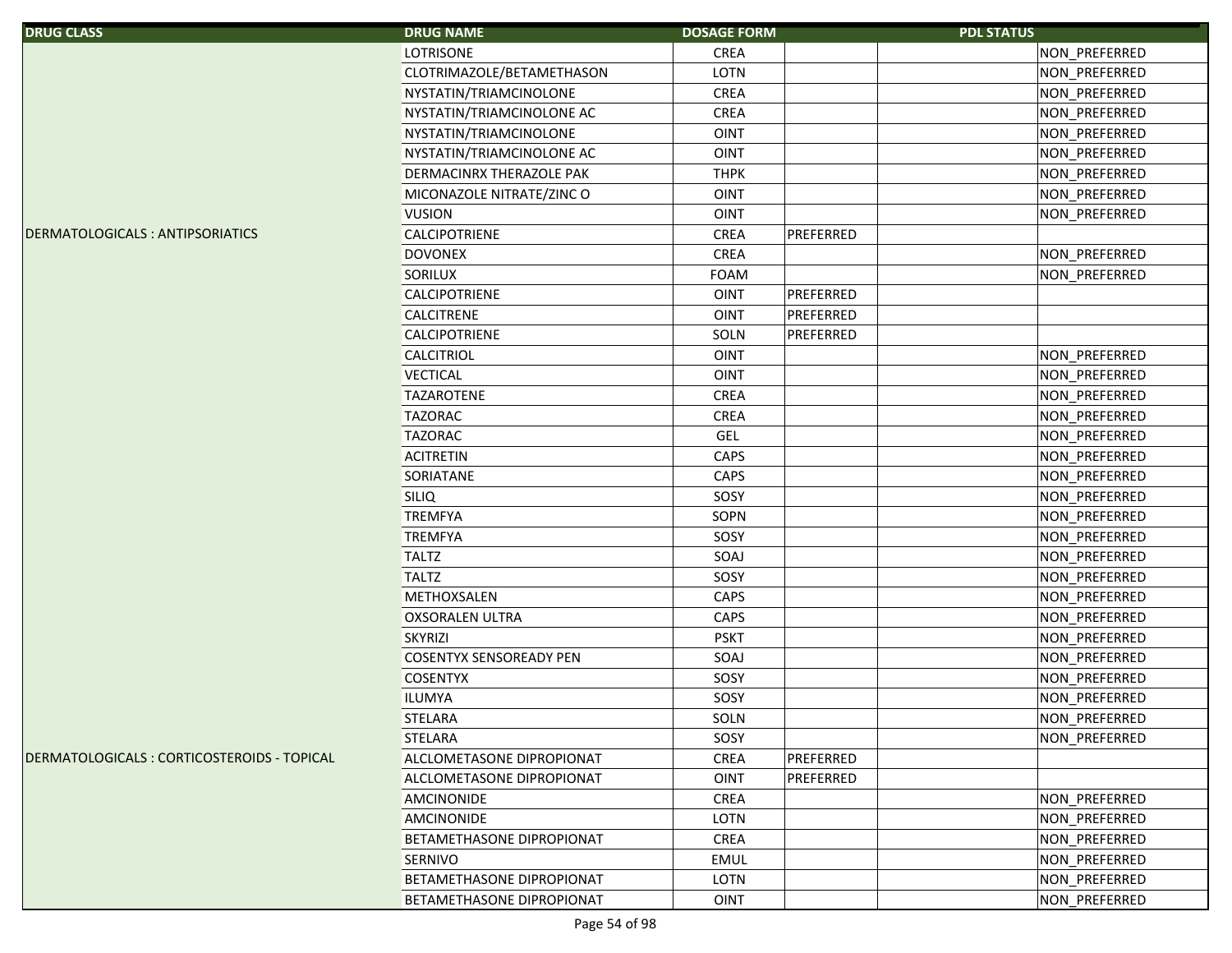| S. | <b>DRUG NAME</b>                 | <b>DOSAGE FORM</b> |           | <b>PDL STATUS</b> |
|----|----------------------------------|--------------------|-----------|-------------------|
|    | AUGMENTED BETAMETHASONE D        | <b>CREA</b>        |           | NON_PREFERRED     |
|    | AUGMENTED BETAMETHASONE D        | <b>GEL</b>         |           | NON_PREFERRED     |
|    | AUGMENTED BETAMETHASONE D        | LOTN               |           | NON_PREFERRED     |
|    | AUGMENTED BETAMETHASONE D        | <b>OINT</b>        |           | NON_PREFERRED     |
|    | <b>DIPROLENE</b>                 | <b>OINT</b>        |           | NON_PREFERRED     |
|    | BETAMETHASONE VALERATE           | <b>CREA</b>        | PREFERRED |                   |
|    | BETAMETHASONE VALERATE           | <b>FOAM</b>        |           | NON_PREFERRED     |
|    | <b>LUXIQ</b>                     | <b>FOAM</b>        |           | NON_PREFERRED     |
|    | BETAMETHASONE VALERATE           | LOTN               | PREFERRED |                   |
|    | <b>BETAMETHASONE VALERATE</b>    | <b>OINT</b>        | PREFERRED |                   |
|    | <b>CLOBETASOL PROPIONATE</b>     | CREA               | PREFERRED |                   |
|    | <b>TEMOVATE</b>                  | <b>CREA</b>        |           | NON_PREFERRED     |
|    | <b>CLOBETASOL PROPIONATE</b>     | <b>FOAM</b>        |           | NON_PREFERRED     |
|    | <b>OLUX</b>                      | <b>FOAM</b>        |           | NON PREFERRED     |
|    | <b>CLOBETASOL PROPIONATE</b>     | <b>GEL</b>         | PREFERRED |                   |
|    | <b>CLOBETASOL PROPIONATE</b>     | <b>LIQD</b>        |           | NON_PREFERRED     |
|    | <b>CLOBEX</b>                    | LIQD               |           | NON_PREFERRED     |
|    | <b>CLOBETASOL PROPIONATE</b>     | LOTN               |           | NON_PREFERRED     |
|    | <b>CLOBEX</b>                    | <b>LOTN</b>        |           | NON_PREFERRED     |
|    | <b>CLOBETASOL PROPIONATE</b>     | <b>OINT</b>        | PREFERRED |                   |
|    | <b>TEMOVATE</b>                  | <b>OINT</b>        |           | NON_PREFERRED     |
|    | <b>CLOBETASOL PROPIONATE</b>     | <b>SHAM</b>        |           | NON_PREFERRED     |
|    | <b>CLOBEX</b>                    | SHAM               |           | NON_PREFERRED     |
|    | <b>CLODAN</b>                    | SHAM               |           | NON_PREFERRED     |
|    | <b>CLOBETASOL PROPIONATE</b>     | SOLN               | PREFERRED |                   |
|    | <b>CLOBETASOL PROPIONATE E</b>   | <b>CREA</b>        | PREFERRED |                   |
|    | <b>CLOBETASOL PROPIONATE EMO</b> | <b>CREA</b>        | PREFERRED |                   |
|    | <b>CLOBETASOL PROPIONATE</b>     | <b>FOAM</b>        |           | NON_PREFERRED     |
|    | <b>CLOBETASOL PROPIONATE EMO</b> | <b>FOAM</b>        |           | NON_PREFERRED     |
|    | OLUX-E                           | <b>FOAM</b>        |           | NON_PREFERRED     |
|    | <b>TOVET</b>                     | <b>FOAM</b>        |           | NON_PREFERRED     |
|    | <b>TOVET KIT</b>                 | KIT                |           | NON PREFERRED     |
|    | <b>CLODERM</b>                   | <b>CREA</b>        |           | NON PREFERRED     |
|    | <b>DESONIDE</b>                  | CREA               | PREFERRED |                   |
|    | <b>DESOWEN</b>                   | <b>CREA</b>        |           | NON_PREFERRED     |
|    | <b>DESONIDE</b>                  | LOTN               |           | NON PREFERRED     |
|    | <b>DESONIDE</b>                  | <b>OINT</b>        | PREFERRED |                   |
|    | <b>DESOXIMETASONE</b>            | <b>CREA</b>        |           | NON_PREFERRED     |
|    | <b>TOPICORT</b>                  | <b>CREA</b>        |           | NON_PREFERRED     |
|    | DESOXIMETASONE                   | <b>GEL</b>         |           | NON_PREFERRED     |
|    | <b>TOPICORT</b>                  | GEL                |           | NON_PREFERRED     |
|    | DESOXIMETASONE                   | LIQD               |           | NON PREFERRED     |
|    | <b>TOPICORT</b>                  | LIQD               |           | NON_PREFERRED     |
|    |                                  |                    |           |                   |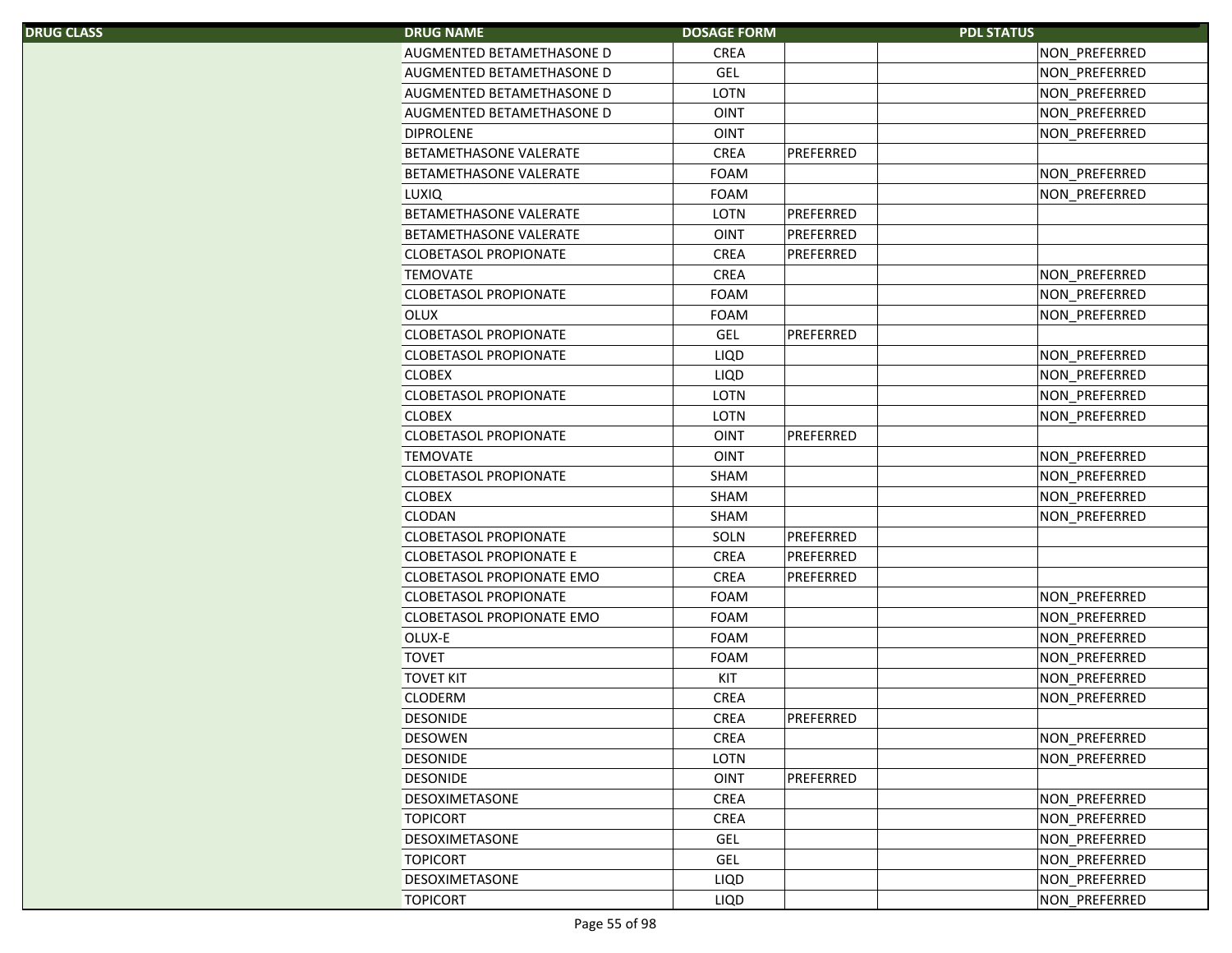|  | <b>DRUG CLASS</b> |  |
|--|-------------------|--|
|  |                   |  |

| S, | <b>DRUG NAME</b>                 | <b>DOSAGE FORM</b> |           | <b>PDL STATUS</b>    |
|----|----------------------------------|--------------------|-----------|----------------------|
|    | <b>DESOXIMETASONE</b>            | <b>OINT</b>        |           | NON_PREFERRED        |
|    | <b>TOPICORT</b>                  | <b>OINT</b>        |           | NON PREFERRED        |
|    | DIFLORASONE DIACETATE            | <b>CREA</b>        | PREFERRED |                      |
|    | <b>PSORCON</b>                   | <b>CREA</b>        |           | NON PREFERRED        |
|    | DIFLORASONE DIACETATE            | <b>OINT</b>        | PREFERRED |                      |
|    | <b>APEXICON E</b>                | <b>CREA</b>        |           | NON_PREFERRED        |
|    | <b>FLUOCINOLONE ACETONIDE</b>    | <b>CREA</b>        | PREFERRED |                      |
|    | <b>SYNALAR</b>                   | <b>CREA</b>        |           | NON_PREFERRED        |
|    | DERMA-SMOOTHE/FS BODY            | OIL                |           | NON PREFERRED        |
|    | DERMA-SMOOTHE/FS SCALP           | OIL                |           | NON_PREFERRED        |
|    | FLUOCINOLONE ACETONIDE BO        | OIL                | PREFERRED |                      |
|    | FLUOCINOLONE ACETONIDE SC        | OIL                | PREFERRED |                      |
|    | FLUOCINOLONE ACETONIDE           | <b>OINT</b>        | PREFERRED |                      |
|    | <b>SYNALAR</b>                   | <b>OINT</b>        |           | NON_PREFERRED        |
|    | <b>CAPEX</b>                     | SHAM               |           | NON PREFERRED        |
|    | FLUOCINOLONE ACETONIDE           | SOLN               | PREFERRED |                      |
|    | <b>SYNALAR</b>                   | SOLN               |           | NON_PREFERRED        |
|    | <b>FLUOCINONIDE</b>              | CREA               | PREFERRED |                      |
|    | VANOS                            | <b>CREA</b>        |           | NON_PREFERRED        |
|    | <b>FLUOCINONIDE</b>              | <b>GEL</b>         | PREFERRED |                      |
|    | <b>FLUOCINONIDE</b>              | <b>OINT</b>        | PREFERRED |                      |
|    | <b>FLUOCINONIDE</b>              | SOLN               | PREFERRED |                      |
|    | <b>FLUOCINONIDE EMULSIFIED</b>   | CREA               | PREFERRED |                      |
|    | <b>FLUOCINONIDE EMULSIFIED B</b> | CREA               | PREFERRED |                      |
|    | FLURANDRENOLIDE                  | CREA               |           | NON_PREFERRED        |
|    | <b>FLURANDRENOLIDE</b>           | LOTN               |           | NON PREFERRED        |
|    | FLURANDRENOLIDE                  | <b>OINT</b>        |           | NON_PREFERRED        |
|    | CORDRAN                          | <b>TAPE</b>        |           | NON PREFERRED        |
|    | <b>FLUTICASONE PROPIONATE</b>    | CREA               | PREFERRED |                      |
|    | <b>BESER</b>                     | LOTN               |           | NON_PREFERRED        |
|    | <b>CUTIVATE</b>                  | LOTN               |           | NON_PREFERRED        |
|    | FLUTICASONE PROPIONATE           | LOTN               |           | NON_PREFERRED        |
|    | <b>FLUTICASONE PROPIONATE</b>    | <b>OINT</b>        | PREFERRED |                      |
|    | <b>HALCINONIDE</b>               | CREA               |           | NON_PREFERRED        |
|    | HALOG                            | <b>CREA</b>        |           | NON_PREFERRED        |
|    | <b>HALOG</b>                     | <b>OINT</b>        |           | NON PREFERRED        |
|    | HALOBETASOL PROPIONATE           | CREA               | PREFERRED |                      |
|    | HALOBETASOL PROPIONATE           | <b>FOAM</b>        |           | NON PREFERRED        |
|    | <b>LEXETTE</b>                   | FOAM               |           | <b>NON PREFERRED</b> |
|    | <b>BRYHALI</b>                   | LOTN               |           | NON_PREFERRED        |
|    | <b>ULTRAVATE</b>                 | LOTN               |           | NON_PREFERRED        |
|    | HALOBETASOL PROPIONATE           | <b>OINT</b>        | PREFERRED |                      |
|    | ALA-CORT                         | CREA               | PREFERRED |                      |
|    |                                  |                    |           |                      |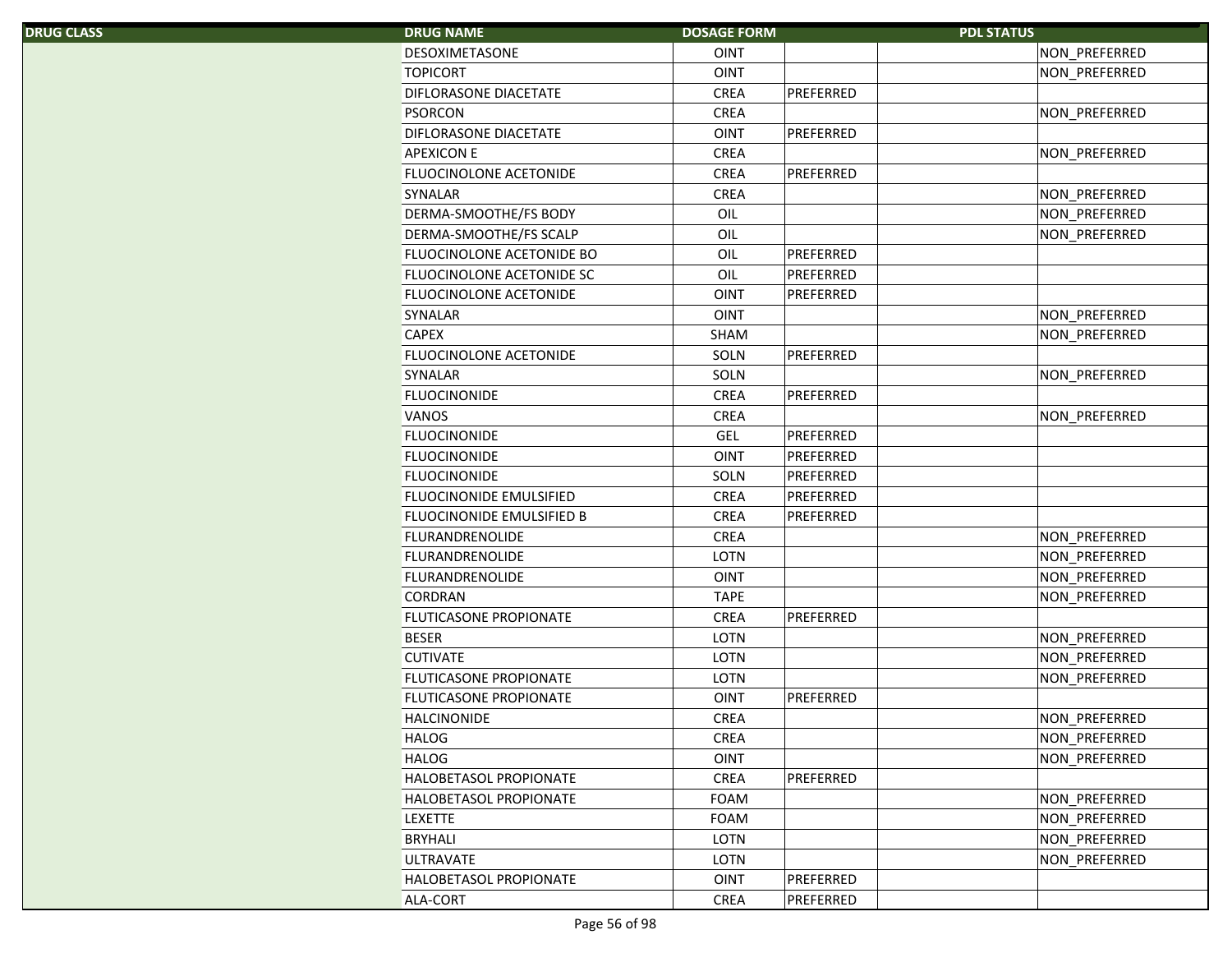| <b>DRUG CLASS</b> |
|-------------------|
|                   |

| S. | <b>DRUG NAME</b>                 | <b>DOSAGE FORM</b> |           | <b>PDL STATUS</b>    |
|----|----------------------------------|--------------------|-----------|----------------------|
|    | <b>HYDROCORTISONE</b>            | <b>CREA</b>        | PREFERRED |                      |
|    | <b>ALA SCALP</b>                 | LOTN               |           | NON_PREFERRED        |
|    | <b>HYDROCORTISONE</b>            | LOTN               | PREFERRED |                      |
|    | <b>HYDROCORTISONE</b>            | <b>OINT</b>        | PREFERRED |                      |
|    | <b>TEXACORT</b>                  | SOLN               |           | NON_PREFERRED        |
|    | MICORT-HC                        | <b>CREA</b>        |           | NON PREFERRED        |
|    | <b>HYDROCORTISONE</b>            | <b>OINT</b>        | PREFERRED |                      |
|    | <b>HYDROCORTISONE VALERATE</b>   | <b>CREA</b>        | PREFERRED |                      |
|    | <b>HYDROCORTISONE VALERATE</b>   | <b>OINT</b>        | PREFERRED |                      |
|    | PANDEL                           | CREA               |           | NON_PREFERRED        |
|    | HYDROCORTISONE BUTYRATE          | <b>CREA</b>        |           | NON_PREFERRED        |
|    | <b>LOCOID</b>                    | <b>CREA</b>        |           | NON_PREFERRED        |
|    | HYDROCORTISONE BUTYRATE          | LOTN               |           | NON_PREFERRED        |
|    | <b>LOCOID</b>                    | LOTN               |           | NON_PREFERRED        |
|    | HYDROCORTISONE BUTYRATE          | <b>OINT</b>        |           | NON_PREFERRED        |
|    | <b>HYDROCORTISONE BUTYRATE</b>   | SOLN               |           | NON_PREFERRED        |
|    | <b>LOCOID</b>                    | SOLN               |           | NON_PREFERRED        |
|    | <b>HYDROCORTISONE BUTYRATE (</b> | <b>CREA</b>        |           | <b>NON PREFERRED</b> |
|    | <b>LOCOID LIPOCREAM</b>          | <b>CREA</b>        |           | NON_PREFERRED        |
|    | <b>ELOCON</b>                    | <b>CREA</b>        |           | NON PREFERRED        |
|    | MOMETASONE FUROATE               | <b>CREA</b>        | PREFERRED |                      |
|    | MOMETASONE FUROATE               | <b>OINT</b>        | PREFERRED |                      |
|    | MOMETASONE FUROATE               | SOLN               | PREFERRED |                      |
|    | PREDNICARBATE                    | <b>CREA</b>        |           | NON_PREFERRED        |
|    | PREDNICARBATE                    | <b>OINT</b>        |           | NON_PREFERRED        |
|    | KENALOG                          | <b>AERS</b>        |           | NON_PREFERRED        |
|    | <b>TRIAMCINOLONE ACETONIDE</b>   | <b>AERS</b>        |           | <b>NON PREFERRED</b> |
|    | <b>TRIAMCINOLONE ACETONIDE</b>   | CREA               | PREFERRED |                      |
|    | <b>TRIDERM</b>                   | CREA               | PREFERRED |                      |
|    | <b>TRIAMCINOLONE ACETONIDE</b>   | LOTN               | PREFERRED |                      |
|    | <b>TRIAMCINOLONE ACETONIDE</b>   | <b>OINT</b>        | PREFERRED |                      |
|    | <b>TRIANEX</b>                   | <b>OINT</b>        |           | NON_PREFERRED        |
|    | <b>EPIFOAM</b>                   | <b>FOAM</b>        |           | NON_PREFERRED        |
|    | <b>ENSTILAR</b>                  | FOAM               |           | NON_PREFERRED        |
|    | CALCIPOTRIENE/BETAMETHASO        | <b>OINT</b>        |           | NON PREFERRED        |
|    | <b>TACLONEX</b>                  | <b>OINT</b>        |           | NON_PREFERRED        |
|    | <b>TACLONEX</b>                  | SUSP               |           | NON_PREFERRED        |
|    | <b>CLODAN KIT</b>                | KIT                |           | NON_PREFERRED        |
|    | SYNALAR TS                       | KIT                |           | NON_PREFERRED        |
|    | <b>SYNALAR CREAM KIT</b>         | KIT                |           | NON_PREFERRED        |
|    | SYNALAR OINTMENT KIT             | KIT                |           | NON_PREFERRED        |
|    | <b>BESER</b>                     | KIT                |           | NON_PREFERRED        |
|    | <b>DUOBRII</b>                   | LOTN               |           | NON PREFERRED        |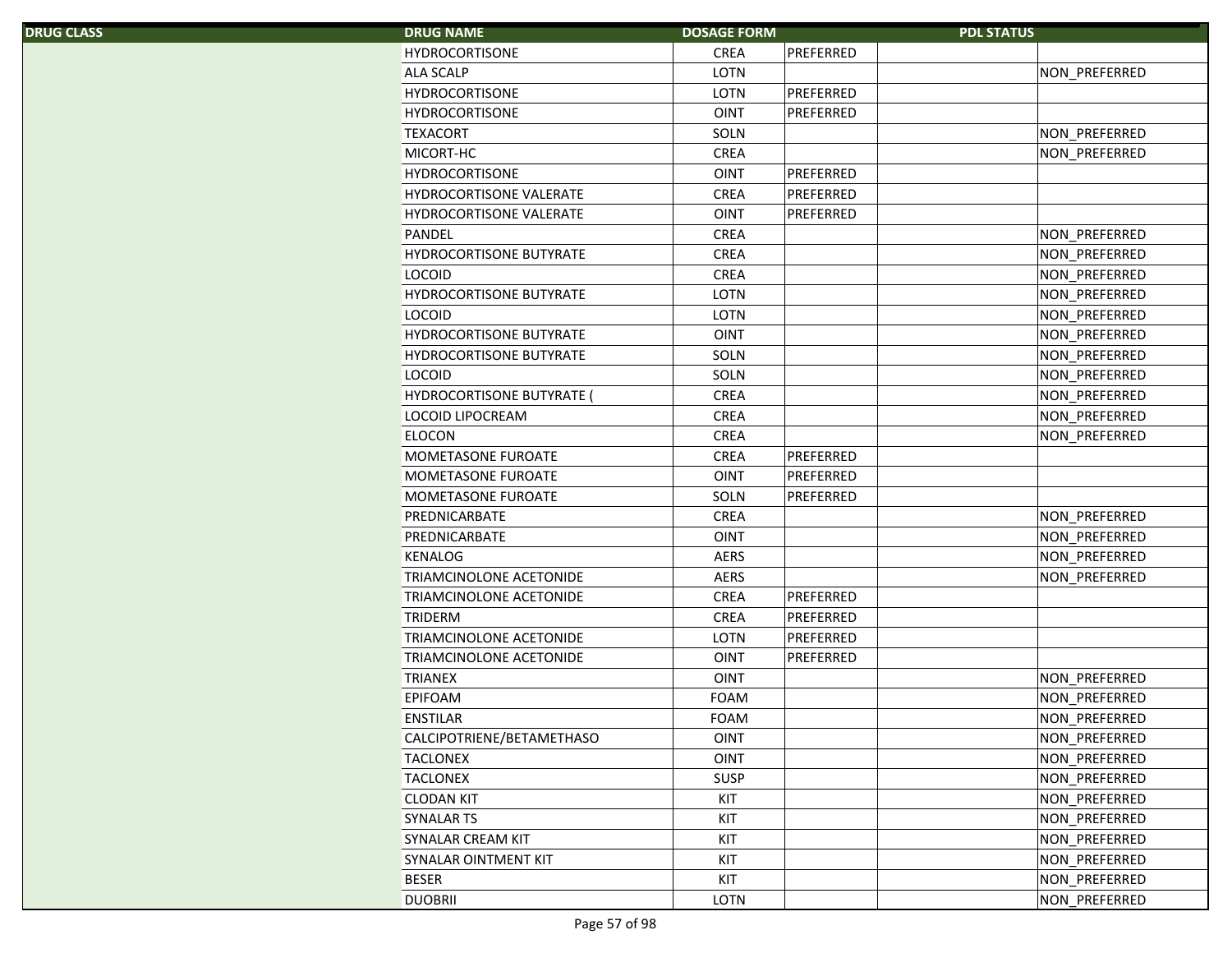| <b>DRUG CLASS</b>     | <b>DRUG NAME</b>          | <b>DOSAGE FORM</b> |           | <b>PDL STATUS</b> |               |
|-----------------------|---------------------------|--------------------|-----------|-------------------|---------------|
|                       | <b>ELLZIA PAK</b>         | <b>THPK</b>        |           |                   | NON_PREFERRED |
| DERMATOLOGICALS: MISC | <b>FINACEA</b>            | FOAM               |           |                   | NON_PREFERRED |
|                       | <b>AZELAIC ACID</b>       | <b>GEL</b>         |           |                   | NON_PREFERRED |
|                       | <b>FINACEA</b>            | GEL                |           |                   | NON_PREFERRED |
|                       | <b>MIRVASO</b>            | GEL                |           |                   | NON_PREFERRED |
|                       | <b>DOXYCYCLINE</b>        | <b>CPDR</b>        |           |                   | NON_PREFERRED |
|                       | <b>ORACEA</b>             | <b>CPDR</b>        |           |                   | NON_PREFERRED |
|                       | <b>IVERMECTIN</b>         | CREA               |           |                   | NON_PREFERRED |
|                       | SOOLANTRA                 | <b>CREA</b>        |           |                   | NON_PREFERRED |
|                       | METROCREAM                | CREA               |           |                   | NON_PREFERRED |
|                       | <b>METRONIDAZOLE</b>      | CREA               | PREFERRED |                   |               |
|                       | <b>NORITATE</b>           | CREA               |           |                   | NON_PREFERRED |
|                       | <b>ROSADAN</b>            | CREA               | PREFERRED |                   |               |
|                       | <b>METROGEL</b>           | <b>GEL</b>         |           |                   | NON_PREFERRED |
|                       | METRONIDAZOLE             | <b>GEL</b>         | PREFERRED |                   |               |
|                       | <b>ROSADAN</b>            | <b>GEL</b>         | PREFERRED |                   |               |
|                       | <b>METROLOTION</b>        | LOTN               |           |                   | NON_PREFERRED |
|                       | <b>METRONIDAZOLE</b>      | LOTN               | PREFERRED |                   |               |
|                       | <b>ROSADAN KIT</b>        | KIT                |           |                   | NON_PREFERRED |
|                       | <b>RHOFADE</b>            | CREA               |           |                   | NON PREFERRED |
|                       | DICLOFENAC EPOLAMINE      | <b>PTCH</b>        |           |                   | NON_PREFERRED |
|                       | <b>FLECTOR</b>            | <b>PTCH</b>        |           |                   | NON_PREFERRED |
|                       | DICLOFENAC SODIUM         | GEL                |           |                   | NON_PREFERRED |
|                       | <b>VOLTAREN</b>           | GEL                |           |                   | NON_PREFERRED |
|                       | DICLOFENAC SODIUM         | SOLN               |           |                   | NON_PREFERRED |
|                       | PENNSAID                  | SOLN               |           |                   | NON_PREFERRED |
|                       | DYNABAC 5.0               | <b>THPK</b>        |           |                   | NON_PREFERRED |
|                       | <b>DICLOFEX DC</b>        | <b>THPK</b>        |           |                   | NON_PREFERRED |
|                       | DOXEPIN HYDROCHLORIDE     | CREA               |           |                   | NON_PREFERRED |
|                       | PRUDOXIN                  | CREA               |           |                   | NON_PREFERRED |
|                       | <b>ZONALON</b>            | CREA               |           |                   | NON_PREFERRED |
|                       | <b>EUCRISA</b>            | <b>OINT</b>        |           | PREFERRED_WITH_PA |               |
|                       | SELENIUM SULFIDE          | LOTN               | PREFERRED |                   |               |
|                       | SELENIUM SULFIDE          | SHAM               |           |                   | NON_PREFERRED |
|                       | SELENIUM SULFIDE SHAMPOO  | SHAM               |           |                   | NON_PREFERRED |
|                       | SODIUM SULFACETAMIDE      | GEL                |           |                   | NON PREFERRED |
|                       | SODIUM SULFACETAMIDE WASH | LIQD               |           |                   | NON_PREFERRED |
|                       | <b>ACYCLOVIR</b>          | CREA               |           |                   | NON_PREFERRED |
|                       | <b>ZOVIRAX</b>            | <b>CREA</b>        |           |                   | NON PREFERRED |
|                       | <b>ACYCLOVIR</b>          | <b>OINT</b>        |           |                   | NON_PREFERRED |
|                       | <b>ZOVIRAX</b>            | <b>OINT</b>        |           |                   | NON_PREFERRED |
|                       | <b>DENAVIR</b>            | CREA               |           |                   | NON_PREFERRED |
|                       | <b>XERESE</b>             | CREA               |           |                   | NON_PREFERRED |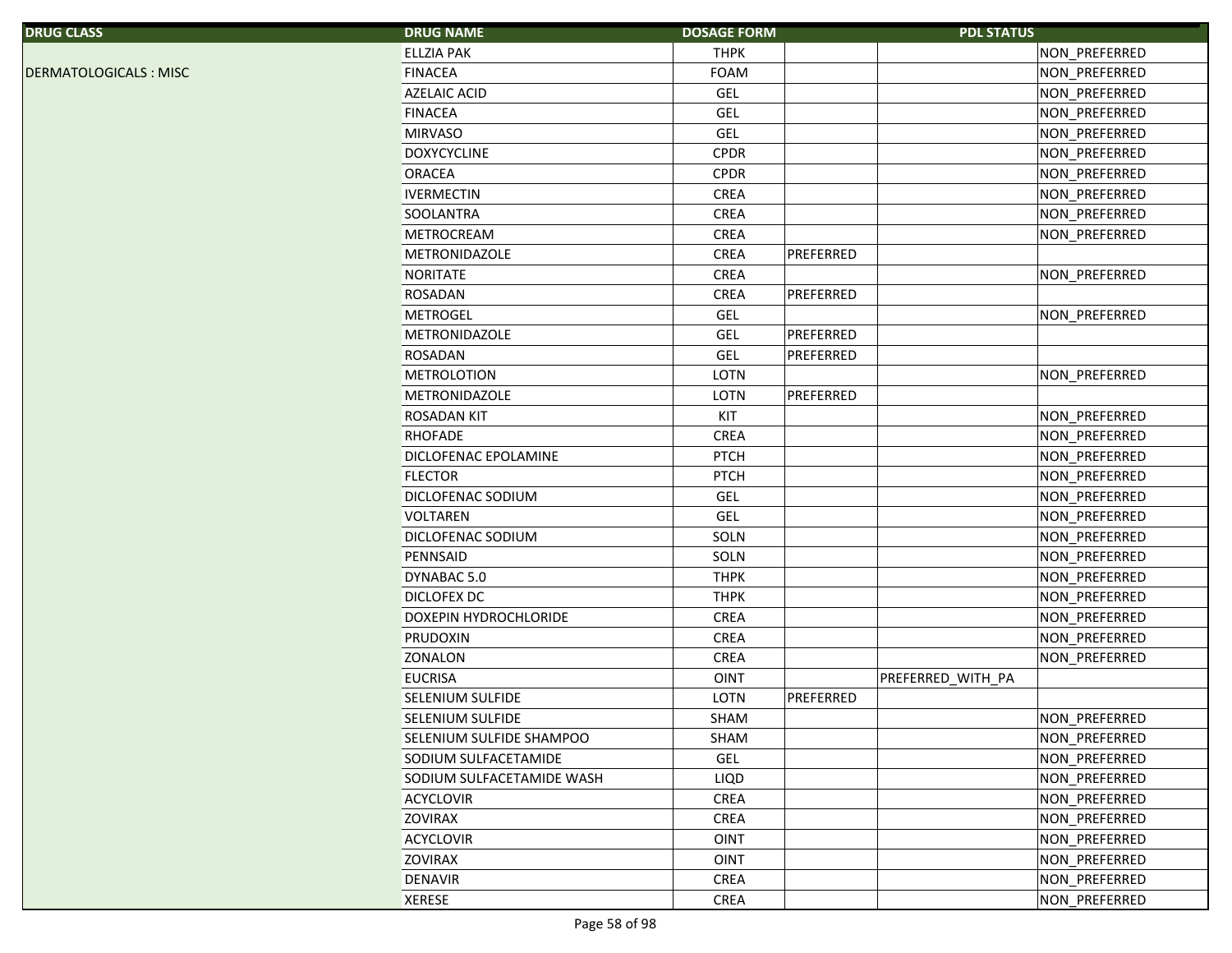| S. | <b>DRUG NAME</b>                 | <b>DOSAGE FORM</b> | <b>PDL STATUS</b> |               |
|----|----------------------------------|--------------------|-------------------|---------------|
|    | <b>VALCHLOR</b>                  | <b>GEL</b>         |                   | NON_PREFERRED |
|    | CARAC                            | <b>CREA</b>        |                   | NON_PREFERRED |
|    | <b>EFUDEX</b>                    | <b>CREA</b>        |                   | NON_PREFERRED |
|    | <b>FLUOROURACIL</b>              | <b>CREA</b>        |                   | NON_PREFERRED |
|    | <b>TOLAK</b>                     | <b>CREA</b>        |                   | NON_PREFERRED |
|    | <b>FLUOROURACIL</b>              | SOLN               |                   | NON_PREFERRED |
|    | DICLOFENAC SODIUM                | <b>GEL</b>         |                   | NON_PREFERRED |
|    | AMELUZ                           | <b>GEL</b>         |                   | NON_PREFERRED |
|    | LEVULAN KERASTICK                | SOLR               | PREFERRED         |               |
|    | PANRETIN                         | <b>GEL</b>         | PREFERRED         |               |
|    | <b>TARGRETIN</b>                 | <b>GEL</b>         | PREFERRED         |               |
|    | <b>PICATO</b>                    | <b>GEL</b>         |                   | NON_PREFERRED |
|    | ORMECA                           | KIT                |                   | NON PREFERRED |
|    | SULFAMYLON                       | <b>CREA</b>        | PREFERRED         |               |
|    | MAFENIDE ACETATE                 | <b>PACK</b>        | PREFERRED         |               |
|    | SULFAMYLON                       | <b>PACK</b>        |                   | NON_PREFERRED |
|    | SILVADENE                        | <b>CREA</b>        |                   | NON_PREFERRED |
|    | SILVER SULFADIAZINE              | <b>CREA</b>        | PREFERRED         |               |
|    | <b>SSD</b>                       | <b>CREA</b>        | PREFERRED         |               |
|    | <b>SILVER NITRATE</b>            | SOLN               |                   | NON_PREFERRED |
|    | ARZOL SILVER NITRATE APP         | <b>MISC</b>        |                   | NON_PREFERRED |
|    | <b>GRAFCO SILVER NITRATE APP</b> | <b>MISC</b>        |                   | NON_PREFERRED |
|    | AMMONIUM LACTATE                 | <b>CREA</b>        |                   | NON_PREFERRED |
|    | AMMONIUM LACTATE                 | LOTN               | PREFERRED         |               |
|    | <b>UREA</b>                      | <b>CREA</b>        | PREFERRED         |               |
|    | <b>UMECTA MOUSSE</b>             | <b>FOAM</b>        |                   | NON PREFERRED |
|    | <b>UREA</b>                      | <b>LOTN</b>        | PREFERRED         |               |
|    | <b>UREA HYDRATING</b>            | FOAM               |                   | NON_PREFERRED |
|    | UREA IN ZINC UNDECYLENATE        | <b>EMUL</b>        | PREFERRED         |               |
|    | SANTYL                           | <b>OINT</b>        |                   | NON_PREFERRED |
|    | CONDYLOX                         | <b>GEL</b>         | PREFERRED         |               |
|    | <b>PODOFILOX</b>                 | SOLN               | PREFERRED         |               |
|    | PODOCON 25 IN BENZOIN TIN        | SOLN               |                   | NON_PREFERRED |
|    | SALICYLIC ACID                   | FOAM               |                   | NON_PREFERRED |
|    | SALICYLIC ACID                   | <b>GEL</b>         | PREFERRED         |               |
|    | SALICYLIC ACID WART REMOV        | LIQD               | PREFERRED         |               |
|    | <b>SALEX</b>                     | SHAM               |                   | NON_PREFERRED |
|    | <b>BENSAL HP</b>                 | <b>OINT</b>        |                   | NON_PREFERRED |
|    | <b>VEREGEN</b>                   | <b>OINT</b>        |                   | NON_PREFERRED |
|    | ALDARA                           | CREA               |                   | NON_PREFERRED |
|    | <b>IMIQUIMOD</b>                 | CREA               | PREFERRED         |               |
|    | <b>IMIQUIMOD PUMP</b>            | <b>CREA</b>        |                   | NON PREFERRED |
|    | <b>ZYCLARA</b>                   | CREA               |                   | NON PREFERRED |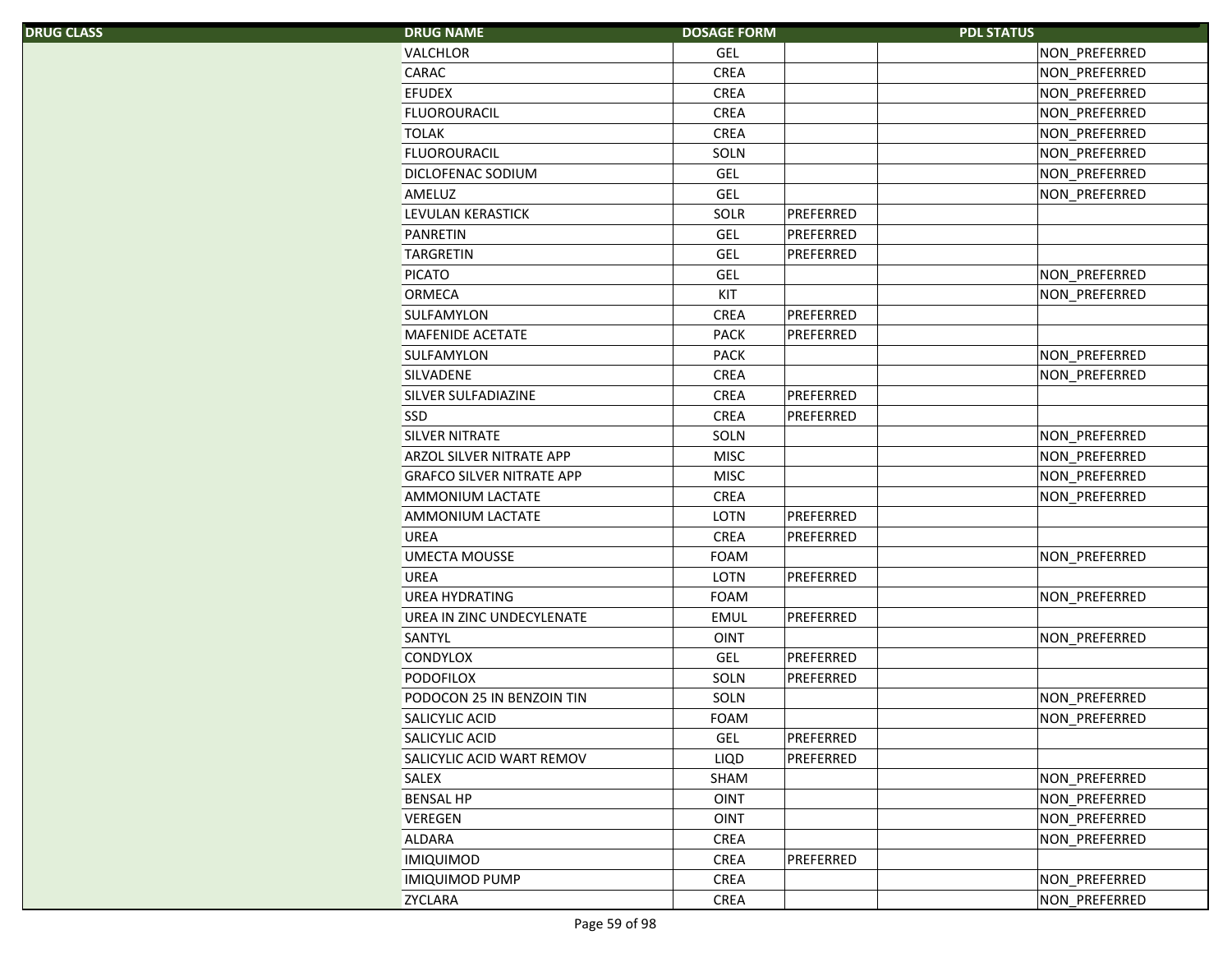| <b>DRUG CLASS</b> |  |  |
|-------------------|--|--|
|                   |  |  |
|                   |  |  |
|                   |  |  |

| S.                                   | <b>DRUG NAME</b>          | <b>DOSAGE FORM</b>       | <b>PDL STATUS</b> |               |
|--------------------------------------|---------------------------|--------------------------|-------------------|---------------|
|                                      | <b>ZYCLARA PUMP</b>       | CREA                     |                   | NON_PREFERRED |
|                                      | <b>ELIDEL</b>             | CREA                     | PREFERRED WITH PA |               |
|                                      | PIMECROLIMUS              | CREA                     | PREFERRED_WITH_PA |               |
|                                      | <b>PROTOPIC</b>           | <b>OINT</b>              | PREFERRED_WITH_PA |               |
|                                      | <b>TACROLIMUS</b>         | <b>OINT</b>              | PREFERRED_WITH_PA |               |
|                                      | QUTENZA                   | KIT                      |                   | NON_PREFERRED |
|                                      | <b>LIDOCAINE</b>          | <b>OINT</b><br>PREFERRED |                   |               |
|                                      | <b>LIDOCAINE</b>          | <b>PTCH</b>              |                   | NON_PREFERRED |
|                                      | <b>LIDODERM</b>           | <b>PTCH</b>              |                   | NON_PREFERRED |
|                                      | <b>ZTLIDO</b>             | <b>PTCH</b>              |                   | NON_PREFERRED |
|                                      | <b>LIDOCAINE</b>          | CREA<br>PREFERRED        |                   |               |
|                                      | LIDOCAINE HYDROCHLORIDE   | CREA                     |                   | NON_PREFERRED |
|                                      | <b>LIDOTRAL</b>           | CREA                     |                   | NON PREFERRED |
|                                      | LIDOCAINE HCL JELLY       | GEL<br>PREFERRED         |                   |               |
|                                      | <b>LIDOZION</b>           | LOTN                     |                   | NON_PREFERRED |
|                                      | <b>GLYDO</b>              | <b>PRSY</b><br>PREFERRED |                   |               |
|                                      | LIDOCAINE HCL             | <b>PRSY</b><br>PREFERRED |                   |               |
|                                      | LIDOCAINE HCL JELLY       | <b>PRSY</b><br>PREFERRED |                   |               |
|                                      | LIDOCAINE HCL             | SOLN<br>PREFERRED        |                   |               |
|                                      | LIDOPURE PATCH            | KIT                      |                   | NON_PREFERRED |
|                                      | <b>ZILACAINE PATCH</b>    | <b>THPK</b>              |                   | NON_PREFERRED |
|                                      | <b>PLIAGLIS</b>           | <b>CREA</b>              |                   | NON_PREFERRED |
|                                      | <b>SYNERA</b>             | <b>PTCH</b>              |                   | NON_PREFERRED |
|                                      | LIDOCAINE/PRILOCAINE      | <b>CREA</b>              |                   | NON_PREFERRED |
|                                      | DERMACINRX EMPRICAINE     | KIT                      |                   | NON_PREFERRED |
|                                      | LIDOCAINE/PRILOCAINE      | KIT                      |                   | NON_PREFERRED |
|                                      | NUVAKAAN                  | KIT                      |                   | NON_PREFERRED |
|                                      | <b>PRILOXX LP</b>         | KIT                      |                   | NON_PREFERRED |
|                                      | PRIZOTRAL                 | KIT                      |                   | NON_PREFERRED |
|                                      | DERMACINRX NEUROTRAL PHAR | <b>THPK</b>              |                   | NON_PREFERRED |
|                                      | <b>APRIZIO PAK</b>        | KIT                      |                   | NON_PREFERRED |
|                                      | DERMACINRX DUOPATCH PHARM | <b>THPK</b>              |                   | NON_PREFERRED |
|                                      | <b>REGRANEX</b>           | <b>GEL</b>               |                   | NON_PREFERRED |
|                                      | <b>QBREXZA</b>            | PADS                     |                   | NON_PREFERRED |
|                                      | <b>XERAC AC</b>           | SOLN                     |                   | NON PREFERRED |
|                                      | <b>HYCLODEX</b>           | SOLN                     |                   | NON_PREFERRED |
|                                      | <b>HYPOCYN</b>            | SOLN                     |                   | NON_PREFERRED |
|                                      | DERMACINRX CLORHEXACIN    | KIT                      |                   | NON_PREFERRED |
|                                      | <b>NUVAIL</b>             | SOLN                     |                   | NON PREFERRED |
| OGICALS : SCABICIDES & PEDICULICIDES | <b>EURAX</b>              | CREA<br>PREFERRED        |                   |               |
|                                      | <b>CROTAN</b>             | LOTN<br>PREFERRED        |                   |               |
|                                      | <b>EURAX</b>              | LOTN                     |                   | NON PREFERRED |
|                                      | <b>SKLICE</b>             | LOTN                     |                   | NON_PREFERRED |
|                                      |                           |                          |                   |               |

DERMATOLOGICALS : SCABICIDES & PEDICULICIDES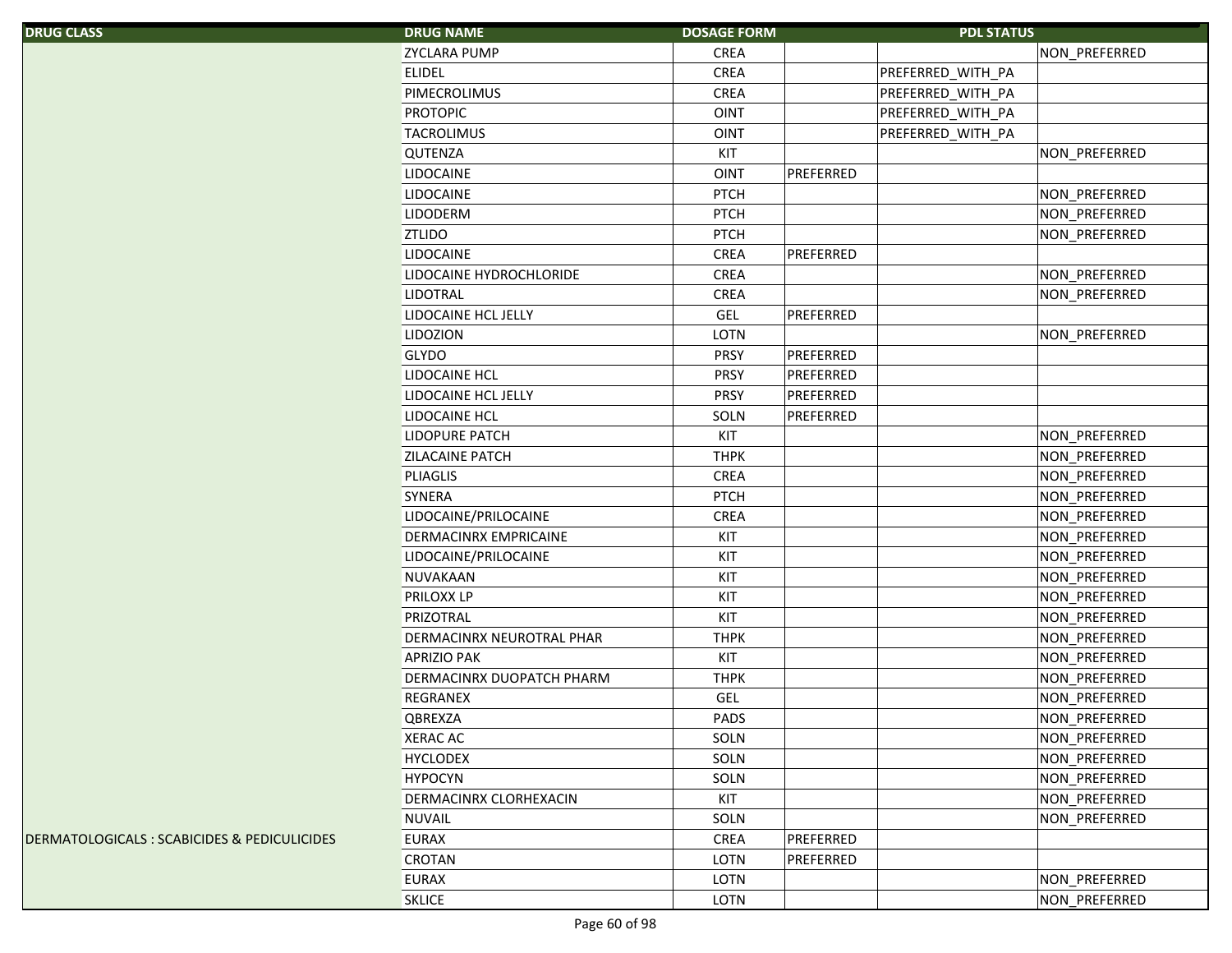| <b>DRUG CLASS</b>         | <b>DRUG NAME</b>            | <b>DOSAGE FORM</b> |           | <b>PDL STATUS</b> |                      |
|---------------------------|-----------------------------|--------------------|-----------|-------------------|----------------------|
|                           | LINDANE                     | SHAM               |           |                   | NON_PREFERRED        |
|                           | <b>MALATHION</b>            | LOTN               |           |                   | NON_PREFERRED        |
|                           | <b>OVIDE</b>                | LOTN               |           |                   | NON_PREFERRED        |
|                           | <b>ELIMITE</b>              | CREA               |           |                   | NON_PREFERRED        |
|                           | PERMETHRIN                  | CREA               | PREFERRED |                   |                      |
|                           | <b>GNP LICE TREATMENT</b>   | LIQD               | PREFERRED |                   |                      |
|                           | HM LICE TREATMENT           | LIQD               | PREFERRED |                   |                      |
|                           | <b>LICE TREATMENT</b>       | LOTN               | PREFERRED |                   |                      |
|                           | <b>SM LICE TREATMENT</b>    | LOTN               | PREFERRED |                   |                      |
|                           | <b>NATROBA</b>              | <b>SUSP</b>        | PREFERRED |                   |                      |
|                           | SPINOSAD                    | SUSP               |           |                   | NON_PREFERRED        |
|                           | <b>GNP LICE TREATMENT</b>   | SHAM               | PREFERRED |                   |                      |
|                           | HM LICE KILLING MAXIMUM S   | SHAM               | PREFERRED |                   |                      |
|                           | LICE KILLING MAXIMUM STRE   | SHAM               | PREFERRED |                   |                      |
|                           | LICE KILLING SHAMPOO        | SHAM               | PREFERRED |                   |                      |
|                           | SM LICE KILLING MAXIMUM S   | SHAM               | PREFERRED |                   |                      |
|                           | SM LICE SOLUTION KIT        | KIT                | PREFERRED |                   |                      |
| <b>IDIGESTIVE ENZYMES</b> | CREON                       | <b>CPEP</b>        | PREFERRED |                   |                      |
|                           | PANCREAZE                   | <b>CPEP</b>        | PREFERRED |                   |                      |
|                           | <b>PERTZYE</b>              | <b>CPEP</b>        |           |                   | NON PREFERRED        |
|                           | ZENPEP                      | <b>CPEP</b>        | PREFERRED |                   |                      |
|                           | <b>VIOKACE</b>              | <b>TABS</b>        |           |                   | NON_PREFERRED        |
| <b>REGULATORS</b>         | ALENDRONATE SODIUM          | SOLN               | PREFERRED |                   |                      |
|                           | ALENDRONATE SODIUM          | <b>TABS</b>        | PREFERRED |                   |                      |
|                           | <b>FOSAMAX</b>              | <b>TABS</b>        |           |                   | NON_PREFERRED        |
|                           | <b>BINOSTO</b>              | <b>TBEF</b>        |           |                   | NON_PREFERRED        |
|                           | <b>FOSAMAX PLUS D</b>       | <b>TABS</b>        |           |                   | NON_PREFERRED        |
|                           | ETIDRONATE DISODIUM         | <b>TABS</b>        |           |                   | NON_PREFERRED        |
|                           | <b>BONIVA</b>               | <b>TABS</b>        |           |                   | NON_PREFERRED        |
|                           | <b>IBANDRONATE SODIUM</b>   | <b>TABS</b>        |           |                   | NON_PREFERRED        |
|                           | <b>ACTONEL</b>              | <b>TABS</b>        |           |                   | NON_PREFERRED        |
|                           | RISEDRONATE SODIUM          | <b>TABS</b>        |           |                   | NON_PREFERRED        |
|                           | <b>ATELVIA</b>              | <b>TBEC</b>        |           |                   | NON_PREFERRED        |
|                           | RISEDRONATE SODIUM DR       | <b>TBEC</b>        |           |                   | <b>NON PREFERRED</b> |
|                           | CALCITONIN SALMON           | SOLN               | PREFERRED |                   |                      |
|                           | CALCITONIN-SALMON           | SOLN               | PREFERRED |                   |                      |
| <b>HORMONES</b>           | NORDITROPIN FLEXPRO         | SOLN               |           |                   | NON_PREFERRED        |
|                           | NUTROPIN AQ NUSPIN 10       | SOLN               |           |                   | NON_PREFERRED        |
|                           | NUTROPIN AQ NUSPIN 20       | SOLN               |           |                   | NON_PREFERRED        |
|                           | NUTROPIN AQ NUSPIN 5        | SOLN               |           |                   | NON_PREFERRED        |
|                           | <b>OMNITROPE</b>            | SOLN               |           |                   | NON_PREFERRED        |
|                           | <b>GENOTROPIN</b>           | SOLR               |           | PREFERRED_WITH_PA |                      |
|                           | <b>GENOTROPIN MINIQUICK</b> | SOLR               |           | PREFERRED_WITH_PA |                      |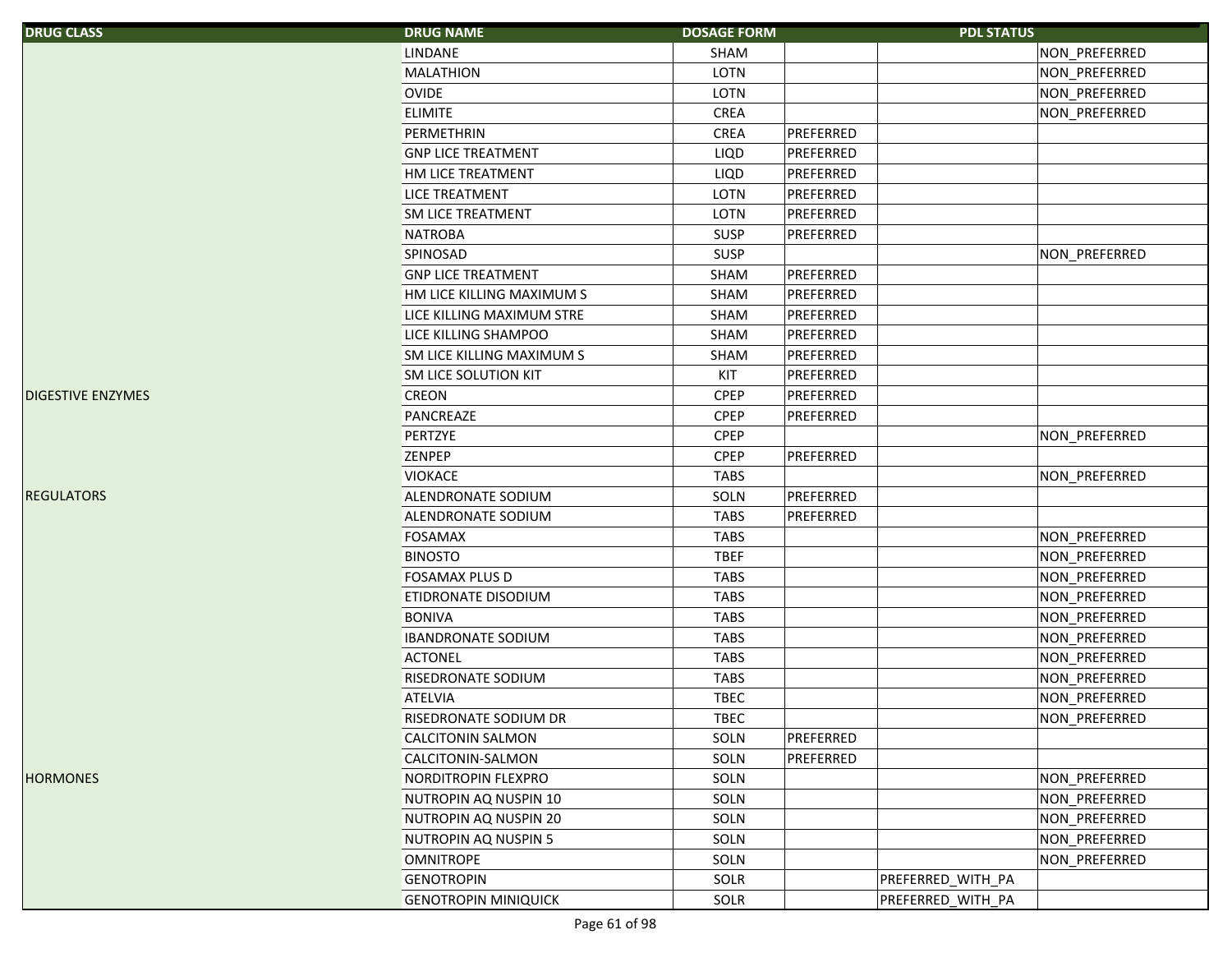| <b>DRUG CLASS</b>                           | <b>DRUG NAME</b>          | <b>DOSAGE FORM</b> | <b>PDL STATUS</b> |               |
|---------------------------------------------|---------------------------|--------------------|-------------------|---------------|
|                                             | <b>HUMATROPE</b>          | SOLR               |                   | NON_PREFERRED |
|                                             | HUMATROPE COMBO PACK      | SOLR               |                   | NON_PREFERRED |
|                                             | <b>OMNITROPE</b>          | SOLR               |                   | NON_PREFERRED |
|                                             | <b>ZOMACTON</b>           | SOLR               |                   | NON_PREFERRED |
|                                             | SAIZEN                    | SOLR               |                   | NON_PREFERRED |
|                                             | SAIZENPREP RECONSTITUTION | SOLR               |                   | NON_PREFERRED |
|                                             | SEROSTIM                  | SOLR               |                   | NON_PREFERRED |
|                                             | <b>ZORBTIVE</b>           | SOLR               |                   | NON_PREFERRED |
| <b>ENDOCRINE AND METABOLIC AGENTS: MISC</b> | <b>OSPHENA</b>            | <b>TABS</b>        |                   | NON_PREFERRED |
|                                             | <b>EVISTA</b>             | <b>TABS</b>        |                   | NON_PREFERRED |
|                                             | RALOXIFENE HYDROCHLORIDE  | <b>TABS</b>        |                   | NON_PREFERRED |
|                                             | SYNAREL                   | SOLN               |                   | NON_PREFERRED |
|                                             | ORILISSA                  | <b>TABS</b>        | PREFERRED_WITH_PA |               |
|                                             | <b>EGRIFTA</b>            | SOLR               |                   | NON_PREFERRED |
|                                             | <b>INCRELEX</b>           | SOLN               |                   | NON_PREFERRED |
|                                             | SOMATULINE DEPOT          | SOLN               |                   | NON_PREFERRED |
|                                             | SANDOSTATIN LAR DEPOT     | KIT                |                   | NON_PREFERRED |
|                                             | <b>OCTREOTIDE ACETATE</b> | SOLN               |                   | NON_PREFERRED |
|                                             | SANDOSTATIN               | SOLN               |                   | NON_PREFERRED |
|                                             | <b>SIGNIFOR</b>           | SOLN               |                   | NON_PREFERRED |
|                                             | SIGNIFOR LAR              | <b>SRER</b>        |                   | NON_PREFERRED |
|                                             | <b>NOCTIVA</b>            | EMUL               |                   | NON_PREFERRED |
|                                             | <b>STIMATE</b>            | SOLN               | PREFERRED         |               |
|                                             | <b>NOCDURNA</b>           | <b>SUBL</b>        |                   | NON_PREFERRED |
|                                             | <b>DDAVP</b>              | <b>TABS</b>        |                   | NON_PREFERRED |
|                                             | DESMOPRESSIN ACETATE      | <b>TABS</b>        | PREFERRED         |               |
|                                             | <b>DDAVP</b>              | SOLN               |                   | NON_PREFERRED |
|                                             | DESMOPRESSIN ACETATE      | SOLN               | PREFERRED         |               |
|                                             | <b>DDAVP</b>              | SOLN               |                   | NON_PREFERRED |
|                                             | DESMOPRESSIN ACETATE      | SOLN               | PREFERRED         |               |
|                                             | CABERGOLINE               | <b>TABS</b>        | PREFERRED         |               |
|                                             | <b>JYNARQUE</b>           | <b>TABS</b>        |                   | NON_PREFERRED |
|                                             | SAMSCA                    | <b>TABS</b>        |                   | NON_PREFERRED |
|                                             | <b>JYNARQUE</b>           | <b>TBPK</b>        |                   | NON PREFERRED |
|                                             | <b>MIFEPREX</b>           | <b>TABS</b>        |                   | NON_PREFERRED |
|                                             | <b>MIFEPRISTONE</b>       | <b>TABS</b>        |                   | NON_PREFERRED |
|                                             | CARNITOR                  | SOLN               |                   | NON_PREFERRED |
|                                             | <b>CARNITOR SF</b>        | SOLN               |                   | NON_PREFERRED |
|                                             | LEVOCARNITINE             | SOLN               |                   | NON PREFERRED |
|                                             | LEVOCARNITINE SF          | SOLN               |                   | NON_PREFERRED |
|                                             | <b>CARNITOR</b>           | <b>TABS</b>        |                   | NON PREFERRED |
|                                             | LEVOCARNITINE             | TABS               |                   | NON_PREFERRED |
|                                             | GALAFOLD                  | CAPS               |                   | NON PREFERRED |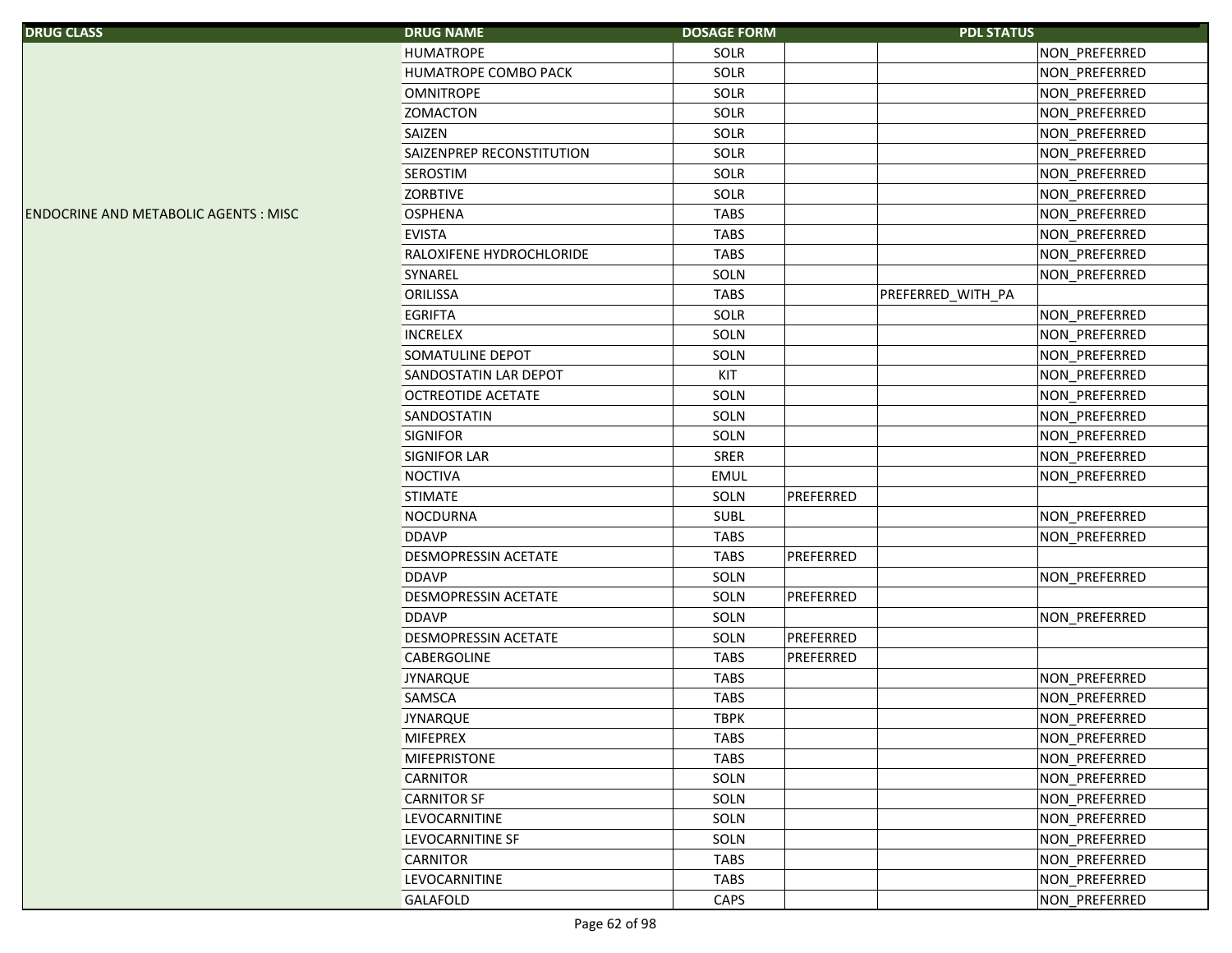| <b>DRUG CLASS</b>                                                  | <b>DRUG NAME</b>         | <b>DOSAGE FORM</b> |           | <b>PDL STATUS</b> |               |
|--------------------------------------------------------------------|--------------------------|--------------------|-----------|-------------------|---------------|
|                                                                    | <b>NITISINONE</b>        | CAPS               | PREFERRED |                   |               |
|                                                                    | <b>ORFADIN</b>           | CAPS               | PREFERRED |                   |               |
|                                                                    | <b>ORFADIN</b>           | <b>SUSP</b>        |           |                   | NON_PREFERRED |
|                                                                    | <b>NITYR</b>             | <b>TABS</b>        |           |                   | NON_PREFERRED |
|                                                                    | <b>CYSTADANE</b>         | POWD               |           |                   | NON_PREFERRED |
|                                                                    | CINACALCET HYDROCHLORIDE | <b>TABS</b>        |           |                   | NON_PREFERRED |
|                                                                    | <b>SENSIPAR</b>          | <b>TABS</b>        |           |                   | NON_PREFERRED |
|                                                                    | <b>RAVICTI</b>           | LIQD               |           |                   | NON_PREFERRED |
|                                                                    | <b>BUPHENYL</b>          | POWD               |           |                   | NON_PREFERRED |
|                                                                    | SODIUM PHENYLBUTYRATE    | POWD               |           |                   | NON_PREFERRED |
|                                                                    | <b>BUPHENYL</b>          | <b>TABS</b>        |           |                   | NON_PREFERRED |
|                                                                    | SODIUM PHENYLBUTYRATE    | <b>TABS</b>        |           |                   | NON_PREFERRED |
|                                                                    | CARBAGLU                 | <b>TABS</b>        |           |                   | NON_PREFERRED |
|                                                                    | <b>KUVAN</b>             | PACK               |           |                   | NON_PREFERRED |
|                                                                    | <b>KUVAN</b>             | <b>TBSO</b>        |           |                   | NON_PREFERRED |
| <b>ENDOCRINE AND METABOLIC AGENTS : VITAMIN D ANALOGS RAYALDEE</b> |                          | <b>CPCR</b>        |           |                   | NON_PREFERRED |
|                                                                    | CALCITRIOL               | CAPS               | PREFERRED |                   |               |
|                                                                    | <b>ROCALTROL</b>         | CAPS               |           |                   | NON_PREFERRED |
|                                                                    | <b>CALCITRIOL</b>        | SOLN               | PREFERRED |                   |               |
|                                                                    | ROCALTROL                | SOLN               |           |                   | NON_PREFERRED |
|                                                                    | <b>DOXERCALCIFEROL</b>   | CAPS               | PREFERRED |                   |               |
|                                                                    | PARICALCITOL             | CAPS               |           |                   | NON_PREFERRED |
|                                                                    | <b>ZEMPLAR</b>           | CAPS               |           |                   | NON_PREFERRED |
| <b>ESTROGENS</b>                                                   | PREMARIN                 | TABS               | PREFERRED |                   |               |
|                                                                    | <b>MENEST</b>            | <b>TABS</b>        | PREFERRED |                   |               |
|                                                                    | <b>DIVIGEL</b>           | GEL                |           |                   | NON_PREFERRED |
|                                                                    | <b>ELESTRIN</b>          | <b>GEL</b>         |           |                   | NON_PREFERRED |
|                                                                    | <b>ALORA</b>             | <b>PTTW</b>        |           |                   | NON_PREFERRED |
|                                                                    | <b>DOTTI</b>             | <b>PTTW</b>        | PREFERRED |                   |               |
|                                                                    | <b>ESTRADIOL</b>         | <b>PTTW</b>        | PREFERRED |                   |               |
|                                                                    | MINIVELLE                | <b>PTTW</b>        |           |                   | NON_PREFERRED |
|                                                                    | <b>VIVELLE-DOT</b>       | <b>PTTW</b>        |           |                   | NON_PREFERRED |
|                                                                    | <b>CLIMARA</b>           | <b>PTWK</b>        |           |                   | NON_PREFERRED |
|                                                                    | <b>ESTRADIOL</b>         | <b>PTWK</b>        | PREFERRED |                   |               |
|                                                                    | <b>MENOSTAR</b>          | <b>PTWK</b>        |           |                   | NON_PREFERRED |
|                                                                    | <b>EVAMIST</b>           | SOLN               |           |                   | NON_PREFERRED |
|                                                                    | <b>ESTRACE</b>           | <b>TABS</b>        |           |                   | NON PREFERRED |
|                                                                    | <b>ESTRADIOL</b>         | <b>TABS</b>        | PREFERRED |                   |               |
|                                                                    | PREMPHASE                | <b>TABS</b>        | PREFERRED |                   |               |
|                                                                    | <b>PREMPRO</b>           | <b>TABS</b>        | PREFERRED |                   |               |
|                                                                    | <b>COMBIPATCH</b>        | <b>PTTW</b>        | PREFERRED |                   |               |
|                                                                    | <b>ACTIVELLA</b>         | <b>TABS</b>        |           |                   | NON_PREFERRED |
|                                                                    | AMABELZ                  | <b>TABS</b>        | PREFERRED |                   |               |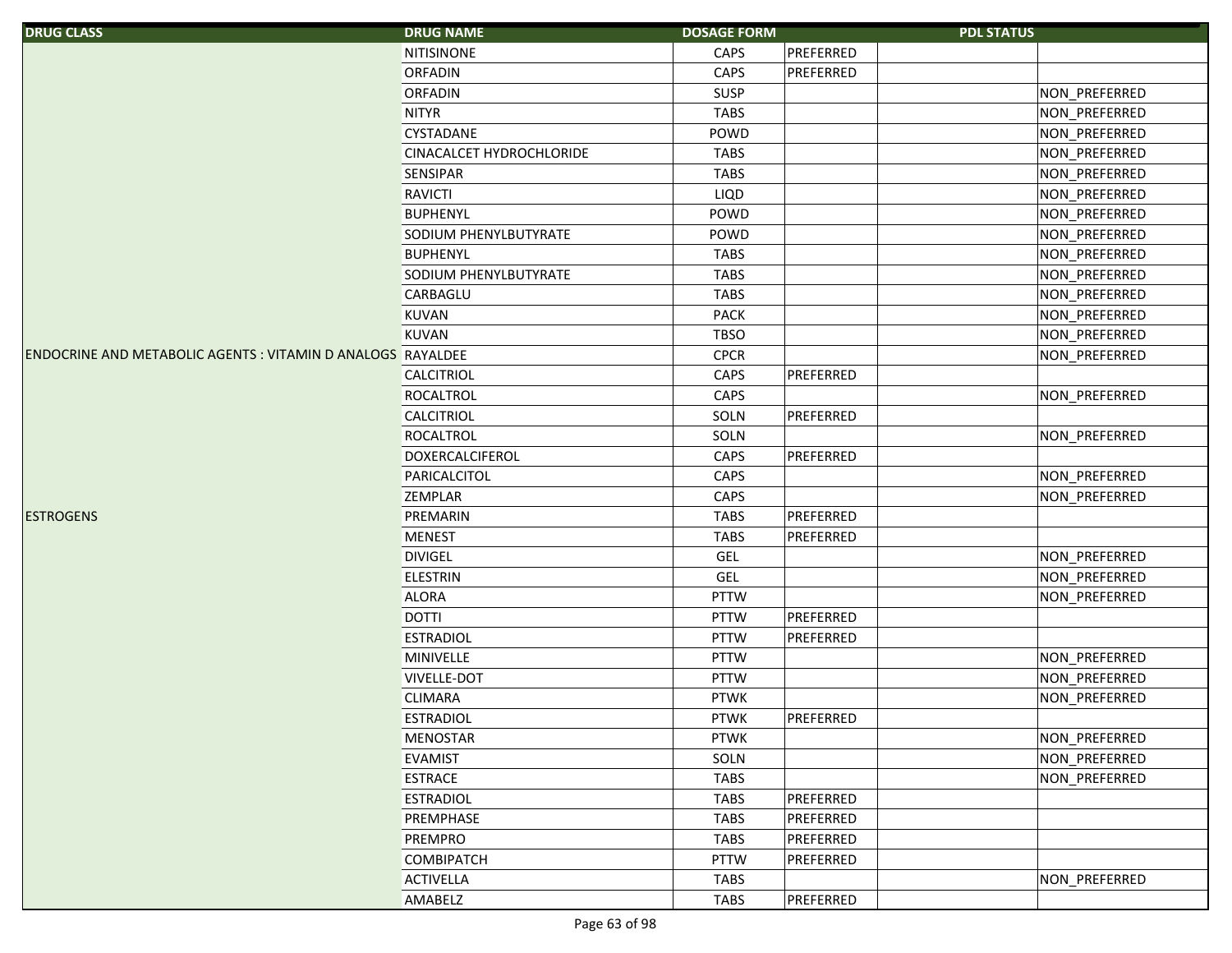| <b>DRUG CLASS</b>                    | <b>DRUG NAME</b>            | <b>DOSAGE FORM</b> | <b>PDL STATUS</b>    |
|--------------------------------------|-----------------------------|--------------------|----------------------|
|                                      | ESTRADIOL/NORETHINDRONE A   | <b>TABS</b>        | PREFERRED            |
|                                      | <b>LOPREEZA</b>             | <b>TABS</b>        | PREFERRED            |
|                                      | <b>MIMVEY</b>               | <b>TABS</b>        | PREFERRED            |
|                                      | <b>MIMVEY LO</b>            | <b>TABS</b>        | PREFERRED            |
|                                      | FEMHRT LOW DOSE             | <b>TABS</b>        | NON_PREFERRED        |
|                                      | <b>FYAVOLV</b>              | <b>TABS</b>        | NON_PREFERRED        |
|                                      | <b>JINTELI</b>              | <b>TABS</b>        | NON_PREFERRED        |
|                                      | NORETHINDRONE ACETATE/ETH   | <b>TABS</b>        | NON_PREFERRED        |
|                                      | ANGELIQ                     | <b>TABS</b>        | NON_PREFERRED        |
|                                      | <b>CLIMARA PRO</b>          | <b>PTWK</b>        | NON_PREFERRED        |
|                                      | <b>PREFEST</b>              | <b>TABS</b>        | NON_PREFERRED        |
|                                      | <b>DUAVEE</b>               | <b>TABS</b>        | NON_PREFERRED        |
| <b>AGENTS</b>                        | <b>BALSALAZIDE DISODIUM</b> | CAPS               | PREFERRED            |
|                                      | <b>COLAZAL</b>              | CAPS               | NON_PREFERRED        |
|                                      | <b>APRISO</b>               | CP <sub>24</sub>   | NON_PREFERRED        |
|                                      | PENTASA                     | <b>CPCR</b>        | PREFERRED            |
|                                      | <b>DELZICOL</b>             | <b>CPDR</b>        | NON_PREFERRED        |
|                                      | MESALAMINE DR               | <b>CPDR</b>        | NON PREFERRED        |
|                                      | MESALAMINE                  | ENEM               | PREFERRED            |
|                                      | <b>SFROWASA</b>             | ENEM               | PREFERRED            |
|                                      | <b>CANASA</b>               | <b>SUPP</b>        | NON_PREFERRED        |
|                                      | MESALAMINE                  | <b>SUPP</b>        | PREFERRED            |
|                                      | <b>ASACOL HD</b>            | <b>TBEC</b>        | NON_PREFERRED        |
|                                      | <b>LIALDA</b>               | <b>TBEC</b>        | NON_PREFERRED        |
|                                      | <b>MESALAMINE DR</b>        | <b>TBEC</b>        | NON_PREFERRED        |
|                                      | MESALAMINE                  | KIT                | NON_PREFERRED        |
|                                      | <b>ROWASA</b>               | KIT                | NON_PREFERRED        |
|                                      | <b>DIPENTUM</b>             | CAPS               | NON_PREFERRED        |
|                                      | <b>AZULFIDINE</b>           | <b>TABS</b>        | NON_PREFERRED        |
|                                      | SULFASALAZINE               | <b>TABS</b>        | PREFERRED            |
|                                      | <b>AZULFIDINE EN-TABS</b>   | <b>TBEC</b>        | NON_PREFERRED        |
|                                      | SULFASALAZINE               | <b>TBEC</b>        | PREFERRED            |
| <b>GASTROINTESTINAL AGENTS: MISC</b> | CHENODAL                    | <b>TABS</b>        | NON_PREFERRED        |
|                                      | <b>ACTIGALL</b>             | CAPS               | <b>NON PREFERRED</b> |
|                                      | <b>URSODIOL</b>             | CAPS               | PREFERRED            |
|                                      | <b>URSO 250</b>             | <b>TABS</b>        | NON PREFERRED        |
|                                      | <b>URSO FORTE</b>           | <b>TABS</b>        | NON_PREFERRED        |
|                                      | <b>URSODIOL</b>             | <b>TABS</b>        | NON PREFERRED        |
|                                      | <b>CROMOLYN SODIUM</b>      | CONC               | PREFERRED            |
|                                      | GASTROCROM                  | CONC               | NON_PREFERRED        |
|                                      | METOCLOPRAMIDE HCL          | SOLN               | PREFERRED            |
|                                      | METOCLOPRAMIDE HCL          | TABS               | PREFERRED            |
|                                      | METOCLOPRAMIDE HYDROCHLOR   | TABS               | PREFERRED            |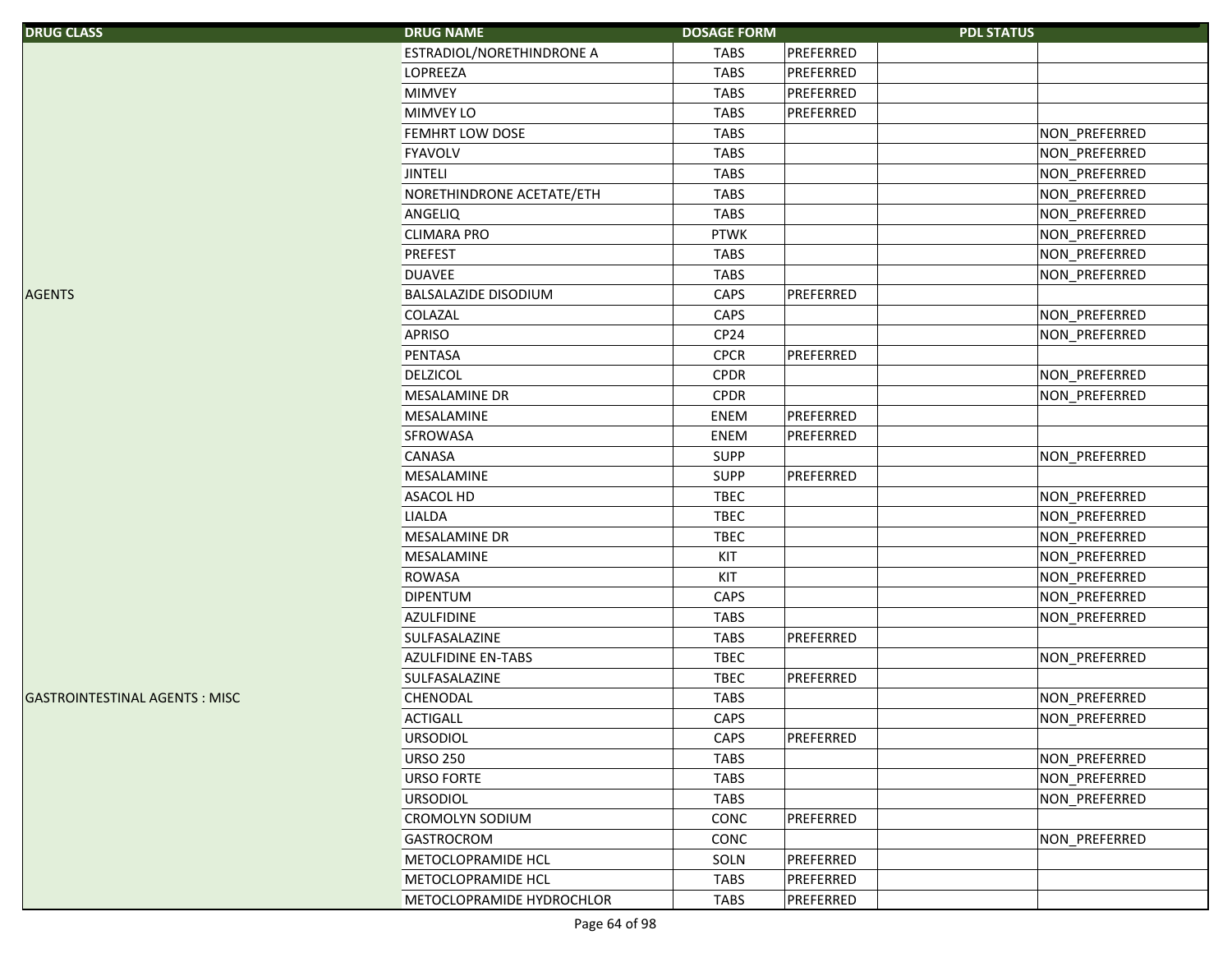| <b>DRUG CLASS</b>                                 | <b>DRUG NAME</b>           | <b>DOSAGE FORM</b> | <b>PDL STATUS</b> |               |
|---------------------------------------------------|----------------------------|--------------------|-------------------|---------------|
|                                                   | <b>REGLAN</b>              | <b>TABS</b>        |                   | NON_PREFERRED |
|                                                   | METOCLOPRAMIDE ODT         | <b>TBDP</b>        |                   | NON_PREFERRED |
|                                                   | <b>ENULOSE</b>             | SOLN               | PREFERRED         |               |
|                                                   | <b>GENERLAC</b>            | SOLN               | PREFERRED         |               |
|                                                   | <b>LACTULOSE</b>           | SOLN               | PREFERRED         |               |
|                                                   | AMITIZA                    | CAPS               |                   | NON_PREFERRED |
|                                                   | <b>GATTEX</b>              | KIT                |                   | NON_PREFERRED |
|                                                   | <b>TRULANCE</b>            | <b>TABS</b>        |                   | NON_PREFERRED |
|                                                   | ALOSETRON HYDROCHLORIDE    | <b>TABS</b>        |                   | NON_PREFERRED |
|                                                   | <b>LOTRONEX</b>            | <b>TABS</b>        |                   | NON_PREFERRED |
|                                                   | <b>ZELNORM</b>             | <b>TABS</b>        |                   | NON PREFERRED |
|                                                   | <b>LINZESS</b>             | CAPS               |                   | NON_PREFERRED |
|                                                   | <b>VIBERZI</b>             | <b>TABS</b>        |                   | NON_PREFERRED |
|                                                   | <b>MOTEGRITY</b>           | <b>TABS</b>        |                   | NON_PREFERRED |
|                                                   | <b>XERMELO</b>             | <b>TABS</b>        |                   | NON_PREFERRED |
|                                                   | <b>ENTEREG</b>             | CAPS               |                   | NON_PREFERRED |
|                                                   | <b>RELISTOR</b>            | SOLN               |                   | NON_PREFERRED |
|                                                   | <b>RELISTOR</b>            | <b>TABS</b>        |                   | NON_PREFERRED |
|                                                   | <b>SYMPROIC</b>            | <b>TABS</b>        |                   | NON_PREFERRED |
|                                                   | <b>MOVANTIK</b>            | <b>TABS</b>        |                   | NON_PREFERRED |
|                                                   | CHOLBAM                    | CAPS               |                   | NON_PREFERRED |
|                                                   | <b>OCALIVA</b>             | <b>TABS</b>        |                   | NON_PREFERRED |
| GASTROINTESTINAL AGENTS : PHOSPHATE BINDER AGENTS | <b>CALCIUM ACETATE</b>     | CAPS               | PREFERRED         |               |
|                                                   | PHOSLYRA                   | SOLN               |                   | NON_PREFERRED |
|                                                   | <b>CALCIUM ACETATE</b>     | <b>TABS</b>        | PREFERRED         |               |
|                                                   | <b>AURYXIA</b>             | <b>TABS</b>        |                   | NON_PREFERRED |
|                                                   | <b>FOSRENOL</b>            | <b>CHEW</b>        |                   | NON PREFERRED |
|                                                   | LANTHANUM CARBONATE        | <b>CHEW</b>        | PREFERRED         |               |
|                                                   | <b>FOSRENOL</b>            | <b>PACK</b>        | PREFERRED         |               |
|                                                   | <b>RENVELA</b>             | <b>PACK</b>        |                   | NON_PREFERRED |
|                                                   | <b>SEVELAMER CARBONATE</b> | <b>PACK</b>        |                   | NON_PREFERRED |
|                                                   | <b>RENVELA</b>             | <b>TABS</b>        |                   | NON_PREFERRED |
|                                                   | SEVELAMER CARBONATE        | <b>TABS</b>        |                   | NON_PREFERRED |
|                                                   | <b>RENAGEL</b>             | <b>TABS</b>        |                   | NON_PREFERRED |
|                                                   | SEVELAMER HYDROCHLORIDE    | <b>TABS</b>        | PREFERRED         |               |
|                                                   | <b>VELPHORO</b>            | <b>CHEW</b>        |                   | NON_PREFERRED |
| <b>GENITOURINARY AGENTS: MISC</b>                 | K-PHOS NO 2                | <b>TABS</b>        |                   | NON PREFERRED |
|                                                   | POTASSIUM CITRATE ER       | <b>TBCR</b>        |                   | NON_PREFERRED |
|                                                   | <b>UROCIT-K10</b>          | <b>TBCR</b>        |                   | NON_PREFERRED |
|                                                   | <b>UROCIT-K15</b>          | <b>TBCR</b>        |                   | NON_PREFERRED |
|                                                   | <b>UROCIT-K5</b>           | <b>TBCR</b>        |                   | NON_PREFERRED |
|                                                   | <b>ORACIT</b>              | SOLN               | PREFERRED         |               |
|                                                   | SODIUM CITRATE/CITRIC ACI  | SOLN               | PREFERRED         |               |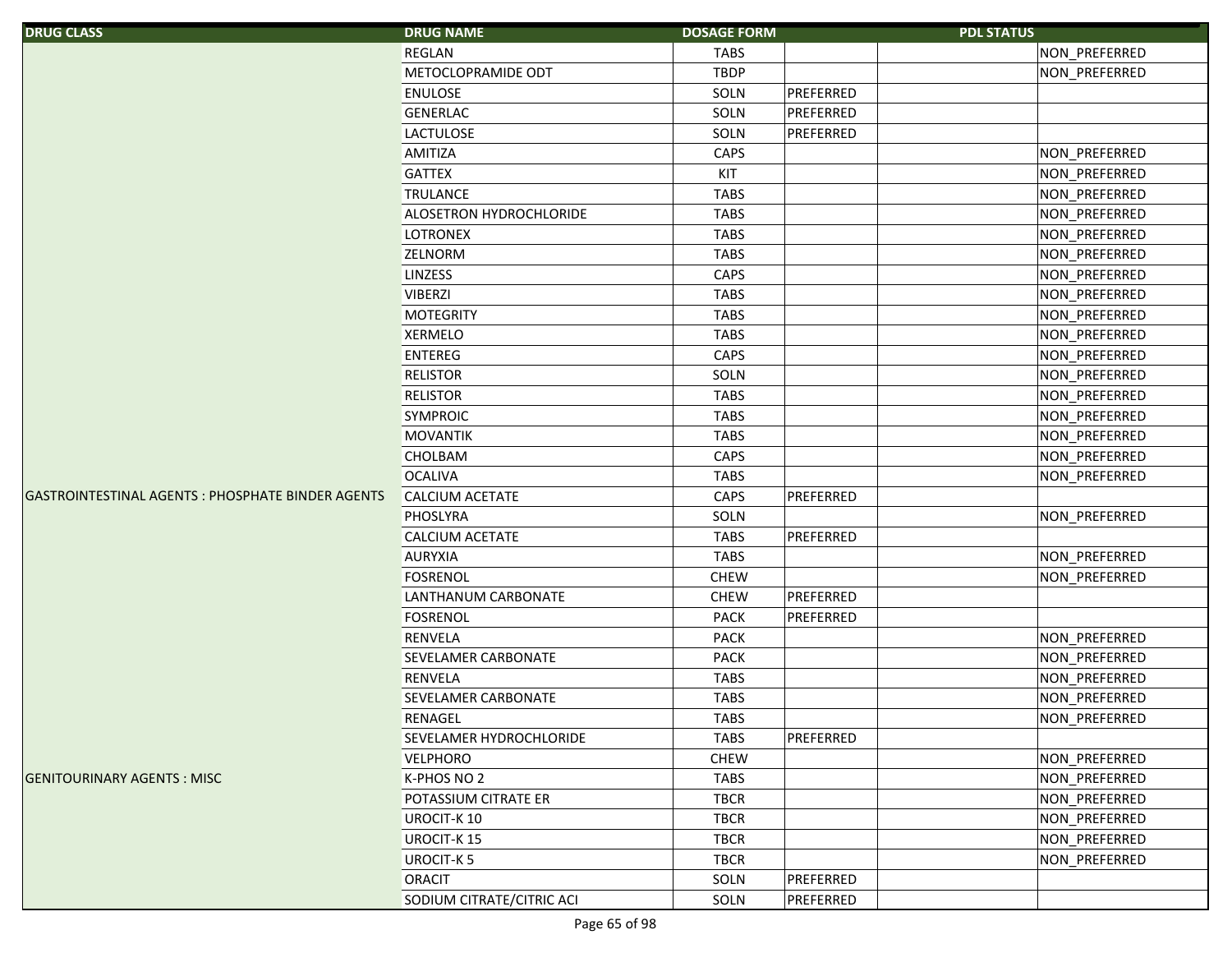| <b>DRUG CLASS</b>                        | <b>DRUG NAME</b>                 | <b>DOSAGE FORM</b> |           | <b>PDL STATUS</b> |               |
|------------------------------------------|----------------------------------|--------------------|-----------|-------------------|---------------|
|                                          | <b>CYTRA K CRYSTALS</b>          | <b>PACK</b>        |           |                   | NON_PREFERRED |
|                                          | <b>TARON-CRYSTALS</b>            | <b>PACK</b>        |           |                   | NON PREFERRED |
|                                          | POTASSIUM CITRATE/CITRIC         | SOLN               |           |                   | NON_PREFERRED |
|                                          | POTASSIUM CITRATE/SODIUM         | SOLN               |           |                   | NON_PREFERRED |
|                                          | <b>TRICITRATES</b>               | SOLN               |           |                   | NON PREFERRED |
|                                          | PHENAZOPYRIDINE HCL              | <b>TABS</b>        | PREFERRED |                   |               |
|                                          | PHENAZOPYRIDINE HYDROCHLO        | <b>TABS</b>        | PREFERRED |                   |               |
|                                          | PYRIDIUM                         | <b>TABS</b>        |           |                   | NON_PREFERRED |
|                                          | CYSTAGON                         | CAPS               | PREFERRED |                   |               |
|                                          | <b>PROCYSBI</b>                  | <b>CPDR</b>        |           |                   | NON PREFERRED |
|                                          | <b>ELMIRON</b>                   | CAPS               |           |                   | NON_PREFERRED |
|                                          | <b>LITHOSTAT</b>                 | <b>TABS</b>        |           |                   | NON_PREFERRED |
|                                          | <b>THIOLA</b>                    | <b>TABS</b>        |           |                   | NON_PREFERRED |
|                                          | <b>THIOLA EC</b>                 | <b>TBEC</b>        |           |                   | NON_PREFERRED |
| <b>AGENTS</b>                            | <b>AVODART</b>                   | CAPS               |           |                   | NON_PREFERRED |
|                                          | <b>DUTASTERIDE</b>               | CAPS               |           |                   | NON_PREFERRED |
|                                          | <b>FINASTERIDE</b>               | <b>TABS</b>        | PREFERRED |                   |               |
|                                          | PROSCAR                          | <b>TABS</b>        |           |                   | NON_PREFERRED |
|                                          | <b>ALFUZOSIN HCL ER</b>          | <b>TB24</b>        | PREFERRED |                   |               |
|                                          | <b>CARDURA XL</b>                | <b>TB24</b>        |           |                   | NON_PREFERRED |
|                                          | RAPAFLO                          | CAPS               |           |                   | NON_PREFERRED |
|                                          | <b>SILODOSIN</b>                 | CAPS               |           |                   | NON_PREFERRED |
|                                          | <b>FLOMAX</b>                    | CAPS               |           |                   | NON_PREFERRED |
|                                          | <b>TAMSULOSIN HCL</b>            | CAPS               | PREFERRED |                   |               |
|                                          | <b>TAMSULOSIN HYDROCHLORIDE</b>  | <b>CAPS</b>        | PREFERRED |                   |               |
|                                          | DUTASTERIDE/TAMSULOSIN HC        | CAPS               |           |                   | NON_PREFERRED |
|                                          | DUTASTERIDE/TAMSULOSIN HY        | CAPS               |           |                   | NON_PREFERRED |
|                                          | <b>JALYN</b>                     | CAPS               |           |                   | NON_PREFERRED |
| <b>GLUCOSE MONITORING SUPPLIES: CGMS</b> | <b>GUARDIAN REAL-TIME STARTE</b> | KIT                |           |                   | NON_PREFERRED |
|                                          | <b>GUARDIAN REAL-TIME SYSTEM</b> | KIT                |           |                   | NON_PREFERRED |
|                                          | <b>GUARDIAN RT STARTER KIT</b>   | KIT                |           |                   | NON_PREFERRED |
|                                          | <b>GUARDIAN RT SYSTEM</b>        | KIT                |           |                   | NON_PREFERRED |
|                                          | PARADIGM REAL-TIME STARTE        | KIT                |           |                   | NON_PREFERRED |
|                                          | DEXCOM G4 PLATINUM PEDIAT        | <b>DEVI</b>        |           |                   | NON_PREFERRED |
|                                          | DEXCOM G4 PLATINUM RECEIV        | <b>DEVI</b>        |           |                   | NON_PREFERRED |
|                                          | DEXCOM G5 MOBILE RECEIVER        | <b>DEVI</b>        |           |                   | NON_PREFERRED |
|                                          | <b>DEXCOM G6 RECEIVER</b>        | <b>DEVI</b>        |           | PREFERRED_WITH_PA |               |
|                                          | <b>DEXCOM RECEIVER KIT</b>       | <b>DEVI</b>        |           |                   | NON_PREFERRED |
|                                          | <b>FREESTYLE LIBRE 14 DAY/RE</b> | <b>DEVI</b>        |           |                   | NON PREFERRED |
|                                          | FREESTYLE LIBRE/READER/FL        | <b>DEVI</b>        |           |                   | NON_PREFERRED |
|                                          | <b>GUARDIAN REAL-TIME REPLAC</b> | DEVI               |           |                   | NON PREFERRED |
|                                          | <b>DEXCOM G4 SENSOR KIT</b>      | <b>MISC</b>        |           |                   | NON_PREFERRED |
|                                          | DEXCOM G5 MOBILE/G4 PLATI        | <b>MISC</b>        |           |                   | NON_PREFERRED |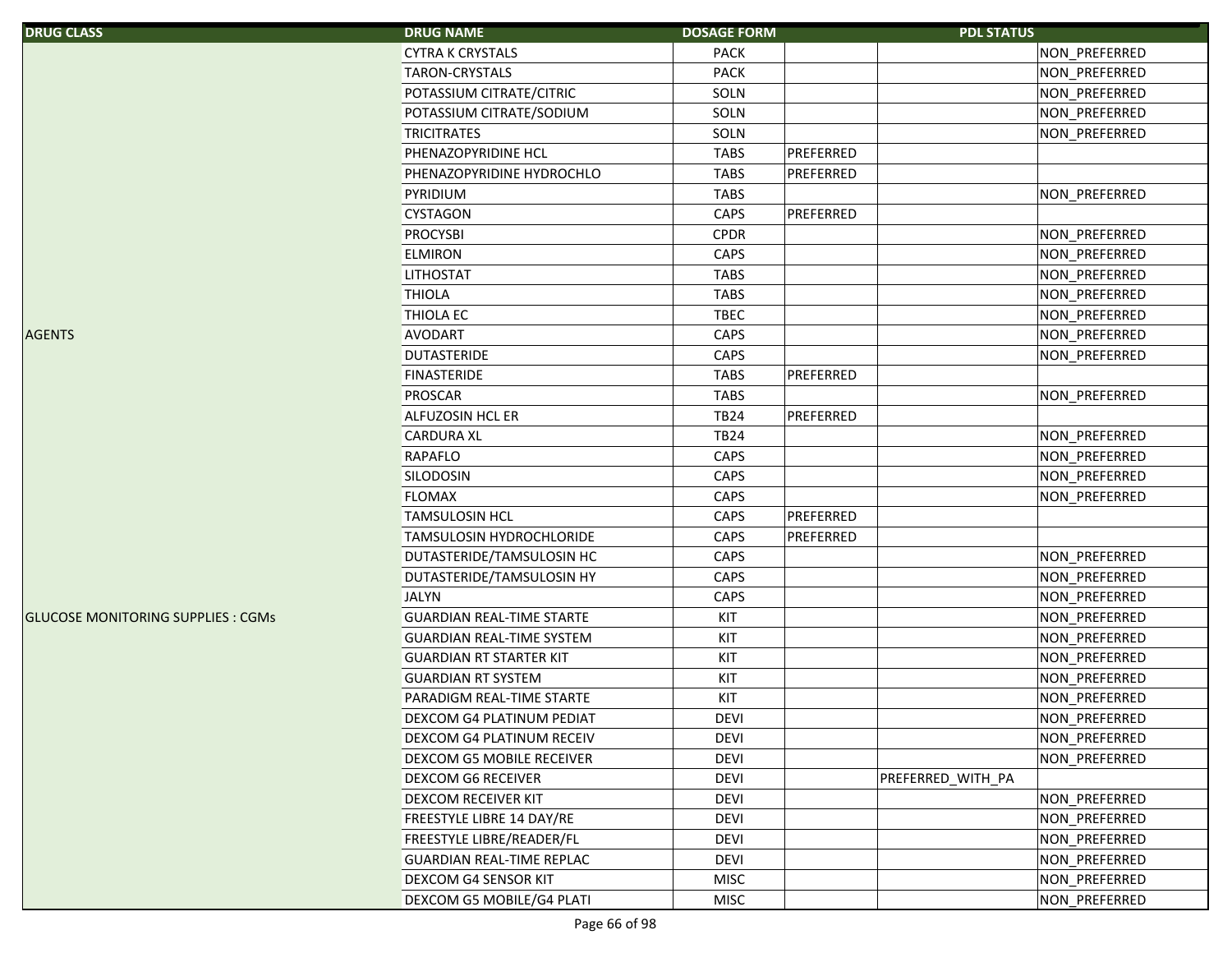| <b>DRUG CLASS</b>                                     | <b>DRUG NAME</b>                 | <b>DOSAGE FORM</b> | <b>PDL STATUS</b>    |
|-------------------------------------------------------|----------------------------------|--------------------|----------------------|
|                                                       | DEXCOM G6 SENSOR                 | <b>MISC</b>        | PREFERRED_WITH_PA    |
|                                                       | <b>ENLITE GLUCOSE SENSOR</b>     | <b>MISC</b>        | NON_PREFERRED        |
|                                                       | EVERSENSE SENSOR/HOLDER          | <b>MISC</b>        | NON_PREFERRED        |
|                                                       | FREESTYLE LIBRE 14 DAY/SE        | <b>MISC</b>        | NON_PREFERRED        |
|                                                       | FREESTYLE LIBRE/SENSOR/FL        | <b>MISC</b>        | NON_PREFERRED        |
|                                                       | <b>GUARDIAN SENSOR (3)</b>       | <b>MISC</b>        | NON_PREFERRED        |
|                                                       | MINIMED GUARDIAN SENSOR 3        | <b>MISC</b>        | NON_PREFERRED        |
|                                                       | SOF-SENSOR                       | <b>MISC</b>        | NON_PREFERRED        |
|                                                       | <b>DEXCOM G4 PLATINUM TRANSM</b> | <b>MISC</b>        | NON_PREFERRED        |
|                                                       | DEXCOM G5 MOBILE TRANSMIT        | <b>MISC</b>        | NON_PREFERRED        |
|                                                       | <b>DEXCOM G6 TRANSMITTER</b>     | <b>MISC</b>        | PREFERRED_WITH_PA    |
|                                                       | <b>EVERSENSE SMART TRANSMITT</b> | <b>MISC</b>        | NON_PREFERRED        |
|                                                       | <b>GUARDIAN CONNECT TRANSMIT</b> | <b>MISC</b>        | NON_PREFERRED        |
|                                                       | <b>GUARDIAN LINK 3</b>           | <b>MISC</b>        | NON_PREFERRED        |
|                                                       | <b>GUARDIAN TRANSMITTER</b>      | <b>MISC</b>        | NON_PREFERRED        |
| <b>GLUCOSE MONITORING SUPPLIES : DEVICES AND KITS</b> | <b>ACCU-CHEK AVIVA</b>           | <b>DEVI</b>        | NON_PREFERRED        |
|                                                       | ADVANCE INTUITION BLOOD G        | <b>DEVI</b>        | NON_PREFERRED        |
|                                                       | ADVANCE MICRO-DRAW METER         | <b>DEVI</b>        | NON PREFERRED        |
|                                                       | ADVOCATE BLOOD GLUCOSE MO        | <b>DEVI</b>        | NON PREFERRED        |
|                                                       | ADVOCATE REDI-CODE               | <b>DEVI</b>        | NON_PREFERRED        |
|                                                       | ADVOCATE REDI-CODE+ BLOOD        | <b>DEVI</b>        | NON_PREFERRED        |
|                                                       | AGAMATRIX AMP NO CODE ADV        | <b>DEVI</b>        | NON_PREFERRED        |
|                                                       | AGAMATRIX PRESTO PRO METE        | <b>DEVI</b>        | NON_PREFERRED        |
|                                                       | ASSURE 4 BLOOD GLUCOSE ME        | <b>DEVI</b>        | NON_PREFERRED        |
|                                                       | ASSURE PLATINUM BLOOD GLU        | <b>DEVI</b>        | NON_PREFERRED        |
|                                                       | ASSURE PRISM MULTI BLOOD         | <b>DEVI</b>        | NON_PREFERRED        |
|                                                       | ASSURE PRO BLOOD GLUCOSE         | <b>DEVI</b>        | NON_PREFERRED        |
|                                                       | CARESENS N GLUCOSE MONITO        | <b>DEVI</b>        | NON_PREFERRED        |
|                                                       | CARESENS N VOICE BLOOD GL        | <b>DEVI</b>        | NON_PREFERRED        |
|                                                       | <b>CLEVER CHEK AUTO CODE VOI</b> | <b>DEVI</b>        | NON_PREFERRED        |
|                                                       | CLEVER CHEK AUTO-CODE BLO        | <b>DEVI</b>        | NON_PREFERRED        |
|                                                       | CLEVER CHEK AUTO-CODE VOI        | <b>DEVI</b>        | NON_PREFERRED        |
|                                                       | <b>CLEVER CHOICE AUTO-CODE P</b> | <b>DEVI</b>        | NON_PREFERRED        |
|                                                       | <b>CLEVER CHOICE MINI BLOOD</b>  | <b>DEVI</b>        | NON_PREFERRED        |
|                                                       | <b>CLEVER CHOICE TALK BLOOD</b>  | <b>DEVI</b>        | NON PREFERRED        |
|                                                       | CONTOUR BLOOD GLUCOSE MON        | <b>DEVI</b>        | NON PREFERRED        |
|                                                       | COOL BLOOD GLUCOSE MONITO        | <b>DEVI</b>        | NON_PREFERRED        |
|                                                       | DIATHRIVE BLOOD GLUCOSE M        | <b>DEVI</b>        | NON_PREFERRED        |
|                                                       | DIATRUE PLUS BLOOD GLUCOS        | <b>DEVI</b>        | <b>NON PREFERRED</b> |
|                                                       | EASY PLUS II BLOOD GLUCOS        | <b>DEVI</b>        | NON PREFERRED        |
|                                                       | EASY STEP BLOOD GLUCOSE M        | devi               | NON PREFERRED        |
|                                                       | <b>EASY TALK BLOOD GLUCOSE M</b> | <b>DEVI</b>        | NON PREFERRED        |
|                                                       | <b>EASY TRAK BLOOD GLUCOSE M</b> | DEVI               | NON PREFERRED        |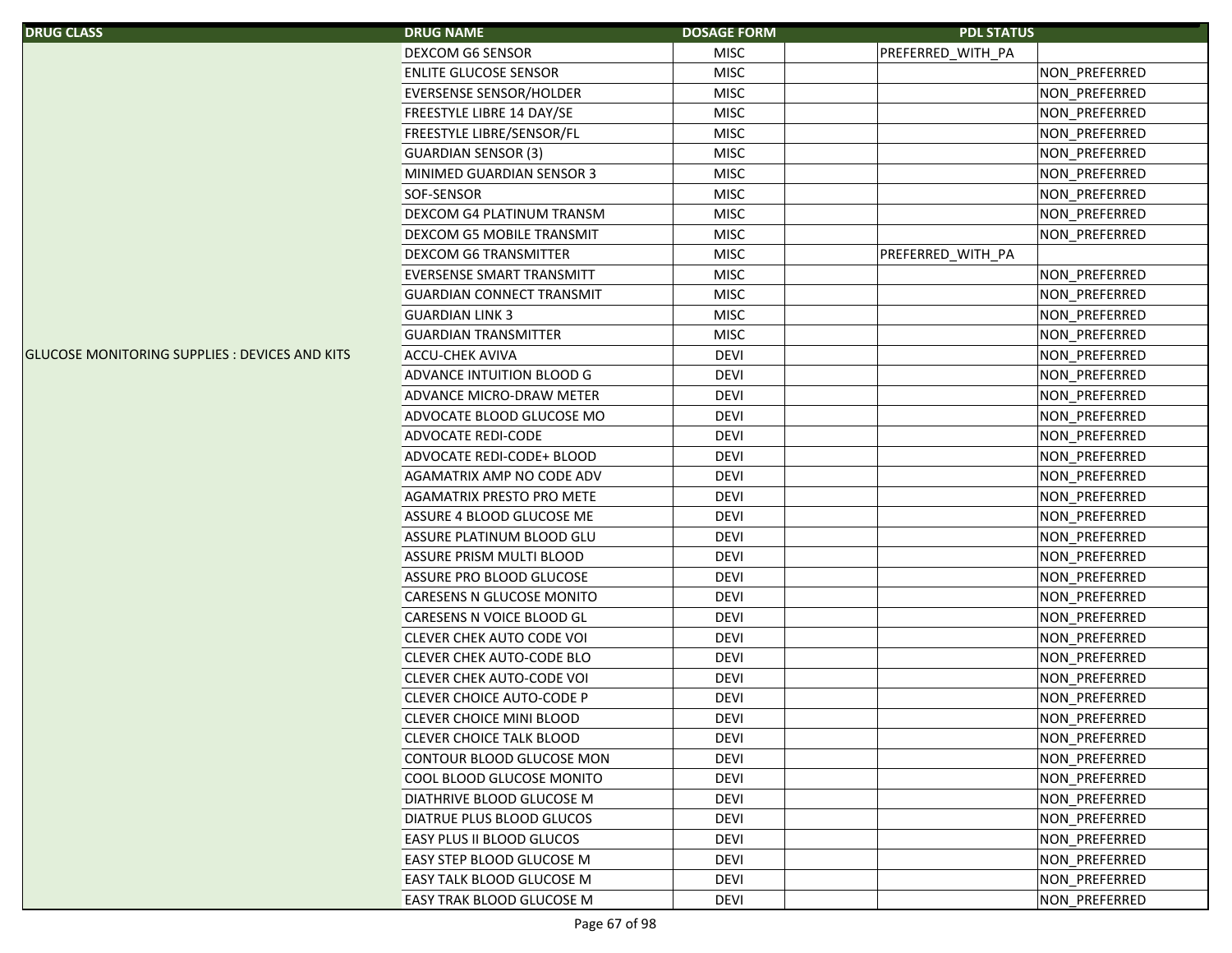| S. | <b>DRUG NAME</b>                 | <b>DOSAGE FORM</b> | <b>PDL STATUS</b>    |
|----|----------------------------------|--------------------|----------------------|
|    | EASYMAX L BLOOD GLUCOSE S        | <b>DEVI</b>        | NON PREFERRED        |
|    | EASYMAX N BLOOD GLUCOSE S        | <b>DEVI</b>        | NON_PREFERRED        |
|    | EASYMAX NG SELF-MONITORIN        | <b>DEVI</b>        | NON_PREFERRED        |
|    | EASYMAX V BLOOD GLUCOSE S        | <b>DEVI</b>        | NON PREFERRED        |
|    | <b>EASYMAX V2 SELF-MONITORIN</b> | <b>DEVI</b>        | NON PREFERRED        |
|    | ELEMENT COMPACT BLOOD GLU        | <b>DEVI</b>        | NON_PREFERRED        |
|    | ELEMENT COMPACT V BLOOD          | <b>DEVI</b>        | NON_PREFERRED        |
|    | ELEMENT PLUS BLOOD GLUCOS        | <b>DEVI</b>        | <b>NON PREFERRED</b> |
|    | <b>EMBRACE BLOOD GLUCOSE MON</b> | <b>DEVI</b>        | NON PREFERRED        |
|    | EMBRACE PRO BLOOD GLUCOSE        | <b>DEVI</b>        | NON PREFERRED        |
|    | <b>EMBRACE TALK BLOOD GLUCOS</b> | <b>DEVI</b>        | NON PREFERRED        |
|    | EVENCARE G2 BLOOD GLUCOSE        | <b>DEVI</b>        | NON_PREFERRED        |
|    | EVENCARE G3 BLOOD GLUCOSE        | <b>DEVI</b>        | NON_PREFERRED        |
|    | EVENCARE MINI BLOOD GLUCO        | <b>DEVI</b>        | NON_PREFERRED        |
|    | <b>EVOLUTION AUTOCODE</b>        | <b>DEVI</b>        | NON PREFERRED        |
|    | EZ SMART DIABETES MONITOR        | <b>DEVI</b>        | <b>NON PREFERRED</b> |
|    | EZ SMART PLUS DIABETES MO        | <b>DEVI</b>        | NON PREFERRED        |
|    | FORA G30A BLOOD GLUCOSE M        | <b>DEVI</b>        | NON PREFERRED        |
|    | FORA GD20 BLOOD GLUCOSE M        | <b>DEVI</b>        | NON_PREFERRED        |
|    | FORA GD50 BLOOD GLUCOSE M        | <b>DEVI</b>        | <b>NON PREFERRED</b> |
|    | FORA GTEL BLOOD GLUCOSE M        | <b>DEVI</b>        | NON_PREFERRED        |
|    | FORA PREMIUM V10 BLE BLOO        | <b>DEVI</b>        | NON PREFERRED        |
|    | FORA TEST N' GO VOICE BLO        | <b>DEVI</b>        | <b>NON PREFERRED</b> |
|    | FORA V10 BLOOD GLUCOSE MO        | <b>DEVI</b>        | NON PREFERRED        |
|    | FORA V12 BLOOD GLUCOSE MO        | <b>DEVI</b>        | NON_PREFERRED        |
|    | FORA V20 BLOOD GLUCOSE MO        | <b>DEVI</b>        | NON_PREFERRED        |
|    | FORA V30A BLOOD GLUCOSE M        | <b>DEVI</b>        | NON_PREFERRED        |
|    | FORACARE GD40 BLOOD GLUCO        | <b>DEVI</b>        | NON_PREFERRED        |
|    | FORACARE PREMIUM V10 BLOO        | <b>DEVI</b>        | <b>NON PREFERRED</b> |
|    | FORACARE TEST N GO BLOOD         | <b>DEVI</b>        | NON_PREFERRED        |
|    | FREESTYLE LITE BLOOD GLUC        | <b>DEVI</b>        | NON_PREFERRED        |
|    | <b>GE100 BLOOD GLUCOSE MONIT</b> | <b>DEVI</b>        | NON PREFERRED        |
|    | GLUCO PERFECT 3 BLOOD GLU        | <b>DEVI</b>        | NON PREFERRED        |
|    | GLUCOCARD 01 BLOOD GLUCOS        | <b>DEVI</b>        | NON PREFERRED        |
|    | <b>GLUCOCARD SHINE</b>           | <b>DEVI</b>        | NON PREFERRED        |
|    | <b>GLUCOCARD SHINE XL</b>        | <b>DEVI</b>        | NON PREFERRED        |
|    | GLUCOCOM BLOOD GLUCOSE MO        | <b>DEVI</b>        | NON PREFERRED        |
|    | <b>GNP EASY TOUCH GLUCOSE MO</b> | <b>DEVI</b>        | <b>NON PREFERRED</b> |
|    | HW EMBRACE PRO BLOOD GLUC        | <b>DEVI</b>        | <b>NON PREFERRED</b> |
|    | HW EMBRACE TALK BLOOD GLU        | <b>DEVI</b>        | NON PREFERRED        |
|    | IN TOUCH                         | DEVI               | NON PREFERRED        |
|    | LIBERTY BLOOD GLUCOSE MET        | <b>DEVI</b>        | NON PREFERRED        |
|    | LIBERTY NEXT GENERATION B        | <b>DEVI</b>        | NON PREFERRED        |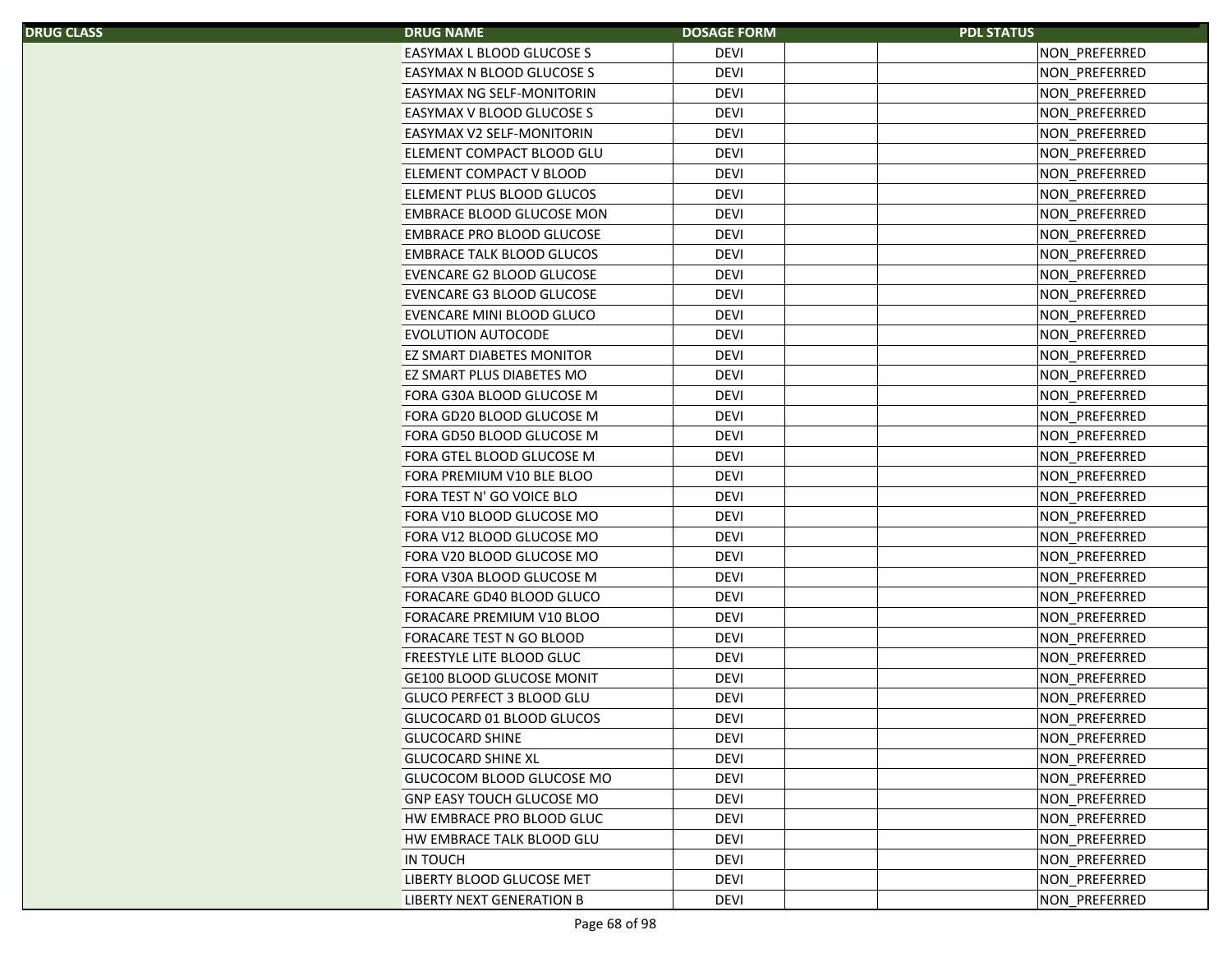| <b>DRUG NAME</b>                 | <b>DOSAGE FORM</b> | <b>PDL STATUS</b> |
|----------------------------------|--------------------|-------------------|
| NOVA MAX BLOOD GLUCOSE MO        | <b>DEVI</b>        | NON PREFERRED     |
| ON CALL EXPRESS BLOOD GLU        | <b>DEVI</b>        | NON_PREFERRED     |
| ON CALL PLUS BLOOD GLUCOS        | <b>DEVI</b>        | NON_PREFERRED     |
| ON CALL VIVID BLOOD GLUCO        | <b>DEVI</b>        | NON_PREFERRED     |
| ON CALL VIVID PAL BLOOD G        | <b>DEVI</b>        | NON_PREFERRED     |
| OPTIUM BLOOD GLUCOSE MONI        | <b>DEVI</b>        | NON_PREFERRED     |
| PHARMACIST CHOICE MINI BL        | <b>DEVI</b>        | NON_PREFERRED     |
| PRECISION QID MONITOR            | <b>DEVI</b>        | NON_PREFERRED     |
| PRECISION SOF-TACT MONITO        | <b>DEVI</b>        | NON_PREFERRED     |
| <b>PRECISION XTRA</b>            | <b>DEVI</b>        | NON_PREFERRED     |
| PRECISION XTRA MONITOR           | <b>DEVI</b>        | NON_PREFERRED     |
| PRO VOICE V8 BLOOD GLUCOS        | <b>DEVI</b>        | NON_PREFERRED     |
| PRO VOICE V9 BLOOD GLUCOS        | <b>DEVI</b>        | NON_PREFERRED     |
| PRODIGY AUTOCODE BLOOD GL        | <b>DEVI</b>        | NON_PREFERRED     |
| QUINTET AC BLOOD GLUCOSE         | <b>DEVI</b>        | NON_PREFERRED     |
| <b>QUINTET BLOOD GLUCOSE MON</b> | <b>DEVI</b>        | NON_PREFERRED     |
| RA BLOOD GLUCOSE MONITOR         | <b>DEVI</b>        | NON_PREFERRED     |
| RELION PREMIER BLU BLOOD         | <b>DEVI</b>        | NON PREFERRED     |
| <b>RELION PREMIER CLASSIC BL</b> | <b>DEVI</b>        | NON_PREFERRED     |
| RELION PREMIER VOICE BLOO        | <b>DEVI</b>        | NON_PREFERRED     |
| RELION PRIME BLOOD GLUCOS        | <b>DEVI</b>        | NON_PREFERRED     |
| SMARTEST EJECT BLOOD GLUC        | <b>DEVI</b>        | NON PREFERRED     |
| SMARTEST PROTEGE BLOOD GL        | <b>DEVI</b>        | NON_PREFERRED     |
| SOLUS V2 AUDIBLE BLOOD GL        | <b>DEVI</b>        | NON_PREFERRED     |
| SURE EDGE BLOOD GLUCOSE M        | <b>DEVI</b>        | NON_PREFERRED     |
| SURE-TEST EASYPLUS MINIS         | <b>DEVI</b>        | NON_PREFERRED     |
| SURECHEK BLOOD GLUCOSE MO        | <b>DEVI</b>        | NON_PREFERRED     |
| TRUE FOCUS BLOOD GLUCOSE         | <b>DEVI</b>        | NON_PREFERRED     |
| <b>TRUE METRIX</b>               | <b>DEVI</b>        | NON_PREFERRED     |
| TRUE METRIX AIR BLOOD GLU        | <b>DEVI</b>        | NON_PREFERRED     |
| TRUETRACK BLOOD GLUCOSE M        | <b>DEVI</b>        | NON_PREFERRED     |
| ULTRATRAK ACTIVE                 | <b>DEVI</b>        | NON_PREFERRED     |
| <b>ULTRATRAK PRO</b>             | <b>DEVI</b>        | NON_PREFERRED     |
| ULTRATRAK ULTIMATE MONITO        | <b>DEVI</b>        | NON PREFERRED     |
| VERASENS BLOOD GLUCOSE MO        | <b>DEVI</b>        | NON_PREFERRED     |
| VICTORY BLOOD GLUCOSE MON        | <b>DEVI</b>        | NON_PREFERRED     |
| VIVAGUARD INO BLOOD GLUCO        | <b>DEVI</b>        | NON PREFERRED     |
| VOCAL POINT BLOOD GLUCOSE        | <b>DEVI</b>        | NON_PREFERRED     |
| WAVESENSE KEYNOTE PRO MET        | <b>DEVI</b>        | NON PREFERRED     |
| ACCU-CHEK AVIVA CONNECT          | KIT                | NON_PREFERRED     |
| ACCU-CHEK AVIVA PLUS             | KIT                | NON_PREFERRED     |
| ACCU-CHEK COMPACT PLUS CA        | KIT                | NON PREFERRED     |
|                                  |                    |                   |
| <b>ACCU-CHEK GUIDE</b>           | KIT                | NON PREFERRED     |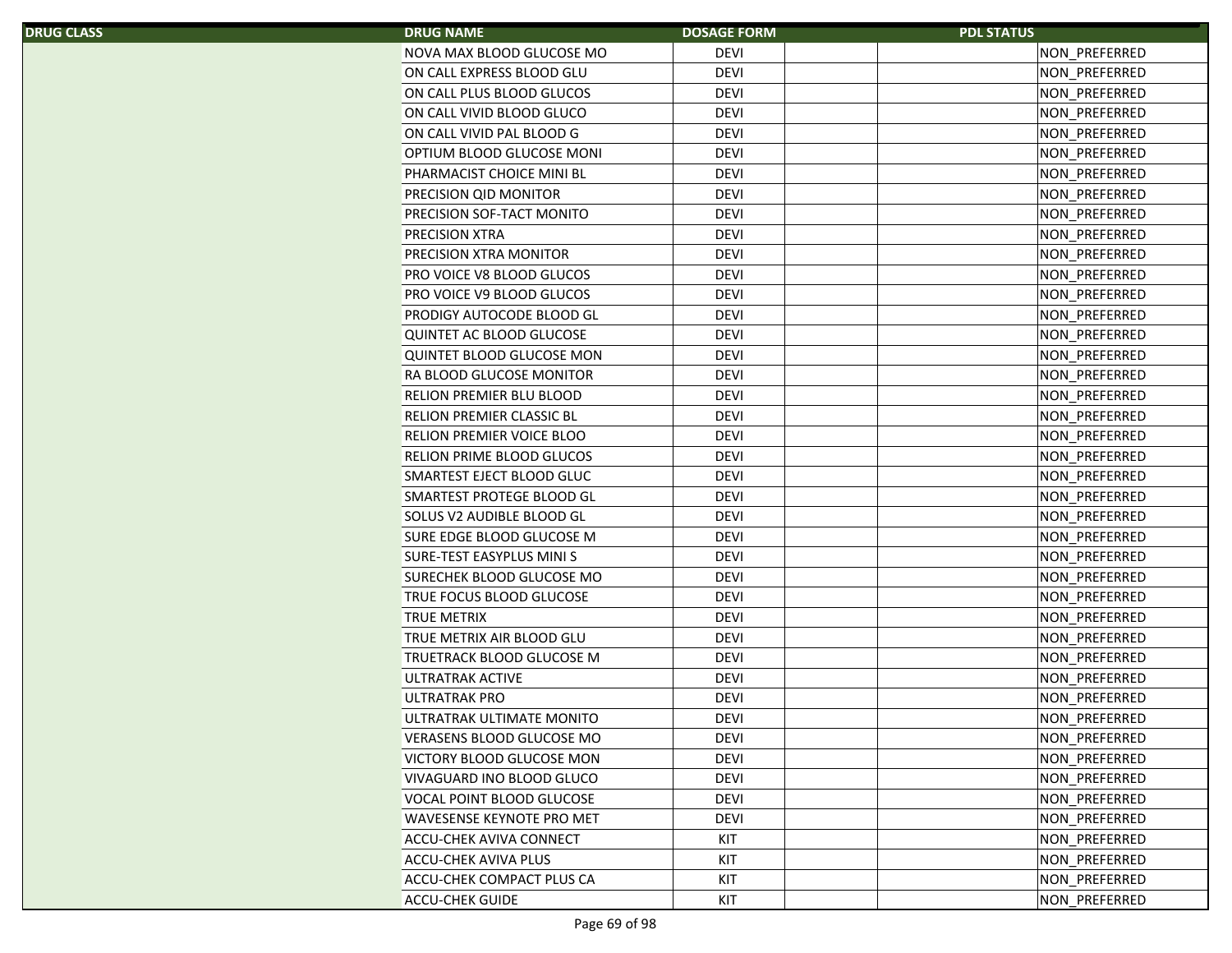| S | <b>DRUG NAME</b>                 | <b>DOSAGE FORM</b> | <b>PDL STATUS</b> |
|---|----------------------------------|--------------------|-------------------|
|   | <b>ACCU-CHEK GUIDE ME</b>        | KIT                | NON_PREFERRED     |
|   | ACCU-CHEK NANO SMARTVIEW         | KIT                | NON_PREFERRED     |
|   | ADVANCE INTUITION BLOOD G        | KIT                | NON_PREFERRED     |
|   | ADVOCATE BLOOD GLUCOSE MO        | KIT                | NON PREFERRED     |
|   | ADVOCATE REDI-CODE+/ TALK        | KIT                | NON_PREFERRED     |
|   | ADVOCATE REDI-CODE/TALKIN        | KIT                | NON_PREFERRED     |
|   | <b>AGAMATRIX JAZZ WIRELESS 2</b> | KIT                | NON_PREFERRED     |
|   | <b>AGAMATRIX PRESTO</b>          | KIT                | NON_PREFERRED     |
|   | <b>ASSURE 3 METER</b>            | KIT                | NON PREFERRED     |
|   | <b>BAYER CONTOUR LINK 2.4 BL</b> | KIT                | NON_PREFERRED     |
|   | <b>BD LATITUDE DIABETES MANA</b> | KIT                | NON_PREFERRED     |
|   | BD LOGIC BLOOD GLUCOSE MO        | KIT                | NON_PREFERRED     |
|   | <b>BIOTEL CARE CONNECTED BLO</b> | KIT                | NON_PREFERRED     |
|   | <b>BLOOD GLUCOSE MONITORING</b>  | KIT                | NON_PREFERRED     |
|   | <b>BLOOD GLUCOSE SYSTEM PAK</b>  | KIT                | NON_PREFERRED     |
|   | CAREONE BLOOD GLUCOSE MON        | KIT                | NON_PREFERRED     |
|   | CARETOUCH BLOOD GLUCOSE M        | KIT                | NON_PREFERRED     |
|   | CHOICE DM DIABETES RISK I        | KIT                | NON_PREFERRED     |
|   | <b>CLEVER CHEK BLOOD GLUCOSE</b> | KIT                | NON_PREFERRED     |
|   | CLEVER CHOICE MICRO BLOOD        | KIT                | NON_PREFERRED     |
|   | CONTOUR BLOOD GLUCOSE MON        | KIT                | NON_PREFERRED     |
|   | CONTOUR NEXT BLOOD GLUCOS        | KIT                | NON_PREFERRED     |
|   | CONTOUR NEXT EZ BLOOD GLU        | KIT                | NON_PREFERRED     |
|   | CONTOUR NEXT LINK BLOOD G        | KIT                | NON_PREFERRED     |
|   | <b>CONTOUR NEXT LINK WIRELES</b> | KIT                | NON_PREFERRED     |
|   | CONTOUR NEXT ONE BLOOD GL        | KIT                | NON_PREFERRED     |
|   | COOL BLOOD GLUCOSE MONITO        | KIT                | NON_PREFERRED     |
|   | <b>CVS ADVANCED GLUCOSE METE</b> | KIT                | NON_PREFERRED     |
|   | D-CARE GLUCOMETER KIT/GLU        | KIT                | NON_PREFERRED     |
|   | <b>EASY TOUCH GLUCOSE MONITO</b> | KIT                | NON_PREFERRED     |
|   | <b>EASY TOUCH HEALTHPRO GLUC</b> | KIT                | NON_PREFERRED     |
|   | <b>EASYGLUCO</b>                 | KIT                | NON_PREFERRED     |
|   | <b>EASYGLUCO STARTER KIT</b>     | KIT                | NON_PREFERRED     |
|   | EASYMAX L BLOOD GLUCOSE S        | KIT                | NON_PREFERRED     |
|   | EASYMAX N BLOOD GLUCOSE S        | KIT                | NON_PREFERRED     |
|   | EASYMAX NG SELF-MONITORIN        | KIT                | NON_PREFERRED     |
|   | EASYMAX V BLOOD GLUCOSE S        | KIT                | NON_PREFERRED     |
|   | EASYMAX V2 SELF-MONITORIN        | KIT                | NON PREFERRED     |
|   | EASYPLUS R13N SELF-MONITO        | KIT                | NON_PREFERRED     |
|   | <b>EASYPLUS V SELF-MONITORIN</b> | KIT                | NON_PREFERRED     |
|   | EASYPRO BLOOD GLUCOSE MON        | KIT                | NON_PREFERRED     |
|   | <b>EASYPRO PLUS</b>              | KIT                | NON_PREFERRED     |
|   | ELEMENT AUTOCODE SYSTEM          | KIT                | NON_PREFERRED     |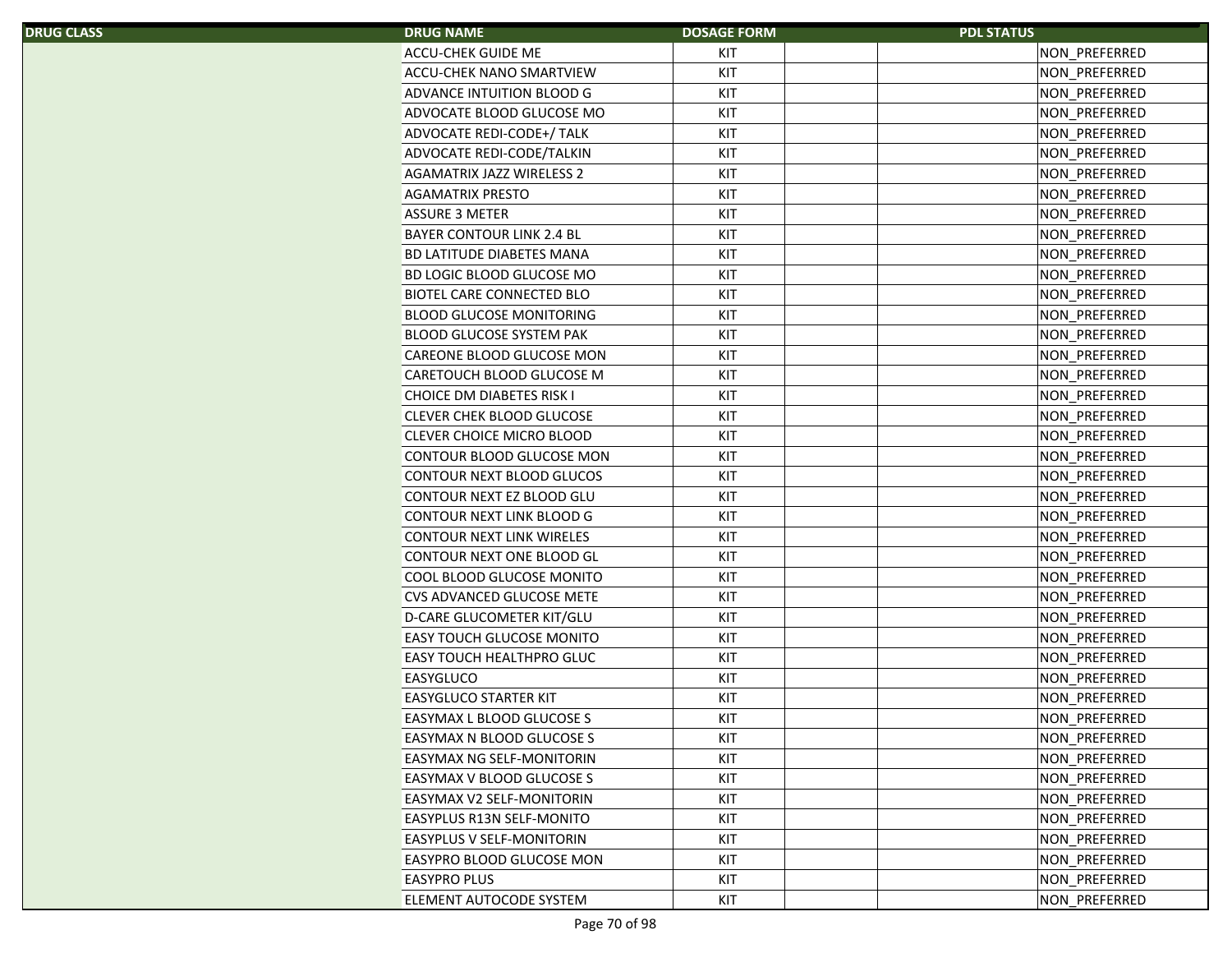| S. | <b>DRUG NAME</b>                 | <b>DOSAGE FORM</b> | <b>PDL STATUS</b> |
|----|----------------------------------|--------------------|-------------------|
|    | EMBRACE EVO BLOOD GLUCOSE        | KIT                | NON PREFERRED     |
|    | <b>EMBRACE TALK BLOOD GLUCOS</b> | KIT                | NON PREFERRED     |
|    | EVENCARE BLOOD GLUCOSE MO        | KIT                | NON_PREFERRED     |
|    | FIFTY50 GLUCOSE METER 2.0        | KIT                | NON_PREFERRED     |
|    | FORA G20 BLOOD GLUCOSE MO        | KIT                | NON_PREFERRED     |
|    | FORA TN'G VOICE BLOOD GLU        | KIT                | NON_PREFERRED     |
|    | FORA V10/V12/D10/D20 BLOO        | KIT                | NON_PREFERRED     |
|    | FORA V30A BLOOD GLUCOSE M        | KIT                | NON_PREFERRED     |
|    | <b>FORTISCARE SELF-MONITORIN</b> | KIT                | NON_PREFERRED     |
|    | FREESTYLE FLASH SYSTEM           | KIT                | NON PREFERRED     |
|    | <b>FREESTYLE FREEDOM</b>         | KIT                | NON_PREFERRED     |
|    | FREESTYLE FREEDOM LITE           | KIT                | NON_PREFERRED     |
|    | FREESTYLE INSULINX BLOOD         | KIT                | NON_PREFERRED     |
|    | FREESTYLE PRECISION NEO B        | KIT                | NON_PREFERRED     |
|    | FREESTYLE SIDEKICK II VAL        | KIT                | NON PREFERRED     |
|    | <b>FREESTYLE SYSTEM KIT</b>      | KIT                | NON_PREFERRED     |
|    | <b>GE100 BLOOD GLUCOSE MONIT</b> | KIT                | NON_PREFERRED     |
|    | <b>GHT BLOOD GLUCOSE MONITO</b>  | KIT                | NON_PREFERRED     |
|    | GLUCOCARD 01 BLOOD GLUCOS        | KIT                | NON PREFERRED     |
|    | GLUCOCARD 01-MINI BLOOD G        | KIT                | NON_PREFERRED     |
|    | <b>GLUCOCARD EXPRESSION AUDI</b> | KIT                | NON PREFERRED     |
|    | <b>GLUCOCARD SHINE</b>           | KIT                | NON_PREFERRED     |
|    | GLUCOCARD SHINE CONNEX BL        | KIT                | NON_PREFERRED     |
|    | <b>GLUCOCARD SHINE EXPRESS B</b> | KIT                | NON_PREFERRED     |
|    | GLUCOCARD VITAL BLOOD GLU        | KIT                | NON_PREFERRED     |
|    | <b>GLUCOCARD X-METER</b>         | KIT                | NON_PREFERRED     |
|    | GLUCOCOM BLOOD GLUCOSE MO        | KIT                | NON_PREFERRED     |
|    | <b>GLUCONAVII BLOOD GLUCOSE</b>  | KIT                | NON_PREFERRED     |
|    | <b>GOODSENSE PREMIUM BLOOD</b>   | KIT                | NON_PREFERRED     |
|    | HW EMBRACE TALK BLOOD GLU        | KIT                | NON_PREFERRED     |
|    | IBG STAR BLOOD GLUCOSE MO        | KIT                | NON_PREFERRED     |
|    | <b>IGLUCOSE BLOOD GLUCOSE MO</b> | KIT                | NON PREFERRED     |
|    | <b>INFINITY BLOOD GLUCOSE MO</b> | KIT                | NON_PREFERRED     |
|    | <b>INFINITY VOICE</b>            | KIT                | NON PREFERRED     |
|    | KROGER BLOOD GLUCOSE MONI        | KIT                | NON_PREFERRED     |
|    | KROGER PREMIUM BLOOD GLUC        | KIT                | NON_PREFERRED     |
|    | LDR BLOOD GLUCOSE TRUETES        | KIT                | NON_PREFERRED     |
|    | MEIJER BLOOD GLUCOSE MONI        | KIT                | NON_PREFERRED     |
|    | MEIJER ESSENTIAL BLOOD GL        | KIT                | NON_PREFERRED     |
|    | MEIJER PREMIUM BLOOD GLUC        | KIT                | NON_PREFERRED     |
|    | MEIJER TRUE2GO BLOOD GLUC        | KIT                | NON PREFERRED     |
|    | MEIJER TRUERESULT BLOOD G        | KIT                | NON_PREFERRED     |
|    | MEIJER TRUETRACK BLOOD GL        | KIT                | NON_PREFERRED     |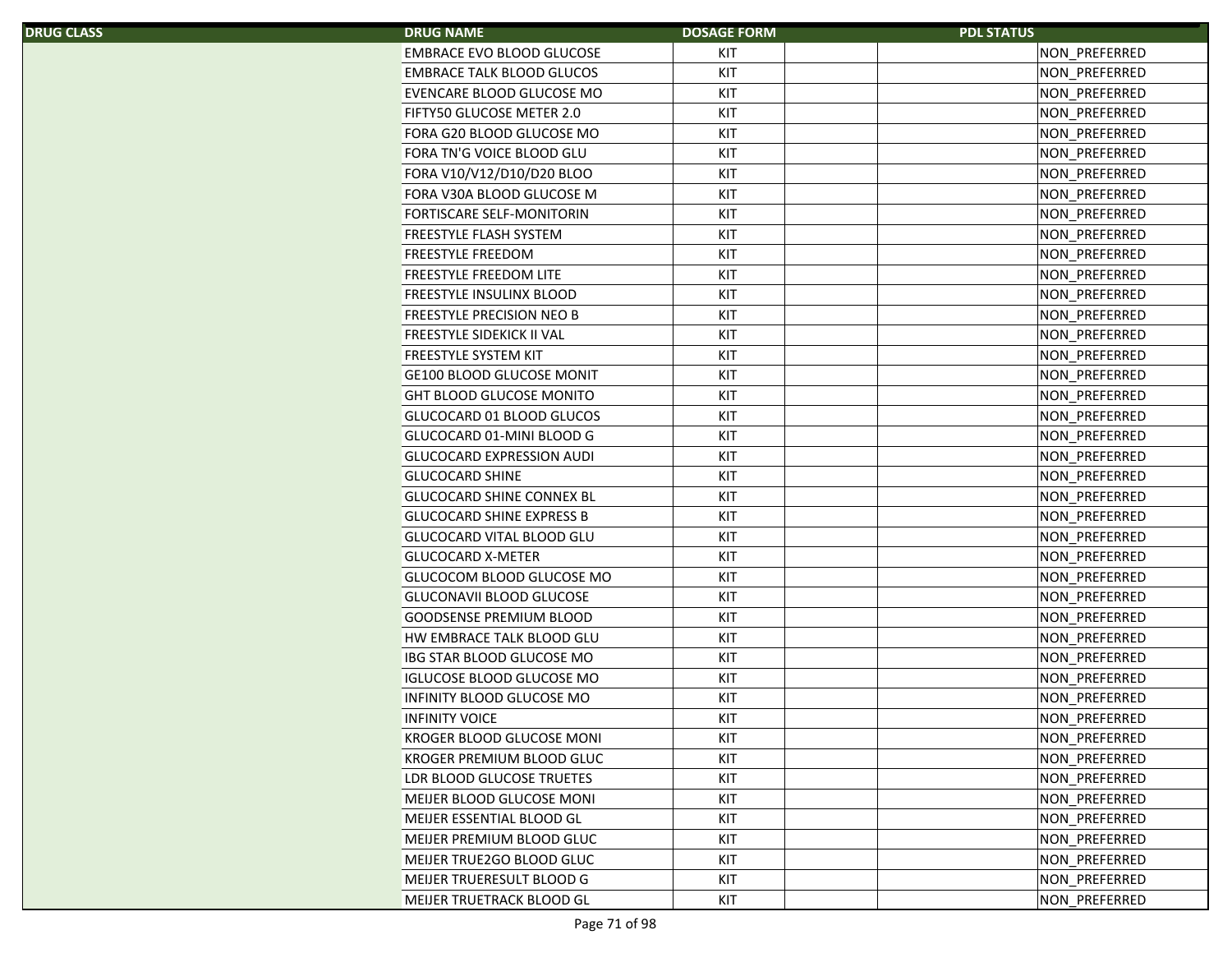| S. | <b>DRUG NAME</b>                 | <b>DOSAGE FORM</b> |           | <b>PDL STATUS</b> |
|----|----------------------------------|--------------------|-----------|-------------------|
|    | MICRODOT BLOOD GLUCOSE MO        | KIT                |           | NON_PREFERRED     |
|    | MM EASY TOUCH BLOOD GLUCO        | KIT                |           | NON PREFERRED     |
|    | <b>MYGLUCOHEALTH BLOOD GLUCO</b> | KIT                |           | NON PREFERRED     |
|    | NOVA MAX BLOOD GLUCOSE MO        | KIT                |           | NON_PREFERRED     |
|    | ON CALL EXPRESS BLOOD GLU        | KIT                |           | NON_PREFERRED     |
|    | ON CALL PLUS BLOOD GLUCOS        | KIT                |           | NON_PREFERRED     |
|    | ON CALL VIVID BLOOD GLUCO        | KIT                |           | NON_PREFERRED     |
|    | ON CALL VIVID PAL BLOOD G        | KIT                |           | NON_PREFERRED     |
|    | ONE DROP BLOOD GLUCOSE MO        | KIT                |           | NON_PREFERRED     |
|    | <b>ONETOUCH ULTRA 2</b>          | KIT                | PREFERRED |                   |
|    | <b>ONETOUCH ULTRA MINI</b>       | KIT                | PREFERRED |                   |
|    | ONETOUCH ULTRALINK SYSTEM        | KIT                |           | NON_PREFERRED     |
|    | <b>ONETOUCH VERIO</b>            | KIT                | PREFERRED |                   |
|    | <b>ONETOUCH VERIO FLEX BLOOD</b> | KIT                | PREFERRED |                   |
|    | ONETOUCH VERIO IQ BLOOD G        | KIT                | PREFERRED |                   |
|    | ONETOUCH VERIO SYNC BLOOD        | KIT                |           | NON PREFERRED     |
|    | OPTIUM BLOOD GLUCOSE MONI        | KIT                |           | NON_PREFERRED     |
|    | OPTUMRX BLOOD GLUCOSE MET        | KIT                |           | NON_PREFERRED     |
|    | OPTUMRX BLOOD GLUCOSE MON        | KIT                |           | NON_PREFERRED     |
|    | PARADIGM LINK BLOOD GLUCO        | KIT                |           | NON PREFERRED     |
|    | PHARMACIST CHOICE AUTOCOD        | KIT                |           | NON_PREFERRED     |
|    | POCKETCHEM EZ BLOOD GLUCO        | KIT                |           | NON PREFERRED     |
|    | <b>PRECISION LINK</b>            | KIT                |           | NON_PREFERRED     |
|    | PRECISION XTRA                   | KIT                |           | NON_PREFERRED     |
|    | PRODIGY AUTOCODE BLOOD GL        | KIT                |           | NON_PREFERRED     |
|    | PRODIGY NO CODING BLOOD G        | KIT                |           | NON_PREFERRED     |
|    | PRODIGY POCKET BLOOD GLUC        | KIT                |           | NON_PREFERRED     |
|    | PRODIGY VOICE BLOOD GLUCO        | KIT                |           | NON PREFERRED     |
|    | <b>QUICKTEK</b>                  | KIT                |           | NON_PREFERRED     |
|    | <b>RA TRUE2GO BLOOD GLUCOSE</b>  | KIT                |           | NON_PREFERRED     |
|    | <b>RA TRUERESULT BLOOD GLUCO</b> | KIT                |           | NON_PREFERRED     |
|    | REFUAH PLUS BLOOD GLUCOSE        | KIT                |           | NON_PREFERRED     |
|    | RELION CONFIRM BLOOD GLUC        | KIT                |           | NON PREFERRED     |
|    | RELION MICRO BLOOD GLUCOS        | KIT                |           | NON_PREFERRED     |
|    | <b>RELION PREMIER COMPACT BL</b> | KIT                |           | NON_PREFERRED     |
|    | RELION ULTIMA BLOOD GLUCO        | KIT                |           | NON PREFERRED     |
|    | REVEAL BLOOD GLUCOSE MONI        | KIT                |           | NON_PREFERRED     |
|    | REXALL BLOOD GLUCOSE MONI        | KIT                |           | NON PREFERRED     |
|    | RIGHTEST GM100 BLOOD GLUC        | KIT                |           | NON PREFERRED     |
|    | RIGHTEST GM300 BLOOD GLUC        | KIT                |           | NON PREFERRED     |
|    | RIGHTEST GM550 BLOOD GLUC        | KIT                |           | NON PREFERRED     |
|    | SMART SENSE PREMIUM BLOOD        | KIT                |           | NON PREFERRED     |
|    | SMART SENSE VALUE BLOOD          | KIT                |           | NON PREFERRED     |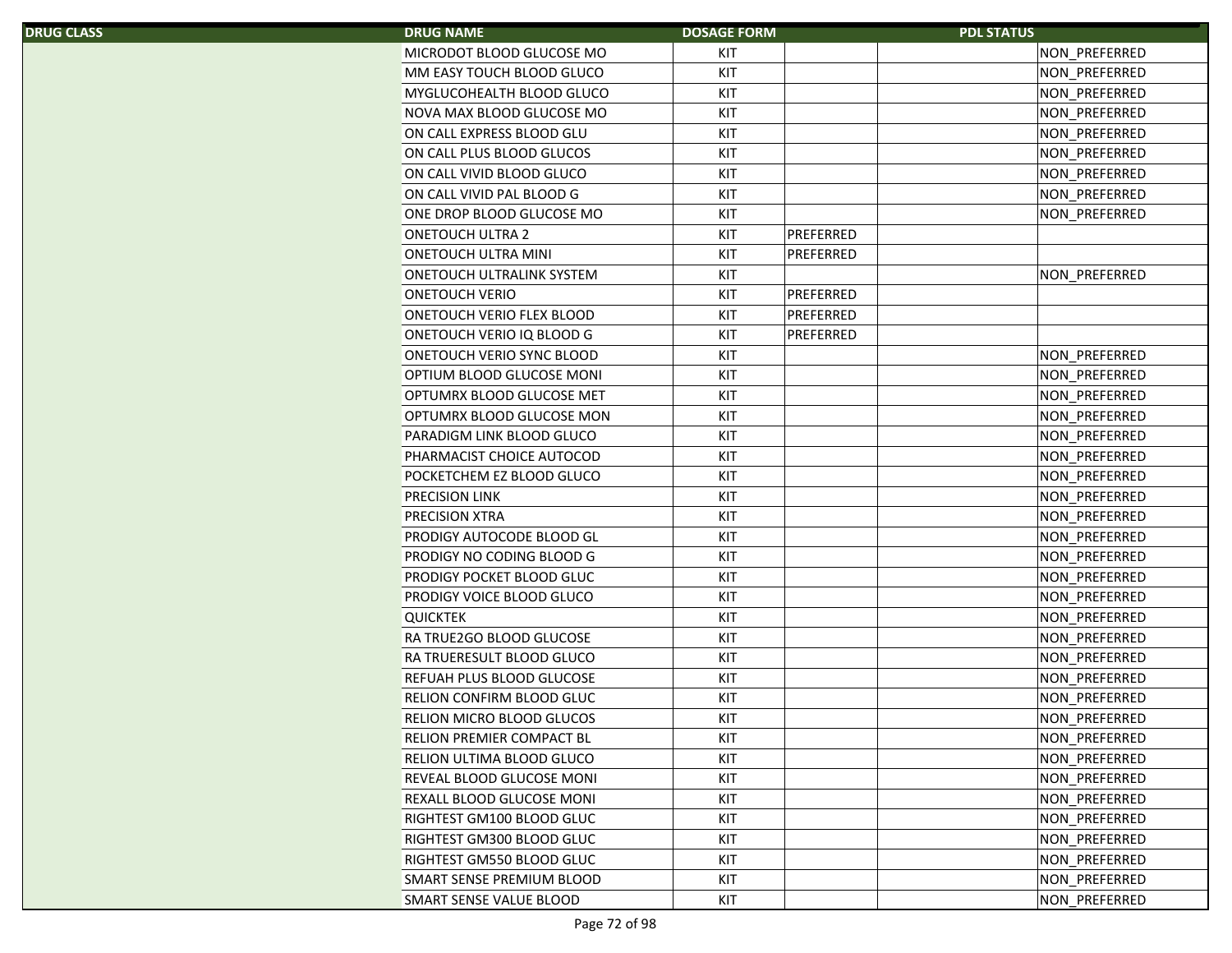| <b>DRUG CLASS</b>                               | <b>DRUG NAME</b>                 | <b>DOSAGE FORM</b> | <b>PDL STATUS</b> |               |
|-------------------------------------------------|----------------------------------|--------------------|-------------------|---------------|
|                                                 | SMARTEST EJECT STARTER KI        | KIT                |                   | NON_PREFERRED |
|                                                 | SMARTEST PERSONA STARTER         | KIT                |                   | NON_PREFERRED |
|                                                 | SMARTEST PRONTO STARTER          | KIT                |                   | NON_PREFERRED |
|                                                 | SMARTEST PROTEGE STARTER         | KIT                |                   | NON_PREFERRED |
|                                                 | SOLUS V2 AUDIBLE BLOOD GL        | KIT                |                   | NON_PREFERRED |
|                                                 | SURECHEK BLOOD GLUCOSE MO        | KIT                |                   | NON_PREFERRED |
|                                                 | TELCARE BLOOD GLUCOSE MON        | KIT                |                   | NON_PREFERRED |
|                                                 | TGT BLOOD GLUCOSE METER M        | KIT                |                   | NON_PREFERRED |
|                                                 | <b>TGT BLOOD GLUCOSE MONITOR</b> | KIT                |                   | NON_PREFERRED |
|                                                 | TRUE METRIX AIR BLOOD GLU        | KIT                |                   | NON_PREFERRED |
|                                                 | TRUE METRIX AIR W/BLUETOO        | KIT                |                   | NON_PREFERRED |
|                                                 | TRUE METRIX BLOOD GLUCOSE        | KIT                |                   | NON_PREFERRED |
|                                                 | TRUE METRIX GO BLOOD GLUC        | KIT                |                   | NON_PREFERRED |
|                                                 | <b>TRUERESULT BLOOD GLUCOSE</b>  | KIT                |                   | NON_PREFERRED |
|                                                 | <b>TRUETRACK BLOOD GLUCOSE M</b> | KIT                |                   | NON_PREFERRED |
|                                                 | <b>TRUETRACK SMART SYSTEM</b>    | KIT                |                   | NON_PREFERRED |
|                                                 | <b>ULTIMA</b>                    | KIT                |                   | NON PREFERRED |
|                                                 | ULTRA TRAK PRO BLOOD GLUC        | KIT                |                   | NON_PREFERRED |
|                                                 | VERASENS BLOOD GLUCOSE MO        | KIT                |                   | NON_PREFERRED |
|                                                 | <b>WAVESENSE AMP</b>             | KIT                |                   | NON_PREFERRED |
|                                                 | <b>WAVESENSE KEYNOTE</b>         | KIT                |                   | NON_PREFERRED |
|                                                 | RELION ALL-IN-ONE COMPACT        | <b>DEVI</b>        |                   | NON_PREFERRED |
|                                                 | SIDEKICK BLOOD GLUCOSE SY        | <b>DEVI</b>        |                   | NON_PREFERRED |
| <b>DISPOSABLE PUMP</b>                          | OMNIPOD DASH SYSTEM              | KIT                | PREFERRED_WITH_PA |               |
|                                                 | <b>OMNIPOD STARTER KIT</b>       | KIT                | PREFERRED WITH PA |               |
|                                                 | V-GO 20                          | KIT                |                   | NON_PREFERRED |
|                                                 | V-GO 30                          | KIT                |                   | NON_PREFERRED |
|                                                 | V-GO 40                          | KIT                |                   | NON_PREFERRED |
|                                                 | <b>OMNIPOD 5 PACK</b>            | <b>MISC</b>        | PREFERRED_WITH_PA |               |
|                                                 | OMNIPOD DASH 5 PACK              | <b>MISC</b>        | PREFERRED WITH PA |               |
| <b>GLUCOSE MONITORING SUPPLIES: TEST STRIPS</b> | <b>ACCU-CHEK AVIVA PLUS</b>      | <b>STRP</b>        |                   | NON_PREFERRED |
|                                                 | ACCU-CHEK COMPACT PLUS           | <b>STRP</b>        |                   | NON_PREFERRED |
|                                                 | <b>ACCU-CHEK GUIDE</b>           | <b>STRP</b>        |                   | NON_PREFERRED |
|                                                 | <b>ACCU-CHEK SMARTVIEW STRIP</b> | <b>STRP</b>        |                   | NON PREFERRED |
|                                                 | <b>ACCUTREND GLUCOSE</b>         | <b>STRP</b>        |                   | NON PREFERRED |
|                                                 | ADVANCE INTUITION TEST ST        | <b>STRP</b>        |                   | NON_PREFERRED |
|                                                 | ADVANCE MICRO-DRAW TEST S        | <b>STRP</b>        |                   | NON_PREFERRED |
|                                                 | <b>ADVOCATE REDI-CODE</b>        | <b>STRP</b>        |                   | NON PREFERRED |
|                                                 | <b>ADVOCATE REDI-CODE+ TEST</b>  | <b>STRP</b>        |                   | NON PREFERRED |
|                                                 | <b>ADVOCATE TEST STRIPS</b>      | <b>STRP</b>        |                   | NON PREFERRED |
|                                                 | AGAMATRIX AMP NO CODE TES        | <b>STRP</b>        |                   | NON_PREFERRED |
|                                                 | <b>AGAMATRIX JAZZ TEST STRIP</b> | <b>STRP</b>        |                   | NON_PREFERRED |
|                                                 | <b>AGAMATRIX KEYNOTE TEST ST</b> | <b>STRP</b>        |                   | NON_PREFERRED |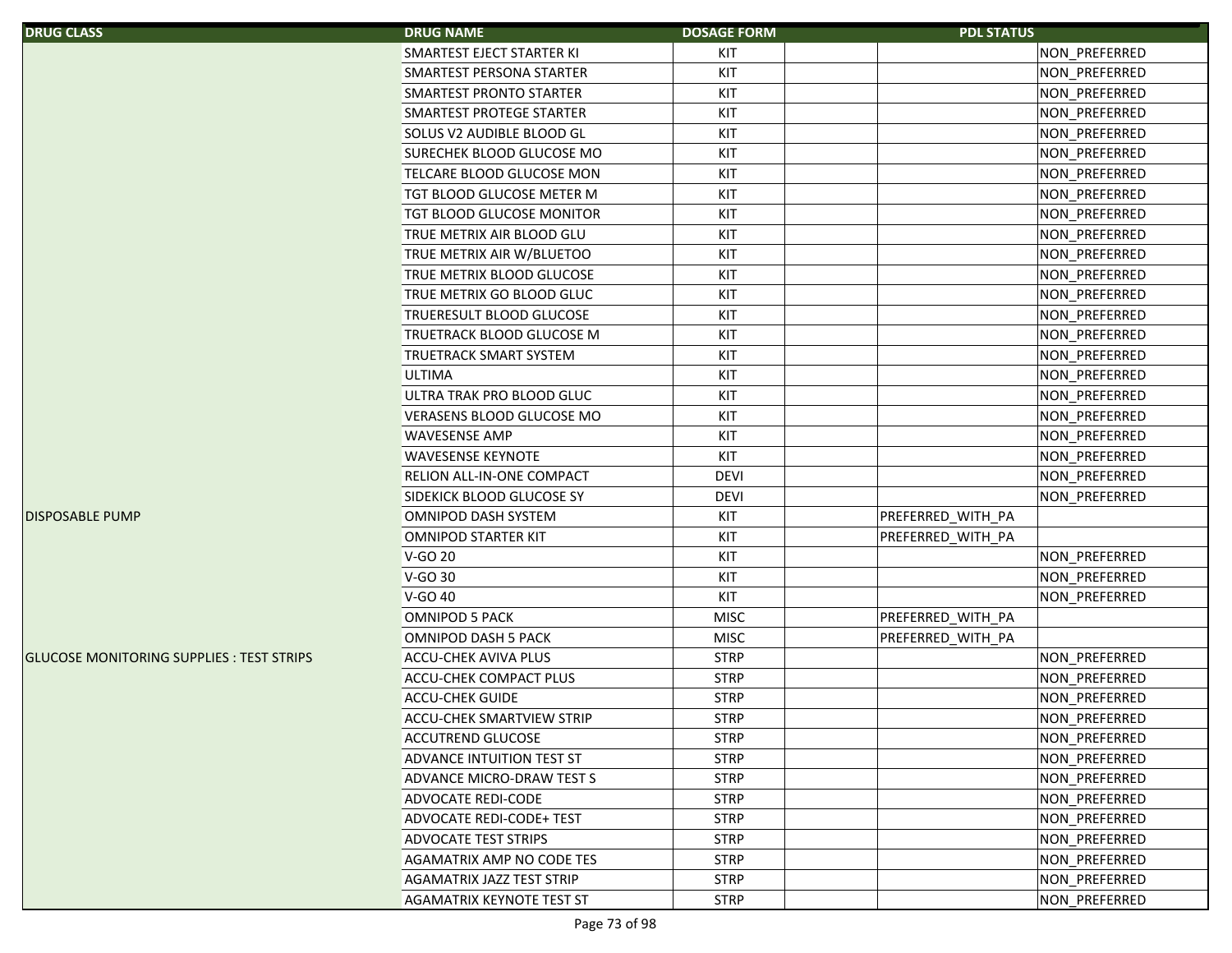| S. | <b>DRUG NAME</b>                 | <b>DOSAGE FORM</b> | <b>PDL STATUS</b> |
|----|----------------------------------|--------------------|-------------------|
|    | <b>AGAMATRIX PRESTO TEST STR</b> | <b>STRP</b>        | NON_PREFERRED     |
|    | <b>ASSURE 3 TEST STRIPS</b>      | <b>STRP</b>        | NON_PREFERRED     |
|    | <b>ASSURE 4 TEST STRIPS</b>      | <b>STRP</b>        | NON_PREFERRED     |
|    | <b>ASSURE II</b>                 | <b>STRP</b>        | NON_PREFERRED     |
|    | <b>ASSURE II CHECK STRIP</b>     | <b>STRP</b>        | NON PREFERRED     |
|    | <b>ASSURE II TEST STRIPS</b>     | <b>STRP</b>        | NON_PREFERRED     |
|    | ASSURE PLATINUM TEST STRI        | <b>STRP</b>        | NON_PREFERRED     |
|    | <b>ASSURE PRISM MULTI TEST S</b> | <b>STRP</b>        | NON_PREFERRED     |
|    | <b>ASSURE PRO TEST STRIPS</b>    | <b>STRP</b>        | NON_PREFERRED     |
|    | <b>BIOSCANNER GLUCOSE TEST S</b> | <b>STRP</b>        | NON_PREFERRED     |
|    | <b>BLOOD GLUCOSE TEST STRIPS</b> | <b>STRP</b>        | NON_PREFERRED     |
|    | CAREONE BLOOD GLUCOSE TES        | <b>STRP</b>        | NON_PREFERRED     |
|    | CARESENS N BLOOD GLUCOSE         | <b>STRP</b>        | NON_PREFERRED     |
|    | CARETOUCH BLOOD GLUCOSE T        | <b>STRP</b>        | NON_PREFERRED     |
|    | <b>CLEVER CHEK AUTO-CODE TES</b> | <b>STRP</b>        | NON_PREFERRED     |
|    | <b>CLEVER CHEK AUTO-CODE VOI</b> | <b>STRP</b>        | NON_PREFERRED     |
|    | <b>CLEVER CHEK TEST STRIPS</b>   | <b>STRP</b>        | NON_PREFERRED     |
|    | <b>CLEVER CHOICE AUTO-CODE P</b> | <b>STRP</b>        | NON_PREFERRED     |
|    | <b>CLEVER CHOICE MICRO TEST</b>  | <b>STRP</b>        | NON_PREFERRED     |
|    | <b>CLEVER CHOICE NO CODING T</b> | <b>STRP</b>        | NON PREFERRED     |
|    | <b>CLEVER CHOICE TALK NO COD</b> | <b>STRP</b>        | NON_PREFERRED     |
|    | CONTOUR BLOOD GLUCOSE TES        | <b>STRP</b>        | NON_PREFERRED     |
|    | CONTOUR NEXT BLOOD GLUCOS        | <b>STRP</b>        | NON_PREFERRED     |
|    | COOL BLOOD GLUCOSE TEST S        | <b>STRP</b>        | NON_PREFERRED     |
|    | CVS ADVANCED GLUCOSE METE        | <b>STRP</b>        | NON_PREFERRED     |
|    | <b>D-CARE BLOOD GLUCOSE</b>      | <b>STRP</b>        | NON_PREFERRED     |
|    | DIATHRIVE BLOOD GLUCOSE T        | <b>STRP</b>        | NON_PREFERRED     |
|    | DIATRUE PLUS BLOOD GLUCOS        | <b>STRP</b>        | NON_PREFERRED     |
|    | <b>DUO-CARE TEST STRIPS</b>      | <b>STRP</b>        | NON_PREFERRED     |
|    | EASY PLUS II BLOOD GLUCOS        | <b>STRP</b>        | NON PREFERRED     |
|    | <b>EASY STEP TEST STRIPS</b>     | <b>STRP</b>        | NON_PREFERRED     |
|    | <b>EASY TALK BLOOD GLUCOSE T</b> | <b>STRP</b>        | NON PREFERRED     |
|    | <b>EASY TOUCH GLUCOSE TEST S</b> | <b>STRP</b>        | NON PREFERRED     |
|    | EASY TOUCH HEALTHPRO GLUC        | <b>STRP</b>        | NON_PREFERRED     |
|    | EASY TRAK BLOOD GLUCOSE T        | <b>STRP</b>        | NON_PREFERRED     |
|    | EASYGLUCO                        | <b>STRP</b>        | NON_PREFERRED     |
|    | <b>EASYGLUCO PLUS</b>            | <b>STRP</b>        | NON_PREFERRED     |
|    | <b>EASYMAX 15 TEST STRIPS</b>    | <b>STRP</b>        | NON_PREFERRED     |
|    | <b>EASYMAX TEST STRIPS</b>       | <b>STRP</b>        | NON PREFERRED     |
|    | EASYPLUS BLOOD GLUCOSE TE        | <b>STRP</b>        | NON PREFERRED     |
|    | <b>EASYPRO BLOOD GLUCOSE TES</b> | <b>STRP</b>        | NON_PREFERRED     |
|    | <b>EASYPRO PLUS</b>              | <b>STRP</b>        | NON_PREFERRED     |
|    | ELEMENT COMPACT TEST STRI        | <b>STRP</b>        | NON_PREFERRED     |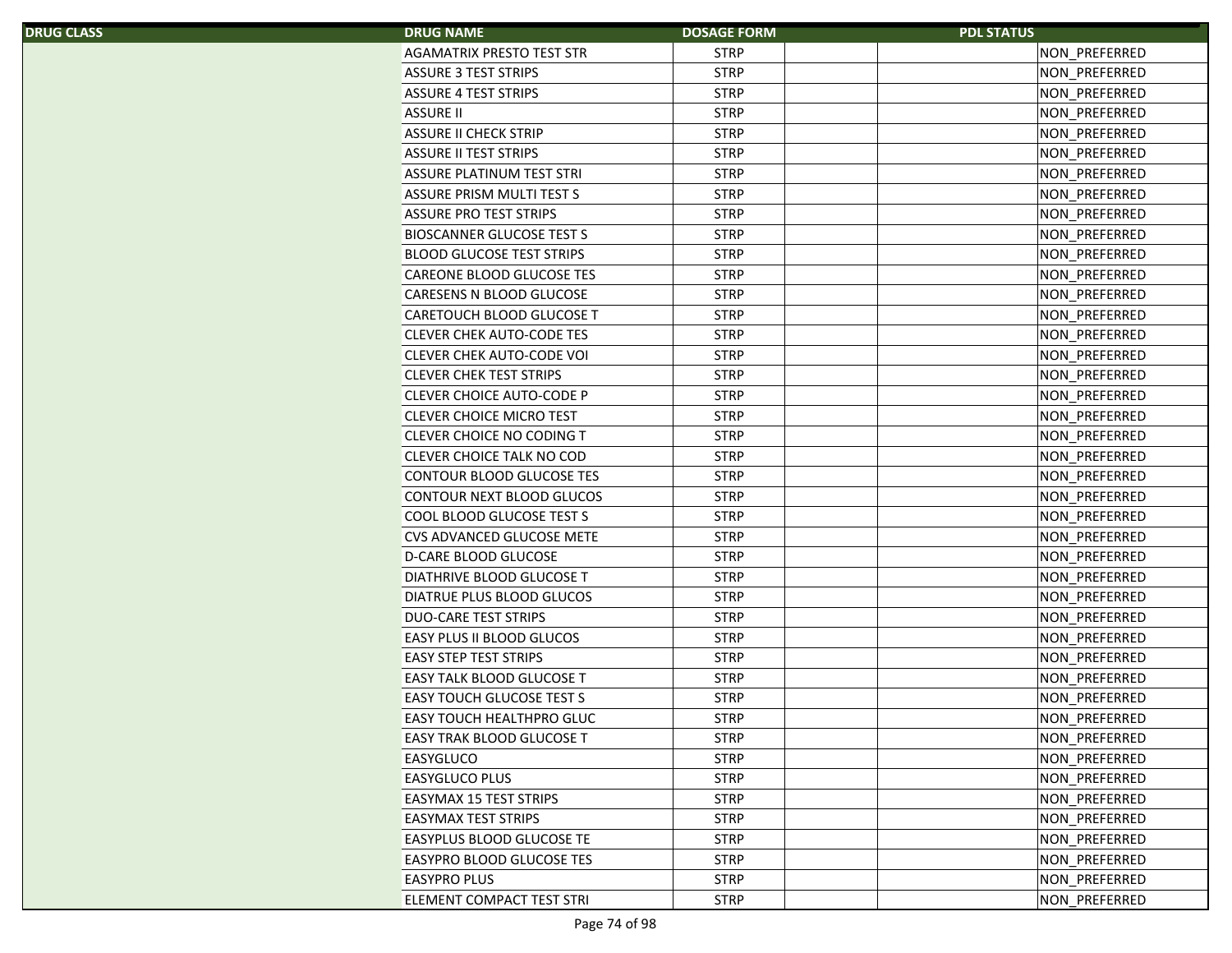| S. | <b>DRUG NAME</b>                 | <b>DOSAGE FORM</b> | <b>PDL STATUS</b> |
|----|----------------------------------|--------------------|-------------------|
|    | <b>ELEMENT TEST STRIPS</b>       | <b>STRP</b>        | NON PREFERRED     |
|    | <b>EMBRACE BLOOD GLUCOSE TES</b> | <b>STRP</b>        | NON_PREFERRED     |
|    | <b>EMBRACE EVO BLOOD GLUCOSE</b> | <b>STRP</b>        | NON_PREFERRED     |
|    | <b>EMBRACE PRO BLOOD GLUCOSE</b> | <b>STRP</b>        | NON PREFERRED     |
|    | <b>EMBRACE TALK BLOOD GLUCOS</b> | <b>STRP</b>        | NON_PREFERRED     |
|    | EQ BLOOD GLUCOSE TEST STR        | <b>STRP</b>        | NON_PREFERRED     |
|    | EVENCARE + BLOOD GLUCOSE         | <b>STRP</b>        | NON_PREFERRED     |
|    | <b>EVENCARE BLOOD GLUCOSE TE</b> | <b>STRP</b>        | NON PREFERRED     |
|    | <b>EVENCARE G2 TEST STRIPS</b>   | <b>STRP</b>        | NON_PREFERRED     |
|    | <b>EVENCARE G3 TEST STRIPS</b>   | <b>STRP</b>        | NON PREFERRED     |
|    | EVENCARE MINI BLOOD GLUCO        | <b>STRP</b>        | NON_PREFERRED     |
|    | <b>EVOLUTION AUTOCODE</b>        | <b>STRP</b>        | NON_PREFERRED     |
|    | EXACTECH R-S-G TEST STRIP        | <b>STRP</b>        | NON_PREFERRED     |
|    | <b>EXACTECH TEST STRIPS</b>      | <b>STRP</b>        | NON_PREFERRED     |
|    | EZ SMART BLOOD GLUCOSE TE        | <b>STRP</b>        | NON_PREFERRED     |
|    | EZ SMART PLUS BLOOD GLUCO        | <b>STRP</b>        | NON_PREFERRED     |
|    | FIFTY50 GLUCOSE TEST STRI        | <b>STRP</b>        | NON_PREFERRED     |
|    | FORA BLOOD GLUCOSE TEST S        | <b>STRP</b>        | NON_PREFERRED     |
|    | FORA D15G BLOOD GLUCOSE T        | <b>STRP</b>        | NON PREFERRED     |
|    | FORA D20 BLOOD GLUCOSE TE        | <b>STRP</b>        | NON PREFERRED     |
|    | FORA D40/G31 BLOOD GLUCOS        | <b>STRP</b>        | NON_PREFERRED     |
|    | FORA G20 BLOOD GLUCOSE TE        | <b>STRP</b>        | NON_PREFERRED     |
|    | FORA G30/PREMIUM V10 BLOO        | <b>STRP</b>        | NON_PREFERRED     |
|    | FORA GD20 TEST STRIPS            | <b>STRP</b>        | NON_PREFERRED     |
|    | FORA GD50 BLOOD GLUCOSE T        | <b>STRP</b>        | NON_PREFERRED     |
|    | FORA GTEL BLOOD GLUCOSE T        | <b>STRP</b>        | NON_PREFERRED     |
|    | FORA TN'G/TN'G VOICE BLOO        | <b>STRP</b>        | NON_PREFERRED     |
|    | FORA V10 BLOOD GLUCOSE TE        | <b>STRP</b>        | NON_PREFERRED     |
|    | FORA V12 BLOOD GLUCOSE TE        | <b>STRP</b>        | NON_PREFERRED     |
|    | FORA V20 BLOOD GLUCOSE TE        | <b>STRP</b>        | NON PREFERRED     |
|    | FORA V30A BLOOD GLUCOSE T        | <b>STRP</b>        | NON_PREFERRED     |
|    | <b>FORACARE GD40</b>             | <b>STRP</b>        | NON_PREFERRED     |
|    | FORACARE PREMIUM V10 TEST        | <b>STRP</b>        | NON PREFERRED     |
|    | FORACARE TEST N GO TEST S        | <b>STRP</b>        | NON_PREFERRED     |
|    | FORTISCARE BLOOD GLUCOSE         | <b>STRP</b>        | NON_PREFERRED     |
|    | <b>FREESTYLE INSULINX BLOOD</b>  | <b>STRP</b>        | NON_PREFERRED     |
|    | FREESTYLE LITE TEST STRIP        | <b>STRP</b>        | NON_PREFERRED     |
|    | <b>FREESTYLE PRECISION NEO B</b> | <b>STRP</b>        | NON_PREFERRED     |
|    | <b>FREESTYLE TEST STRIPS</b>     | <b>STRP</b>        | NON_PREFERRED     |
|    | GE100 BLOOD GLUCOSE TEST         | <b>STRP</b>        | NON PREFERRED     |
|    | <b>GENSTRIP 50</b>               | <b>STRP</b>        | NON_PREFERRED     |
|    | <b>GENULTIMATE TEST STRIPS</b>   | <b>STRP</b>        | NON_PREFERRED     |
|    | <b>GHT TEST STRIPS</b>           | <b>STRP</b>        | NON PREFERRED     |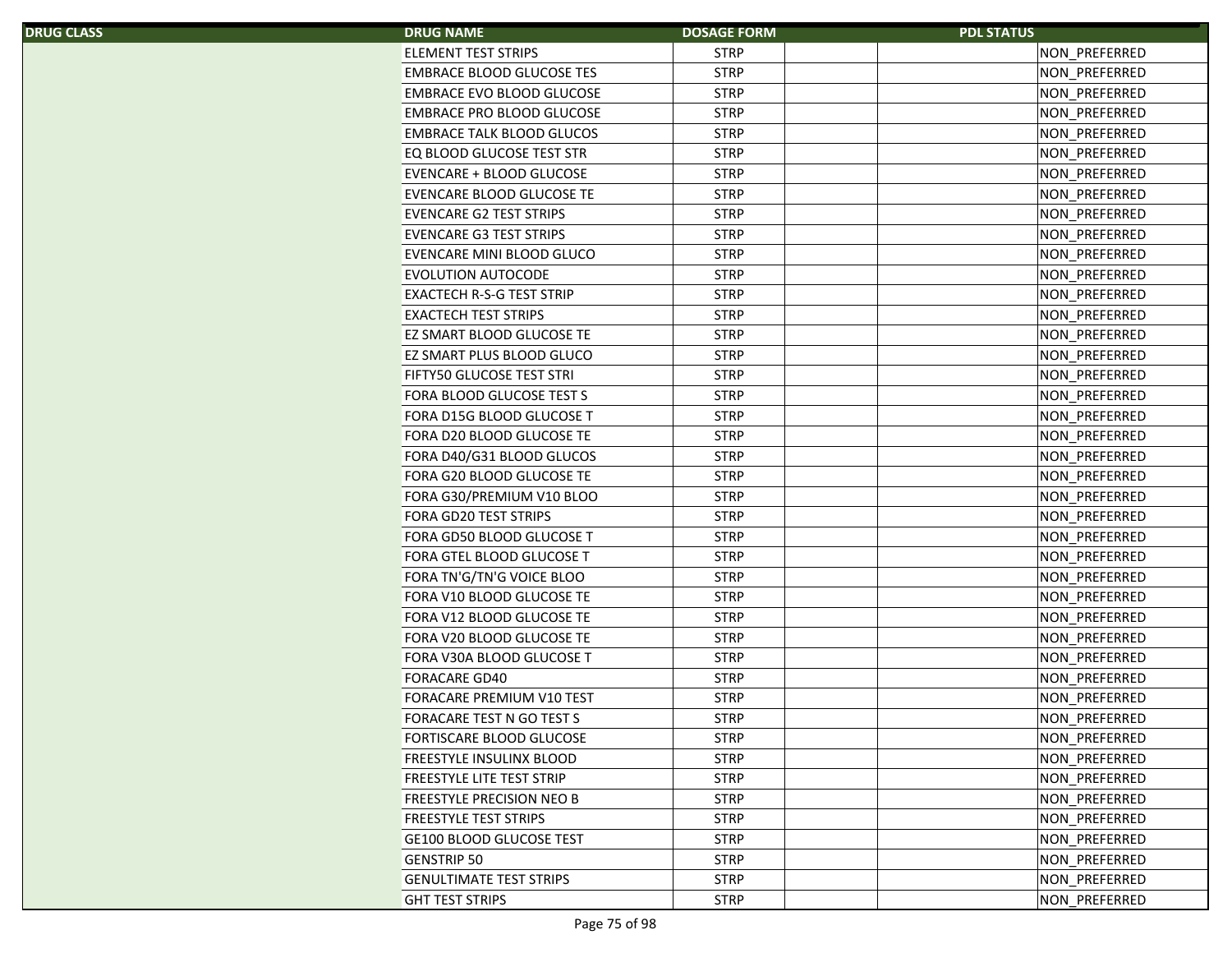| S. | <b>DRUG NAME</b>                                       | <b>DOSAGE FORM</b>         | <b>PDL STATUS</b>              |
|----|--------------------------------------------------------|----------------------------|--------------------------------|
|    | <b>GLUCO PERFECT 3 TEST STRI</b>                       | <b>STRP</b>                | NON_PREFERRED                  |
|    | GLUCOCARD 01 SENSOR PLUS                               | <b>STRP</b>                | NON PREFERRED                  |
|    | <b>GLUCOCARD EXPRESSION BLOO</b>                       | <b>STRP</b>                | NON_PREFERRED                  |
|    | <b>GLUCOCARD SHINE TEST STRI</b>                       | <b>STRP</b>                | NON_PREFERRED                  |
|    | <b>GLUCOCARD VITAL TEST STRI</b>                       | <b>STRP</b>                | NON_PREFERRED                  |
|    | <b>GLUCOCARD X-SENSOR</b>                              | <b>STRP</b>                | NON_PREFERRED                  |
|    | <b>GLUCOCOM TEST STRIPS</b>                            | <b>STRP</b>                | NON_PREFERRED                  |
|    | <b>GLUCONAVII BLOOD GLUCOSE</b>                        | <b>STRP</b>                | NON_PREFERRED                  |
|    | <b>GLUCOSE METER TEST STRIPS</b>                       | <b>STRP</b>                | NON_PREFERRED                  |
|    | <b>GNP EASY TOUCH GLUCOSE TE</b>                       | <b>STRP</b>                | NON PREFERRED                  |
|    | <b>GOODSENSE PREMIUM BLOOD G</b>                       | <b>STRP</b>                | NON PREFERRED                  |
|    | HW EMBRACE PRO BLOOD GLUC                              | <b>STRP</b>                | NON_PREFERRED                  |
|    | HW EMBRACE TALK BLOOD GLU                              | <b>STRP</b>                | NON_PREFERRED                  |
|    | <b>IGLUCOSE BLOOD GLUCOSE TE</b>                       | <b>STRP</b>                | NON_PREFERRED                  |
|    | IN TOUCH BLOOD GLUCOSE TE                              | <b>STRP</b>                | NON_PREFERRED                  |
|    | <b>INFINITY BLOOD GLUCOSE TE</b>                       | <b>STRP</b>                | NON PREFERRED                  |
|    | <b>INFINITY VOICE</b>                                  | <b>STRP</b>                | NON_PREFERRED                  |
|    | <b>KROGER BLOOD GLUCOSE TEST</b>                       | <b>STRP</b>                | NON_PREFERRED                  |
|    | KROGER PREMIUM BLOOD GLUC                              | <b>STRP</b>                | NON_PREFERRED                  |
|    | <b>KROGER TEST STRIPS</b>                              | <b>STRP</b>                | NON PREFERRED                  |
|    | <b>LIBERTY NEXT GENERATION B</b>                       | <b>STRP</b>                | NON_PREFERRED                  |
|    | <b>LIBERTY TEST STRIPS</b>                             | <b>STRP</b>                | NON PREFERRED                  |
|    | MEIJER BLOOD GLUCOSE TEST                              | <b>STRP</b>                | NON_PREFERRED                  |
|    | MEIJER ESSENTIAL BLOOD GL                              | <b>STRP</b>                | NON_PREFERRED                  |
|    | MEIJER PREMIUM BLOOD GLUC                              | <b>STRP</b>                | NON_PREFERRED                  |
|    | MEIJER TRUETEST BLOOD GLU                              | <b>STRP</b>                | NON_PREFERRED                  |
|    | MEIJER TRUETRACK BLOOD GL                              | <b>STRP</b>                | NON_PREFERRED                  |
|    | <b>MICRODOT TEST STRIPS</b>                            | <b>STRP</b>                | NON PREFERRED                  |
|    | MM EASY TOUCH GLUCOSE TES                              | <b>STRP</b>                | NON_PREFERRED                  |
|    | MYGLUCOHEALTH BLOOD GLUCO                              | <b>STRP</b>                | NON_PREFERRED                  |
|    | NEUTEK 2TEK TEST STRIPS                                | <b>STRP</b>                | NON_PREFERRED                  |
|    | NOVA MAX GLUCOSE TEST STR                              | <b>STRP</b>                | NON_PREFERRED                  |
|    | ON CALL EXPRESS BLOOD GLU                              | <b>STRP</b>                | NON PREFERRED                  |
|    | ON CALL PLUS BLOOD GLUCOS                              | <b>STRP</b>                | NON_PREFERRED                  |
|    | ON CALL VIVID BLOOD GLUCO                              | <b>STRP</b>                | NON_PREFERRED                  |
|    | ONE DROP BLOOD GLUCOSE TE                              | <b>STRP</b>                | NON PREFERRED                  |
|    | <b>ONETOUCH ULTRA BLUE</b>                             | <b>STRP</b>                | PREFERRED                      |
|    | ONETOUCH VERIO TEST STRIP                              | <b>STRP</b>                | PREFERRED                      |
|    | <b>OPTIUM TEST STRIPS</b>                              | <b>STRP</b>                | NON PREFERRED                  |
|    |                                                        |                            |                                |
|    |                                                        |                            |                                |
|    | <b>OPTIUMEZ TEST STRIPS</b>                            | <b>STRP</b>                | NON PREFERRED                  |
|    | OPTUMRX BLOOD GLUCOSE TES<br>PHARMACIST CHOICE AUTOCOD | <b>STRP</b><br><b>STRP</b> | NON PREFERRED<br>NON PREFERRED |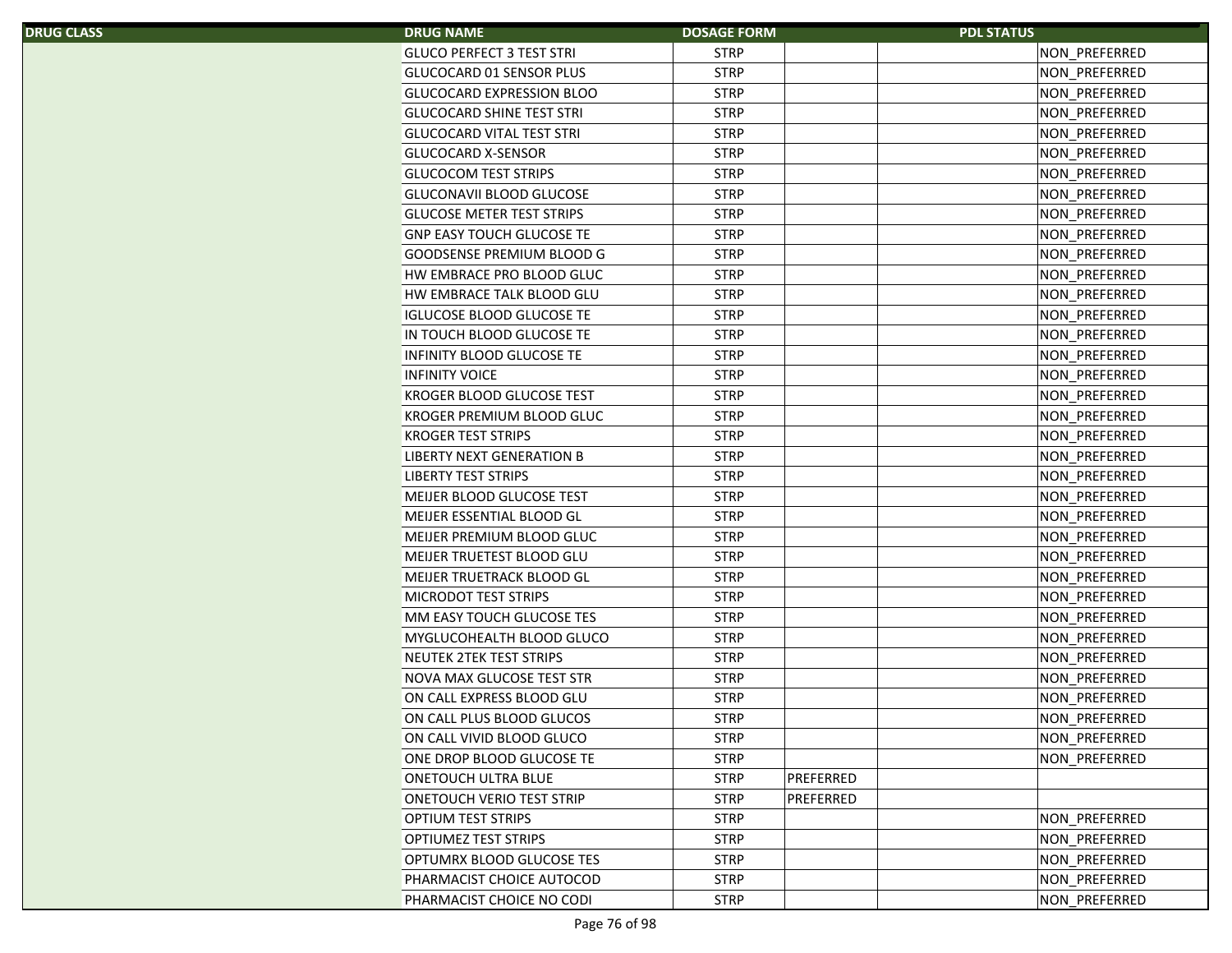| S, | <b>DRUG NAME</b>                 | <b>DOSAGE FORM</b> | <b>PDL STATUS</b> |
|----|----------------------------------|--------------------|-------------------|
|    | POCKETCHEM EZ BLOOD GLUCO        | <b>STRP</b>        | NON_PREFERRED     |
|    | PRECISION PCX                    | <b>STRP</b>        | NON_PREFERRED     |
|    | PRECISION PCX PLUS TEST S        | <b>STRP</b>        | NON_PREFERRED     |
|    | PRECISION POINT OF CARE T        | <b>STRP</b>        | NON_PREFERRED     |
|    | PRECISION QID TEST STRIPS        | <b>STRP</b>        | NON_PREFERRED     |
|    | PRECISION SOF-TACT TEST S        | <b>STRP</b>        | NON_PREFERRED     |
|    | PRECISION XTRA BLOOD GLUC        | <b>STRP</b>        | NON_PREFERRED     |
|    | PREMIUM BLOOD GLUCOSE TES        | <b>STRP</b>        | NON PREFERRED     |
|    | PRO VOICE V8/V9 BLOOD GLU        | <b>STRP</b>        | NON_PREFERRED     |
|    | PRODIGY NO CODING BLOOD G        | <b>STRP</b>        | NON_PREFERRED     |
|    | PTS PANELS GLUCOSE TEST          | <b>STRP</b>        | NON_PREFERRED     |
|    | <b>QUICKTEK TEST STRIPS</b>      | <b>STRP</b>        | NON_PREFERRED     |
|    | QUINTET AC BLOOD GLUCOSE         | <b>STRP</b>        | NON_PREFERRED     |
|    | <b>QUINTET BLOOD GLUCOSE TES</b> | <b>STRP</b>        | NON_PREFERRED     |
|    | RA TRUETEST STRIPS               | <b>STRP</b>        | NON_PREFERRED     |
|    | REFUAH PLUS BLOOD GLUCOSE        | <b>STRP</b>        | NON_PREFERRED     |
|    | RELION BLOOD GLUCOSE TEST        | <b>STRP</b>        | NON_PREFERRED     |
|    | RELION CONFIRM/MICRO TEST        | <b>STRP</b>        | NON_PREFERRED     |
|    | <b>RELION PREMIER BLOOD GLUC</b> | <b>STRP</b>        | NON_PREFERRED     |
|    | RELION PRIME BLOOD GLUCOS        | <b>STRP</b>        | NON PREFERRED     |
|    | RELION ULTIMA BLOOD GLUCO        | <b>STRP</b>        | NON_PREFERRED     |
|    | RELION ULTIMA TEST STRIPS        | <b>STRP</b>        | NON_PREFERRED     |
|    | REVEAL BLOOD GLUCOSE TEST        | <b>STRP</b>        | NON_PREFERRED     |
|    | REXALL BLOOD GLUCOSE TEST        | <b>STRP</b>        | NON_PREFERRED     |
|    | RIGHTEST GS100 BLOOD GLUC        | <b>STRP</b>        | NON_PREFERRED     |
|    | RIGHTEST GS300 BLOOD GLUC        | <b>STRP</b>        | NON_PREFERRED     |
|    | RIGHTEST GS550 BLOOD GLUC        | <b>STRP</b>        | NON_PREFERRED     |
|    | SMART SENSE PREMIUM BLOOD        | <b>STRP</b>        | NON_PREFERRED     |
|    | SMART SENSE VALUE BLOOD G        | <b>STRP</b>        | NON_PREFERRED     |
|    | SMARTEST BLOOD GLUCOSE TE        | <b>STRP</b>        | NON_PREFERRED     |
|    | SOLUS V2 AUDIBLE TEST            | <b>STRP</b>        | NON_PREFERRED     |
|    | SUPREME TEST STRIPS              | <b>STRP</b>        | NON_PREFERRED     |
|    | SURE EDGE BLOOD GLUCOSE T        | <b>STRP</b>        | NON_PREFERRED     |
|    | SURE-TEST EASYPLUS MINI B        | <b>STRP</b>        | NON_PREFERRED     |
|    | SURECHEK BLOOD GLUCOSE TE        | <b>STRP</b>        | NON_PREFERRED     |
|    | TELCARE BLOOD GLUCOSE TES        | <b>STRP</b>        | NON_PREFERRED     |
|    | TGT BLOOD GLUCOSE TEST ST        | <b>STRP</b>        | NON PREFERRED     |
|    | TRUE FOCUS SELF MONITORIN        | <b>STRP</b>        | NON_PREFERRED     |
|    | TRUE METRIX BLOOD GLUCOSE        | <b>STRP</b>        | NON PREFERRED     |
|    | TRUE METRIX SELF MONITORI        | <b>STRP</b>        | NON_PREFERRED     |
|    | <b>TRUETEST STRIPS</b>           | <b>STRP</b>        | NON_PREFERRED     |
|    | <b>TRUETRACK BLOOD GLUCOSE T</b> | <b>STRP</b>        | NON_PREFERRED     |
|    | TRUETRACK TEST                   | <b>STRP</b>        | NON_PREFERRED     |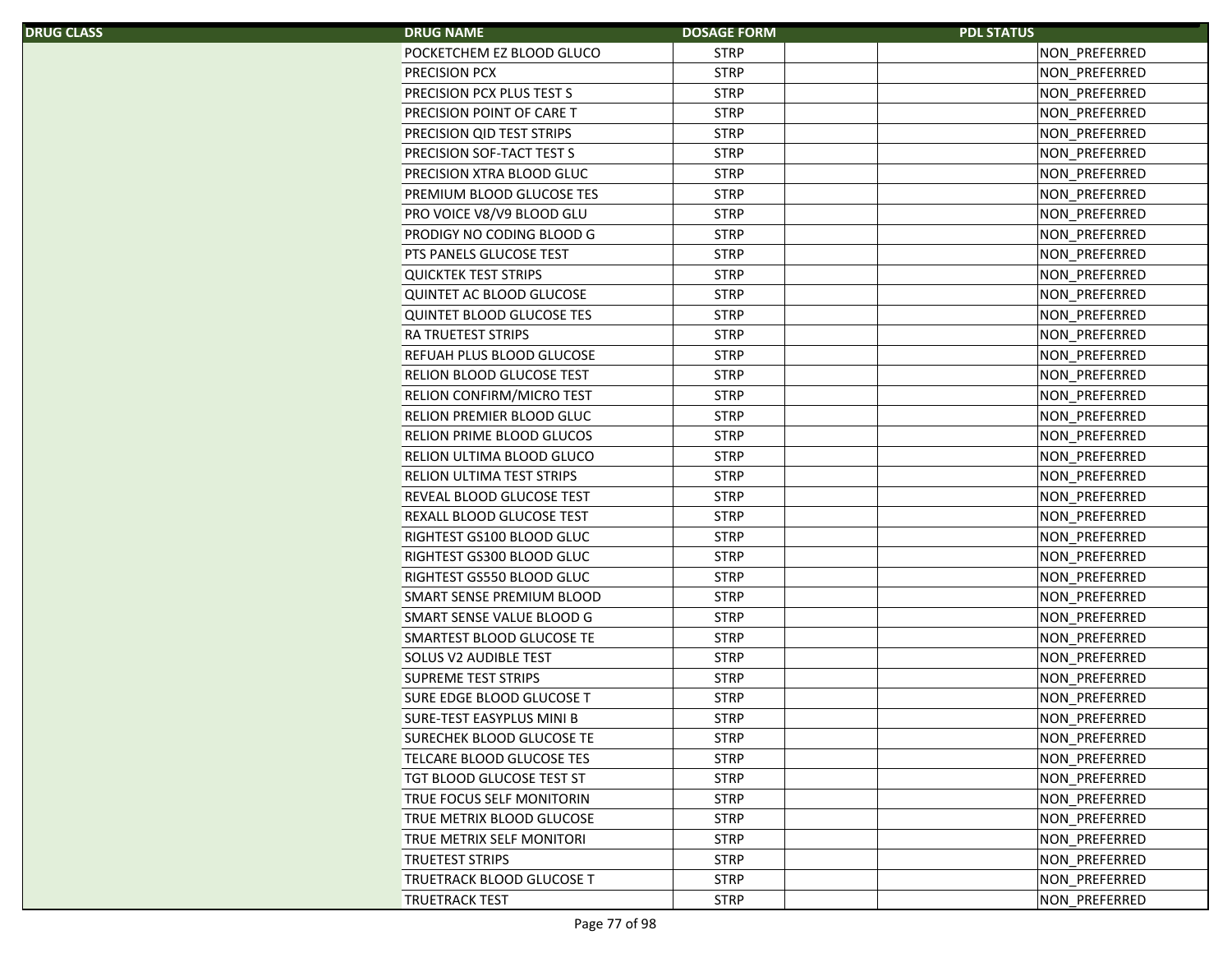| <b>DRUG CLASS</b>                              | <b>DRUG NAME</b>                 | <b>DOSAGE FORM</b> |           | <b>PDL STATUS</b> |               |
|------------------------------------------------|----------------------------------|--------------------|-----------|-------------------|---------------|
|                                                | <b>ULTIMA TEST STRIPS</b>        | <b>STRP</b>        |           |                   | NON_PREFERRED |
|                                                | ULTRATRAK PRO TEST STRIPS        | <b>STRP</b>        |           |                   | NON_PREFERRED |
|                                                | ULTRATRAK ULTIMATE TEST S        | <b>STRP</b>        |           |                   | NON_PREFERRED |
|                                                | UNISTRIP1 GENERIC                | <b>STRP</b>        |           |                   | NON_PREFERRED |
|                                                | <b>VERASENS BLOOD GLUCOSE TE</b> | <b>STRP</b>        |           |                   | NON_PREFERRED |
|                                                | VICTORY AGM-4000 TEST STR        | <b>STRP</b>        |           |                   | NON_PREFERRED |
|                                                | VIVAGUARD INO BLOOD GLUCO        | <b>STRP</b>        |           |                   | NON_PREFERRED |
|                                                | VOCAL POINT BLOOD GLUCOSE        | <b>STRP</b>        |           |                   | NON PREFERRED |
|                                                | <b>WAVESENSE PRESTO TEST STR</b> | <b>STRP</b>        |           |                   | NON_PREFERRED |
| <b>GOUT AGENTS</b>                             | <b>ALLOPURINOL</b>               | <b>TABS</b>        | PREFERRED |                   |               |
|                                                | <b>ZYLOPRIM</b>                  | <b>TABS</b>        |           |                   | NON_PREFERRED |
|                                                | <b>COLCHICINE</b>                | CAPS               |           |                   | NON_PREFERRED |
|                                                | <b>MITIGARE</b>                  | CAPS               |           |                   | NON_PREFERRED |
|                                                | <b>COLCHICINE</b>                | <b>TABS</b>        |           |                   | NON_PREFERRED |
|                                                | <b>COLCRYS</b>                   | <b>TABS</b>        |           |                   | NON_PREFERRED |
|                                                | <b>FEBUXOSTAT</b>                | <b>TABS</b>        |           |                   | NON_PREFERRED |
|                                                | <b>ULORIC</b>                    | <b>TABS</b>        |           |                   | NON_PREFERRED |
|                                                | PROBENECID                       | <b>TABS</b>        | PREFERRED |                   |               |
|                                                | PROBENECID/COLCHICINE            | <b>TABS</b>        | PREFERRED |                   |               |
| HEMATOLOGICAL AGENTS : ANTIHEMOPHILIC PRODUCTS | <b>HEMOFIL M</b>                 | SOLR               |           | PREFERRED WITH PA |               |
|                                                | KOATE                            | SOLR               |           | PREFERRED_WITH_PA |               |
|                                                | <b>KOATE-DVI</b>                 | SOLR               |           | PREFERRED_WITH_PA |               |
|                                                | <b>KOGENATE FS</b>               | KIT                |           | PREFERRED_WITH_PA |               |
|                                                | <b>KOVALTRY</b>                  | SOLR               |           | PREFERRED_WITH_PA |               |
|                                                | NOVOEIGHT                        | SOLR               |           | PREFERRED_WITH_PA |               |
|                                                | RECOMBINATE                      | SOLR               |           | PREFERRED_WITH_PA |               |
|                                                | <b>NUWIQ</b>                     | KIT                |           | PREFERRED_WITH_PA |               |
|                                                | <b>NUWIQ</b>                     | SOLR               |           | PREFERRED_WITH_PA |               |
|                                                | <b>ADVATE</b>                    | SOLR               |           | PREFERRED_WITH_PA |               |
|                                                | <b>XYNTHA</b>                    | KIT                |           | PREFERRED_WITH_PA |               |
|                                                | XYNTHA SOLOFUSE                  | KIT                |           | PREFERRED_WITH_PA |               |
|                                                | <b>ELOCTATE</b>                  | SOLR               |           | PREFERRED_WITH_PA |               |
|                                                | ADYNOVATE                        | SOLR               |           | PREFERRED WITH PA |               |
|                                                | JIVI                             | SOLR               |           | PREFERRED_WITH_PA |               |
|                                                | <b>OBIZUR</b>                    | SOLR               |           | PREFERRED_WITH_PA |               |
|                                                | <b>AFSTYLA</b>                   | KIT                |           | PREFERRED WITH PA |               |
|                                                | <b>WILATE</b>                    | KIT                |           | PREFERRED_WITH_PA |               |
|                                                | ALPHANATE/VON WILLEBRAND         | SOLR               |           | PREFERRED_WITH_PA |               |
|                                                | <b>HUMATE-P</b>                  | SOLR               |           | PREFERRED_WITH_PA |               |
|                                                | FEIBA                            | SOLR               |           | PREFERRED_WITH_PA |               |
|                                                | <b>NOVOSEVEN RT</b>              | SOLR               |           | PREFERRED_WITH_PA |               |
|                                                | <b>ALPHANINE SD</b>              | SOLR               |           | PREFERRED_WITH_PA |               |
|                                                | <b>MONONINE</b>                  | SOLR               |           | PREFERRED_WITH_PA |               |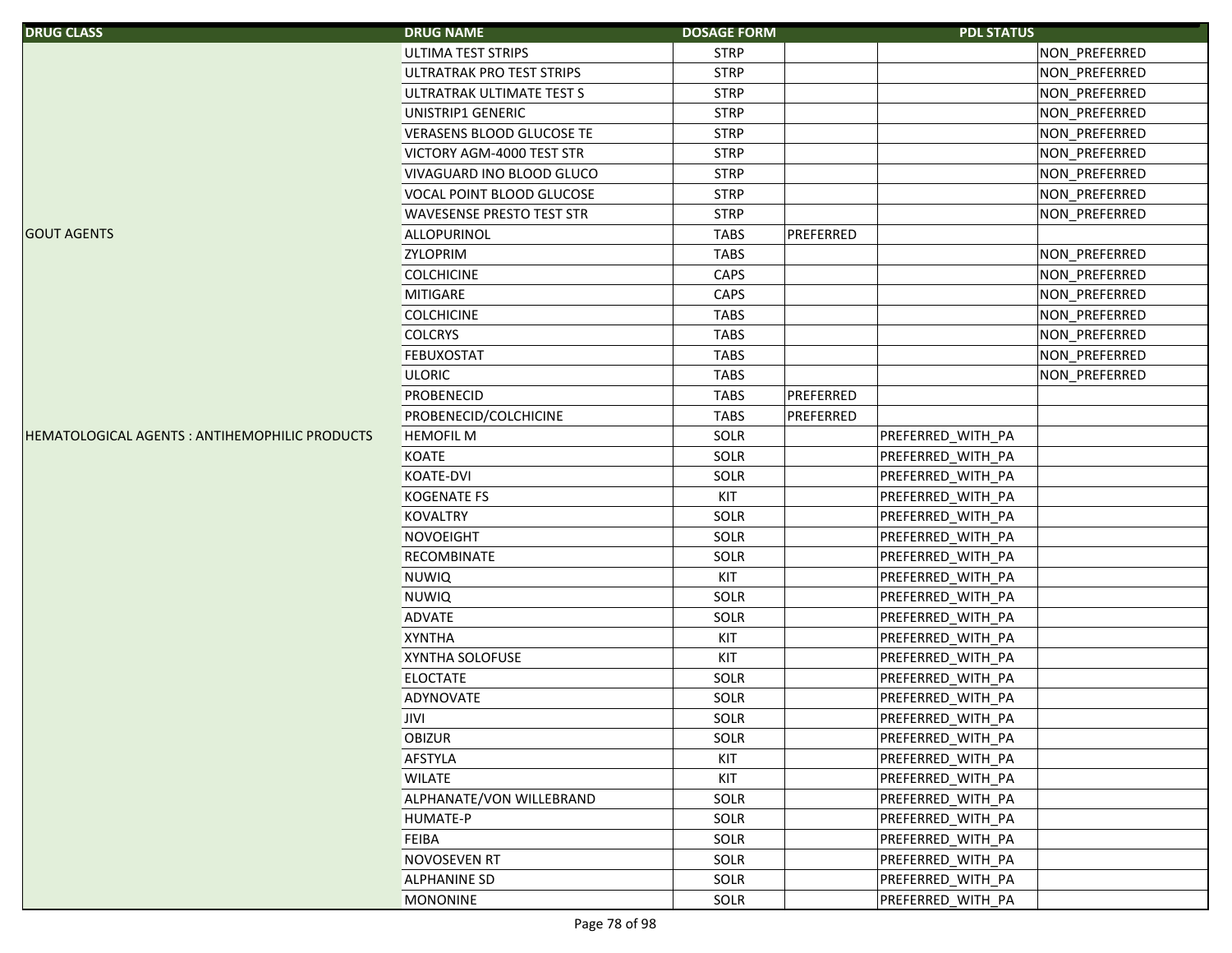| <b>DRUG CLASS</b>                                 | <b>DRUG NAME</b>            | <b>DOSAGE FORM</b> |           | <b>PDL STATUS</b> |               |
|---------------------------------------------------|-----------------------------|--------------------|-----------|-------------------|---------------|
|                                                   | <b>BENEFIX</b>              | KIT                |           | PREFERRED_WITH_PA |               |
|                                                   | <b>IXINITY</b>              | SOLR               |           | PREFERRED_WITH_PA |               |
|                                                   | <b>RIXUBIS</b>              | SOLR               |           | PREFERRED_WITH_PA |               |
|                                                   | <b>IDELVION</b>             | SOLR               |           | PREFERRED_WITH_PA |               |
|                                                   | <b>ALPROLIX</b>             | SOLR               |           | PREFERRED_WITH_PA |               |
|                                                   | <b>REBINYN</b>              | SOLR               |           | PREFERRED_WITH_PA |               |
|                                                   | <b>PROFILNINE</b>           | SOLR               |           | PREFERRED_WITH_PA |               |
|                                                   | <b>PROFILNINE SD</b>        | SOLR               |           | PREFERRED_WITH_PA |               |
|                                                   | <b>COAGADEX</b>             | SOLR               |           | PREFERRED_WITH_PA |               |
|                                                   | <b>TRETTEN</b>              | SOLR               |           | PREFERRED_WITH_PA |               |
|                                                   | <b>CORIFACT</b>             | KIT                |           | PREFERRED_WITH_PA |               |
|                                                   | <b>VONVENDI</b>             | SOLR               |           | PREFERRED_WITH_PA |               |
|                                                   | <b>HEMLIBRA</b>             | SOLN               |           | PREFERRED_WITH_PA |               |
| <b>HEMATOLOGICAL AGENTS: MISC</b>                 | PENTOXIFYLLINE ER           | <b>TBCR</b>        | PREFERRED |                   |               |
|                                                   | <b>TAVALISSE</b>            | <b>TABS</b>        |           |                   | NON_PREFERRED |
|                                                   | <b>HAEGARDA</b>             | SOLR               |           |                   | NON_PREFERRED |
|                                                   | <b>FIRAZYR</b>              | SOLN               |           |                   | NON_PREFERRED |
|                                                   | <b>ICATIBANT ACETATE</b>    | SOLN               |           |                   | NON_PREFERRED |
|                                                   | <b>KALBITOR</b>             | SOLN               |           |                   | NON_PREFERRED |
|                                                   | <b>TAKHZYRO</b>             | SOLN               |           |                   | NON_PREFERRED |
| <b>HEMATOLOGICAL AGENTS: PLATELET AGGREGATION</b> |                             |                    |           |                   |               |
| <b>INHIBITORS</b>                                 | <b>DIPYRIDAMOLE</b>         | <b>TABS</b>        | PREFERRED |                   |               |
|                                                   | <b>CILOSTAZOL</b>           | <b>TABS</b>        |           |                   | NON_PREFERRED |
|                                                   | <b>ZONTIVITY</b>            | <b>TABS</b>        |           |                   | NON_PREFERRED |
|                                                   | <b>AGRYLIN</b>              | CAPS               |           |                   | NON_PREFERRED |
|                                                   | ANAGRELIDE HYDROCHLORIDE    | CAPS               | PREFERRED |                   |               |
|                                                   | <b>CLOPIDOGREL</b>          | <b>TABS</b>        | PREFERRED |                   |               |
|                                                   | <b>PLAVIX</b>               | <b>TABS</b>        |           |                   | NON_PREFERRED |
|                                                   | EFFIENT                     | <b>TABS</b>        |           |                   | NON_PREFERRED |
|                                                   | PRASUGREL                   | <b>TABS</b>        |           |                   | NON_PREFERRED |
|                                                   | <b>BRILINTA</b>             | <b>TABS</b>        | PREFERRED |                   |               |
|                                                   | AGGRENOX                    | CP12               |           |                   | NON_PREFERRED |
|                                                   | ASPIRIN/DIPYRIDAMOLE        | CP12               | PREFERRED |                   |               |
|                                                   | ASPIRIN/DIPYRIDAMOLE ER     | CP12               | PREFERRED |                   |               |
| <b>HEMATOPOIETIC AGENTS: HEMATOPOIETIC GROWTH</b> |                             |                    |           |                   |               |
| <b>FACTORS</b>                                    | <b>ARANESP ALBUMIN FREE</b> | SOLN               |           |                   | NON_PREFERRED |
|                                                   | <b>ARANESP ALBUMIN FREE</b> | SOSY               |           |                   | NON_PREFERRED |
|                                                   | <b>EPOGEN</b>               | SOLN               |           | PREFERRED_WITH_PA |               |
|                                                   | PROCRIT                     | SOLN               |           | PREFERRED_WITH_PA |               |
|                                                   | <b>RETACRIT</b>             | SOLN               |           |                   | NON_PREFERRED |
|                                                   | <b>MIRCERA</b>              | SOSY               |           |                   | NON PREFERRED |
|                                                   | <b>NEUPOGEN</b>             | SOLN               | PREFERRED |                   |               |
|                                                   | <b>NEUPOGEN</b>             | SOSY               | PREFERRED |                   |               |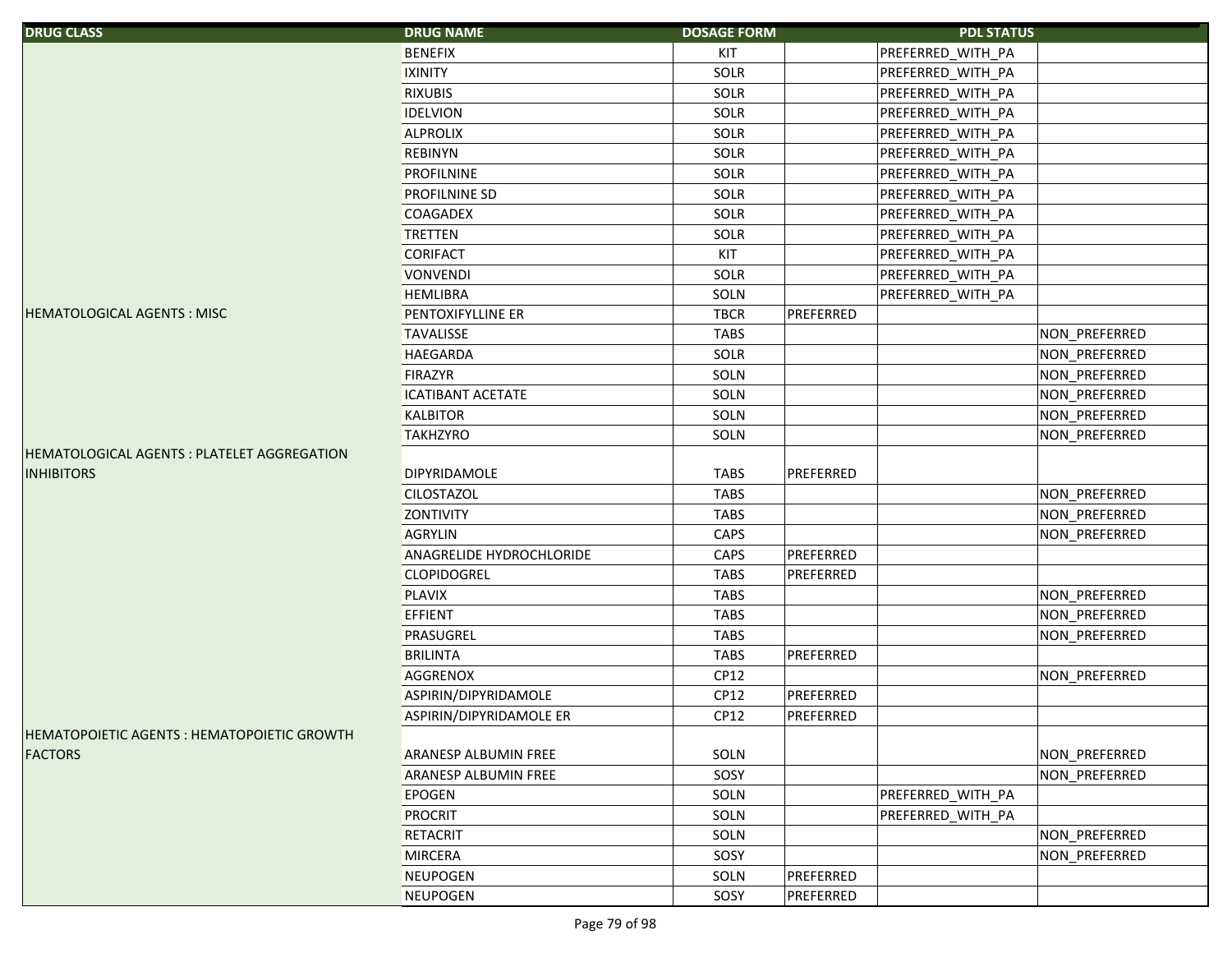| <b>DRUG CLASS</b>                                     | <b>DRUG NAME</b>         | <b>DOSAGE FORM</b> | <b>PDL STATUS</b> |
|-------------------------------------------------------|--------------------------|--------------------|-------------------|
|                                                       | NIVESTYM                 | SOLN               | NON PREFERRED     |
|                                                       | NIVESTYM                 | SOSY               | NON_PREFERRED     |
|                                                       | ZARXIO                   | SOSY               | NON_PREFERRED     |
|                                                       | <b>GRANIX</b>            | SOLN               | NON_PREFERRED     |
|                                                       | <b>GRANIX</b>            | SOSY               | NON_PREFERRED     |
|                                                       | NEULASTA ONPRO KIT       | <b>PSKT</b>        | NON_PREFERRED     |
|                                                       | <b>NEULASTA</b>          | SOSY               | NON_PREFERRED     |
|                                                       | <b>UDENYCA</b>           | SOSY               | NON_PREFERRED     |
|                                                       | <b>FULPHILA</b>          | SOSY               | NON PREFERRED     |
|                                                       | <b>LEUKINE</b>           | SOLR               | PREFERRED         |
|                                                       | <b>DOPTELET</b>          | <b>TABS</b>        | NON_PREFERRED     |
|                                                       | PROMACTA                 | <b>PACK</b>        | NON_PREFERRED     |
|                                                       | PROMACTA                 | <b>TABS</b>        | NON_PREFERRED     |
|                                                       | <b>MULPLETA</b>          | <b>TABS</b>        | NON_PREFERRED     |
|                                                       | <b>NPLATE</b>            | SOLR               | NON_PREFERRED     |
| HYPNOTICS / SEDATIVES / SLEEP DISORDER AGENTS :       |                          |                    |                   |
| <b>BENZODIAZEPINE HYPNOTICS</b>                       | <b>ESTAZOLAM</b>         | <b>TABS</b>        | PREFERRED         |
|                                                       | FLURAZEPAM HCL           | CAPS               | NON_PREFERRED     |
|                                                       | MIDAZOLAM HCL            | <b>SYRP</b>        | NON_PREFERRED     |
|                                                       | <b>RESTORIL</b>          | CAPS               | NON_PREFERRED     |
|                                                       | TEMAZEPAM                | CAPS               | PREFERRED         |
|                                                       | <b>HALCION</b>           | <b>TABS</b>        | NON_PREFERRED     |
|                                                       | TRIAZOLAM                | <b>TABS</b>        | PREFERRED         |
|                                                       |                          |                    |                   |
| HYPNOTICS / SEDATIVES / SLEEP DISORDER AGENTS : MISC  | <b>BUTISOL SODIUM</b>    | <b>TABS</b>        | NON_PREFERRED     |
|                                                       | PHENOBARBITAL            | ELIX               | PREFERRED         |
|                                                       | PHENOBARBITAL            | SOLN               | PREFERRED         |
|                                                       | PHENOBARBITAL            | <b>TABS</b>        | PREFERRED         |
|                                                       | SECONAL SODIUM           | CAPS               | NON_PREFERRED     |
|                                                       | <b>RAMELTEON</b>         | <b>TABS</b>        | NON_PREFERRED     |
|                                                       | <b>ROZEREM</b>           | <b>TABS</b>        | NON_PREFERRED     |
|                                                       | <b>HETLIOZ</b>           | CAPS               | NON_PREFERRED     |
|                                                       | <b>SILENOR</b>           | <b>TABS</b>        | NON_PREFERRED     |
|                                                       | <b>BELSOMRA</b>          | <b>TABS</b>        | NON PREFERRED     |
| HYPNOTICS / SEDATIVES / SLEEP DISORDER AGENTS : NON - |                          |                    |                   |
| <b>BENZODIAZEPINE HYPNOTICS</b>                       | <b>ESZOPICLONE</b>       | <b>TABS</b>        | NON_PREFERRED     |
|                                                       | <b>LUNESTA</b>           | <b>TABS</b>        | NON_PREFERRED     |
|                                                       | ZALEPLON                 | CAPS               | NON PREFERRED     |
|                                                       | <b>ZOLPIMIST</b>         | SOLN               | NON_PREFERRED     |
|                                                       | <b>EDLUAR</b>            | <b>SUBL</b>        | NON PREFERRED     |
|                                                       | <b>INTERMEZZO</b>        | <b>SUBL</b>        | NON_PREFERRED     |
|                                                       | <b>ZOLPIDEM TARTRATE</b> | SUBL               | NON_PREFERRED     |
|                                                       | AMBIEN                   | TABS               | NON_PREFERRED     |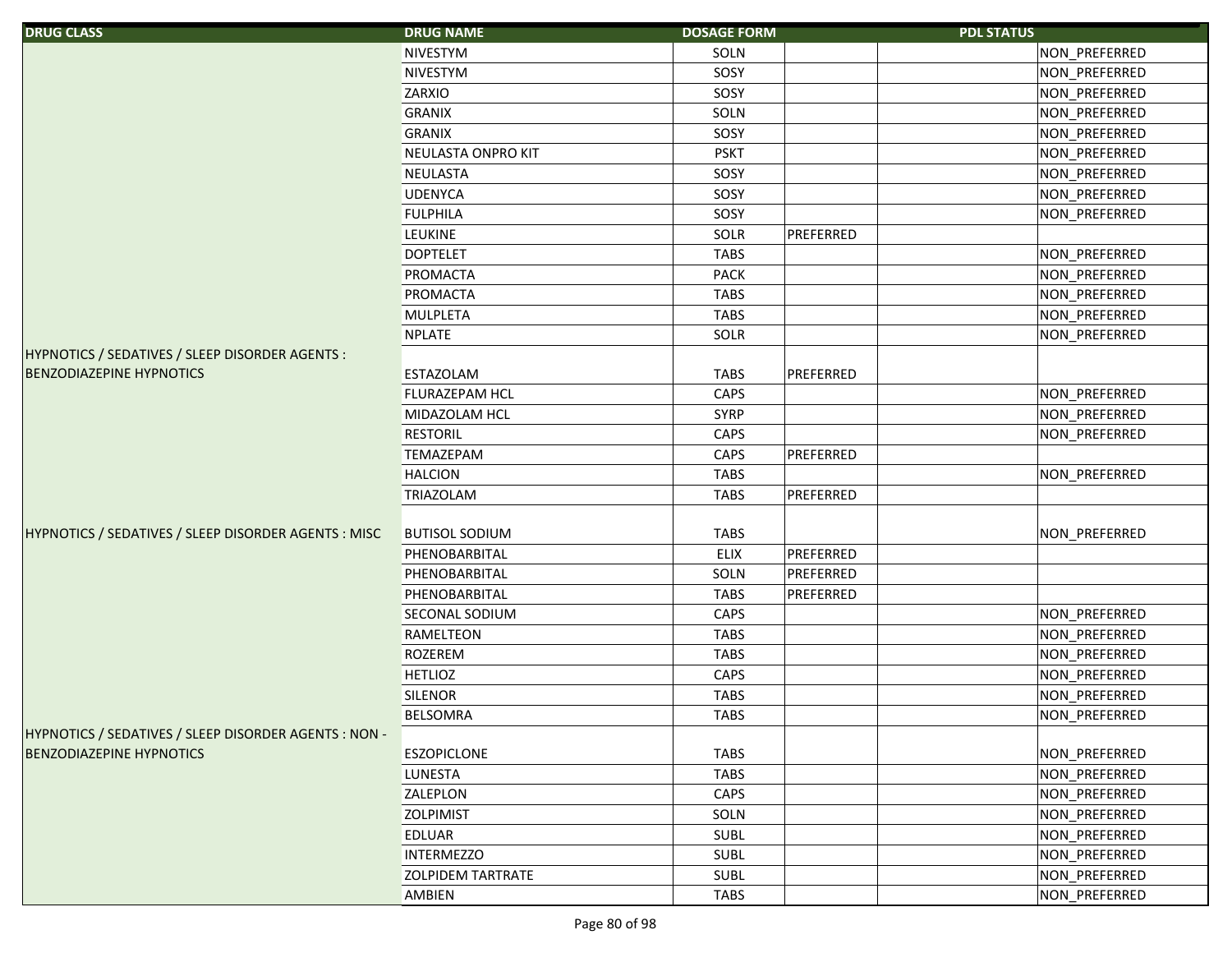| <b>DRUG CLASS</b>                         | <b>DRUG NAME</b>             | <b>DOSAGE FORM</b> | <b>PDL STATUS</b> |               |
|-------------------------------------------|------------------------------|--------------------|-------------------|---------------|
|                                           | <b>ZOLPIDEM TARTRATE</b>     | <b>TABS</b>        | PREFERRED         |               |
|                                           | <b>AMBIEN CR</b>             | <b>TBCR</b>        |                   | NON_PREFERRED |
|                                           | <b>ZOLPIDEM TARTRATE ER</b>  | <b>TBCR</b>        |                   | NON PREFERRED |
| <b>IMMUNOSUPPRESSIVE AGENTS</b>           | CYCLOSPORINE                 | CAPS               | PREFERRED         |               |
|                                           | SANDIMMUNE                   | CAPS               |                   | NON_PREFERRED |
|                                           | SANDIMMUNE                   | SOLN               | PREFERRED         |               |
|                                           | <b>CYCLOSPORINE MODIFIED</b> | CAPS               | PREFERRED         |               |
|                                           | <b>GENGRAF</b>               | CAPS               | PREFERRED         |               |
|                                           | <b>NEORAL</b>                | CAPS               |                   | NON_PREFERRED |
|                                           | <b>CYCLOSPORINE MODIFIED</b> | SOLN               | PREFERRED         |               |
|                                           | <b>GENGRAF</b>               | SOLN               | PREFERRED         |               |
|                                           | <b>NEORAL</b>                | SOLN               |                   | NON_PREFERRED |
|                                           | <b>CELLCEPT</b>              | CAPS               |                   | NON_PREFERRED |
|                                           | MYCOPHENOLATE MOFETIL        | CAPS               | PREFERRED         |               |
|                                           | <b>CELLCEPT</b>              | <b>SUSR</b>        |                   | NON_PREFERRED |
|                                           | MYCOPHENOLATE MOFETIL        | <b>SUSR</b>        | PREFERRED         |               |
|                                           | <b>CELLCEPT</b>              | <b>TABS</b>        |                   | NON_PREFERRED |
|                                           | MYCOPHENOLATE MOFETIL        | <b>TABS</b>        | PREFERRED         |               |
|                                           | <b>MYCOPHENOLIC ACID DR</b>  | <b>TBEC</b>        | PREFERRED         |               |
|                                           | <b>MYFORTIC</b>              | <b>TBEC</b>        |                   | NON_PREFERRED |
|                                           | <b>ZORTRESS</b>              | TABS               |                   | NON_PREFERRED |
|                                           | <b>RAPAMUNE</b>              | SOLN               |                   | NON_PREFERRED |
|                                           | <b>SIROLIMUS</b>             | SOLN               | PREFERRED         |               |
|                                           | RAPAMUNE                     | <b>TABS</b>        |                   | NON_PREFERRED |
|                                           | <b>SIROLIMUS</b>             | <b>TABS</b>        | PREFERRED         |               |
|                                           | <b>PROGRAF</b>               | CAPS               |                   | NON_PREFERRED |
|                                           | <b>TACROLIMUS</b>            | CAPS               | PREFERRED         |               |
|                                           | <b>ASTAGRAF XL</b>           | CP24               |                   | NON_PREFERRED |
|                                           | <b>PROGRAF</b>               | PACK               |                   | NON_PREFERRED |
|                                           | <b>ENVARSUS XR</b>           | <b>TB24</b>        |                   | NON PREFERRED |
|                                           | <b>AZASAN</b>                | <b>TABS</b>        |                   | NON_PREFERRED |
|                                           | <b>AZATHIOPRINE</b>          | <b>TABS</b>        | PREFERRED         |               |
|                                           | <b>IMURAN</b>                | <b>TABS</b>        |                   | NON_PREFERRED |
| IMIGRAINE PRODUCTS : MISC                 | <b>ERGOMAR</b>               | <b>SUBL</b>        |                   | NON_PREFERRED |
|                                           | DIHYDROERGOTAMINE MESYLAT    | SOLN               |                   | NON_PREFERRED |
|                                           | <b>MIGRANAL</b>              | SOLN               |                   | NON_PREFERRED |
|                                           | <b>CAMBIA</b>                | <b>PACK</b>        |                   | NON_PREFERRED |
|                                           | <b>MIGRANOW</b>              | <b>THPK</b>        |                   | NON_PREFERRED |
|                                           | <b>MIGERGOT</b>              | <b>SUPP</b>        | PREFERRED         |               |
|                                           | <b>CAFERGOT</b>              | TABS               |                   | NON_PREFERRED |
|                                           | SUMATRIPTAN/NAPROXEN SODI    | <b>TABS</b>        |                   | NON_PREFERRED |
|                                           | <b>TREXIMET</b>              | <b>TABS</b>        |                   | NON_PREFERRED |
| MIGRAINE PRODUCTS : MONOCLONAL ANTIBODIES | AIMOVIG                      | SOAJ               | PREFERRED_WITH_PA |               |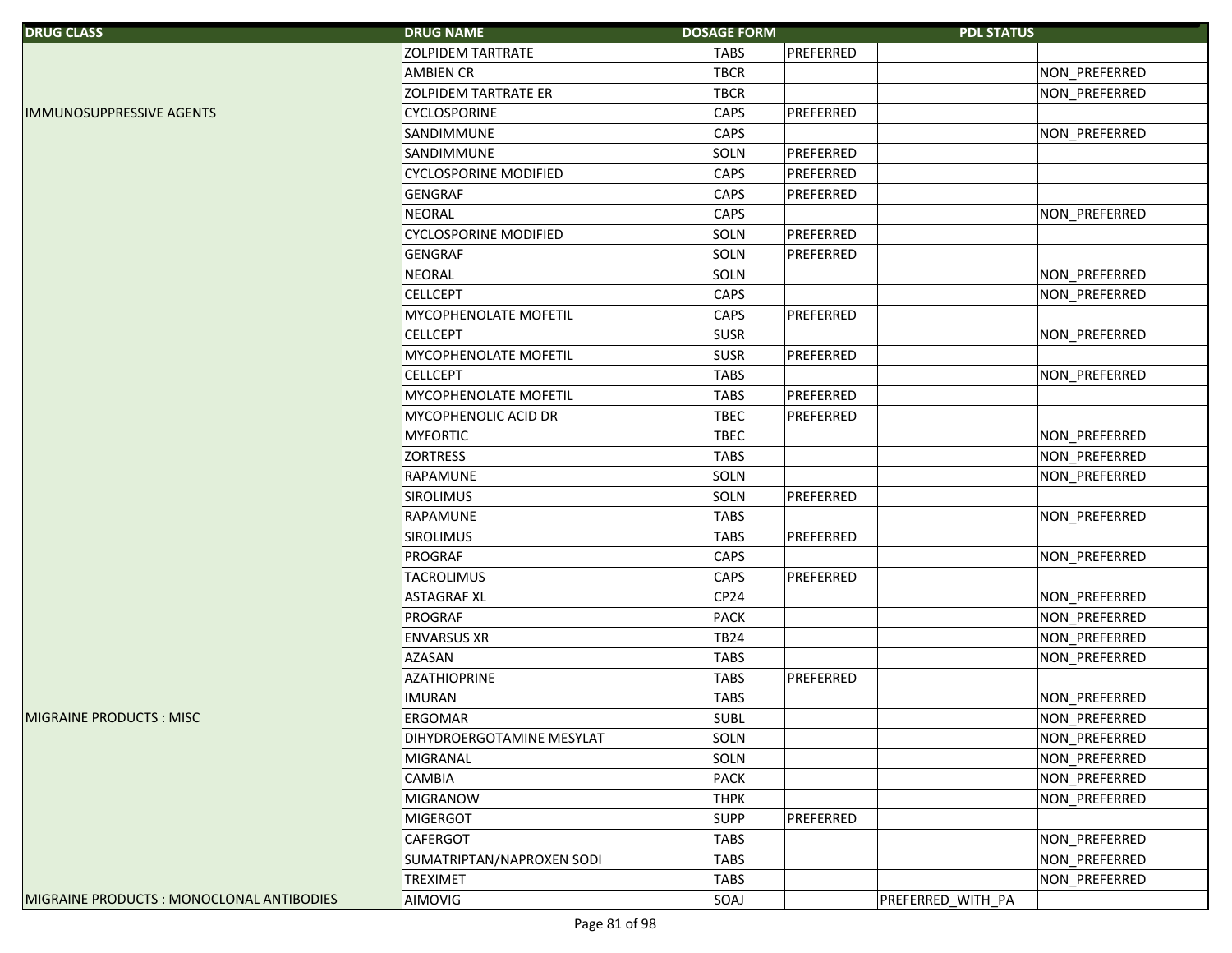| <b>AJOVY</b><br>SOSY<br>NON_PREFERRED<br>INJ 120MG/ML<br><b>EMGALITY</b><br>SOAJ<br>PREFERRED_WITH_PA<br>EMGALITY INJ 100MG/ML<br>SOSY<br>NON_PREFERRED<br>EMGALITY INJ 120MG/ML<br>SOSY<br>PREFERRED_WITH_PA<br><b>ALMOTRIPTAN</b><br><b>TABS</b><br>NON_PREFERRED<br>ALMOTRIPTAN MALATE<br><b>TABS</b><br>NON_PREFERRED<br><b>TABS</b><br>NON_PREFERRED<br>ELETRIPTAN HYDROBROMIDE<br><b>RELPAX</b><br><b>TABS</b><br>NON_PREFERRED<br><b>FROVA</b><br><b>TABS</b><br>NON_PREFERRED<br><b>FROVATRIPTAN SUCCINATE</b><br><b>TABS</b><br>NON_PREFERRED<br>AMERGE<br><b>TABS</b><br>NON_PREFERRED<br><b>NARATRIPTAN HCL</b><br><b>TABS</b><br>NON_PREFERRED<br><b>MAXALT</b><br><b>TABS</b><br>NON_PREFERRED<br><b>TABS</b><br>RIZATRIPTAN BENZOATE<br>PREFERRED<br><b>TBDP</b><br><b>MAXALT-MLT</b><br>NON_PREFERRED<br><b>TBDP</b><br>PREFERRED<br>RIZATRIPTAN BENZOATE ODT<br><b>IMITREX</b><br>SOLN<br>NON_PREFERRED<br><b>SUMATRIPTAN</b><br>PREFERRED<br>SOLN | <b>DRUG CLASS</b>                        | <b>DRUG NAME</b> | <b>DOSAGE FORM</b> | <b>PDL STATUS</b> |               |
|--------------------------------------------------------------------------------------------------------------------------------------------------------------------------------------------------------------------------------------------------------------------------------------------------------------------------------------------------------------------------------------------------------------------------------------------------------------------------------------------------------------------------------------------------------------------------------------------------------------------------------------------------------------------------------------------------------------------------------------------------------------------------------------------------------------------------------------------------------------------------------------------------------------------------------------------------------------------|------------------------------------------|------------------|--------------------|-------------------|---------------|
|                                                                                                                                                                                                                                                                                                                                                                                                                                                                                                                                                                                                                                                                                                                                                                                                                                                                                                                                                                    |                                          |                  |                    |                   |               |
|                                                                                                                                                                                                                                                                                                                                                                                                                                                                                                                                                                                                                                                                                                                                                                                                                                                                                                                                                                    |                                          |                  |                    |                   |               |
|                                                                                                                                                                                                                                                                                                                                                                                                                                                                                                                                                                                                                                                                                                                                                                                                                                                                                                                                                                    |                                          |                  |                    |                   |               |
|                                                                                                                                                                                                                                                                                                                                                                                                                                                                                                                                                                                                                                                                                                                                                                                                                                                                                                                                                                    |                                          |                  |                    |                   |               |
|                                                                                                                                                                                                                                                                                                                                                                                                                                                                                                                                                                                                                                                                                                                                                                                                                                                                                                                                                                    | HT(1)                                    |                  |                    |                   |               |
|                                                                                                                                                                                                                                                                                                                                                                                                                                                                                                                                                                                                                                                                                                                                                                                                                                                                                                                                                                    |                                          |                  |                    |                   |               |
|                                                                                                                                                                                                                                                                                                                                                                                                                                                                                                                                                                                                                                                                                                                                                                                                                                                                                                                                                                    |                                          |                  |                    |                   |               |
|                                                                                                                                                                                                                                                                                                                                                                                                                                                                                                                                                                                                                                                                                                                                                                                                                                                                                                                                                                    |                                          |                  |                    |                   |               |
|                                                                                                                                                                                                                                                                                                                                                                                                                                                                                                                                                                                                                                                                                                                                                                                                                                                                                                                                                                    |                                          |                  |                    |                   |               |
|                                                                                                                                                                                                                                                                                                                                                                                                                                                                                                                                                                                                                                                                                                                                                                                                                                                                                                                                                                    |                                          |                  |                    |                   |               |
|                                                                                                                                                                                                                                                                                                                                                                                                                                                                                                                                                                                                                                                                                                                                                                                                                                                                                                                                                                    |                                          |                  |                    |                   |               |
|                                                                                                                                                                                                                                                                                                                                                                                                                                                                                                                                                                                                                                                                                                                                                                                                                                                                                                                                                                    |                                          |                  |                    |                   |               |
|                                                                                                                                                                                                                                                                                                                                                                                                                                                                                                                                                                                                                                                                                                                                                                                                                                                                                                                                                                    |                                          |                  |                    |                   |               |
|                                                                                                                                                                                                                                                                                                                                                                                                                                                                                                                                                                                                                                                                                                                                                                                                                                                                                                                                                                    |                                          |                  |                    |                   |               |
|                                                                                                                                                                                                                                                                                                                                                                                                                                                                                                                                                                                                                                                                                                                                                                                                                                                                                                                                                                    |                                          |                  |                    |                   |               |
|                                                                                                                                                                                                                                                                                                                                                                                                                                                                                                                                                                                                                                                                                                                                                                                                                                                                                                                                                                    |                                          |                  |                    |                   |               |
|                                                                                                                                                                                                                                                                                                                                                                                                                                                                                                                                                                                                                                                                                                                                                                                                                                                                                                                                                                    |                                          |                  |                    |                   |               |
|                                                                                                                                                                                                                                                                                                                                                                                                                                                                                                                                                                                                                                                                                                                                                                                                                                                                                                                                                                    |                                          |                  |                    |                   |               |
|                                                                                                                                                                                                                                                                                                                                                                                                                                                                                                                                                                                                                                                                                                                                                                                                                                                                                                                                                                    |                                          | <b>TOSYMRA</b>   | SOLN               |                   | NON_PREFERRED |
| <b>EXHP</b><br>NON_PREFERRED<br><b>ONZETRA XSAIL</b>                                                                                                                                                                                                                                                                                                                                                                                                                                                                                                                                                                                                                                                                                                                                                                                                                                                                                                               |                                          |                  |                    |                   |               |
| SOAJ<br>NON_PREFERRED<br><b>IMITREX STATDOSE SYSTEM</b>                                                                                                                                                                                                                                                                                                                                                                                                                                                                                                                                                                                                                                                                                                                                                                                                                                                                                                            |                                          |                  |                    |                   |               |
| SOAJ<br>PREFERRED<br>SUMATRIPTAN SUCCINATE                                                                                                                                                                                                                                                                                                                                                                                                                                                                                                                                                                                                                                                                                                                                                                                                                                                                                                                         |                                          |                  |                    |                   |               |
| <b>ZEMBRACE SYMTOUCH</b><br>SOAJ<br>NON_PREFERRED                                                                                                                                                                                                                                                                                                                                                                                                                                                                                                                                                                                                                                                                                                                                                                                                                                                                                                                  |                                          |                  |                    |                   |               |
| <b>IMITREX STATDOSE REFILL</b><br>SOCT<br>NON_PREFERRED                                                                                                                                                                                                                                                                                                                                                                                                                                                                                                                                                                                                                                                                                                                                                                                                                                                                                                            |                                          |                  |                    |                   |               |
| PREFERRED<br>SOCT<br>SUMATRIPTAN SUCCINATE REF                                                                                                                                                                                                                                                                                                                                                                                                                                                                                                                                                                                                                                                                                                                                                                                                                                                                                                                     |                                          |                  |                    |                   |               |
| <b>IMITREX</b><br>SOLN<br>NON_PREFERRED                                                                                                                                                                                                                                                                                                                                                                                                                                                                                                                                                                                                                                                                                                                                                                                                                                                                                                                            |                                          |                  |                    |                   |               |
| SUMATRIPTAN SUCCINATE<br>SOLN<br>PREFERRED                                                                                                                                                                                                                                                                                                                                                                                                                                                                                                                                                                                                                                                                                                                                                                                                                                                                                                                         |                                          |                  |                    |                   |               |
| PREFERRED<br>SUMATRIPTAN SUCCINATE<br>SOSY                                                                                                                                                                                                                                                                                                                                                                                                                                                                                                                                                                                                                                                                                                                                                                                                                                                                                                                         |                                          |                  |                    |                   |               |
| <b>IMITREX</b><br><b>TABS</b><br>NON PREFERRED                                                                                                                                                                                                                                                                                                                                                                                                                                                                                                                                                                                                                                                                                                                                                                                                                                                                                                                     |                                          |                  |                    |                   |               |
| PREFERRED<br><b>SUMATRIPTAN SUCCINATE</b><br><b>TABS</b>                                                                                                                                                                                                                                                                                                                                                                                                                                                                                                                                                                                                                                                                                                                                                                                                                                                                                                           |                                          |                  |                    |                   |               |
| <b>ZOMIG</b><br>SOLN<br>NON_PREFERRED                                                                                                                                                                                                                                                                                                                                                                                                                                                                                                                                                                                                                                                                                                                                                                                                                                                                                                                              |                                          |                  |                    |                   |               |
| <b>TABS</b><br>NON_PREFERRED<br><b>ZOLMITRIPTAN</b>                                                                                                                                                                                                                                                                                                                                                                                                                                                                                                                                                                                                                                                                                                                                                                                                                                                                                                                |                                          |                  |                    |                   |               |
| <b>TABS</b><br><b>ZOMIG</b><br>NON_PREFERRED                                                                                                                                                                                                                                                                                                                                                                                                                                                                                                                                                                                                                                                                                                                                                                                                                                                                                                                       |                                          |                  |                    |                   |               |
| <b>ZOLMITRIPTAN ODT</b><br><b>TBDP</b><br>NON_PREFERRED                                                                                                                                                                                                                                                                                                                                                                                                                                                                                                                                                                                                                                                                                                                                                                                                                                                                                                            |                                          |                  |                    |                   |               |
| <b>TBDP</b><br>NON_PREFERRED<br><b>ZOMIG ZMT</b>                                                                                                                                                                                                                                                                                                                                                                                                                                                                                                                                                                                                                                                                                                                                                                                                                                                                                                                   |                                          |                  |                    |                   |               |
| <b>THALOMID</b><br>CAPS<br>NON_PREFERRED                                                                                                                                                                                                                                                                                                                                                                                                                                                                                                                                                                                                                                                                                                                                                                                                                                                                                                                           | <b>MISCELLANEOUS THERAPEUTIC CLASSES</b> |                  |                    |                   |               |
| CAPS<br>NON_PREFERRED<br><b>REVLIMID</b>                                                                                                                                                                                                                                                                                                                                                                                                                                                                                                                                                                                                                                                                                                                                                                                                                                                                                                                           |                                          |                  |                    |                   |               |
| NON_PREFERRED<br><b>BENLYSTA</b><br>SOAJ                                                                                                                                                                                                                                                                                                                                                                                                                                                                                                                                                                                                                                                                                                                                                                                                                                                                                                                           |                                          |                  |                    |                   |               |
| SOSY<br><b>BENLYSTA</b><br>NON PREFERRED                                                                                                                                                                                                                                                                                                                                                                                                                                                                                                                                                                                                                                                                                                                                                                                                                                                                                                                           |                                          |                  |                    |                   |               |
| PREFERRED<br>SODIUM POLYSTYRENE SULFON<br>POWD                                                                                                                                                                                                                                                                                                                                                                                                                                                                                                                                                                                                                                                                                                                                                                                                                                                                                                                     |                                          |                  |                    |                   |               |
| PREFERRED<br>KIONEX<br><b>SUSP</b>                                                                                                                                                                                                                                                                                                                                                                                                                                                                                                                                                                                                                                                                                                                                                                                                                                                                                                                                 |                                          |                  |                    |                   |               |
| SODIUM POLYSTYRENE SULFON<br><b>SUSP</b><br>PREFERRED                                                                                                                                                                                                                                                                                                                                                                                                                                                                                                                                                                                                                                                                                                                                                                                                                                                                                                              |                                          |                  |                    |                   |               |
| <b>SPS</b><br>SUSP<br>PREFERRED                                                                                                                                                                                                                                                                                                                                                                                                                                                                                                                                                                                                                                                                                                                                                                                                                                                                                                                                    |                                          |                  |                    |                   |               |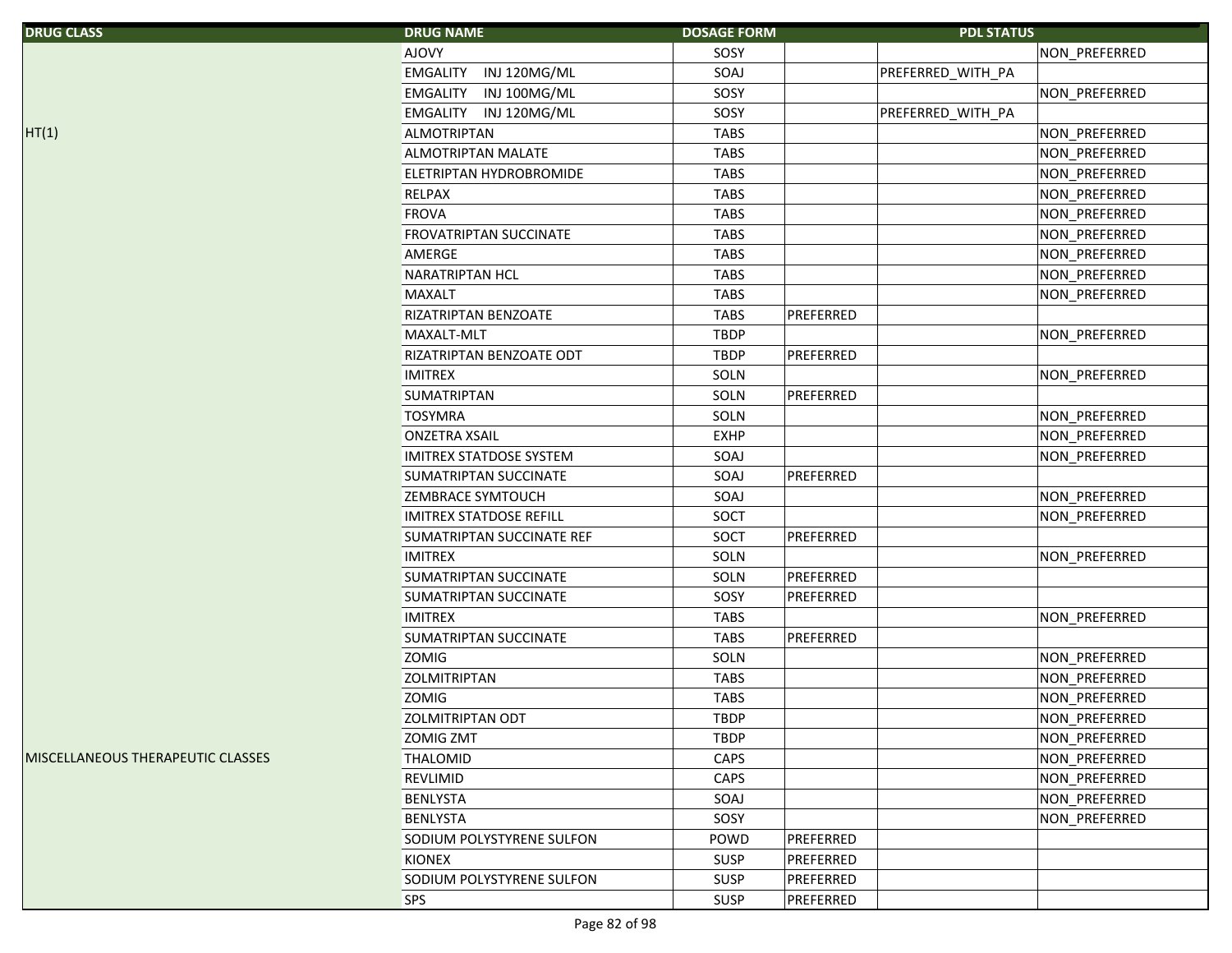| <b>DRUG CLASS</b>                 | <b>DRUG NAME</b>          | <b>DOSAGE FORM</b> |           | <b>PDL STATUS</b> |               |
|-----------------------------------|---------------------------|--------------------|-----------|-------------------|---------------|
|                                   | LOKELMA                   | <b>PACK</b>        |           |                   | NON PREFERRED |
|                                   | VELTASSA                  | PACK               |           |                   | NON_PREFERRED |
| MOUTH / THROAT / DENTAL AGENTS    | <b>NYSTATIN</b>           | SUSP               | PREFERRED |                   |               |
|                                   | CLOTRIMAZOLE              | LOZG               | PREFERRED |                   |               |
|                                   | CLOTRIMAZOLE              | <b>TROC</b>        | PREFERRED |                   |               |
|                                   | ORAVIG                    | <b>TABS</b>        |           |                   | NON_PREFERRED |
|                                   | CHLORHEXIDINE GLUCONATE   | SOLN               | PREFERRED |                   |               |
|                                   | PAROEX                    | SOLN               | PREFERRED |                   |               |
|                                   | ORALONE DENTAL PASTE      | <b>PSTE</b>        | PREFERRED |                   |               |
|                                   | TRIAMCINOLONE ACETONIDE D | <b>PSTE</b>        | PREFERRED |                   |               |
|                                   | <b>LIDOCAINE HCL</b>      | SOLN               | PREFERRED |                   |               |
|                                   | <b>LIDOCAINE VISCOUS</b>  | SOLN               | PREFERRED |                   |               |
|                                   | DENTA 5000 PLUS           | CREA               |           |                   | NON_PREFERRED |
|                                   | <b>SF 5000 PLUS</b>       | CREA               |           |                   | NON_PREFERRED |
|                                   | SODIUM FLUORIDE 5000 PLUS | CREA               |           |                   | NON_PREFERRED |
|                                   | DENTAGEL                  | <b>GEL</b>         |           |                   | NON_PREFERRED |
|                                   | SF                        | <b>GEL</b>         |           |                   | NON PREFERRED |
|                                   | SODIUM FLUORIDE           | <b>GEL</b>         |           |                   | NON_PREFERRED |
|                                   | AQUORAL                   | SOLN               |           |                   | NON_PREFERRED |
|                                   | <b>CEVIMELINE HCL</b>     | CAPS               |           |                   | NON_PREFERRED |
|                                   | <b>EVOXAC</b>             | CAPS               |           |                   | NON PREFERRED |
|                                   | PILOCARPINE HCL           | <b>TABS</b>        | PREFERRED |                   |               |
|                                   | PILOCARPINE HYDROCHLORIDE | <b>TABS</b>        | PREFERRED |                   |               |
|                                   | SALAGEN                   | <b>TABS</b>        |           |                   | NON_PREFERRED |
| MULTIVITAMINS : PRENATAL VITAMINS | <b>VITAFOL STRIPS</b>     | <b>FILM</b>        |           |                   | NON_PREFERRED |
|                                   | PREMESISRX                | <b>TABS</b>        |           |                   | NON_PREFERRED |
|                                   | PRENATE AM                | <b>TABS</b>        |           |                   | NON_PREFERRED |
|                                   | PRENATE                   | <b>CHEW</b>        |           |                   | NON_PREFERRED |
|                                   | <b>VITAFOL GUMMIES</b>    | <b>CHEW</b>        |           |                   | NON_PREFERRED |
|                                   | <b>ENBRACE HR</b>         | CAPS               |           |                   | NON_PREFERRED |
|                                   | ELITE-OB                  | <b>TABS</b>        | PREFERRED |                   |               |
|                                   | OB COMPLETE               | <b>TABS</b>        | PREFERRED |                   |               |
|                                   | PNV TABS 29-1             | <b>TABS</b>        | PREFERRED |                   |               |
|                                   | <b>THRIVITE RX</b>        | <b>TABS</b>        | PREFERRED |                   |               |
|                                   | <b>VOL-TAB RX</b>         | <b>TABS</b>        | PREFERRED |                   |               |
|                                   | PRENATE ELITE             | TABS               |           |                   | NON_PREFERRED |
|                                   | OB COMPLETE/DHA           | CAPS               |           |                   | NON PREFERRED |
|                                   | OB COMPLETE PREMIER       | <b>TABS</b>        |           |                   | NON PREFERRED |
|                                   | COMPLETENATE              | <b>CHEW</b>        | PREFERRED |                   |               |
|                                   | SE-NATAL 19               | <b>CHEW</b>        | PREFERRED |                   |               |
|                                   | M-NATAL PLUS              | <b>TABS</b>        | PREFERRED |                   |               |
|                                   | NIVA-PLUS                 | <b>TABS</b>        | PREFERRED |                   |               |
|                                   | PRENATAL                  | <b>TABS</b>        | PREFERRED |                   |               |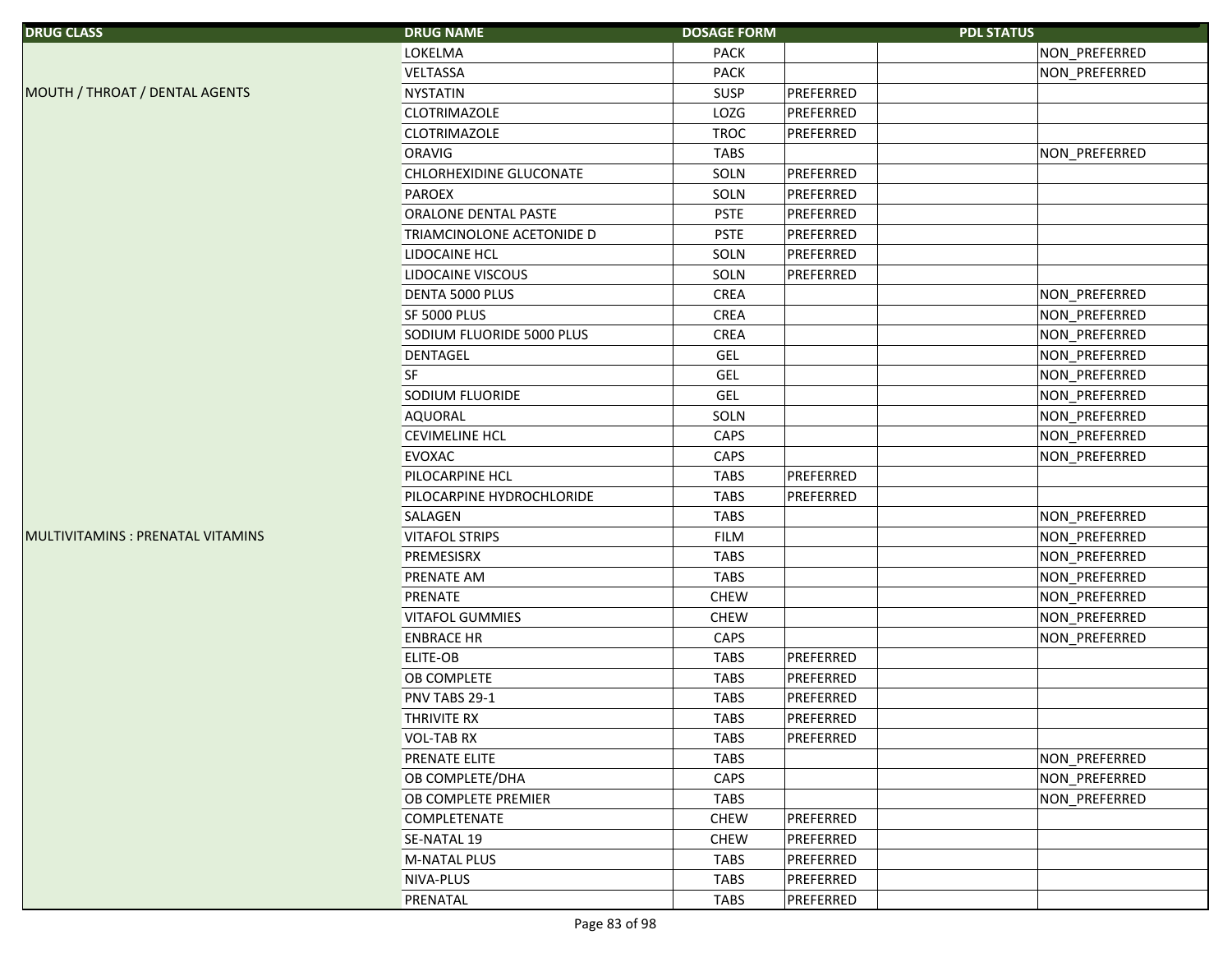| S. | <b>DRUG NAME</b>                | <b>DOSAGE FORM</b> |           | <b>PDL STATUS</b>    |
|----|---------------------------------|--------------------|-----------|----------------------|
|    | PRENATAL VITAMINS PLUS LO       | <b>TABS</b>        | PREFERRED |                      |
|    | <b>PREPLUS</b>                  | <b>TABS</b>        | PREFERRED |                      |
|    | PRETAB                          | <b>TABS</b>        | PREFERRED |                      |
|    | <b>TRICARE</b>                  | <b>TABS</b>        | PREFERRED |                      |
|    | <b>TRINATAL RX 1</b>            | <b>TABS</b>        | PREFERRED |                      |
|    | <b>VITAFOL-OB</b>               | <b>TABS</b>        | PREFERRED |                      |
|    | VOL-PLUS                        | <b>TABS</b>        | PREFERRED |                      |
|    | <b>C-NATE DHA</b>               | CAPS               |           | NON_PREFERRED        |
|    | RELNATE DHA                     | CAPS               |           | NON_PREFERRED        |
|    | <b>VIRT-NATE DHA</b>            | CAPS               |           | NON_PREFERRED        |
|    | <b>VP-PNV-DHA</b>               | CAPS               |           | NON_PREFERRED        |
|    | PNV-SELECT                      | <b>TABS</b>        |           | NON_PREFERRED        |
|    | SELECT-OB                       | <b>CHEW</b>        |           | NON_PREFERRED        |
|    | SELECT-OB                       | <b>CHEW</b>        |           | NON_PREFERRED        |
|    | <b>VITAFOL-NANO</b>             | <b>TABS</b>        |           | NON PREFERRED        |
|    | <b>CITRANATAL RX</b>            | <b>TABS</b>        |           | NON_PREFERRED        |
|    | <b>CONCEPT OB</b>               | CAPS               |           | NON_PREFERRED        |
|    | FOLIVANE-OB                     | CAPS               |           | NON_PREFERRED        |
|    | PROVIDA OB                      | CAPS               |           | NON_PREFERRED        |
|    | PNV-OMEGA                       | CAPS               |           | NON_PREFERRED        |
|    | <b>VIRT-PN PLUS</b>             | CAPS               |           | NON_PREFERRED        |
|    | <b>ZATEAN-PN PLUS</b>           | CAPS               |           | NON_PREFERRED        |
|    | <b>NESTABS</b>                  | <b>TABS</b>        |           | NON_PREFERRED        |
|    | <b>NESTABS DHA</b>              | <b>MISC</b>        |           | NON_PREFERRED        |
|    | <b>TRI-TABS DHA</b>             | <b>MISC</b>        |           | NON PREFERRED        |
|    | SE-NATAL 19                     | <b>TABS</b>        | PREFERRED |                      |
|    | <b>THRIVITE 19</b>              | <b>TABS</b>        | PREFERRED |                      |
|    | <b>CITRANATAL B-CALM</b>        | <b>MISC</b>        |           | NON_PREFERRED        |
|    | OB COMPLETE ONE                 | CAPS               |           | NON_PREFERRED        |
|    | OB COMPLETE PETITE              | CAPS               |           | NON_PREFERRED        |
|    | <b>VINATE DHA RF</b>            | CAPS               |           | NON_PREFERRED        |
|    | PRIMACARE                       | CAPS               |           | NON_PREFERRED        |
|    | CITRANATAL BLOOM                | <b>TABS</b>        |           | NON_PREFERRED        |
|    | <b>CONCEPT DHA</b>              | CAPS               |           | <b>NON PREFERRED</b> |
|    | <b>TARON-C DHA</b>              | <b>CAPS</b>        |           | NON_PREFERRED        |
|    | <b>VIRT-C DHA</b>               | CAPS               |           | NON PREFERRED        |
|    | <b>TRICARE PRENATAL DHA ONE</b> | CAPS               |           | NON PREFERRED        |
|    | <b>COMPLETE NATAL DHA</b>       | <b>MISC</b>        |           | NON_PREFERRED        |
|    | <b>TRIVEEN-DUO DHA</b>          | <b>MISC</b>        |           | NON_PREFERRED        |
|    | PRENATAL + DHA                  | <b>THPK</b>        |           | NON PREFERRED        |
|    | VITAFOL-OB+DHA                  | <b>MISC</b>        |           | NON PREFERRED        |
|    | <b>TRISTART DHA</b>             | CAPS               |           | NON PREFERRED        |
|    | <b>TRISTART ONE</b>             | CAPS               |           | NON PREFERRED        |
|    |                                 |                    |           |                      |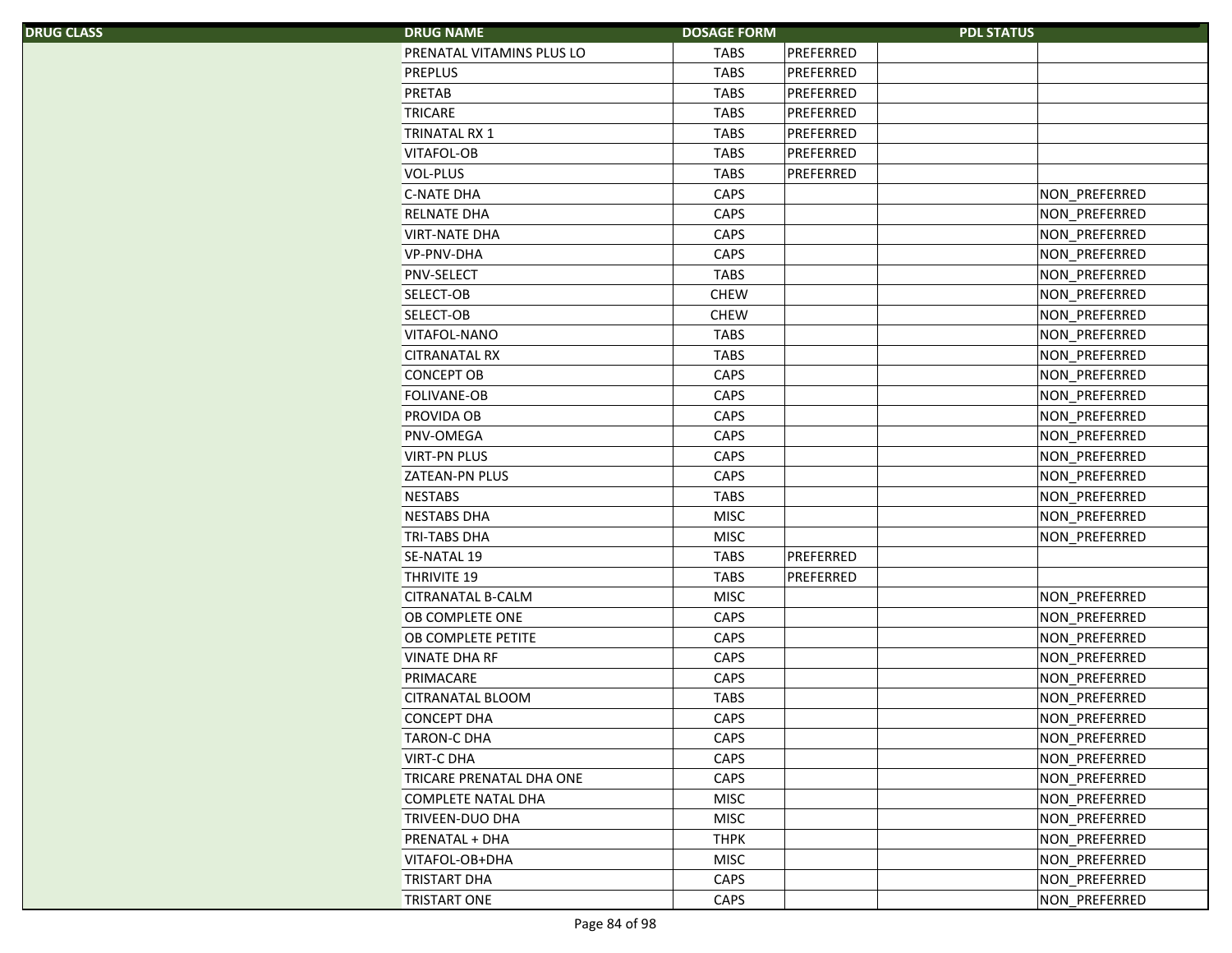| <b>DRUG CLASS</b>              | <b>DRUG NAME</b>                 | <b>DOSAGE FORM</b> | <b>PDL STATUS</b> |               |
|--------------------------------|----------------------------------|--------------------|-------------------|---------------|
|                                | <b>PNV-DHA</b>                   | CAPS               |                   | NON_PREFERRED |
|                                | PRENATE ENHANCE                  | CAPS               |                   | NON_PREFERRED |
|                                | <b>PRENATE RESTORE</b>           | CAPS               |                   | NON_PREFERRED |
|                                | <b>VIRT-PN DHA</b>               | CAPS               |                   | NON_PREFERRED |
|                                | <b>ZATEAN-PN DHA</b>             | CAPS               |                   | NON_PREFERRED |
|                                | <b>PRENATE DHA</b>               | CAPS               |                   | NON_PREFERRED |
|                                | <b>PRENATE ESSENTIAL</b>         | CAPS               |                   | NON_PREFERRED |
|                                | PRENATE PIXIE                    | CAPS               |                   | NON_PREFERRED |
|                                | VITAFOL-ONE                      | CAPS               |                   | NON_PREFERRED |
|                                | SELECT-OB+DHA                    | <b>MISC</b>        |                   | NON PREFERRED |
|                                | PRENAISSANCE PLUS                | CAPS               |                   | NON_PREFERRED |
|                                | PNV-DHA+DOCUSATE                 | CAPS               |                   | NON_PREFERRED |
|                                | PRENAISSANCE                     | CAPS               |                   | NON_PREFERRED |
|                                | <b>TARON-PREX</b>                | CAPS               |                   | NON_PREFERRED |
|                                | <b>CITRANATAL 90 DHA</b>         | <b>MISC</b>        |                   | NON_PREFERRED |
|                                | <b>CITRANATAL ASSURE</b>         | <b>MISC</b>        |                   | NON_PREFERRED |
|                                | CITRANATAL BLOOM DHA             | <b>MISC</b>        |                   | NON_PREFERRED |
|                                | <b>CITRANATAL DHA</b>            | <b>MISC</b>        |                   | NON_PREFERRED |
|                                | <b>PRENATE MINI</b>              | CAPS               |                   | NON PREFERRED |
|                                | <b>CITRANATAL HARMONY</b>        | CAPS               |                   | NON_PREFERRED |
|                                | <b>CITRANATAL MEDLEY</b>         | CAPS               |                   | NON PREFERRED |
|                                | <b>VITAFOL ULTRA</b>             | CAPS               |                   | NON_PREFERRED |
|                                | <b>NESTABS ONE</b>               | CAPS               |                   | NON_PREFERRED |
|                                | PROVIDA DHA                      | CAPS               |                   | NON_PREFERRED |
|                                | VITAFOL FE+                      | <b>CPPK</b>        |                   | NON_PREFERRED |
| MUSCULOSKELETAL THERAPY AGENTS | <b>BACLOFEN</b>                  | <b>TABS</b>        | PREFERRED         |               |
|                                | CARISOPRODOL                     | <b>TABS</b>        |                   | NON_PREFERRED |
|                                | SOMA                             | <b>TABS</b>        |                   | NON PREFERRED |
|                                | CHLORZOXAZONE                    | <b>TABS</b>        | PREFERRED         |               |
|                                | <b>LORZONE</b>                   | <b>TABS</b>        |                   | NON PREFERRED |
|                                | <b>AMRIX</b>                     | CP24               |                   | NON_PREFERRED |
|                                | <b>CYCLOBENZAPRINE HYDROCHLO</b> | CP24               |                   | NON_PREFERRED |
|                                | CYCLOBENZAPRINE HYDROCHLO        | <b>TABS</b>        | PREFERRED         |               |
|                                | <b>FEXMID</b>                    | <b>TABS</b>        |                   | NON PREFERRED |
|                                | <b>METAXALONE</b>                | <b>TABS</b>        |                   | NON_PREFERRED |
|                                | SKELAXIN                         | <b>TABS</b>        |                   | NON_PREFERRED |
|                                | METHOCARBAMOL                    | <b>TABS</b>        | PREFERRED         |               |
|                                | ROBAXIN-750                      | <b>TABS</b>        |                   | NON PREFERRED |
|                                | <b>ORPHENADRINE CITRATE ER</b>   | <b>TB12</b>        | PREFERRED         |               |
|                                | <b>TIZANIDINE HCL</b>            | CAPS               |                   | NON_PREFERRED |
|                                | <b>TIZANIDINE HYDROCHLORIDE</b>  | CAPS               |                   | NON PREFERRED |
|                                | ZANAFLEX                         | CAPS               |                   | NON PREFERRED |
|                                | <b>TIZANIDINE HCL</b>            | TABS               | PREFERRED         |               |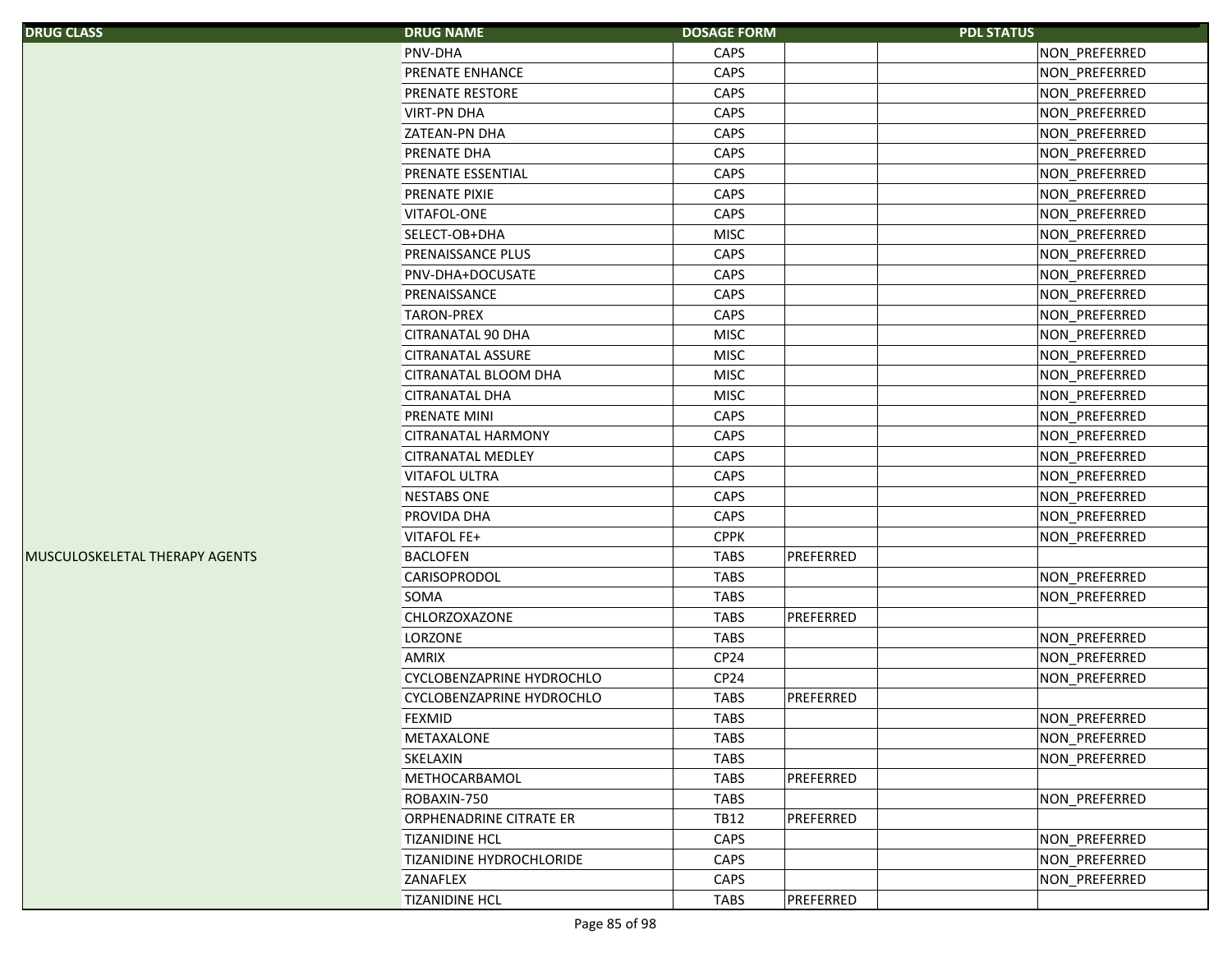| <b>DRUG CLASS</b>                              | <b>DRUG NAME</b>             | <b>DOSAGE FORM</b> |           | <b>PDL STATUS</b> |
|------------------------------------------------|------------------------------|--------------------|-----------|-------------------|
|                                                | TIZANIDINE HYDROCHLORIDE     | <b>TABS</b>        | PREFERRED |                   |
|                                                | ZANAFLEX                     | <b>TABS</b>        |           | NON_PREFERRED     |
|                                                | <b>DANTRIUM</b>              | CAPS               |           | NON_PREFERRED     |
|                                                | DANTROLENE SODIUM            | CAPS               | PREFERRED |                   |
|                                                | CARISOPRODOL/ASPIRIN         | <b>TABS</b>        |           | NON_PREFERRED     |
|                                                | <b>METAXALL CP</b>           | KIT                |           | NON_PREFERRED     |
|                                                | CARISOPRODOL/ASPIRIN/CODE    | <b>TABS</b>        |           | NON_PREFERRED     |
|                                                | NORGESIC FORTE               | <b>TABS</b>        |           | NON_PREFERRED     |
| NASAL AGENTS - SYSTEMIC AND TOPICAL: MISC      | QNASL                        | <b>AERS</b>        |           | NON_PREFERRED     |
|                                                | <b>QNASL CHILDRENS</b>       | <b>AERS</b>        |           | NON_PREFERRED     |
|                                                | <b>BECONASE AQ</b>           | <b>SUSP</b>        |           | NON_PREFERRED     |
|                                                | <b>ZETONNA</b>               | <b>AERS</b>        |           | NON_PREFERRED     |
|                                                | <b>OMNARIS</b>               | <b>SUSP</b>        |           | NON_PREFERRED     |
|                                                | <b>FLUNISOLIDE</b>           | SOLN               | PREFERRED |                   |
|                                                | <b>XHANCE</b>                | EXHU               |           | NON_PREFERRED     |
|                                                | FLUTICASONE PROPIONATE       | <b>SUSP</b>        | PREFERRED |                   |
|                                                | <b>SINUVA</b>                | <b>IMPL</b>        |           | NON_PREFERRED     |
|                                                | MOMETASONE FUROATE           | <b>SUSP</b>        |           | NON_PREFERRED     |
|                                                | NASONEX                      | <b>SUSP</b>        |           | NON_PREFERRED     |
|                                                | <b>COCAINE HYDROCHLORIDE</b> | SOLN               |           | NON PREFERRED     |
|                                                | <b>GOPRELTO</b>              | SOLN               |           | NON_PREFERRED     |
|                                                | <b>IPRATROPIUM BROMIDE</b>   | SOLN               |           | NON_PREFERRED     |
|                                                | <b>ASTEPRO</b>               | SOLN               |           | NON_PREFERRED     |
|                                                | AZELASTINE HCL               | SOLN               | PREFERRED |                   |
|                                                | AZELASTINE HYDROCHLORIDE     | SOLN               | PREFERRED |                   |
|                                                | <b>OLOPATADINE HCL</b>       | SOLN               | PREFERRED |                   |
|                                                | PATANASE                     | SOLN               |           | NON_PREFERRED     |
|                                                | DERMACINRX TICANASE PAK      | <b>THPK</b>        |           | NON_PREFERRED     |
|                                                | <b>DYMISTA</b>               | <b>SUSP</b>        |           | NON_PREFERRED     |
|                                                | DERMACINRX AZENASE PAK       | <b>THPK</b>        |           | NON_PREFERRED     |
| NEUROMUSCULAR AGENTS                           | <b>TIGLUTIK</b>              | <b>SUSP</b>        |           | NON_PREFERRED     |
|                                                | RILUTEK                      | <b>TABS</b>        |           | NON_PREFERRED     |
|                                                | RILUZOLE                     | <b>TABS</b>        | PREFERRED |                   |
| OPHTHALMIC AGENTS : BETA-BLOCKERS - OPHTHALMIC | BETAXOLOL HCL                | SOLN               | PREFERRED |                   |
|                                                | <b>BETOPTIC-S</b>            | <b>SUSP</b>        |           | NON PREFERRED     |
|                                                | <b>CARTEOLOL HCL</b>         | SOLN               | PREFERRED |                   |
|                                                | LEVOBUNOLOL HCL              | SOLN               | PREFERRED |                   |
|                                                | TIMOLOL MALEATE OPHTHALMI    | SOLG               | PREFERRED |                   |
|                                                | <b>TIMOPTIC-XE</b>           | SOLG               |           | NON_PREFERRED     |
|                                                | <b>ISTALOL</b>               | SOLN               |           | NON PREFERRED     |
|                                                | <b>TIMOLOL MALEATE</b>       | SOLN               | PREFERRED |                   |
|                                                | <b>TIMOPTIC</b>              | SOLN               |           | NON PREFERRED     |
|                                                | <b>TIMOPTIC OCUDOSE</b>      | SOLN               |           | NON PREFERRED     |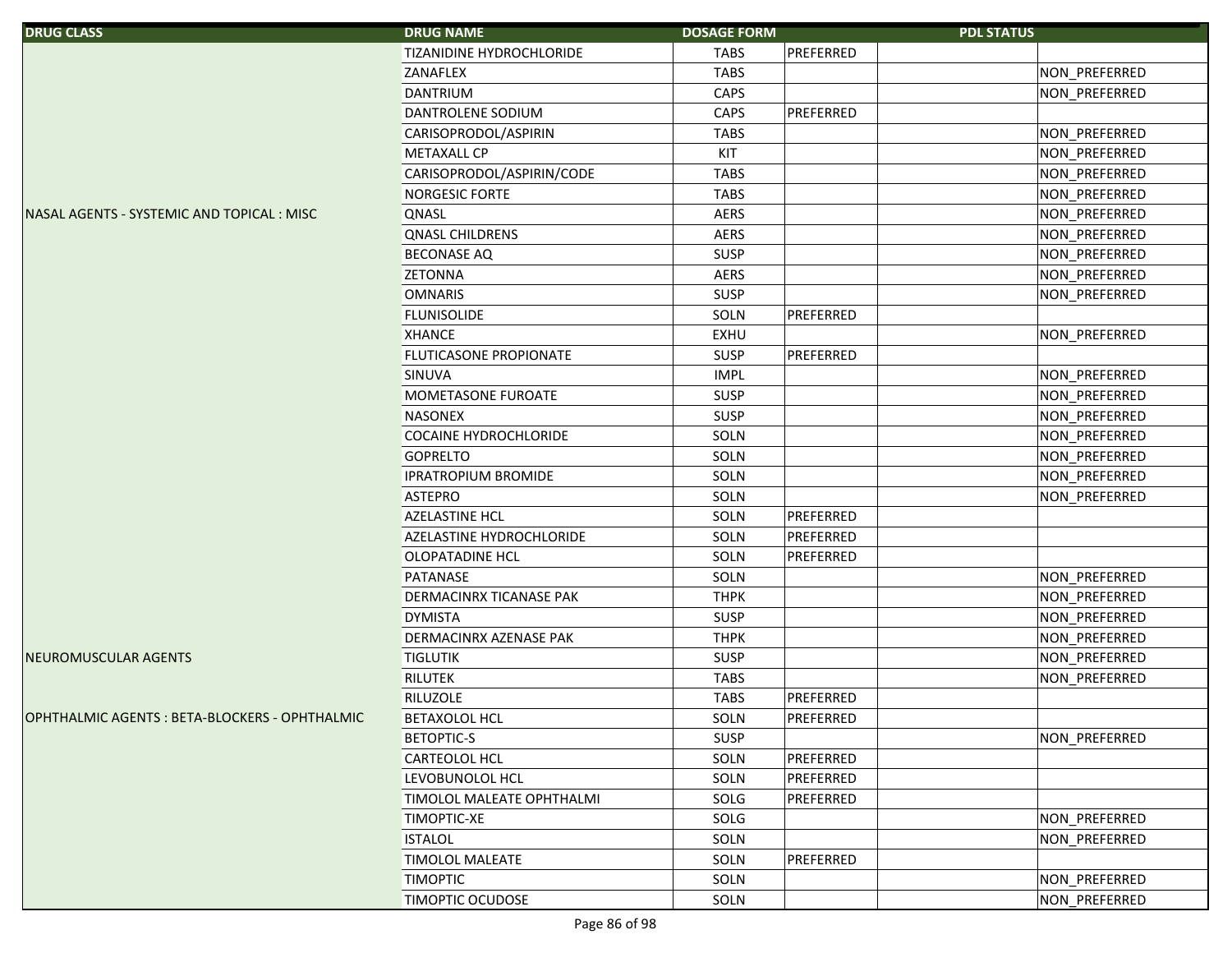| <b>DRUG CLASS</b>              | <b>DRUG NAME</b>                 | <b>DOSAGE FORM</b> |           | <b>PDL STATUS</b>    |
|--------------------------------|----------------------------------|--------------------|-----------|----------------------|
|                                | COMBIGAN                         | SOLN               |           | NON_PREFERRED        |
|                                | <b>COSOPT</b>                    | SOLN               |           | NON PREFERRED        |
|                                | <b>COSOPT PF</b>                 | SOLN               |           | NON_PREFERRED        |
|                                | DORZOLAMIDE HCL/TIMOLOL M        | SOLN               | PREFERRED |                      |
|                                | DORZOLAMIDE HYDROCHLORIDE        | SOLN               |           | NON_PREFERRED        |
| <b>OPHTHALMIC AGENTS: MISC</b> | <b>LACRISERT</b>                 | <b>INST</b>        | PREFERRED |                      |
|                                | <b>BIMATOPROST</b>               | SOLN               |           | NON_PREFERRED        |
|                                | <b>LUMIGAN</b>                   | SOLN               |           | NON_PREFERRED        |
|                                | <b>XELPROS</b>                   | <b>EMUL</b>        |           | NON_PREFERRED        |
|                                | <b>LATANOPROST</b>               | SOLN               | PREFERRED |                      |
|                                | <b>XALATAN</b>                   | SOLN               |           | NON_PREFERRED        |
|                                | <b>VYZULTA</b>                   | SOLN               |           | NON_PREFERRED        |
|                                | <b>ZIOPTAN</b>                   | SOLN               |           | NON_PREFERRED        |
|                                | <b>TRAVATAN Z</b>                | SOLN               |           | NON_PREFERRED        |
|                                | <b>ATROPINE SULFATE</b>          | OINT               | PREFERRED |                      |
|                                | <b>ATROPINE SULFATE</b>          | SOLN               | PREFERRED |                      |
|                                | <b>ISOPTO ATROPINE</b>           | SOLN               |           | NON_PREFERRED        |
|                                | <b>CYCLOGYL</b>                  | SOLN               |           | NON PREFERRED        |
|                                | <b>CYCLOPENTOLATE HCL</b>        | SOLN               | PREFERRED |                      |
|                                | <b>CYCLOPENTOLATE HYDROCHLOR</b> | SOLN               | PREFERRED |                      |
|                                | PHENYLEPHRINE HCL                | SOLN               |           | NON_PREFERRED        |
|                                | <b>MYDRIACYL</b>                 | SOLN               |           | NON_PREFERRED        |
|                                | <b>TROPICAMIDE</b>               | SOLN               | PREFERRED |                      |
|                                | CYCLOMYDRIL                      | SOLN               | PREFERRED |                      |
|                                | <b>ISOPTO CARPINE</b>            | SOLN               |           | NON_PREFERRED        |
|                                | PILOCARPINE HCL                  | SOLN               | PREFERRED |                      |
|                                | PHOSPHOLINE IODIDE               | SOLR               | PREFERRED |                      |
|                                | RHOPRESSA                        | SOLN               |           | NON_PREFERRED        |
|                                | ROCKLATAN                        | SOLN               |           | NON_PREFERRED        |
|                                | APRACLONIDINE                    | SOLN               |           | NON_PREFERRED        |
|                                | <b>IOPIDINE</b>                  | SOLN               |           | NON_PREFERRED        |
|                                | <b>ALPHAGAN P</b>                | SOLN               | PREFERRED |                      |
|                                | <b>BRIMONIDINE TARTRATE</b>      | SOLN               | PREFERRED |                      |
|                                | SIMBRINZA                        | <b>SUSP</b>        |           | <b>NON PREFERRED</b> |
|                                | RESTASIS                         | EMUL               |           | NON_PREFERRED        |
|                                | RESTASIS MULTIDOSE               | EMUL               |           | NON PREFERRED        |
|                                | <b>CEQUA</b>                     | SOLN               |           | NON_PREFERRED        |
|                                | <b>XIIDRA</b>                    | SOLN               |           | NON_PREFERRED        |
|                                | <b>AKTEN</b>                     | <b>GEL</b>         |           | NON PREFERRED        |
|                                | <b>ALCAINE</b>                   | SOLN               |           | NON PREFERRED        |
|                                | PROPARACAINE HCL                 | SOLN               |           | NON_PREFERRED        |
|                                | <b>TETRACAINE HYDROCHLORIDE</b>  | SOLN               |           | NON PREFERRED        |
|                                | <b>OXERVATE</b>                  | SOLN               |           | NON PREFERRED        |
|                                |                                  |                    |           |                      |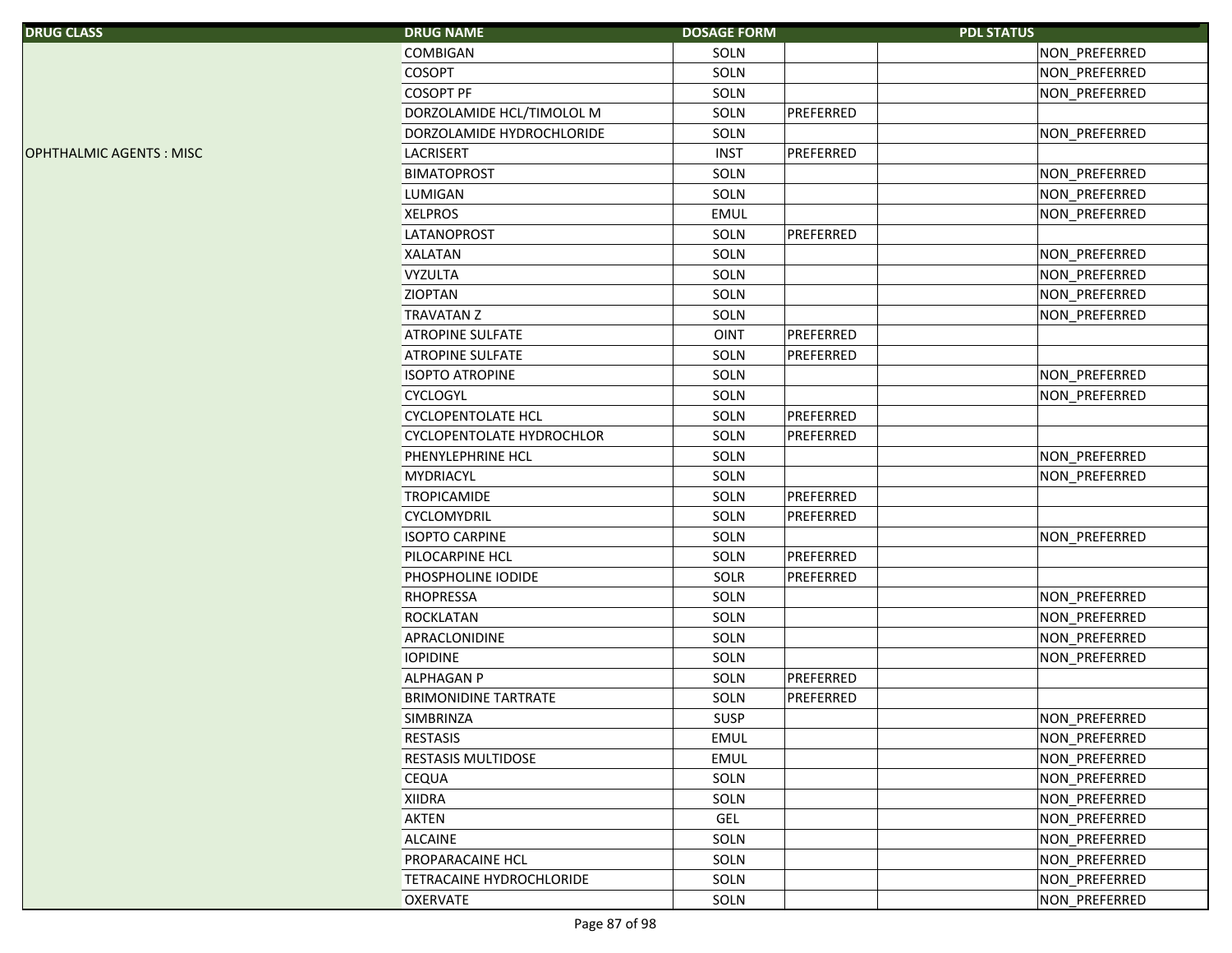| <b>DRUG CLASS</b>                             | <b>DRUG NAME</b>          | <b>DOSAGE FORM</b> | <b>PDL STATUS</b> |
|-----------------------------------------------|---------------------------|--------------------|-------------------|
|                                               | <b>AZOPT</b>              | <b>SUSP</b>        | NON PREFERRED     |
|                                               | DORZOLAMIDE HCL           | SOLN               | PREFERRED         |
|                                               | <b>TRUSOPT</b>            | SOLN               | NON_PREFERRED     |
|                                               | <b>BROMFENAC</b>          | SOLN               | NON_PREFERRED     |
|                                               | <b>BROMSITE</b>           | SOLN               | NON PREFERRED     |
|                                               | PROLENSA                  | SOLN               | NON_PREFERRED     |
|                                               | DICLOFENAC SODIUM         | SOLN               | PREFERRED         |
|                                               | FLURBIPROFEN SODIUM       | SOLN               | PREFERRED         |
|                                               | <b>ACULAR</b>             | SOLN               | NON_PREFERRED     |
|                                               | <b>ACULAR LS</b>          | SOLN               | NON_PREFERRED     |
|                                               | <b>ACUVAIL</b>            | SOLN               | NON_PREFERRED     |
|                                               | KETOROLAC TROMETHAMINE    | SOLN               | PREFERRED         |
|                                               | <b>ILEVRO</b>             | SUSP               | NON_PREFERRED     |
|                                               | <b>NEVANAC</b>            | SUSP               | NON_PREFERRED     |
|                                               | <b>CYSTARAN</b>           | SOLN               | NON_PREFERRED     |
|                                               | <b>GLOSTRIPS</b>          | <b>STRP</b>        | NON_PREFERRED     |
| OPHTHALMIC AGENTS: OPHTHALMIC ANTI-INFECTIVES | <b>AZASITE</b>            | SOLN               | NON_PREFERRED     |
|                                               | <b>BACITRACIN</b>         | <b>OINT</b>        | PREFERRED         |
|                                               | <b>BESIVANCE</b>          | <b>SUSP</b>        | NON_PREFERRED     |
|                                               | <b>CILOXAN</b>            | <b>OINT</b>        | PREFERRED         |
|                                               | <b>CILOXAN</b>            | SOLN               | NON_PREFERRED     |
|                                               | <b>CIPROFLOXACIN HCL</b>  | SOLN               | PREFERRED         |
|                                               | CIPROFLOXACIN HYDROCHLORI | SOLN               | PREFERRED         |
|                                               | <b>ERYTHROMYCIN</b>       | <b>OINT</b>        | PREFERRED         |
|                                               | GATIFLOXACIN              | SOLN               | NON_PREFERRED     |
|                                               | ZYMAXID                   | SOLN               | NON_PREFERRED     |
|                                               | <b>GENTAK</b>             | <b>OINT</b>        | PREFERRED         |
|                                               | <b>GENTAMICIN SULFATE</b> | SOLN               | PREFERRED         |
|                                               | LEVOFLOXACIN              | SOLN               | PREFERRED         |
|                                               | <b>MOXEZA</b>             | SOLN               | NON_PREFERRED     |
|                                               | MOXIFLOXACIN HYDROCHLORID | SOLN               | NON_PREFERRED     |
|                                               | <b>VIGAMOX</b>            | SOLN               | NON_PREFERRED     |
|                                               | <b>OCUFLOX</b>            | SOLN               | NON PREFERRED     |
|                                               | <b>OFLOXACIN</b>          | SOLN               | PREFERRED         |
|                                               | <b>TOBREX</b>             | <b>OINT</b>        | PREFERRED         |
|                                               | <b>TOBRAMYCIN</b>         | SOLN               | PREFERRED         |
|                                               | <b>TOBRAMYCIN SULFATE</b> | SOLN               | PREFERRED         |
|                                               | <b>TOBREX</b>             | SOLN               | NON_PREFERRED     |
|                                               | SULFACETAMIDE SODIUM      | <b>OINT</b>        | PREFERRED         |
|                                               | BLEPH-10                  | SOLN               | NON PREFERRED     |
|                                               | SODIUM SULFACETAMIDE      | SOLN               | PREFERRED         |
|                                               | SULFACETAMIDE SODIUM      | SOLN               | PREFERRED         |
|                                               | <b>ZIRGAN</b>             | GEL                | PREFERRED         |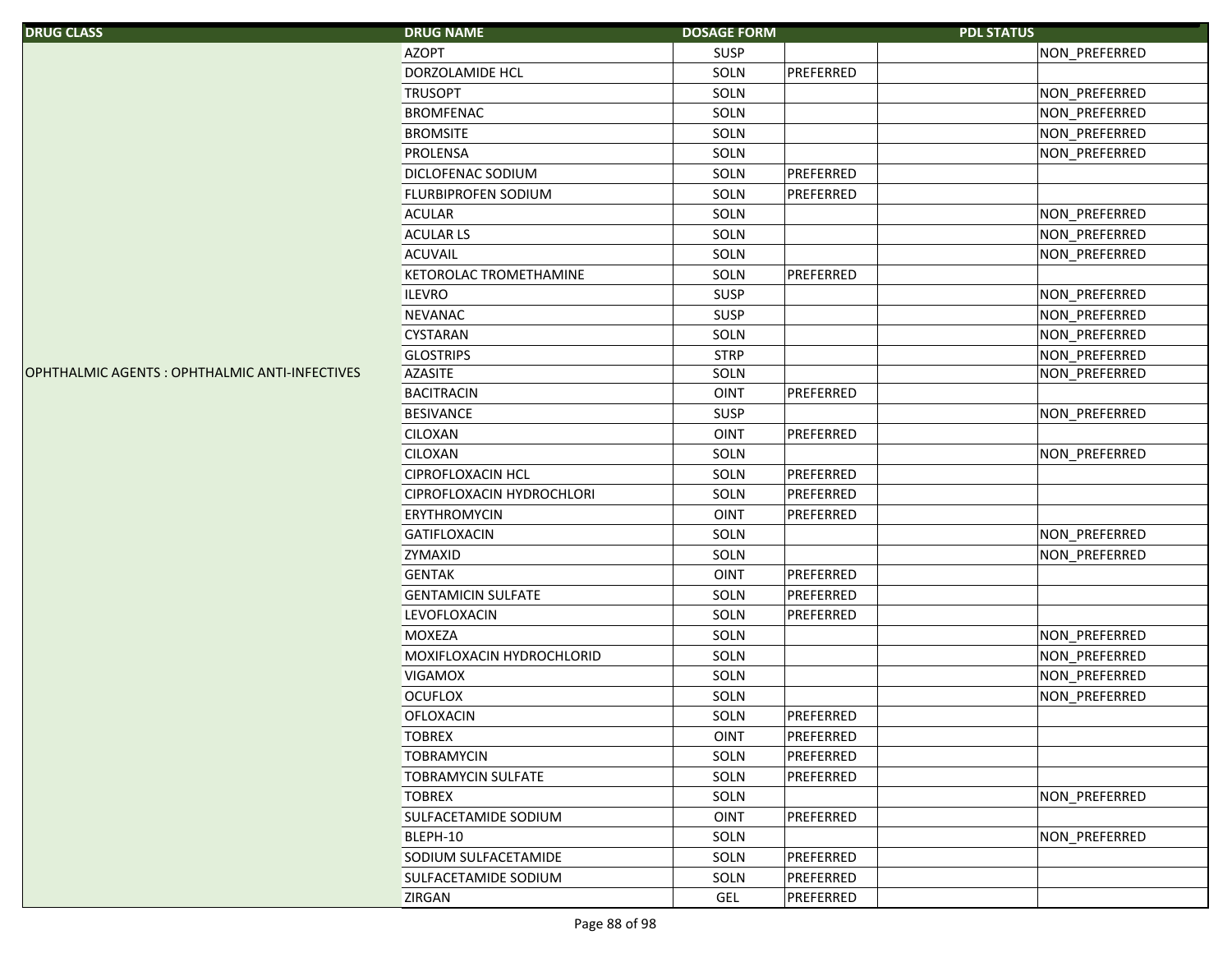| <b>DRUG CLASS</b>                           | <b>DRUG NAME</b>                | <b>DOSAGE FORM</b> |           | <b>PDL STATUS</b> |               |
|---------------------------------------------|---------------------------------|--------------------|-----------|-------------------|---------------|
|                                             | <b>TRIFLURIDINE</b>             | SOLN               | PREFERRED |                   |               |
|                                             | <b>NATACYN</b>                  | SUSP               | PREFERRED |                   |               |
|                                             | <b>BETADINE OPHTHALMIC PREP</b> | SOLN               |           |                   | NON_PREFERRED |
|                                             | AK-POLY-BAC                     | <b>OINT</b>        | PREFERRED |                   |               |
|                                             | <b>BACITRACIN/POLYMYXIN B</b>   | <b>OINT</b>        | PREFERRED |                   |               |
|                                             | <b>POLYCIN</b>                  | <b>OINT</b>        | PREFERRED |                   |               |
|                                             | POLYMYXIN B SULFATE/TRIME       | SOLN               | PREFERRED |                   |               |
|                                             | <b>POLYTRIM</b>                 | SOLN               |           |                   | NON PREFERRED |
|                                             | TRIMETHOPRIM SULFATE/POLY       | SOLN               | PREFERRED |                   |               |
|                                             | NEO-POLYCIN                     | <b>OINT</b>        | PREFERRED |                   |               |
|                                             | NEOMYCIN/BACITRACIN/POLYM       | <b>OINT</b>        | PREFERRED |                   |               |
|                                             | NEOMYCIN/POLYMYXIN/BACITR       | <b>OINT</b>        | PREFERRED |                   |               |
|                                             | NEOMYCIN/POLYMYXIN/GRAMIC       | SOLN               | PREFERRED |                   |               |
| OPHTHALMIC AGENTS : OPHTHALMIC ANTIALLERGIC | <b>LASTACAFT</b>                | SOLN               |           |                   | NON_PREFERRED |
|                                             | <b>AZELASTINE HCL</b>           | SOLN               | PREFERRED |                   |               |
|                                             | AZELASTINE HYDROCHLORIDE        | SOLN               | PREFERRED |                   |               |
|                                             | <b>BEPREVE</b>                  | SOLN               |           |                   | NON_PREFERRED |
|                                             | <b>CROMOLYN SODIUM</b>          | SOLN               | PREFERRED |                   |               |
|                                             | <b>EPINASTINE HCL</b>           | SOLN               |           |                   | NON_PREFERRED |
|                                             | <b>ALOMIDE</b>                  | SOLN               |           |                   | NON_PREFERRED |
|                                             | <b>ALOCRIL</b>                  | SOLN               |           |                   | NON_PREFERRED |
|                                             | <b>OLOPATADINE HCL</b>          | SOLN               |           |                   | NON_PREFERRED |
|                                             | OLOPATADINE HYDROCHLORIDE       | SOLN               |           |                   | NON_PREFERRED |
|                                             | PATADAY                         | SOLN               |           |                   | NON_PREFERRED |
|                                             | PATANOL                         | SOLN               |           |                   | NON_PREFERRED |
|                                             | PAZEO                           | SOLN               | PREFERRED |                   |               |
| OPHTHALMIC AGENTS : OPHTHALMIC STEROIDS     | <b>DEXTENZA</b>                 | <b>INST</b>        |           |                   | NON_PREFERRED |
|                                             | <b>MAXIDEX</b>                  | SUSP               | PREFERRED |                   |               |
|                                             | DEXAMETHASONE SODIUM PHOS       | SOLN               | PREFERRED |                   |               |
|                                             | <b>DUREZOL</b>                  | <b>EMUL</b>        |           |                   | NON PREFERRED |
|                                             | <b>FML</b>                      | <b>OINT</b>        | PREFERRED |                   |               |
|                                             | <b>FLUOROMETHOLONE</b>          | <b>SUSP</b>        | PREFERRED |                   |               |
|                                             | <b>FML FORTE</b>                | <b>SUSP</b>        | PREFERRED |                   |               |
|                                             | <b>FML LIQUIFILM</b>            | <b>SUSP</b>        |           |                   | NON PREFERRED |
|                                             | <b>FLAREX</b>                   | <b>SUSP</b>        | PREFERRED |                   |               |
|                                             | <b>LOTEMAX</b>                  | <b>GEL</b>         |           |                   | NON_PREFERRED |
|                                             | LOTEMAX SM                      | <b>GEL</b>         |           |                   | NON_PREFERRED |
|                                             | <b>LOTEMAX</b>                  | <b>OINT</b>        |           |                   | NON PREFERRED |
|                                             | <b>ALREX</b>                    | <b>SUSP</b>        | PREFERRED |                   |               |
|                                             | <b>INVELTYS</b>                 | <b>SUSP</b>        |           |                   | NON_PREFERRED |
|                                             | <b>LOTEMAX</b>                  | SUSP               |           |                   | NON PREFERRED |
|                                             | LOTEPREDNOL ETABONATE           | SUSP               | PREFERRED |                   |               |
|                                             | PRED FORTE                      | SUSP               |           |                   | NON PREFERRED |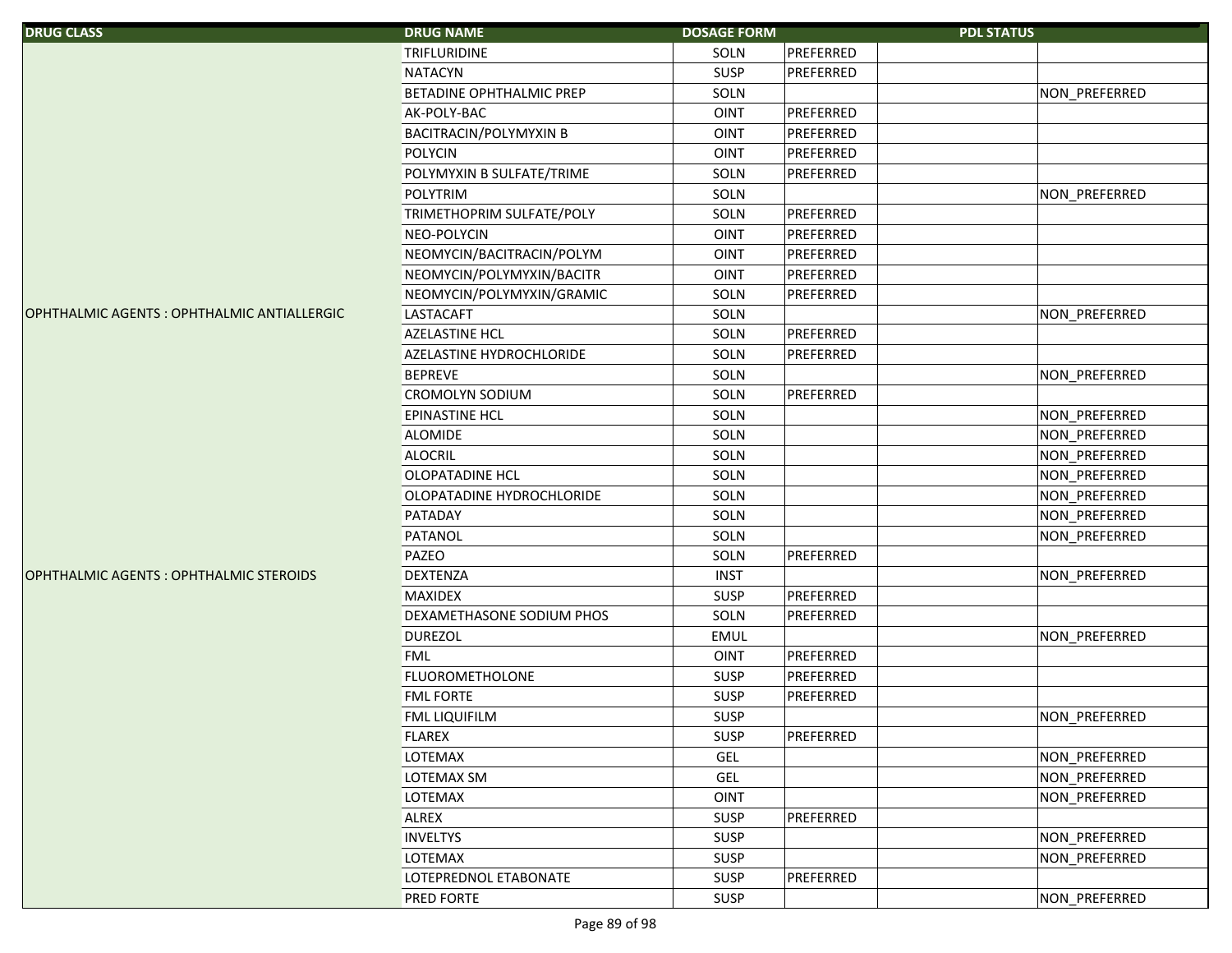| <b>DRUG CLASS</b>                     | <b>DRUG NAME</b>          | <b>DOSAGE FORM</b> |           | <b>PDL STATUS</b> |               |
|---------------------------------------|---------------------------|--------------------|-----------|-------------------|---------------|
|                                       | PRED MILD                 | <b>SUSP</b>        | PREFERRED |                   |               |
|                                       | PREDNISOLONE ACETATE      | <b>SUSP</b>        | PREFERRED |                   |               |
|                                       | PREDNISOLONE SODIUM PHOSP | SOLN               | PREFERRED |                   |               |
|                                       | PRED-G S.O.P.             | <b>OINT</b>        |           |                   | NON_PREFERRED |
|                                       | PRED-G                    | <b>SUSP</b>        |           |                   | NON_PREFERRED |
|                                       | <b>ZYLET</b>              | <b>SUSP</b>        |           |                   | NON_PREFERRED |
|                                       | BLEPHAMIDE S.O.P.         | <b>OINT</b>        |           |                   | NON_PREFERRED |
|                                       | SULFACETAMIDE SODIUM/PRED | SOLN               |           |                   | NON PREFERRED |
|                                       | <b>BLEPHAMIDE</b>         | <b>SUSP</b>        |           |                   | NON_PREFERRED |
|                                       | <b>TOBRADEX</b>           | <b>OINT</b>        |           |                   | NON PREFERRED |
|                                       | <b>TOBRADEX</b>           | <b>SUSP</b>        |           |                   | NON_PREFERRED |
|                                       | <b>TOBRADEX ST</b>        | <b>SUSP</b>        |           |                   | NON_PREFERRED |
|                                       | TOBRAMYCIN/DEXAMETHASONE  | <b>SUSP</b>        | PREFERRED |                   |               |
|                                       | <b>MAXITROL</b>           | <b>OINT</b>        |           |                   | NON_PREFERRED |
|                                       | NEOMYCIN/POLYMYXIN/DEXAME | <b>OINT</b>        | PREFERRED |                   |               |
|                                       | <b>MAXITROL</b>           | <b>SUSP</b>        |           |                   | NON_PREFERRED |
|                                       | NEOMYCIN/POLYMYXIN/DEXAME | <b>SUSP</b>        | PREFERRED |                   |               |
|                                       | NEOMYCIN/POLYMYXIN/HYDROC | <b>SUSP</b>        | PREFERRED |                   |               |
|                                       | NEO-POLYCIN HC            | <b>OINT</b>        | PREFERRED |                   |               |
|                                       | NEOMYCIN/POLYMYXIN/BACITR | <b>OINT</b>        | PREFERRED |                   |               |
| <b>OTIC AGENTS</b>                    | <b>CIPROFLOXACIN</b>      | SOLN               |           |                   | NON PREFERRED |
|                                       | <b>FLOXIN OTIC</b>        | SOLN               |           |                   | NON PREFERRED |
|                                       | <b>OFLOXACIN</b>          | SOLN               | PREFERRED |                   |               |
|                                       | <b>DERMOTIC</b>           | OIL                |           |                   | NON_PREFERRED |
|                                       | <b>FLAC</b>               | OIL                |           |                   | NON_PREFERRED |
|                                       | FLUOCINOLONE ACETONIDE    | OIL                |           |                   | NON_PREFERRED |
|                                       | HYDROCORTISONE/ACETIC ACI | SOLN               |           |                   | NON_PREFERRED |
|                                       | <b>ACETIC ACID</b>        | SOLN               | PREFERRED |                   |               |
| <b>OTIC AGENTS: OTIC COMBINATIONS</b> | <b>CIPRODEX</b>           | <b>SUSP</b>        | PREFERRED |                   |               |
|                                       | <b>OTOVEL</b>             | SOLN               |           |                   | NON PREFERRED |
|                                       | <b>CIPRO HC</b>           | <b>SUSP</b>        |           |                   | NON PREFERRED |
|                                       | NEOMYCIN/POLYMYXIN/HC     | SOLN               | PREFERRED |                   |               |
|                                       | NEOMYCIN/POLYMYXIN/HYDROC | SOLN               | PREFERRED |                   |               |
|                                       | NEOMYCIN/POLYMYXIN/HYDROC | <b>SUSP</b>        | PREFERRED |                   |               |
|                                       | <b>COLY-MYCIN S</b>       | SUSP               |           |                   | NON_PREFERRED |
|                                       | CORTISPORIN-TC            | SUSP               |           |                   | NON PREFERRED |
| <b>PROGESTINS</b>                     | HYDROXYPROGESTERONE CAPRO | OIL                |           |                   | NON PREFERRED |
|                                       | <b>MAKENA</b>             | OIL                |           | PREFERRED_WITH_PA |               |
|                                       | <b>MAKENA</b>             | SOAJ               |           | PREFERRED WITH PA |               |
|                                       | MEDROXYPROGESTERONE ACETA | <b>TABS</b>        | PREFERRED |                   |               |
|                                       | <b>PROVERA</b>            | <b>TABS</b>        |           |                   | NON PREFERRED |
|                                       | MEGESTROL ACETATE         | SUSP               |           |                   | NON_PREFERRED |
|                                       | AYGESTIN                  | <b>TABS</b>        |           |                   | NON_PREFERRED |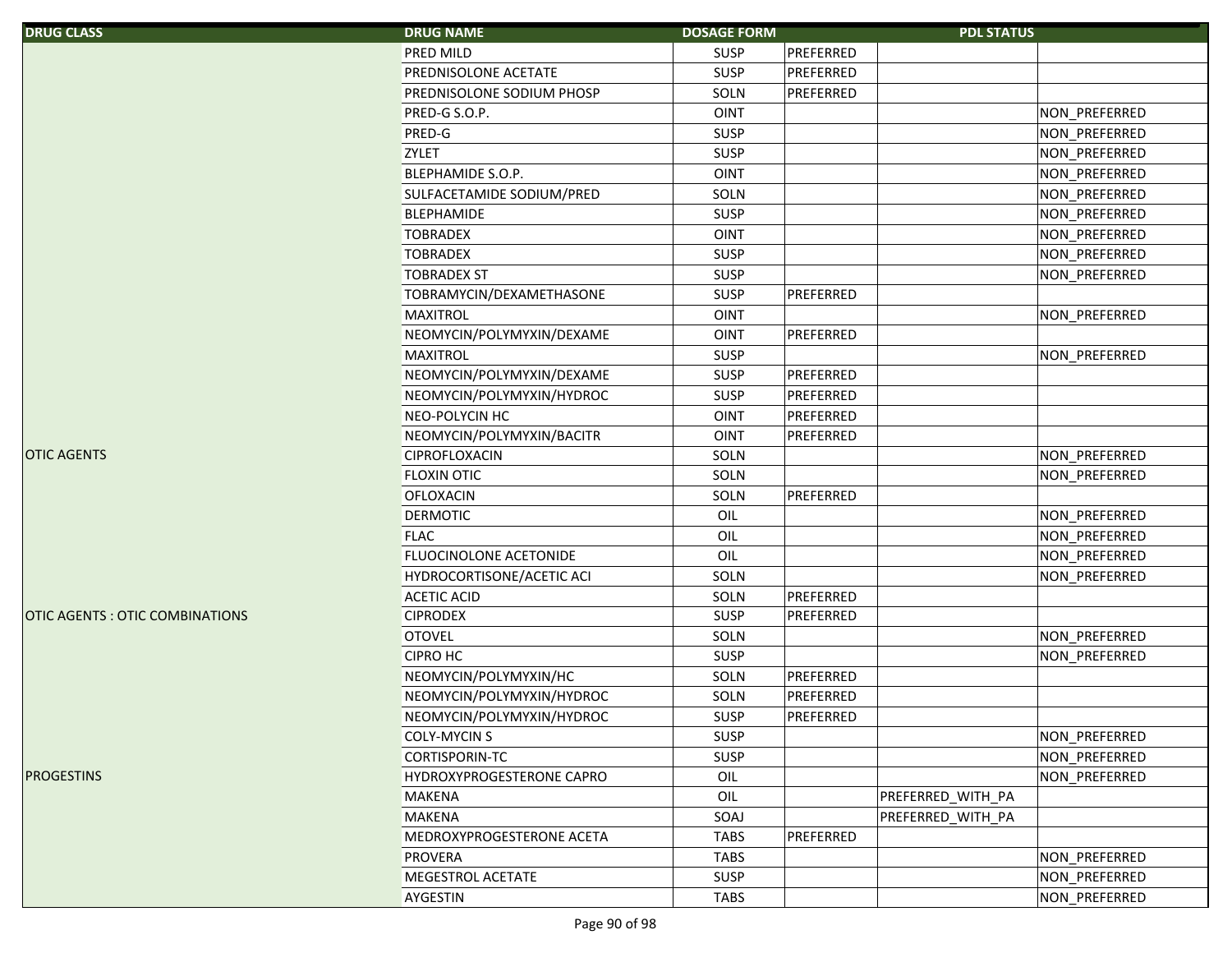| <b>DRUG CLASS</b>                                | <b>DRUG NAME</b>          | <b>DOSAGE FORM</b> |           | <b>PDL STATUS</b> |               |
|--------------------------------------------------|---------------------------|--------------------|-----------|-------------------|---------------|
|                                                  | NORETHINDRONE ACETATE     | <b>TABS</b>        |           |                   | NON_PREFERRED |
|                                                  | PROGESTERONE              | OIL                | PREFERRED |                   |               |
|                                                  | PROGESTERONE              | CAPS               | PREFERRED |                   |               |
|                                                  | PROMETRIUM                | CAPS               |           |                   | NON_PREFERRED |
| PSYCHOTHERAPEUTIC AND NEUROLOGICAL AGENTS :      |                           |                    |           |                   |               |
| <b>ANTIDEMENTIA AGENTS</b>                       | ARICEPT                   | <b>TABS</b>        |           |                   | NON_PREFERRED |
|                                                  | <b>DONEPEZIL HCL</b>      | <b>TABS</b>        | PREFERRED |                   |               |
|                                                  | DONEPEZIL HYDROCHLORIDE   | <b>TABS</b>        | PREFERRED |                   |               |
|                                                  | <b>DONEPEZIL HCL</b>      | <b>TBDP</b>        | PREFERRED |                   |               |
|                                                  | DONEPEZIL HYDROCHLORIDE O | <b>TBDP</b>        | PREFERRED |                   |               |
|                                                  | GALANTAMINE HYDROBROMIDE  | CP24               |           |                   | NON_PREFERRED |
|                                                  | RAZADYNE ER               | CP24               |           |                   | NON_PREFERRED |
|                                                  | GALANTAMINE HYDROBROMIDE  | SOLN               |           |                   | NON_PREFERRED |
|                                                  | GALANTAMINE HYDROBROMIDE  | <b>TABS</b>        |           |                   | NON_PREFERRED |
|                                                  | RAZADYNE                  | <b>TABS</b>        |           |                   | NON_PREFERRED |
|                                                  | <b>EXELON</b>             | PT24               |           |                   | NON_PREFERRED |
|                                                  | RIVASTIGMINE TRANSDERMAL  | PT24               |           |                   | NON_PREFERRED |
|                                                  | RIVASTIGMINE TARTRATE     | CAPS               |           |                   | NON PREFERRED |
|                                                  | MEMANTINE HYDROCHLORIDE E | CP24               |           |                   | NON_PREFERRED |
|                                                  | <b>NAMENDA XR</b>         | CP24               |           |                   | NON_PREFERRED |
|                                                  | NAMENDA XR TITRATION PACK | CP <sub>24</sub>   |           |                   | NON_PREFERRED |
|                                                  | MEMANTINE HYDROCHLORIDE   | SOLN               |           |                   | NON_PREFERRED |
|                                                  | <b>MEMANTINE HCL</b>      | <b>TABS</b>        | PREFERRED |                   |               |
|                                                  | MEMANTINE HCL TITRATION P | <b>TABS</b>        |           |                   | NON_PREFERRED |
|                                                  | MEMANTINE HYDROCHLORIDE   | <b>TABS</b>        | PREFERRED |                   |               |
|                                                  | NAMENDA                   | <b>TABS</b>        |           |                   | NON_PREFERRED |
|                                                  | NAMENDA TITRATION PAK     | TABS               |           |                   | NON_PREFERRED |
|                                                  | NAMZARIC                  | C4PK               |           |                   | NON_PREFERRED |
|                                                  | NAMZARIC                  | CP <sub>24</sub>   |           |                   | NON_PREFERRED |
|                                                  |                           |                    |           |                   |               |
| PSYCHOTHERAPEUTIC AND NEUROLOGICAL AGENTS : MISC | <b>ERGOLOID MESYLATES</b> | <b>TABS</b>        | PREFERRED |                   |               |
|                                                  | PIMOZIDE                  | <b>TABS</b>        | PREFERRED |                   |               |
|                                                  | <b>VYLEESI</b>            | SOAJ               |           |                   | NON PREFERRED |
|                                                  | <b>FLUOXETINE</b>         | CAPS               | PREFERRED |                   |               |
|                                                  | FLUOXETINE HYDROCHLORIDE  | <b>TABS</b>        |           |                   | NON_PREFERRED |
|                                                  | SARAFEM                   | <b>TABS</b>        |           |                   | NON_PREFERRED |
|                                                  | <b>BRISDELLE</b>          | CAPS               |           |                   | NON_PREFERRED |
|                                                  | PAROXETINE                | <b>CAPS</b>        |           |                   | NON_PREFERRED |
|                                                  | <b>AUSTEDO</b>            | <b>TABS</b>        |           |                   | NON PREFERRED |
|                                                  | <b>TETRABENAZINE</b>      | <b>TABS</b>        |           |                   | NON PREFERRED |
|                                                  | <b>XENAZINE</b>           | <b>TABS</b>        |           |                   | NON_PREFERRED |
|                                                  | <b>INGREZZA</b>           | CAPS               |           |                   | NON_PREFERRED |
|                                                  | <b>INGREZZA</b>           | <b>CPPK</b>        |           |                   | NON PREFERRED |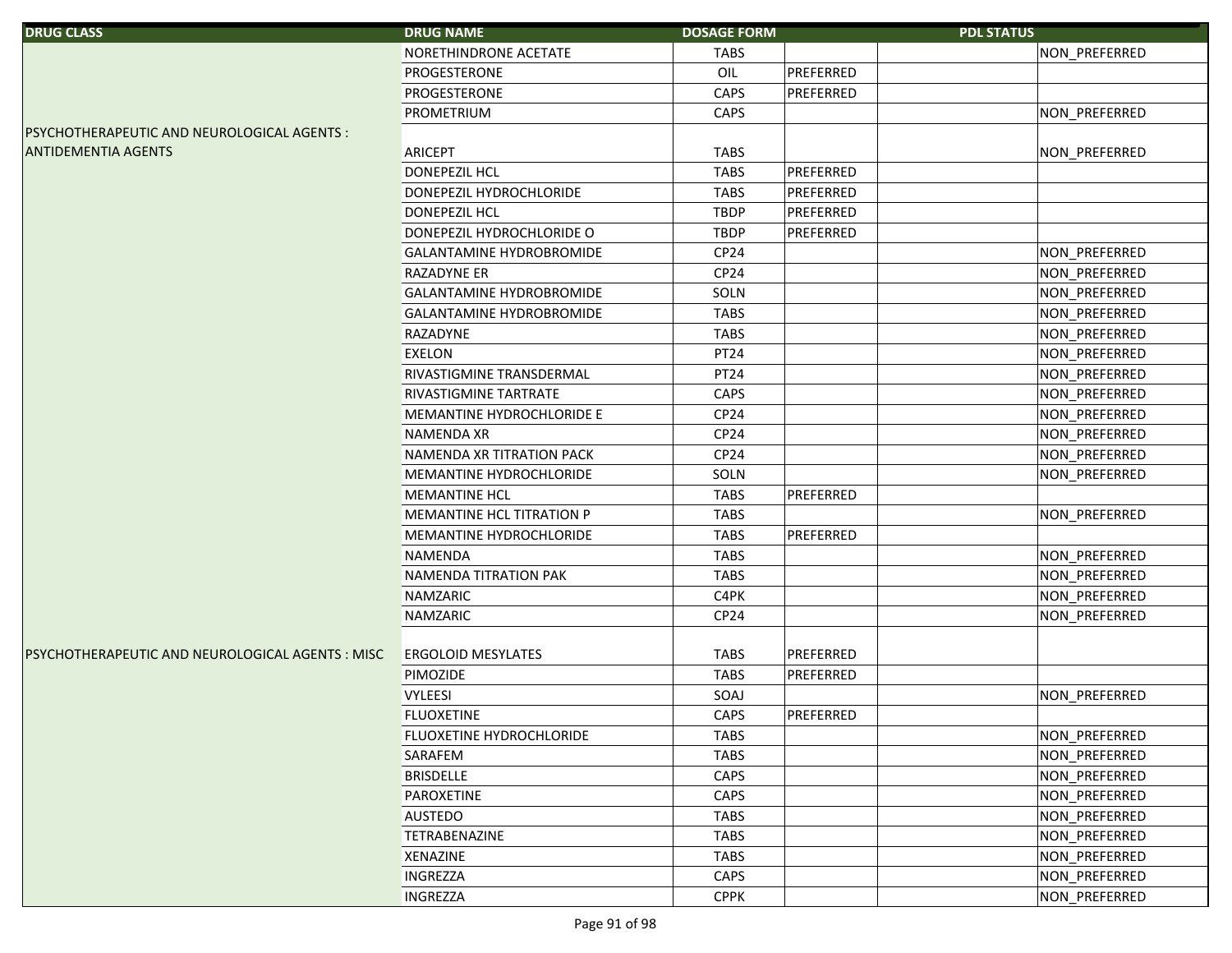| <b>DRUG CLASS</b>                           | <b>DRUG NAME</b>                 | <b>DOSAGE FORM</b> |           | <b>PDL STATUS</b> |               |
|---------------------------------------------|----------------------------------|--------------------|-----------|-------------------|---------------|
|                                             | <b>XYREM</b>                     | SOLN               |           |                   | NON_PREFERRED |
|                                             | SAVELLA TITRATION PACK           | <b>MISC</b>        |           |                   | NON_PREFERRED |
|                                             | SAVELLA                          | <b>TABS</b>        |           |                   | NON_PREFERRED |
|                                             | GRALISE                          | <b>TABS</b>        |           |                   | NON_PREFERRED |
|                                             | <b>LYRICA CR</b>                 | <b>TB24</b>        |           |                   | NON_PREFERRED |
|                                             | <b>HORIZANT</b>                  | <b>TBCR</b>        |           |                   | NON_PREFERRED |
|                                             | NUEDEXTA                         | CAPS               |           |                   | NON_PREFERRED |
|                                             | <b>TEGSEDI</b>                   | SOSY               |           |                   | NON_PREFERRED |
|                                             | CHLORDIAZEPOXIDE/AMITRIPT        | <b>TABS</b>        | PREFERRED |                   |               |
|                                             | PERPHENAZINE/AMITRIPTYLIN        | <b>TABS</b>        | PREFERRED |                   |               |
|                                             | OLANZAPINE/FLUOXETINE            | CAPS               |           |                   | NON_PREFERRED |
|                                             | SYMBYAX                          | CAPS               |           |                   | NON_PREFERRED |
| PSYCHOTHERAPEUTIC AND NEUROLOGICAL AGENTS : |                                  |                    |           |                   |               |
| MULTIPLE SCLEROSIS AGENTS                   | COPAXONE INJ 20MG/ML             | SOSY               | PREFERRED |                   |               |
|                                             | COPAXONE INJ 40MG/ML             | SOSY               |           |                   | NON_PREFERRED |
|                                             | <b>GLATIRAMER ACETATE</b>        | SOSY               |           |                   | NON PREFERRED |
|                                             | <b>GLATOPA</b>                   | SOSY               |           |                   | NON_PREFERRED |
|                                             | <b>MAVENCLAD</b>                 | <b>TBPK</b>        |           |                   | NON PREFERRED |
|                                             | <b>AVONEX PEN</b>                | <b>AJKT</b>        |           |                   | NON_PREFERRED |
|                                             | <b>AVONEX</b>                    | <b>PSKT</b>        |           |                   | NON_PREFERRED |
|                                             | <b>REBIF REBIDOSE</b>            | SOAJ               | PREFERRED |                   |               |
|                                             | <b>REBIF REBIDOSE TITRATION</b>  | SOAJ               | PREFERRED |                   |               |
|                                             | <b>REBIF</b>                     | SOSY               | PREFERRED |                   |               |
|                                             | <b>REBIF TITRATION PACK</b>      | SOSY               | PREFERRED |                   |               |
|                                             | <b>BETASERON</b>                 | KIT                | PREFERRED |                   |               |
|                                             | <b>EXTAVIA</b>                   | KIT                |           |                   | NON_PREFERRED |
|                                             | PLEGRIDY                         | SOPN               |           |                   | NON_PREFERRED |
|                                             | PLEGRIDY STARTER PACK            | SOPN               |           |                   | NON_PREFERRED |
|                                             | PLEGRIDY                         | SOSY               |           |                   | NON_PREFERRED |
|                                             | PLEGRIDY STARTER PACK            | SOSY               |           |                   | NON_PREFERRED |
|                                             | <b>AUBAGIO</b>                   | <b>TABS</b>        |           |                   | NON_PREFERRED |
|                                             | <b>LEMTRADA</b>                  | SOLN               |           |                   | NON_PREFERRED |
|                                             | <b>TYSABRI</b>                   | CONC               |           |                   | NON_PREFERRED |
|                                             | <b>OCREVUS</b>                   | SOLN               |           |                   | NON PREFERRED |
|                                             | <b>TECFIDERA</b>                 | <b>CPDR</b>        |           | PREFERRED_WITH_PA |               |
|                                             | <b>TECFIDERA STARTER PACK</b>    | <b>MISC</b>        |           | PREFERRED WITH PA |               |
|                                             | <b>AMPYRA</b>                    | <b>TB12</b>        |           |                   | NON_PREFERRED |
|                                             | DALFAMPRIDINE ER                 | <b>TB12</b>        |           |                   | NON_PREFERRED |
|                                             | <b>GILENYA</b>                   | CAPS               |           |                   | NON_PREFERRED |
|                                             | <b>MAYZENT</b>                   | <b>TABS</b>        |           |                   | NON_PREFERRED |
|                                             | MAYZENT STARTER PACK             | <b>TBPK</b>        |           |                   | NON PREFERRED |
| PSYCHOTHERAPEUTIC AND NEUROLOGICAL AGENTS : |                                  |                    |           |                   |               |
| <b>SMOKING DETERRENTS</b>                   | <b>BUPROPION HYDROCHLORIDE E</b> | TB12               | PREFERRED |                   |               |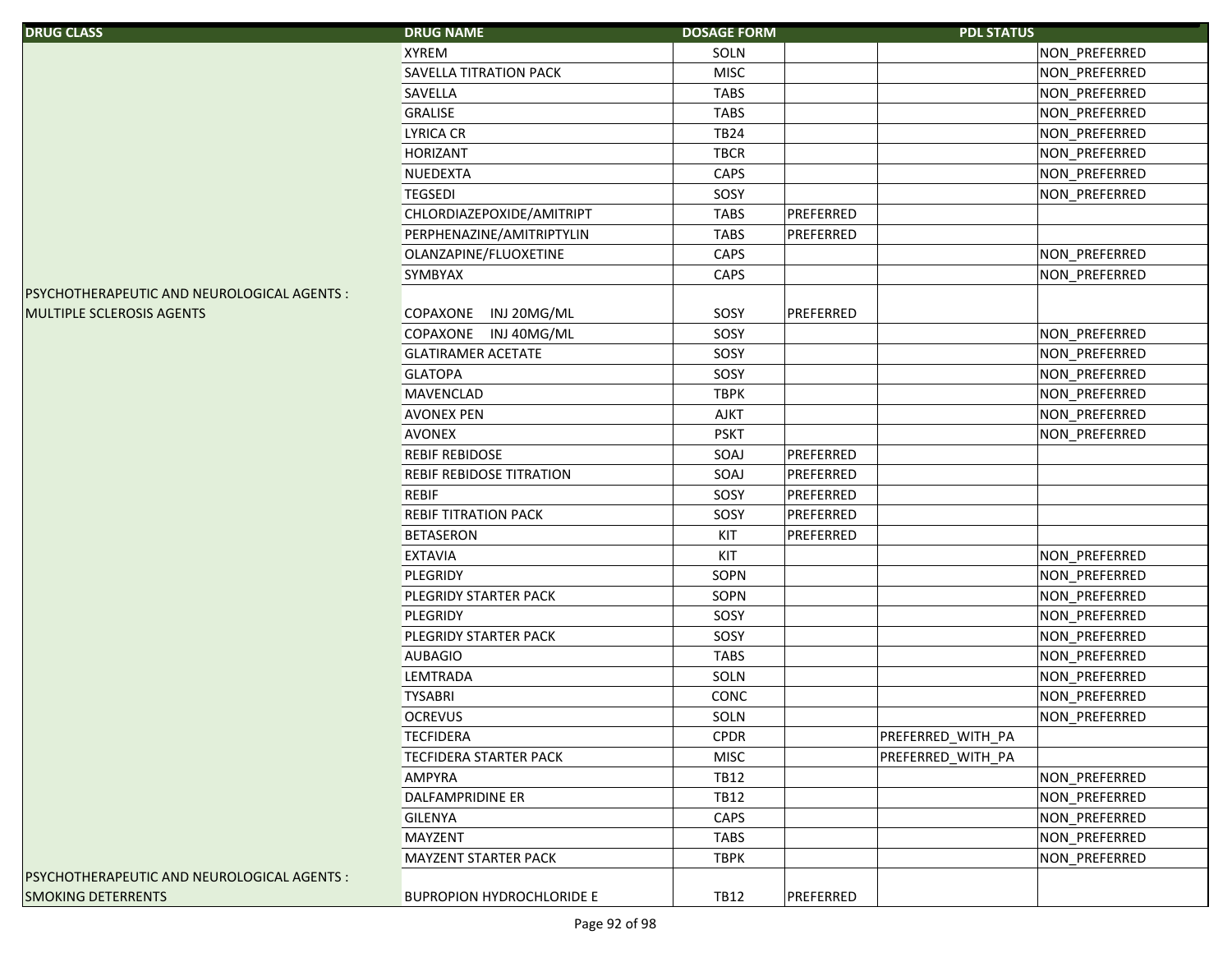| <b>DRUG CLASS</b>                                   | <b>DRUG NAME</b>                 | <b>DOSAGE FORM</b>       | <b>PDL STATUS</b>    |
|-----------------------------------------------------|----------------------------------|--------------------------|----------------------|
|                                                     | NICOTROL INHALER                 | <b>INHA</b><br>PREFERRED |                      |
|                                                     | NICOTINE TRANSDERMAL SYST        | KIT<br>PREFERRED         |                      |
|                                                     | <b>GNP NICOTINE TRANSDERMAL</b>  | PT24<br>PREFERRED        |                      |
|                                                     | HM NICOTINE TRANSDERMAL          | PT24<br>PREFERRED        |                      |
|                                                     | HM NICOTINE TRANSDERMAL S        | PT24<br>PREFERRED        |                      |
|                                                     | NICODERM CQ                      | PT24<br>PREFERRED        |                      |
|                                                     | NICOTINE TRANSDERMAL SYST        | PREFERRED<br>PT24        |                      |
|                                                     | <b>SM NICOTINE TRANSDERMAL S</b> | PREFERRED<br><b>PT24</b> |                      |
|                                                     | NICOTROL NS                      | SOLN<br>PREFERRED        |                      |
|                                                     | <b>GNP NICOTINE POLACRILEX</b>   | <b>GUM</b><br>PREFERRED  |                      |
|                                                     | <b>GOODSENSE NICOTINE GUM</b>    | <b>GUM</b><br>PREFERRED  |                      |
|                                                     | HM NICOTINE POLACRILEX           | PREFERRED<br><b>GUM</b>  |                      |
|                                                     | <b>NICORELIEF</b>                | PREFERRED<br><b>GUM</b>  |                      |
|                                                     | <b>NICORETTE</b>                 | <b>GUM</b><br>PREFERRED  |                      |
|                                                     | <b>NICORETTE STARTER KIT</b>     | <b>GUM</b><br>PREFERRED  |                      |
|                                                     | NICOTINE POLACRILEX              | <b>GUM</b><br>PREFERRED  |                      |
|                                                     | <b>SM NICOTINE</b>               | <b>GUM</b><br>PREFERRED  |                      |
|                                                     | SM NICOTINE POLACRILEX           | PREFERRED<br><b>GUM</b>  |                      |
|                                                     | <b>GNP NICOTINE MINI LOZENGE</b> | LOZG<br>PREFERRED        |                      |
|                                                     | <b>GNP NICOTINE POLACRILEX</b>   | LOZG<br>PREFERRED        |                      |
|                                                     | <b>GNP NICOTINE POLACRILEX M</b> | LOZG<br>PREFERRED        |                      |
|                                                     | <b>GOODSENSE NICOTINE</b>        | LOZG<br>PREFERRED        |                      |
|                                                     | <b>GOODSENSE NICOTINE POLACR</b> | <b>LOZG</b><br>PREFERRED |                      |
|                                                     | HM NICOTINE POLACRILEX           | LOZG<br>PREFERRED        |                      |
|                                                     | <b>NICORETTE</b>                 | LOZG<br>PREFERRED        |                      |
|                                                     | NICORETTE MINI                   | LOZG<br>PREFERRED        |                      |
|                                                     | NICOTINE POLACRILEX              | LOZG<br>PREFERRED        |                      |
|                                                     | <b>SM NICOTINE</b>               | LOZG<br>PREFERRED        |                      |
|                                                     | <b>SM NICOTINE POLACRILEX</b>    | <b>LOZG</b><br>PREFERRED |                      |
|                                                     | <b>CHANTIX</b>                   | PREFERRED<br><b>TABS</b> |                      |
|                                                     | <b>CHANTIX CONTINUING MONTH</b>  | <b>TABS</b><br>PREFERRED |                      |
|                                                     | CHANTIX STARTING MONTH PA        | PREFERRED<br><b>TABS</b> |                      |
| <b>IRESPIRATORY AGENTS : CYSTIC FIBROSIS AGENTS</b> | <b>KALYDECO</b>                  | <b>PACK</b>              | NON PREFERRED        |
|                                                     | <b>KALYDECO</b>                  | <b>TABS</b>              | <b>NON PREFERRED</b> |
|                                                     | PULMOZYME                        | PREFERRED<br>SOLN        |                      |
|                                                     | <b>ORKAMBI</b>                   | <b>PACK</b>              | NON_PREFERRED        |
|                                                     | <b>ORKAMBI</b>                   | <b>TABS</b>              | NON_PREFERRED        |
|                                                     | SYMDEKO                          | <b>TBPK</b>              | NON_PREFERRED        |
| <b>RESPIRATORY AGENTS: MISC</b>                     | <b>ESBRIET</b>                   | CAPS                     | NON_PREFERRED        |
|                                                     | <b>ESBRIET</b>                   | <b>TABS</b>              | NON PREFERRED        |
|                                                     | <b>OFEV</b>                      | CAPS                     | NON PREFERRED        |
| <b>SUBSTANCE USE DISORDER AGENTS</b>                | <b>ACAMPROSATE CALCIUM DR</b>    | <b>TBEC</b><br>PREFERRED |                      |
|                                                     | <b>ANTABUSE</b>                  | TABS<br>PREFERRED        |                      |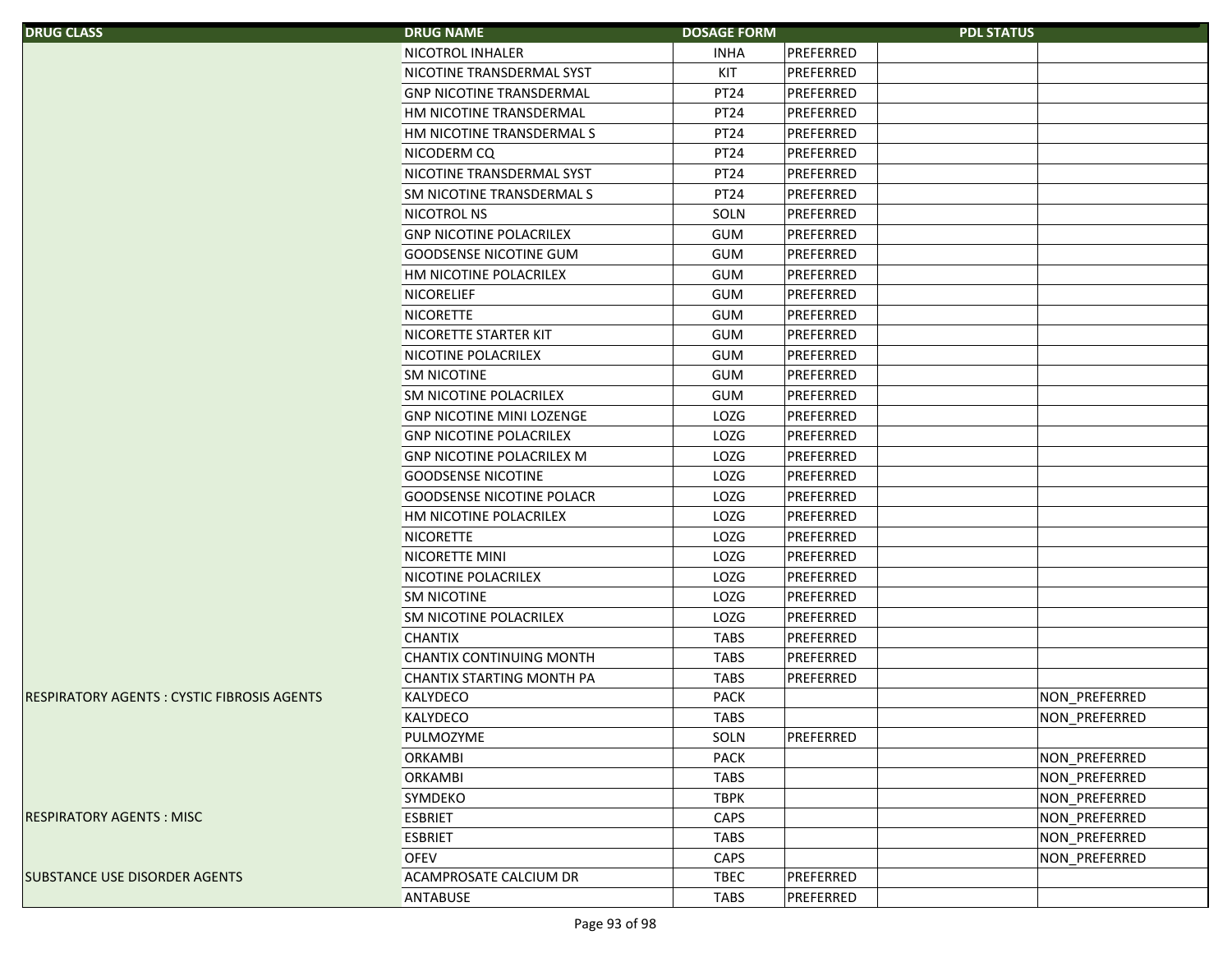| <b>DRUG CLASS</b>                               | <b>DRUG NAME</b>                 | <b>DOSAGE FORM</b> |           | <b>PDL STATUS</b> |               |
|-------------------------------------------------|----------------------------------|--------------------|-----------|-------------------|---------------|
|                                                 | <b>DISULFIRAM</b>                | <b>TABS</b>        | PREFERRED |                   |               |
|                                                 | <b>LUCEMYRA</b>                  | <b>TABS</b>        | PREFERRED |                   |               |
|                                                 | SUBLOCADE                        | SOSY               | PREFERRED |                   |               |
|                                                 | PROBUPHINE IMPLANT KIT           | <b>IMPL</b>        | PREFERRED |                   |               |
|                                                 | <b>BUPRENORPHINE HCL</b>         | <b>SUBL</b>        | PREFERRED |                   |               |
|                                                 | <b>BUNAVAIL</b>                  | <b>FILM</b>        | PREFERRED |                   |               |
|                                                 | <b>BUPRENORPHINE HYDROCHLORI</b> | <b>FILM</b>        | PREFERRED |                   |               |
|                                                 | <b>SUBOXONE</b>                  | <b>FILM</b>        | PREFERRED |                   |               |
|                                                 | <b>BUPRENORPHINE HCL/NALOXON</b> | <b>SUBL</b>        | PREFERRED |                   |               |
|                                                 | <b>BUPRENORPHINE HYDROCHLORI</b> | <b>SUBL</b>        | PREFERRED |                   |               |
|                                                 | ZUBSOLV                          | SUBL               | PREFERRED |                   |               |
|                                                 | <b>NARCAN</b>                    | LIQD               | PREFERRED |                   |               |
|                                                 | <b>NALOXONE HCL</b>              | SOCT               | PREFERRED |                   |               |
|                                                 | <b>NALOXONE HCL</b>              | SOLN               | PREFERRED |                   |               |
|                                                 | <b>NALOXONE HCL</b>              | SOSY               | PREFERRED |                   |               |
|                                                 | <b>VIVITROL</b>                  | <b>SUSR</b>        | PREFERRED |                   |               |
|                                                 | <b>NALTREXONE HCL</b>            | <b>TABS</b>        | PREFERRED |                   |               |
| <b>THYROID AGENTS</b>                           | <b>TIROSINT</b>                  | CAPS               |           |                   | NON_PREFERRED |
|                                                 | <b>TIROSINT-SOL</b>              | SOLN               |           |                   | NON PREFERRED |
|                                                 | <b>EUTHYROX</b>                  | <b>TABS</b>        | PREFERRED |                   |               |
|                                                 | LEVO-T                           | <b>TABS</b>        | PREFERRED |                   |               |
|                                                 | LEVOTHYROXINE SODIUM             | <b>TABS</b>        | PREFERRED |                   |               |
|                                                 | LEVOXYL                          | <b>TABS</b>        | PREFERRED |                   |               |
|                                                 | <b>SYNTHROID</b>                 | <b>TABS</b>        |           |                   | NON_PREFERRED |
|                                                 | <b>UNITHROID</b>                 | <b>TABS</b>        | PREFERRED |                   |               |
|                                                 | <b>CYTOMEL</b>                   | <b>TABS</b>        |           |                   | NON_PREFERRED |
|                                                 | LIOTHYRONINE SODIUM              | <b>TABS</b>        | PREFERRED |                   |               |
|                                                 | <b>ARMOUR THYROID</b>            | <b>TABS</b>        | PREFERRED |                   |               |
|                                                 | LEVOTHYROXINE/LIOTHYRONIN        | <b>TABS</b>        | PREFERRED |                   |               |
|                                                 | NP THYROID 120                   | <b>TABS</b>        | PREFERRED |                   |               |
|                                                 | NP THYROID 15                    | <b>TABS</b>        | PREFERRED |                   |               |
|                                                 | NP THYROID 30                    | <b>TABS</b>        | PREFERRED |                   |               |
|                                                 | NP THYROID 60                    | <b>TABS</b>        | PREFERRED |                   |               |
|                                                 | <b>NP THYROID 90</b>             | <b>TABS</b>        | PREFERRED |                   |               |
|                                                 | METHIMAZOLE                      | <b>TABS</b>        | PREFERRED |                   |               |
|                                                 | <b>TAPAZOLE</b>                  | <b>TABS</b>        |           |                   | NON_PREFERRED |
|                                                 | PROPYLTHIOURACIL                 | <b>TABS</b>        | PREFERRED |                   |               |
| TUMOR NECROSIS FACTOR ALPHA INHIBITORS AND MISC |                                  |                    |           |                   |               |
| <b>IMMUNOSUPPRESSIVES</b>                       | <b>ENTYVIO</b>                   | SOLR               |           |                   | NON_PREFERRED |
|                                                 | STELARA                          | SOLN               |           |                   | NON_PREFERRED |
|                                                 | KIT<br>CIMZIA                    | KIT                |           |                   | NON_PREFERRED |
|                                                 | CIMZIA PREFL KIT 200MG/ML        | KIT                |           | PREFERRED_WITH_PA |               |
|                                                 | CIMZIA STARTER KIT               | KIT                |           | PREFERRED_WITH_PA |               |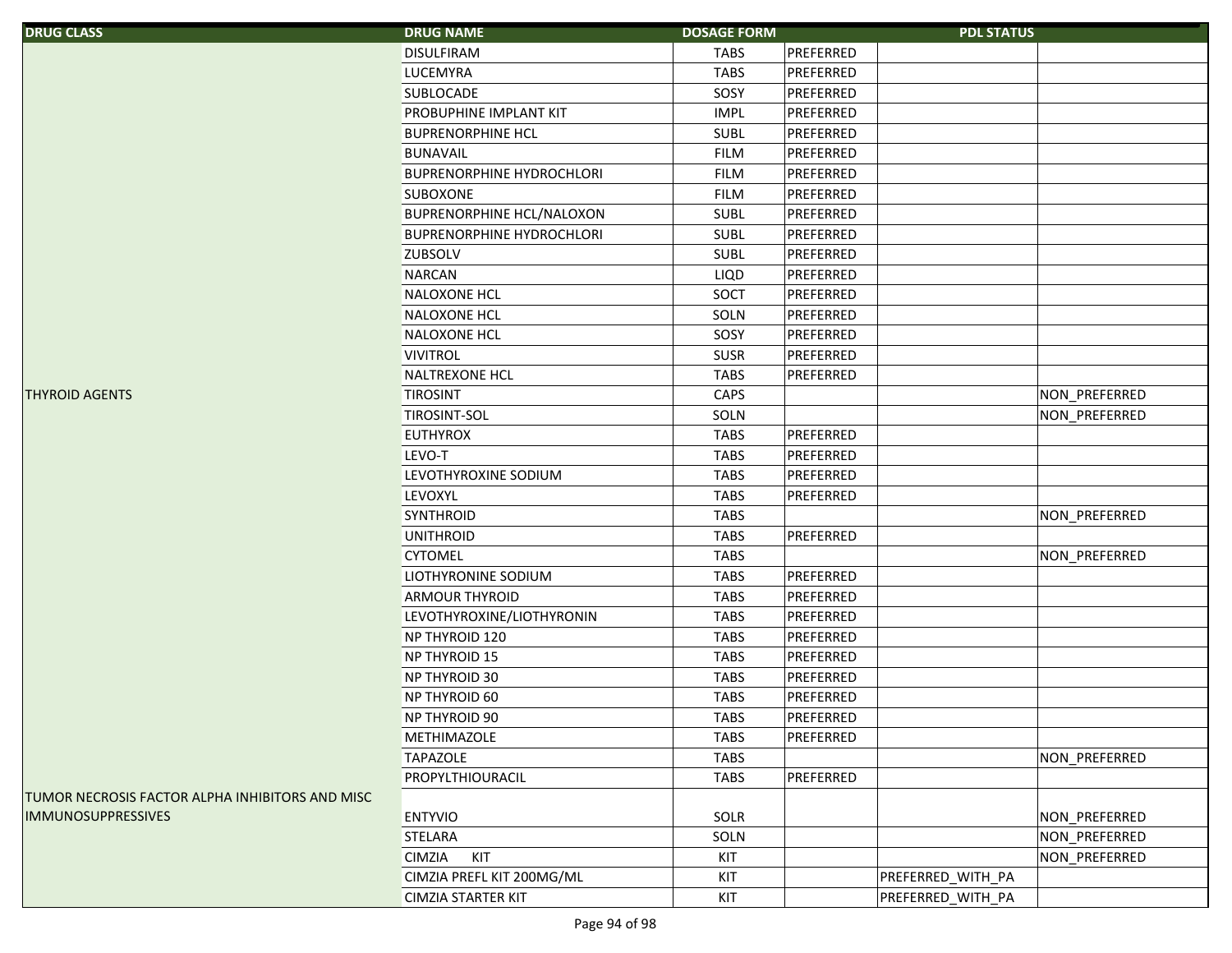| <b>DRUG CLASS</b>                                     | <b>DRUG NAME</b>          | <b>DOSAGE FORM</b> |           | <b>PDL STATUS</b> |               |
|-------------------------------------------------------|---------------------------|--------------------|-----------|-------------------|---------------|
|                                                       | REMICADE                  | SOLR               |           |                   | NON_PREFERRED |
|                                                       | <b>RENFLEXIS</b>          | SOLR               |           |                   | NON_PREFERRED |
|                                                       | <b>INFLECTRA</b>          | SOLR               |           |                   | NON_PREFERRED |
|                                                       | <b>KINERET</b>            | SOSY               |           |                   | NON_PREFERRED |
|                                                       | <b>HUMIRA PEN</b>         | <b>PNKT</b>        |           | PREFERRED_WITH_PA |               |
|                                                       | HUMIRA PEN-CD/UC/HS START | <b>PNKT</b>        |           | PREFERRED_WITH_PA |               |
|                                                       | HUMIRA PEN-PS/UV STARTER  | <b>PNKT</b>        |           | PREFERRED_WITH_PA |               |
|                                                       | <b>HUMIRA</b>             | <b>PSKT</b>        |           | PREFERRED_WITH_PA |               |
|                                                       | HUMIRA PEDIATRIC CROHNS D | <b>PSKT</b>        |           | PREFERRED_WITH_PA |               |
|                                                       | <b>SIMPONI</b>            | SOAJ               |           |                   | NON_PREFERRED |
|                                                       | <b>SIMPONI ARIA</b>       | SOLN               |           |                   | NON_PREFERRED |
|                                                       | <b>SIMPONI</b>            | SOSY               |           |                   | NON_PREFERRED |
|                                                       | <b>ENBREL SURECLICK</b>   | SOAJ               |           | PREFERRED_WITH_PA |               |
|                                                       | <b>ENBREL MINI</b>        | SOCT               |           | PREFERRED_WITH_PA |               |
|                                                       | ENBREL                    | SOLR               |           | PREFERRED_WITH_PA |               |
|                                                       | ENBREL                    | SOSY               |           | PREFERRED_WITH_PA |               |
|                                                       | ORENCIA CLICKJECT         | SOAJ               |           |                   | NON_PREFERRED |
|                                                       | <b>ORENCIA</b>            | SOLR               |           |                   | NON_PREFERRED |
|                                                       | <b>ORENCIA</b>            | SOSY               |           |                   | NON_PREFERRED |
|                                                       | <b>ARCALYST</b>           | SOLR               |           |                   | NON_PREFERRED |
|                                                       | <b>ILARIS</b>             | SOLN               |           |                   | NON_PREFERRED |
|                                                       | KEVZARA                   | SOAJ               |           |                   | NON_PREFERRED |
|                                                       | <b>KEVZARA</b>            | SOSY               |           |                   | NON_PREFERRED |
|                                                       | <b>ACTEMRA ACTPEN</b>     | SOAJ               |           |                   | NON_PREFERRED |
|                                                       | <b>ACTEMRA</b>            | SOLN               |           |                   | NON_PREFERRED |
|                                                       | <b>ACTEMRA</b>            | SOSY               |           |                   | NON_PREFERRED |
|                                                       | <b>OLUMIANT</b>           | <b>TABS</b>        |           |                   | NON_PREFERRED |
|                                                       | <b>XELJANZ</b>            | <b>TABS</b>        |           | PREFERRED_WITH_PA |               |
|                                                       | <b>XELJANZ XR</b>         | <b>TB24</b>        |           | PREFERRED_WITH_PA |               |
|                                                       | RINVOQ                    | <b>TB24</b>        |           |                   | NON_PREFERRED |
|                                                       | <b>OTEZLA</b>             | <b>TABS</b>        |           |                   | NON_PREFERRED |
|                                                       | <b>OTEZLA</b>             | <b>TBPK</b>        |           |                   | NON_PREFERRED |
| ULCER DRUGS / ANTISPASMODICS / ANTICHOLINERGICS : H-2 |                           |                    |           |                   |               |
| <b>ANTAGONISTS</b>                                    | <b>CIMETIDINE</b>         | <b>TABS</b>        | PREFERRED |                   |               |
|                                                       | <b>CIMETIDINE HCL</b>     | SOLN               | PREFERRED |                   |               |
|                                                       | RANITIDINE HYDROCHLORIDE  | CAPS               | PREFERRED |                   |               |
|                                                       | <b>RANITIDINE HCL</b>     | <b>SYRP</b>        | PREFERRED |                   |               |
|                                                       | RANITIDINE HYDROCHLORIDE  | <b>SYRP</b>        | PREFERRED |                   |               |
|                                                       | <b>RANITIDINE HCL</b>     | <b>TABS</b>        | PREFERRED |                   |               |
|                                                       | RANITIDINE HYDROCHLORIDE  | <b>TABS</b>        | PREFERRED |                   |               |
|                                                       | <b>FAMOTIDINE</b>         | <b>SUSR</b>        | PREFERRED |                   |               |
|                                                       | <b>FAMOTIDINE</b>         | <b>TABS</b>        | PREFERRED |                   |               |
|                                                       | PEPCID                    | <b>TABS</b>        |           |                   | NON PREFERRED |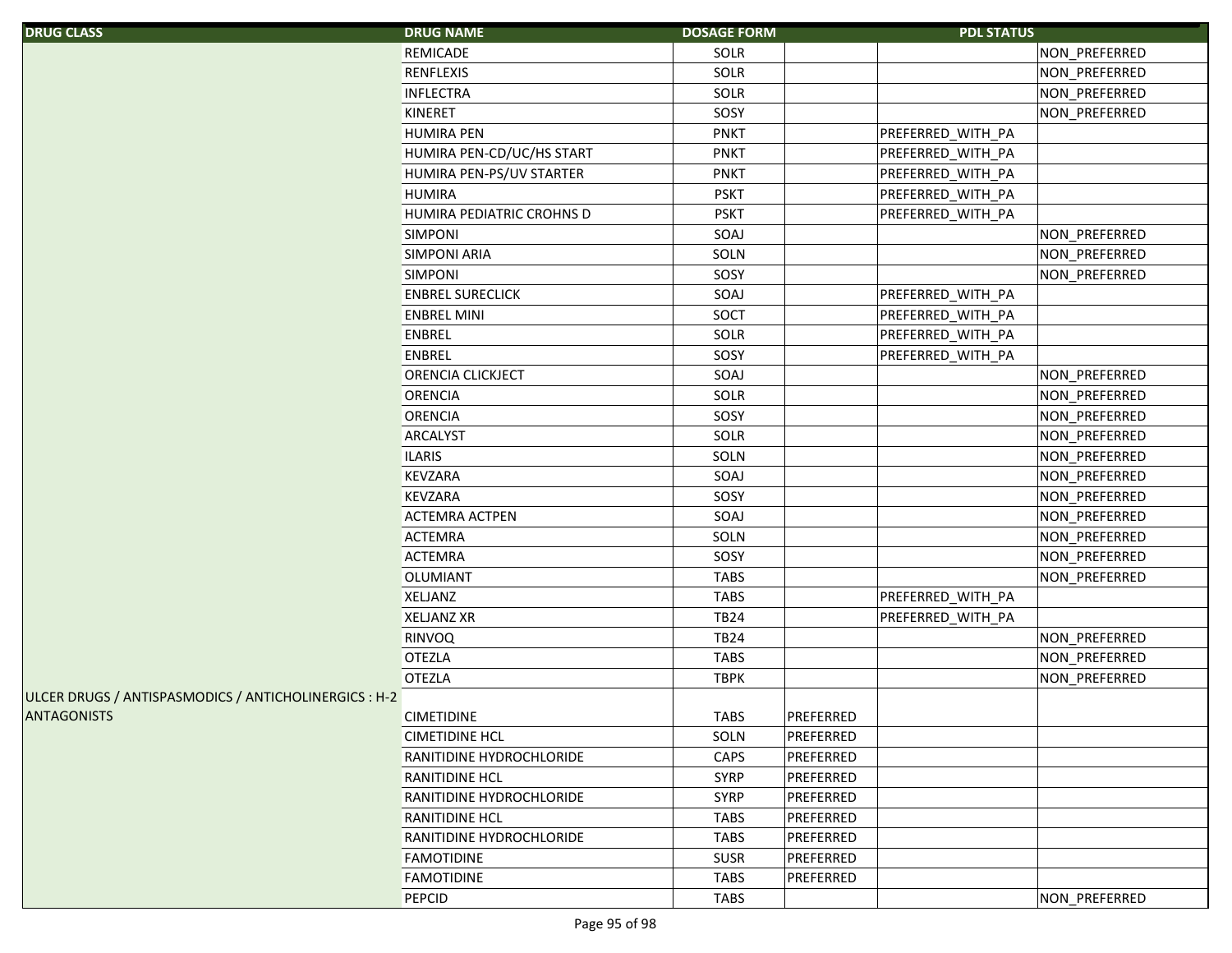| <b>DRUG CLASS</b>      | <b>DRUG NAME</b>           | <b>DOSAGE FORM</b> |           | <b>PDL STATUS</b> |               |
|------------------------|----------------------------|--------------------|-----------|-------------------|---------------|
|                        | <b>NIZATIDINE</b>          | CAPS               | PREFERRED |                   |               |
|                        | NIZATIDINE                 | SOLN               | PREFERRED |                   |               |
| <b>MISC</b>            | HYOSCYAMINE SULFATE        | <b>ELIX</b>        | PREFERRED |                   |               |
|                        | HYOSCYAMINE SULFATE        | SOLN               | PREFERRED |                   |               |
|                        | HYOSCYAMINE SULFATE        | SUBL               | PREFERRED |                   |               |
|                        | LEVSIN/SL                  | SUBL               |           |                   | NON PREFERRED |
|                        | <b>OSCIMIN</b>             | SUBL               | PREFERRED |                   |               |
|                        | <b>HYOSCYAMINE SULFATE</b> | <b>TABS</b>        | PREFERRED |                   |               |
|                        | <b>LEVSIN</b>              | <b>TABS</b>        |           |                   | NON_PREFERRED |
|                        | <b>OSCIMIN</b>             | <b>TABS</b>        | PREFERRED |                   |               |
|                        | <b>OSCIMIN SR</b>          | <b>TB12</b>        | PREFERRED |                   |               |
|                        | ANASPAZ                    | <b>TBDP</b>        |           |                   | NON_PREFERRED |
|                        | ED-SPAZ                    | <b>TBDP</b>        | PREFERRED |                   |               |
|                        | HYOSCYAMINE SULFATE        | <b>TBDP</b>        | PREFERRED |                   |               |
|                        | <b>NULEV</b>               | <b>TBDP</b>        | PREFERRED |                   |               |
|                        | <b>OSCIMIN</b>             | <b>TBDP</b>        | PREFERRED |                   |               |
|                        | <b>CUVPOSA</b>             | SOLN               |           |                   | NON_PREFERRED |
|                        | <b>GLYCATE</b>             | <b>TABS</b>        |           |                   | NON_PREFERRED |
|                        | GLYCOPYRROLATE             | <b>TABS</b>        | PREFERRED |                   |               |
|                        | METHSCOPOLAMINE BROMIDE    | <b>TABS</b>        |           |                   | NON_PREFERRED |
|                        | PROPANTHELINE BROMIDE      | <b>TABS</b>        | PREFERRED |                   |               |
|                        | DICYCLOMINE HYDROCHLORIDE  | CAPS               | PREFERRED |                   |               |
|                        | <b>DICYCLOMINE HCL</b>     | SOLN               | PREFERRED |                   |               |
|                        | DICYCLOMINE HYDROCHLORIDE  | <b>TABS</b>        | PREFERRED |                   |               |
|                        | BELLADONNA/OPIUM           | <b>SUPP</b>        | PREFERRED |                   |               |
|                        | CHLORDIAZEPOXIDE HCL/CLID  | CAPS               |           |                   | NON_PREFERRED |
|                        | <b>LIBRAX</b>              | CAPS               |           |                   | NON_PREFERRED |
|                        | <b>CYTOTEC</b>             | <b>TABS</b>        |           |                   | NON PREFERRED |
|                        | <b>MISOPROSTOL</b>         | <b>TABS</b>        | PREFERRED |                   |               |
|                        | <b>CARAFATE</b>            | <b>SUSP</b>        | PREFERRED |                   |               |
|                        | <b>SUCRALFATE</b>          | <b>SUSP</b>        | PREFERRED |                   |               |
|                        | <b>CARAFATE</b>            | <b>TABS</b>        |           |                   | NON_PREFERRED |
|                        | <b>SUCRALFATE</b>          | <b>TABS</b>        | PREFERRED |                   |               |
|                        | PYLERA                     | CAPS               |           |                   | NON_PREFERRED |
|                        | LANSOPRAZOLE/AMOXICILLIN/  | <b>MISC</b>        |           |                   | NON_PREFERRED |
|                        | OMECLAMOX-PAK              | <b>MISC</b>        |           |                   | NON PREFERRED |
|                        | OMEPRAZOLE/SODIUM BICARBO  | CAPS               |           |                   | NON_PREFERRED |
|                        | <b>ZEGERID</b>             | CAPS               |           |                   | NON PREFERRED |
|                        | OMEPRAZOLE/SODIUM BICARBO  | PACK               |           |                   | NON_PREFERRED |
|                        | ZEGERID                    | <b>PACK</b>        |           |                   | NON PREFERRED |
| PROTON PUMP INHIBITORS | <b>DEXILANT</b>            | <b>CPDR</b>        |           |                   | NON_PREFERRED |
|                        | ESOMEPRAZOLE MAGNESIUM     | <b>CPDR</b>        |           |                   | NON PREFERRED |
|                        | <b>NEXIUM</b>              | CPDR               |           |                   | NON_PREFERRED |
|                        |                            |                    |           |                   |               |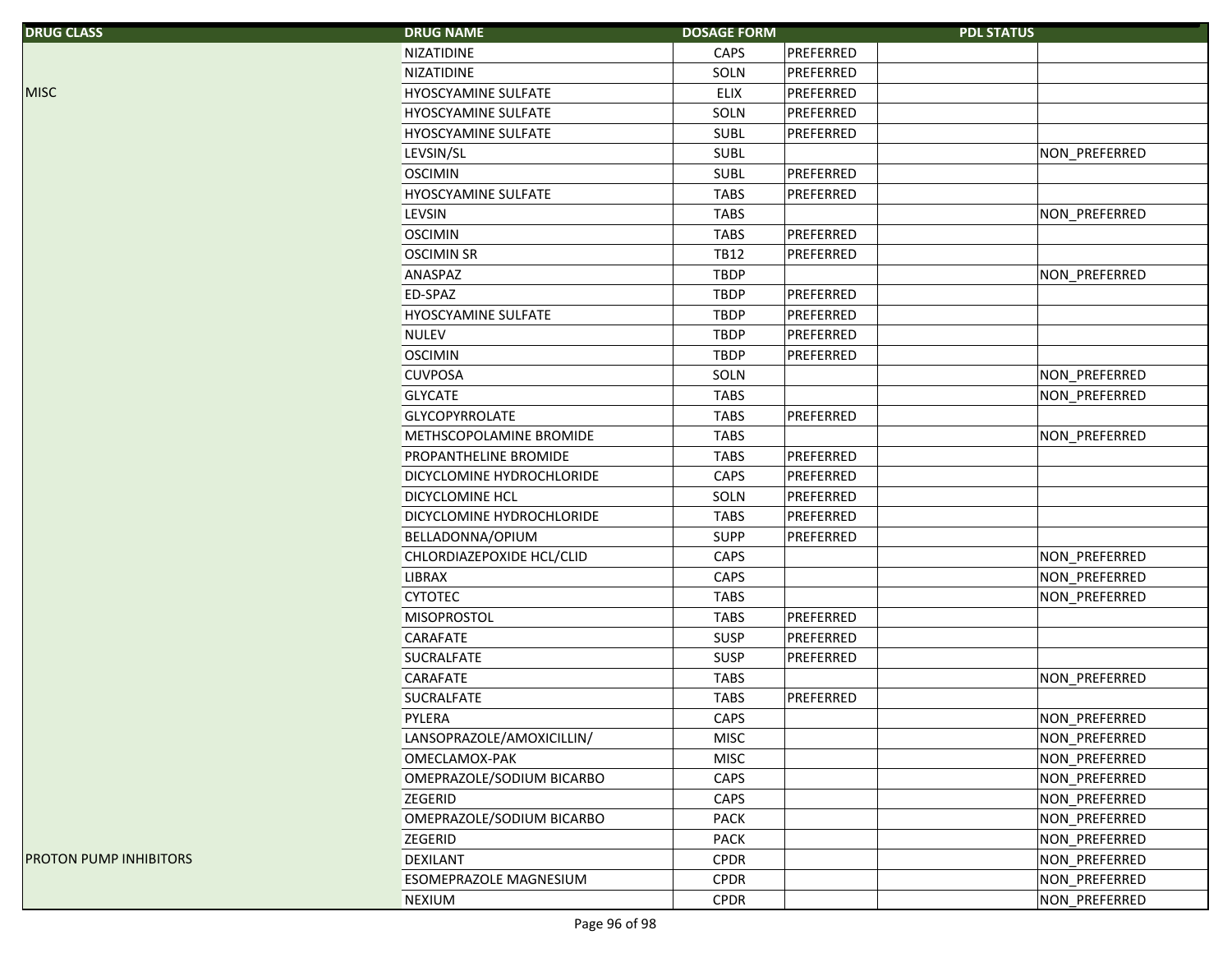| <b>DRUG CLASS</b>       | <b>DRUG NAME</b>           | <b>DOSAGE FORM</b> |           | <b>PDL STATUS</b> |
|-------------------------|----------------------------|--------------------|-----------|-------------------|
|                         | ESOMEP-EZS                 | KIT                |           | NON_PREFERRED     |
|                         | <b>NEXIUM</b>              | PACK               |           | NON_PREFERRED     |
|                         | ESOMEPRAZOLE STRONTIUM     | <b>CPDR</b>        |           | NON_PREFERRED     |
|                         | LANSOPRAZOLE               | <b>CPDR</b>        |           | NON_PREFERRED     |
|                         | PREVACID                   | <b>CPDR</b>        |           | NON_PREFERRED     |
|                         | LANSOPRAZOLE               | <b>TBDD</b>        | PREFERRED |                   |
|                         | LANSOPRAZOLE ODT           | <b>TBDD</b>        | PREFERRED |                   |
|                         | PREVACID SOLUTAB           | <b>TBDD</b>        |           | NON_PREFERRED     |
|                         | <b>OMEPRAZOLE</b>          | <b>CPDR</b>        | PREFERRED |                   |
|                         | <b>OMEPRAZOLE DR</b>       | <b>CPDR</b>        | PREFERRED |                   |
|                         | <b>PRILOSEC</b>            | <b>PACK</b>        |           | NON_PREFERRED     |
|                         | <b>PROTONIX</b>            | <b>PACK</b>        |           | NON_PREFERRED     |
|                         | PANTOPRAZOLE SODIUM        | <b>TBEC</b>        | PREFERRED |                   |
|                         | PANTOPRAZOLE SODIUM DR     | <b>TBEC</b>        | PREFERRED |                   |
|                         | <b>PROTONIX</b>            | <b>TBEC</b>        |           | NON_PREFERRED     |
|                         | <b>ACIPHEX SPRINKLE</b>    | <b>CPSP</b>        |           | NON_PREFERRED     |
|                         | <b>ACIPHEX</b>             | <b>TBEC</b>        |           | NON PREFERRED     |
|                         | RABEPRAZOLE SODIUM         | <b>TBEC</b>        |           | NON_PREFERRED     |
| URINARY ANTI-INFECTIVES | <b>MONUROL</b>             | <b>PACK</b>        | PREFERRED |                   |
|                         | METHENAMINE MANDELATE      | <b>TABS</b>        | PREFERRED |                   |
|                         | <b>HIPREX</b>              | <b>TABS</b>        |           | NON_PREFERRED     |
|                         | METHENAMINE HIPPURATE      | <b>TABS</b>        | PREFERRED |                   |
|                         | <b>FURADANTIN</b>          | SUSP               |           | NON_PREFERRED     |
|                         | NITROFURANTOIN             | <b>SUSP</b>        | PREFERRED |                   |
|                         | <b>MACRODANTIN</b>         | CAPS               |           | NON_PREFERRED     |
|                         | NITROFURANTOIN MACROCRYST  | CAPS               | PREFERRED |                   |
|                         | <b>MACROBID</b>            | CAPS               |           | NON_PREFERRED     |
|                         | NITROFURANTOIN MONOHYDRAT  | CAPS               | PREFERRED |                   |
|                         | ME/NAPHOS/MB/HYO 1         | <b>TABS</b>        |           | NON_PREFERRED     |
|                         | UROGESIC-BLUE              | <b>TABS</b>        |           | NON_PREFERRED     |
|                         | <b>URIBEL</b>              | CAPS               |           | NON_PREFERRED     |
|                         | <b>USTELL</b>              | CAPS               |           | NON_PREFERRED     |
|                         | PHOSPHASAL                 | <b>TABS</b>        |           | NON_PREFERRED     |
|                         | URIMAR-T                   | <b>TABS</b>        |           | NON PREFERRED     |
|                         | URIN D/S                   | <b>TABS</b>        |           | NON_PREFERRED     |
|                         | <b>URO-458</b>             | <b>TABS</b>        |           | NON_PREFERRED     |
| URINARY ANTISPASMODICS  | DARIFENACIN HYDROBROMIDE   | <b>TB24</b>        |           | NON_PREFERRED     |
|                         | <b>ENABLEX</b>             | <b>TB24</b>        |           | NON_PREFERRED     |
|                         | <b>TOVIAZ</b>              | <b>TB24</b>        |           | NON_PREFERRED     |
|                         | <b>OXYTROL</b>             | <b>PTTW</b>        |           | NON_PREFERRED     |
|                         | <b>GELNIQUE</b>            | GEL                |           | NON PREFERRED     |
|                         | <b>GELNIQUE PUMP</b>       | GEL                |           | NON_PREFERRED     |
|                         | <b>OXYBUTYNIN CHLORIDE</b> | <b>SYRP</b>        | PREFERRED |                   |
|                         |                            |                    |           |                   |